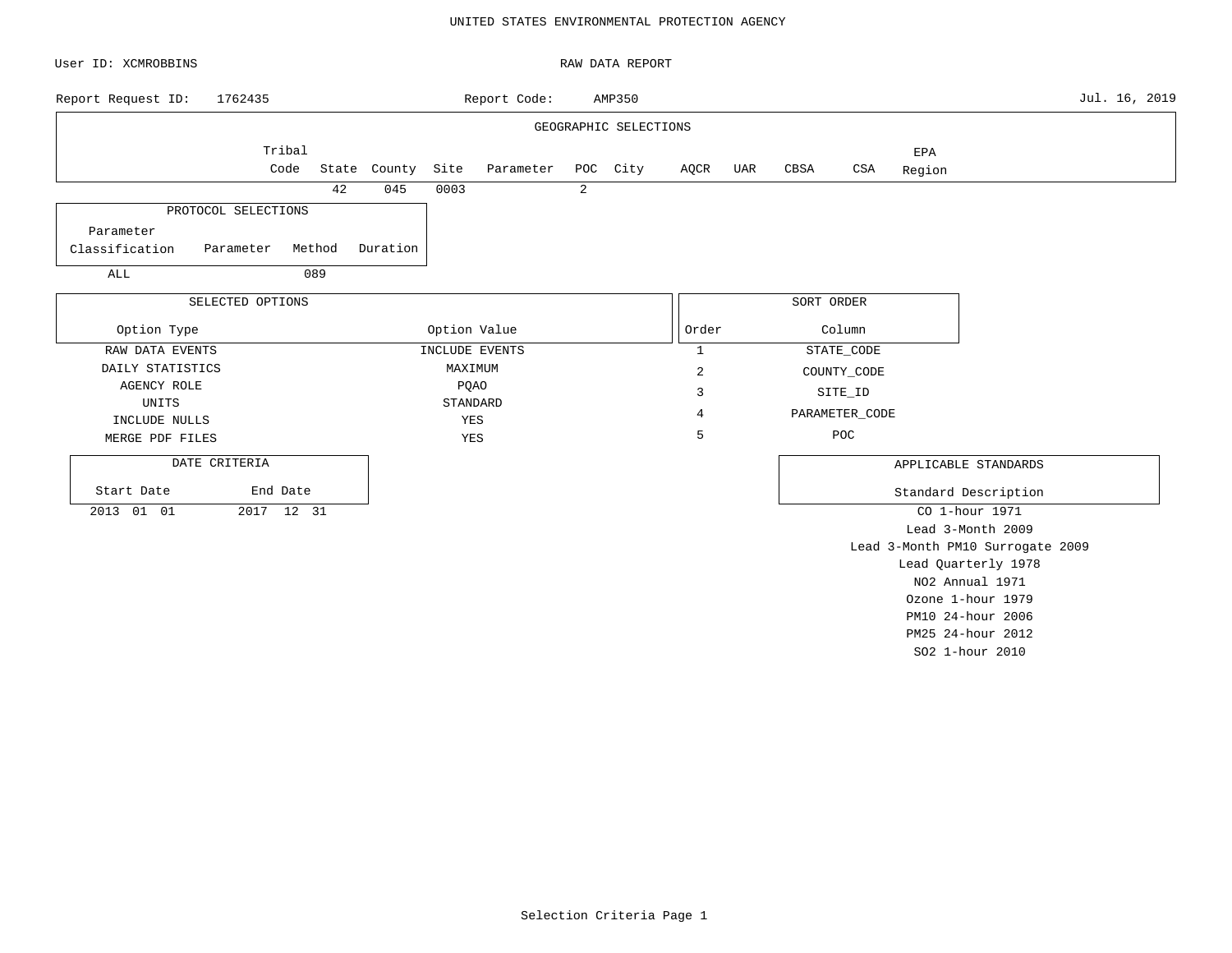|                               | (12103) Arsenic (TSP) STP                                                                                                    |           |                                                                                                                                                                                                                 |           |                                                                                |             |                 |                                                                 |                                                                                                        |                |                 | CAS NUMBER:                                                                                              | $7440 - 38 - 2$                                        |
|-------------------------------|------------------------------------------------------------------------------------------------------------------------------|-----------|-----------------------------------------------------------------------------------------------------------------------------------------------------------------------------------------------------------------|-----------|--------------------------------------------------------------------------------|-------------|-----------------|-----------------------------------------------------------------|--------------------------------------------------------------------------------------------------------|----------------|-----------------|----------------------------------------------------------------------------------------------------------|--------------------------------------------------------|
|                               | SITE ID: 42-045-0003<br>COUNTY: (045) Delaware<br>CITY: (75648) Swarthmore<br>SITE COMMENTS: Toxic Site<br>MONITOR COMMENTS: | POC: 2    |                                                                                                                                                                                                                 |           | SITE ADDRESS: Swarthmore College, Hicks Hall, 500 College Ave., Swarthmore, PA |             | STATE:<br>AQCR: | (42) Pennsylvania<br>LAND USE: RESIDENTIAL<br>LOCATION SETTING: | (045) METROPOLITAN PHILADELPHIA<br>URBANIZED AREA: (6160) PHILADELPHIA, PA-NJ<br>URBAN AND CENTER CITY |                |                 | LATITUDE:<br>LONGITUDE:<br>UTM ZONE:<br>UTM NORTHING:<br>UTM EASTING:<br>ELEVATION-MSL:<br>PROBE HEIGHT: | 39.8969<br>$-75.3539$<br>20<br>$\overline{\mathbf{3}}$ |
| PQAO:                         | MONITOR TYPE: OTHER                                                                                                          |           | SUPPORT AGENCY: (0851) Pennsylvania Department Of Environmental Protection<br>COLLECTION AND ANALYSIS METHOD: (089) HI-VOL ICP/MS W/QUARTZ FILTER<br>(0851) Pennsylvania Department Of Environmental Protection |           |                                                                                |             | REPORT FOR:     | 2013                                                            |                                                                                                        |                | MIN DETECTABLE: | DURATION: 24 HOUR<br>UNITS: Micrograms/cubic meter (25 C)                                                |                                                        |
|                               | MONTH                                                                                                                        |           |                                                                                                                                                                                                                 |           |                                                                                |             |                 |                                                                 |                                                                                                        |                |                 |                                                                                                          |                                                        |
| Day                           | <b>JANUARY</b>                                                                                                               | FEBRUARY  | MARCH                                                                                                                                                                                                           | APRIL     | MAY                                                                            | <b>JUNE</b> | JULY            | <b>AUGUST</b>                                                   | SEPTEMBER                                                                                              | <b>OCTOBER</b> | <b>NOVEMBER</b> | <b>DECEMBER</b>                                                                                          |                                                        |
| $1\,$                         |                                                                                                                              |           |                                                                                                                                                                                                                 |           |                                                                                |             |                 |                                                                 | .001                                                                                                   | .001           |                 |                                                                                                          |                                                        |
| $\overline{2}$                |                                                                                                                              |           |                                                                                                                                                                                                                 |           |                                                                                |             |                 | $\rm{AF}$                                                       |                                                                                                        |                |                 |                                                                                                          |                                                        |
| 3                             |                                                                                                                              | .001      |                                                                                                                                                                                                                 |           |                                                                                | .001        | AF              |                                                                 |                                                                                                        |                |                 |                                                                                                          |                                                        |
| $\bf{4}$                      | $.000$ ND                                                                                                                    |           |                                                                                                                                                                                                                 | $.000$ ND | $.000$ ND                                                                      |             |                 |                                                                 |                                                                                                        |                |                 |                                                                                                          |                                                        |
| 5                             |                                                                                                                              |           | $.000$ ND                                                                                                                                                                                                       |           |                                                                                |             |                 |                                                                 |                                                                                                        |                |                 |                                                                                                          |                                                        |
| $\epsilon$<br>$7\phantom{.0}$ |                                                                                                                              |           |                                                                                                                                                                                                                 |           |                                                                                |             |                 |                                                                 |                                                                                                        |                | $.000$ ND       | $.000$ ND                                                                                                |                                                        |
| 8                             |                                                                                                                              |           |                                                                                                                                                                                                                 |           |                                                                                |             |                 | .001                                                            | .001                                                                                                   | .001           |                 |                                                                                                          |                                                        |
| 9                             |                                                                                                                              | $.000$ ND |                                                                                                                                                                                                                 |           |                                                                                | .001        | $.000$ ND       |                                                                 |                                                                                                        |                |                 |                                                                                                          |                                                        |
| 10                            | $.000$ ND                                                                                                                    |           |                                                                                                                                                                                                                 | .001      | .001                                                                           |             |                 |                                                                 |                                                                                                        |                |                 |                                                                                                          |                                                        |
| 11                            |                                                                                                                              |           | $.000$ ND                                                                                                                                                                                                       |           |                                                                                |             |                 |                                                                 |                                                                                                        |                |                 |                                                                                                          |                                                        |
| 12                            |                                                                                                                              |           |                                                                                                                                                                                                                 |           |                                                                                |             |                 |                                                                 |                                                                                                        |                | $.000$ ND       | .001                                                                                                     |                                                        |
| 13                            |                                                                                                                              |           |                                                                                                                                                                                                                 |           |                                                                                |             |                 |                                                                 | .001                                                                                                   | .001           |                 |                                                                                                          |                                                        |
| 14                            |                                                                                                                              |           |                                                                                                                                                                                                                 |           |                                                                                |             |                 | $.000$ ND                                                       |                                                                                                        |                |                 |                                                                                                          |                                                        |
| 15                            |                                                                                                                              | .001      |                                                                                                                                                                                                                 |           |                                                                                | .001        | $.000$ ND       |                                                                 |                                                                                                        |                |                 |                                                                                                          |                                                        |
| 16                            | $.000$ ND                                                                                                                    |           |                                                                                                                                                                                                                 | $.000$ ND | .002                                                                           |             |                 |                                                                 |                                                                                                        |                |                 |                                                                                                          |                                                        |
| 17                            |                                                                                                                              |           | $.000$ ND                                                                                                                                                                                                       |           |                                                                                |             |                 |                                                                 |                                                                                                        |                |                 |                                                                                                          |                                                        |
| 18                            |                                                                                                                              |           |                                                                                                                                                                                                                 |           |                                                                                |             |                 |                                                                 |                                                                                                        |                | AF              | $.000$ ND                                                                                                |                                                        |
| 19<br>20                      |                                                                                                                              |           |                                                                                                                                                                                                                 |           |                                                                                |             |                 | .002                                                            | $.000$ ND                                                                                              | .001           |                 |                                                                                                          |                                                        |
| $2\sqrt{1}$                   |                                                                                                                              | $.000$ ND |                                                                                                                                                                                                                 |           |                                                                                | $.000$ ND   | .001            |                                                                 |                                                                                                        |                |                 |                                                                                                          |                                                        |
| 22                            | $.000$ ND                                                                                                                    |           |                                                                                                                                                                                                                 | $.000$ ND | .001                                                                           |             |                 |                                                                 |                                                                                                        |                |                 |                                                                                                          |                                                        |
| 23                            |                                                                                                                              |           | $.000$ ND                                                                                                                                                                                                       |           |                                                                                |             |                 |                                                                 |                                                                                                        |                |                 |                                                                                                          |                                                        |
| 24                            |                                                                                                                              |           |                                                                                                                                                                                                                 |           |                                                                                |             |                 |                                                                 |                                                                                                        |                | $\rm{AF}$       | .001                                                                                                     |                                                        |
| 25                            |                                                                                                                              |           |                                                                                                                                                                                                                 |           |                                                                                |             |                 |                                                                 | AF                                                                                                     | $.000$ ND      |                 |                                                                                                          |                                                        |
| 26                            |                                                                                                                              |           |                                                                                                                                                                                                                 |           |                                                                                |             |                 | .001                                                            |                                                                                                        |                |                 |                                                                                                          |                                                        |
| 27                            |                                                                                                                              | $.000$ ND |                                                                                                                                                                                                                 |           |                                                                                | .001        | .001            |                                                                 |                                                                                                        |                |                 |                                                                                                          |                                                        |
| 28                            | .001                                                                                                                         |           |                                                                                                                                                                                                                 | .001      | .002                                                                           |             |                 |                                                                 |                                                                                                        |                |                 |                                                                                                          |                                                        |
| 29                            |                                                                                                                              |           | $.000$ ND                                                                                                                                                                                                       |           |                                                                                |             |                 |                                                                 |                                                                                                        |                |                 |                                                                                                          |                                                        |
| 30                            |                                                                                                                              |           |                                                                                                                                                                                                                 |           |                                                                                |             |                 |                                                                 |                                                                                                        |                | $.000$ ND       | .001                                                                                                     |                                                        |
| 31                            |                                                                                                                              |           |                                                                                                                                                                                                                 |           |                                                                                |             |                 |                                                                 |                                                                                                        | .002           |                 |                                                                                                          |                                                        |
| NO.:                          | 5                                                                                                                            | 5         | 5                                                                                                                                                                                                               | 5         | 5                                                                              | 5           | $\overline{4}$  | $\overline{4}$                                                  | $\overline{4}$                                                                                         | 6              | $\overline{3}$  | 5                                                                                                        |                                                        |
| MAX:                          | .001                                                                                                                         | .001      | 0.000                                                                                                                                                                                                           | .001      | .002                                                                           | .001        | .001            | .002                                                            | .001                                                                                                   | .002           | 0.000           | .001                                                                                                     |                                                        |
| MEAN:                         | .0002                                                                                                                        | .0004     | 0.0000                                                                                                                                                                                                          | .0004     | .0012                                                                          | .0008       | .0005           | .0010                                                           | .0008                                                                                                  | .0010          | 0.0000          | .0006                                                                                                    |                                                        |
|                               | ANNUAL OBSERVATIONS:                                                                                                         | 56        | ANNUAL MEAN:                                                                                                                                                                                                    | .0006     | ANNUAL MAX:                                                                    | .002        |                 |                                                                 |                                                                                                        |                |                 |                                                                                                          |                                                        |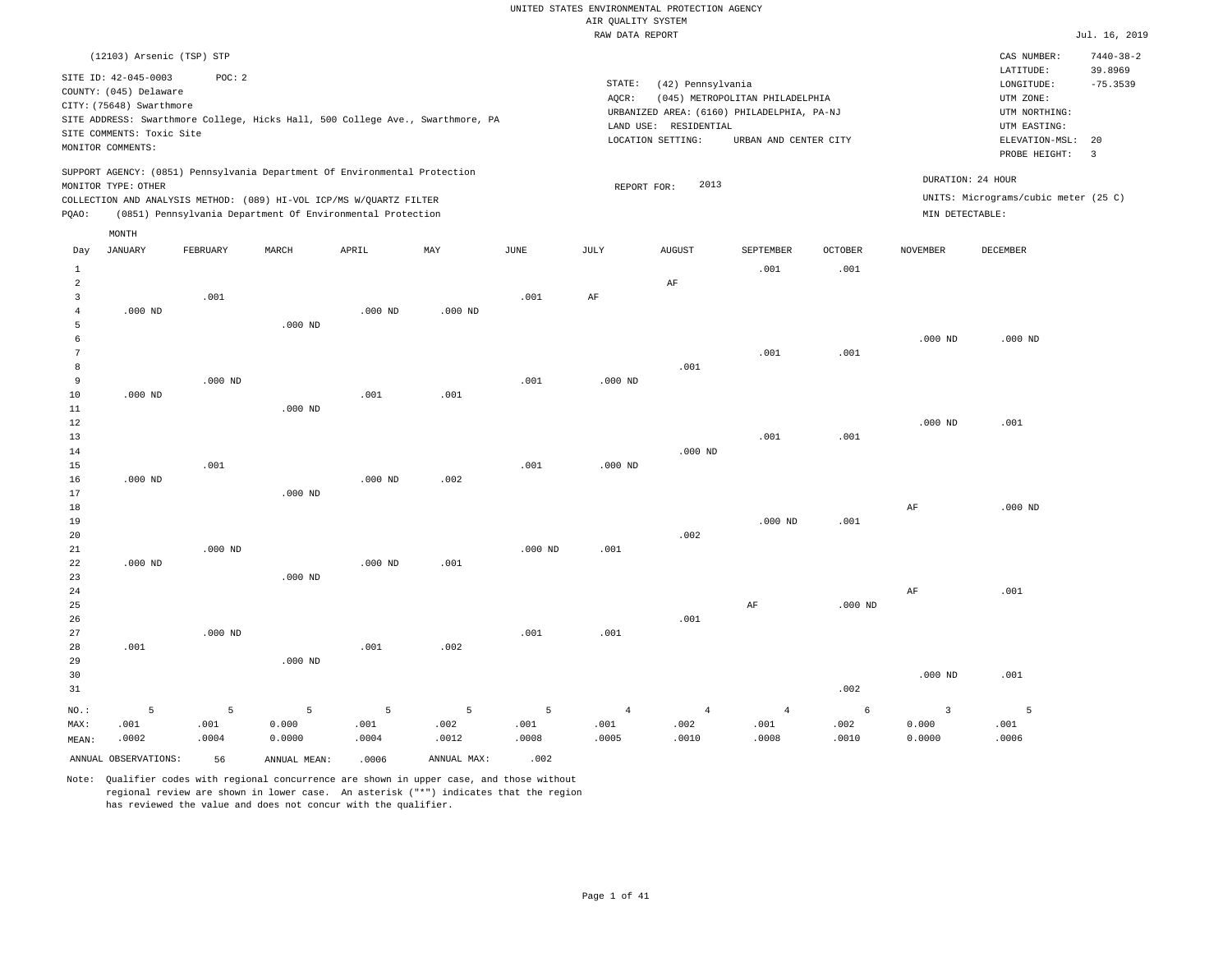|                |                           |              |              |                                                                                                                                   |                                                                                |                 | RAW DATA REPORT |                       |                                            |                |                 |                                      | Jul. 16, 2019   |
|----------------|---------------------------|--------------|--------------|-----------------------------------------------------------------------------------------------------------------------------------|--------------------------------------------------------------------------------|-----------------|-----------------|-----------------------|--------------------------------------------|----------------|-----------------|--------------------------------------|-----------------|
|                | (12103) Arsenic (TSP) STP |              |              |                                                                                                                                   |                                                                                |                 |                 |                       |                                            |                |                 | CAS NUMBER:                          | $7440 - 38 - 2$ |
|                | SITE ID: 42-045-0003      | POC: 2       |              |                                                                                                                                   |                                                                                |                 |                 |                       |                                            |                |                 | LATITUDE:                            | 39.8969         |
|                | COUNTY: (045) Delaware    |              |              |                                                                                                                                   |                                                                                |                 | STATE:          | (42) Pennsylvania     |                                            |                |                 | LONGITUDE:                           | $-75.3539$      |
|                | CITY: (75648) Swarthmore  |              |              |                                                                                                                                   |                                                                                |                 | AQCR:           |                       | (045) METROPOLITAN PHILADELPHIA            |                |                 | UTM ZONE:                            |                 |
|                |                           |              |              |                                                                                                                                   | SITE ADDRESS: Swarthmore College, Hicks Hall, 500 College Ave., Swarthmore, PA |                 |                 |                       | URBANIZED AREA: (6160) PHILADELPHIA, PA-NJ |                |                 | UTM NORTHING:                        |                 |
|                | SITE COMMENTS: Toxic Site |              |              |                                                                                                                                   |                                                                                |                 |                 | LAND USE: RESIDENTIAL |                                            |                |                 | UTM EASTING:                         |                 |
|                | MONITOR COMMENTS:         |              |              |                                                                                                                                   |                                                                                |                 |                 | LOCATION SETTING:     | URBAN AND CENTER CITY                      |                |                 | ELEVATION-MSL:                       | 20              |
|                |                           |              |              |                                                                                                                                   |                                                                                |                 |                 |                       |                                            |                |                 | PROBE HEIGHT:                        | $\overline{3}$  |
|                |                           |              |              | SUPPORT AGENCY: (0851) Pennsylvania Department Of Environmental Protection                                                        |                                                                                |                 |                 |                       |                                            |                |                 | DURATION: 24 HOUR                    |                 |
|                | MONITOR TYPE: OTHER       |              |              |                                                                                                                                   |                                                                                |                 |                 | 2014<br>REPORT FOR:   |                                            |                |                 | UNITS: Micrograms/cubic meter (25 C) |                 |
| PQAO:          |                           |              |              | COLLECTION AND ANALYSIS METHOD: (089) HI-VOL ICP/MS W/QUARTZ FILTER<br>(0851) Pennsylvania Department Of Environmental Protection |                                                                                |                 |                 |                       |                                            |                | MIN DETECTABLE: |                                      |                 |
|                | MONTH                     |              |              |                                                                                                                                   |                                                                                |                 |                 |                       |                                            |                |                 |                                      |                 |
| Day            | <b>JANUARY</b>            | FEBRUARY     | MARCH        | APRIL                                                                                                                             | MAY                                                                            | $\mathtt{JUNE}$ | JULY            | <b>AUGUST</b>         | SEPTEMBER                                  | OCTOBER        | <b>NOVEMBER</b> | DECEMBER                             |                 |
| $\mathbf{1}$   |                           |              |              |                                                                                                                                   |                                                                                |                 |                 |                       |                                            |                | $.000$ ND       | AF                                   |                 |
| $\overline{a}$ |                           |              |              |                                                                                                                                   |                                                                                |                 |                 |                       | .001                                       | $.000$ ND      |                 |                                      |                 |
| $\overline{3}$ |                           |              |              |                                                                                                                                   |                                                                                |                 |                 | .001                  |                                            |                |                 |                                      |                 |
| $\bf{4}$       |                           | $\rm{AF}$    |              |                                                                                                                                   |                                                                                | $\rm{AF}$       | $\rm AF$        |                       |                                            |                |                 |                                      |                 |
| 5              | .001                      |              |              | AF                                                                                                                                | .001                                                                           |                 |                 |                       |                                            |                |                 |                                      |                 |
| 6              |                           |              | AF           |                                                                                                                                   |                                                                                |                 |                 |                       |                                            |                |                 |                                      |                 |
| 7              |                           |              |              |                                                                                                                                   |                                                                                |                 |                 |                       |                                            |                | .001            | .001                                 |                 |
| 8              |                           |              |              |                                                                                                                                   |                                                                                |                 |                 |                       | .001                                       | $.000$ ND      |                 |                                      |                 |
| 9              |                           |              |              |                                                                                                                                   |                                                                                |                 |                 | .001                  |                                            |                |                 |                                      |                 |
| 10             |                           | $.000$ ND    |              |                                                                                                                                   |                                                                                | $\rm AF$        | $\rm AF$        |                       |                                            |                |                 |                                      |                 |
| 11<br>12       | .001                      |              |              | .001                                                                                                                              | AF                                                                             |                 |                 |                       |                                            |                |                 |                                      |                 |
| 13             |                           |              | $\rm AF$     |                                                                                                                                   |                                                                                |                 |                 |                       |                                            |                | $.000$ ND       | .001                                 |                 |
| 14             |                           |              |              |                                                                                                                                   |                                                                                |                 |                 |                       | .001                                       | $.000$ ND      |                 |                                      |                 |
| 15             |                           |              |              |                                                                                                                                   |                                                                                |                 |                 | $.000$ ND             |                                            |                |                 |                                      |                 |
| 16             |                           | $\rm{AF}$    |              |                                                                                                                                   |                                                                                | $\rm{AF}$       | $.000$ ND       |                       |                                            |                |                 |                                      |                 |
| 17             | $\rm AF$                  |              |              | .001                                                                                                                              | AF                                                                             |                 |                 |                       |                                            |                |                 |                                      |                 |
| 18             |                           |              | $\rm AF$     |                                                                                                                                   |                                                                                |                 |                 |                       |                                            |                |                 |                                      |                 |
| 19             |                           |              |              |                                                                                                                                   |                                                                                |                 |                 |                       |                                            |                | $.000$ ND       | .001                                 |                 |
| 20             |                           |              |              |                                                                                                                                   |                                                                                |                 |                 |                       | $.000$ ND                                  | .001           |                 |                                      |                 |
| 21             |                           |              |              |                                                                                                                                   |                                                                                |                 |                 | .001                  |                                            |                |                 |                                      |                 |
| 22             |                           | AF           |              |                                                                                                                                   |                                                                                | AF              | $.000$ ND       |                       |                                            |                |                 |                                      |                 |
| 23             | $.000$ ND                 |              |              | $.000$ ND                                                                                                                         | $.000$ ND                                                                      |                 |                 |                       |                                            |                |                 |                                      |                 |
| 24             |                           |              | $\rm AF$     |                                                                                                                                   |                                                                                |                 |                 |                       |                                            |                |                 |                                      |                 |
| 25             |                           |              |              |                                                                                                                                   |                                                                                |                 |                 |                       |                                            |                | AF              | $.000$ ND                            |                 |
| 26             |                           |              |              |                                                                                                                                   |                                                                                |                 |                 |                       | $.000$ ND                                  | AF             |                 |                                      |                 |
| 27             |                           |              |              |                                                                                                                                   |                                                                                |                 |                 | .001                  |                                            |                |                 |                                      |                 |
| 28             |                           | $\rm AF$     |              |                                                                                                                                   |                                                                                | AF              | $.000$ ND       |                       |                                            |                |                 |                                      |                 |
| 29<br>30       | .001                      |              | $\rm AF$     | .0025                                                                                                                             | $.000$ ND                                                                      |                 |                 |                       |                                            |                |                 |                                      |                 |
| 31             |                           |              |              |                                                                                                                                   |                                                                                |                 |                 |                       |                                            |                |                 | .001                                 |                 |
|                |                           |              |              |                                                                                                                                   |                                                                                |                 |                 |                       |                                            |                |                 |                                      |                 |
| NO.:           | $\overline{4}$            | $\mathbf{1}$ | $\mathbb O$  | $\overline{4}$                                                                                                                    | $\overline{\mathbf{3}}$                                                        | $\mathbf 0$     | $\overline{3}$  | 5                     | 5                                          | $\overline{4}$ | $\overline{4}$  | 5                                    |                 |
| MAX:           | .001                      | 0.000        |              | .002                                                                                                                              | .001                                                                           |                 | 0.000           | .001                  | .001                                       | .001           | .001            | .001                                 |                 |
| MEAN:          | .0008                     | 0.0000       |              | .0010                                                                                                                             | .0003                                                                          |                 | 0.0000          | .0008                 | .0006                                      | .0003          | .0003           | .0008                                |                 |
|                | ANNUAL OBSERVATIONS:      | 38           | ANNUAL MEAN: | .0006                                                                                                                             | ANNUAL MAX:                                                                    | .002            |                 |                       |                                            |                |                 |                                      |                 |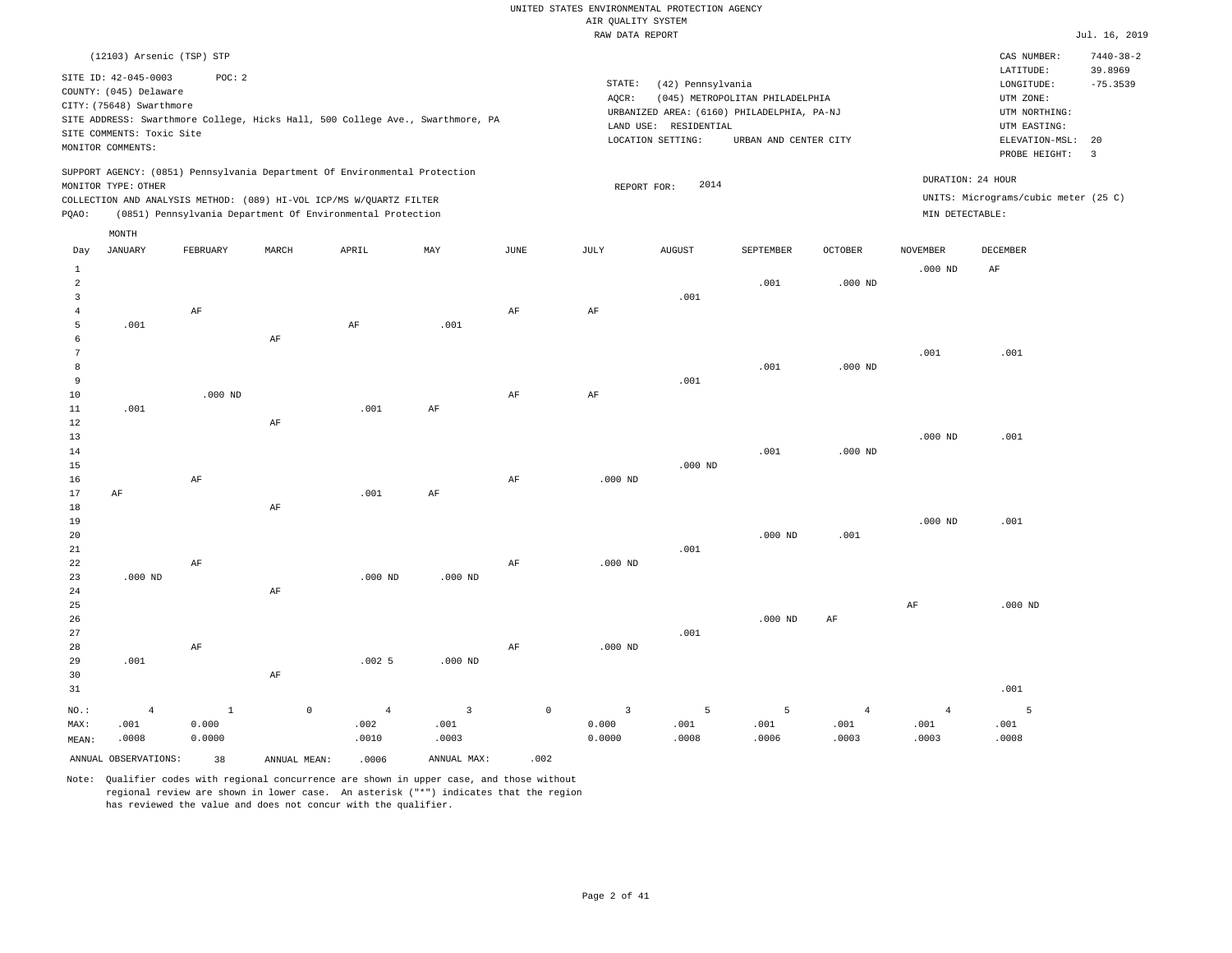|                                                              |                                                                                                                              |                                                                                                                                                                                                                 |           |           |           |           | RAW DATA REPORT |                                                                 |                                                                                                        |                |                 |                                                                                                          | Jul. 16, 2019                                          |
|--------------------------------------------------------------|------------------------------------------------------------------------------------------------------------------------------|-----------------------------------------------------------------------------------------------------------------------------------------------------------------------------------------------------------------|-----------|-----------|-----------|-----------|-----------------|-----------------------------------------------------------------|--------------------------------------------------------------------------------------------------------|----------------|-----------------|----------------------------------------------------------------------------------------------------------|--------------------------------------------------------|
|                                                              | (12103) Arsenic (TSP) STP                                                                                                    |                                                                                                                                                                                                                 |           |           |           |           |                 |                                                                 |                                                                                                        |                |                 | CAS NUMBER:                                                                                              | $7440 - 38 - 2$                                        |
|                                                              | SITE ID: 42-045-0003<br>COUNTY: (045) Delaware<br>CITY: (75648) Swarthmore<br>SITE COMMENTS: Toxic Site<br>MONITOR COMMENTS: | POC: 2<br>SITE ADDRESS: Swarthmore College, Hicks Hall, 500 College Ave., Swarthmore, PA                                                                                                                        |           |           |           |           | STATE:<br>AQCR: | (42) Pennsylvania<br>LAND USE: RESIDENTIAL<br>LOCATION SETTING: | (045) METROPOLITAN PHILADELPHIA<br>URBANIZED AREA: (6160) PHILADELPHIA, PA-NJ<br>URBAN AND CENTER CITY |                |                 | LATITUDE:<br>LONGITUDE:<br>UTM ZONE:<br>UTM NORTHING:<br>UTM EASTING:<br>ELEVATION-MSL:<br>PROBE HEIGHT: | 39.8969<br>$-75.3539$<br>20<br>$\overline{\mathbf{3}}$ |
| PQAO:                                                        | MONITOR TYPE: OTHER<br>MONTH                                                                                                 | SUPPORT AGENCY: (0851) Pennsylvania Department Of Environmental Protection<br>COLLECTION AND ANALYSIS METHOD: (089) HI-VOL ICP/MS W/QUARTZ FILTER<br>(0851) Pennsylvania Department Of Environmental Protection |           |           |           |           | REPORT FOR:     | 2015                                                            |                                                                                                        |                | MIN DETECTABLE: | DURATION: 24 HOUR<br>UNITS: Micrograms/cubic meter (25 C)                                                |                                                        |
| Day                                                          | JANUARY                                                                                                                      | FEBRUARY                                                                                                                                                                                                        | MARCH     | APRIL     | MAY       | JUNE      | JULY            | AUGUST                                                          | SEPTEMBER                                                                                              | <b>OCTOBER</b> | <b>NOVEMBER</b> | <b>DECEMBER</b>                                                                                          |                                                        |
| 1<br>$\overline{a}$<br>$\overline{3}$<br>$\overline{4}$<br>5 |                                                                                                                              | $.000$ ND                                                                                                                                                                                                       | .001      |           |           | .001      | .001            | $.000$ ND                                                       | .001                                                                                                   | $.000$ ND      | .001            | $.000$ ND                                                                                                |                                                        |
| 6<br>7<br>8<br>9<br>10<br>11                                 | AF                                                                                                                           | $.000$ ND                                                                                                                                                                                                       | $.000$ ND | $.000$ ND | .001      | $.000$ ND | $.000$ ND       | $.000$ ND                                                       | $.000$ ND                                                                                              | AF             | $.000$ ND       | .001                                                                                                     |                                                        |
| 12<br>13<br>14<br>15<br>16                                   | AF                                                                                                                           |                                                                                                                                                                                                                 | $.000$ ND | .001      | $.000$ ND |           |                 | .001                                                            | .001                                                                                                   | AF             | $.000$ ND       | .002                                                                                                     |                                                        |
| 17<br>18<br>19<br>20<br>21                                   | AF                                                                                                                           | $.000$ ND                                                                                                                                                                                                       | $.000$ ND | .001      | .001      | $.000$ ND | $.000$ ND       |                                                                 | $.000$ ND                                                                                              | .001           | $.000$ ND       | $.000$ ND                                                                                                |                                                        |
| 22<br>23<br>24<br>25<br>26                                   | .001                                                                                                                         | $.000$ ND                                                                                                                                                                                                       | .001      | $.000$ ND | .0025     | $.000$ ND | $.000$ ND       | $.000$ ND                                                       |                                                                                                        |                | .001            | AF                                                                                                       |                                                        |
| 27                                                           |                                                                                                                              |                                                                                                                                                                                                                 |           |           |           |           |                 |                                                                 | $.000$ ND                                                                                              | $.000$ ND      |                 |                                                                                                          |                                                        |

28 29 30 31 .000 ND NO.: MAX: MEAN: 2 .001 .0005 .000 ND .000 ND .000 ND .000 ND .001 .000 ND 4 0.000 0.0000 6 .001 .0003 5 .001 .0004 5 .002 .0008 5 .001 .0002 5 .001 .0004 5 .001 .0002 5 .001 .0004 3 .001 .0003 5 .001 .0004 4 .002 .0008

ANNUAL OBSERVATIONS:  $54$  ANNUAL MEAN: .0004 ANNUAL MAX: .002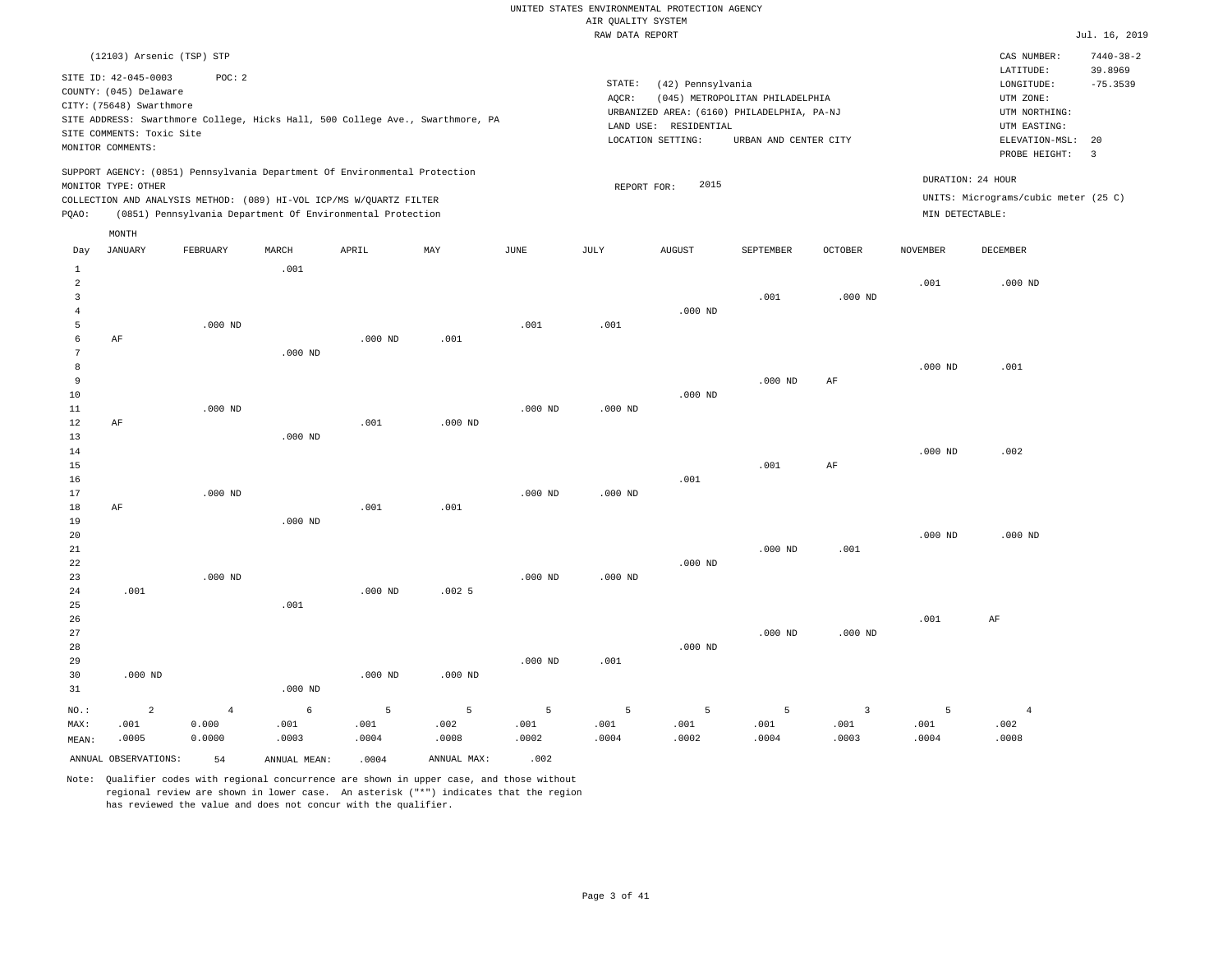|       | (12103) Arsenic (TSP) STP                          |                    |           |                                                                                                                                   |     |      |        |                                            |                                 |                |                 | CAS NUMBER:                                             | $7440 - 38 - 2$       |
|-------|----------------------------------------------------|--------------------|-----------|-----------------------------------------------------------------------------------------------------------------------------------|-----|------|--------|--------------------------------------------|---------------------------------|----------------|-----------------|---------------------------------------------------------|-----------------------|
|       | SITE ID: 42-045-0003                               | POC: 2             |           |                                                                                                                                   |     |      | STATE: | (42) Pennsylvania                          |                                 |                |                 | LATITUDE:<br>LONGITUDE:                                 | 39.8969<br>$-75.3539$ |
|       | COUNTY: (045) Delaware<br>CITY: (75648) Swarthmore |                    |           |                                                                                                                                   |     |      | AQCR:  | URBANIZED AREA: (6160) PHILADELPHIA, PA-NJ | (045) METROPOLITAN PHILADELPHIA |                |                 | UTM ZONE:<br>UTM NORTHING:                              |                       |
|       | SITE COMMENTS: Toxic Site                          |                    |           | SITE ADDRESS: Swarthmore College, Hicks Hall, 500 College Ave., Swarthmore, PA                                                    |     |      |        | LAND USE: RESIDENTIAL<br>LOCATION SETTING: | URBAN AND CENTER CITY           |                |                 | UTM EASTING:<br>ELEVATION-MSL:                          | 20                    |
|       | MONITOR COMMENTS:                                  |                    |           |                                                                                                                                   |     |      |        |                                            |                                 |                |                 | PROBE HEIGHT:                                           | -3                    |
|       | MONITOR TYPE: OTHER                                |                    |           | SUPPORT AGENCY: (0851) Pennsylvania Department Of Environmental Protection                                                        |     |      |        | 2016<br>REPORT FOR:                        |                                 |                |                 | DURATION: 24 HOUR                                       |                       |
| POAO: |                                                    |                    |           | COLLECTION AND ANALYSIS METHOD: (089) HI-VOL ICP/MS W/QUARTZ FILTER<br>(0851) Pennsylvania Department Of Environmental Protection |     |      |        |                                            |                                 |                |                 | UNITS: Micrograms/cubic meter (25 C)<br>MIN DETECTABLE: |                       |
|       | MONTH                                              |                    |           |                                                                                                                                   |     |      |        |                                            |                                 |                |                 |                                                         |                       |
| Day   | JANUARY                                            | FEBRUARY           | MARCH     | APRIL                                                                                                                             | MAY | JUNE | JULY   | <b>AUGUST</b>                              | SEPTEMBER                       | <b>OCTOBER</b> | <b>NOVEMBER</b> | DECEMBER                                                |                       |
| 2     | ${\rm F\,I}$                                       |                    | $.000$ ND |                                                                                                                                   |     |      |        |                                            |                                 |                | .001            | $.000$ ND                                               |                       |
| 3     |                                                    |                    |           |                                                                                                                                   |     |      |        | $.000$ ND                                  | $.000$ ND                       | .001           |                 |                                                         |                       |
|       |                                                    |                    |           |                                                                                                                                   |     | AF   | .001   |                                            |                                 |                |                 |                                                         |                       |
| 6     |                                                    | .000 <sub>ND</sub> |           | .000 <sub>ND</sub>                                                                                                                | AF  |      |        |                                            |                                 |                |                 |                                                         |                       |

| $7\overline{ }$ | $.000$ ND |           | .001      |           |    |       |           |           |           |           |           |           |
|-----------------|-----------|-----------|-----------|-----------|----|-------|-----------|-----------|-----------|-----------|-----------|-----------|
| 8               |           |           |           |           |    |       |           |           |           |           | $.000$ ND | $.000$ ND |
| 9               |           |           |           |           |    |       |           |           | $.000$ ND | .001      |           |           |
| $10$            |           |           |           |           |    |       |           | $.000$ ND |           |           |           |           |
| $11\,$          |           |           |           |           |    | .0035 | $.000$ ND |           |           |           |           |           |
| $12$            |           | $.000$ ND |           | $.000$ ND | AF |       |           |           |           |           |           |           |
| 13              | $.000$ ND |           | .0025     |           |    |       |           |           |           |           |           |           |
| 14              |           |           |           |           |    |       |           |           |           |           | .001      | $.000$ ND |
| 15              |           |           |           |           |    |       |           |           | $.000$ ND | .0035     |           |           |
| $16\,$          |           |           |           |           |    |       |           | $.000$ ND |           |           |           |           |
| $17\,$          |           |           |           |           |    | .001  | $.000$ ND |           |           |           |           |           |
| 18              |           | $.000$ ND |           | $.000$ ND | AF |       |           |           |           |           |           |           |
| 19              | $.000$ ND |           | $.000$ ND |           |    |       |           |           |           |           |           |           |
| 20              |           |           |           |           |    |       |           |           |           |           | $.000$ ND | AM        |
| $21\,$          |           |           |           |           |    |       |           |           | .001      | $.000$ ND |           |           |
| $2\sqrt{2}$     |           |           |           |           |    |       |           | $.000$ ND |           |           |           |           |
| $23\,$          |           |           |           |           |    | .001  | .001      |           |           |           |           |           |
| 24              |           | $.000$ ND |           | $.000$ ND | AF |       |           |           |           |           |           |           |

| 25      | $.000$ ND |       | $.000$ ND |       |            |                |      |           |           |           |      |           |
|---------|-----------|-------|-----------|-------|------------|----------------|------|-----------|-----------|-----------|------|-----------|
| 26      |           |       |           |       |            |                |      |           |           |           | .001 | $.000$ ND |
| 27      |           |       |           |       |            |                |      |           | $.000$ ND | $.000$ ND |      |           |
| 28      |           |       |           |       |            |                |      | $.000$ ND |           |           |      |           |
| 29      |           |       |           |       |            | $.000$ ND      | .001 |           |           |           |      |           |
| 30      |           |       |           | AV    | AF         |                |      |           |           |           |      |           |
| 31      | .001      |       | $.000$ ND |       |            |                |      |           |           |           |      |           |
| $NO.$ : | -5        |       | 6         | 4     | $^{\circ}$ | $\overline{4}$ | 5    | 5         | 5         | 5         | в    |           |
| MAX:    | .001      | 0.000 | .002      | 0.000 |            | .003           | .001 | 0.000     | .001      | .003      | .001 | 0.000     |

.0013

Note: Qualifier codes with regional concurrence are shown in upper case, and those without regional review are shown in lower case. An asterisk ("\*") indicates that the region has reviewed the value and does not concur with the qualifier.

ANNUAL OBSERVATIONS: 52 ANNUAL MEAN: .0004 ANNUAL MAX: .003

0.0000

.0005

MEAN:

.0002

0.0000

.0006

0.0000

.0002

.0010

.0006

0.0000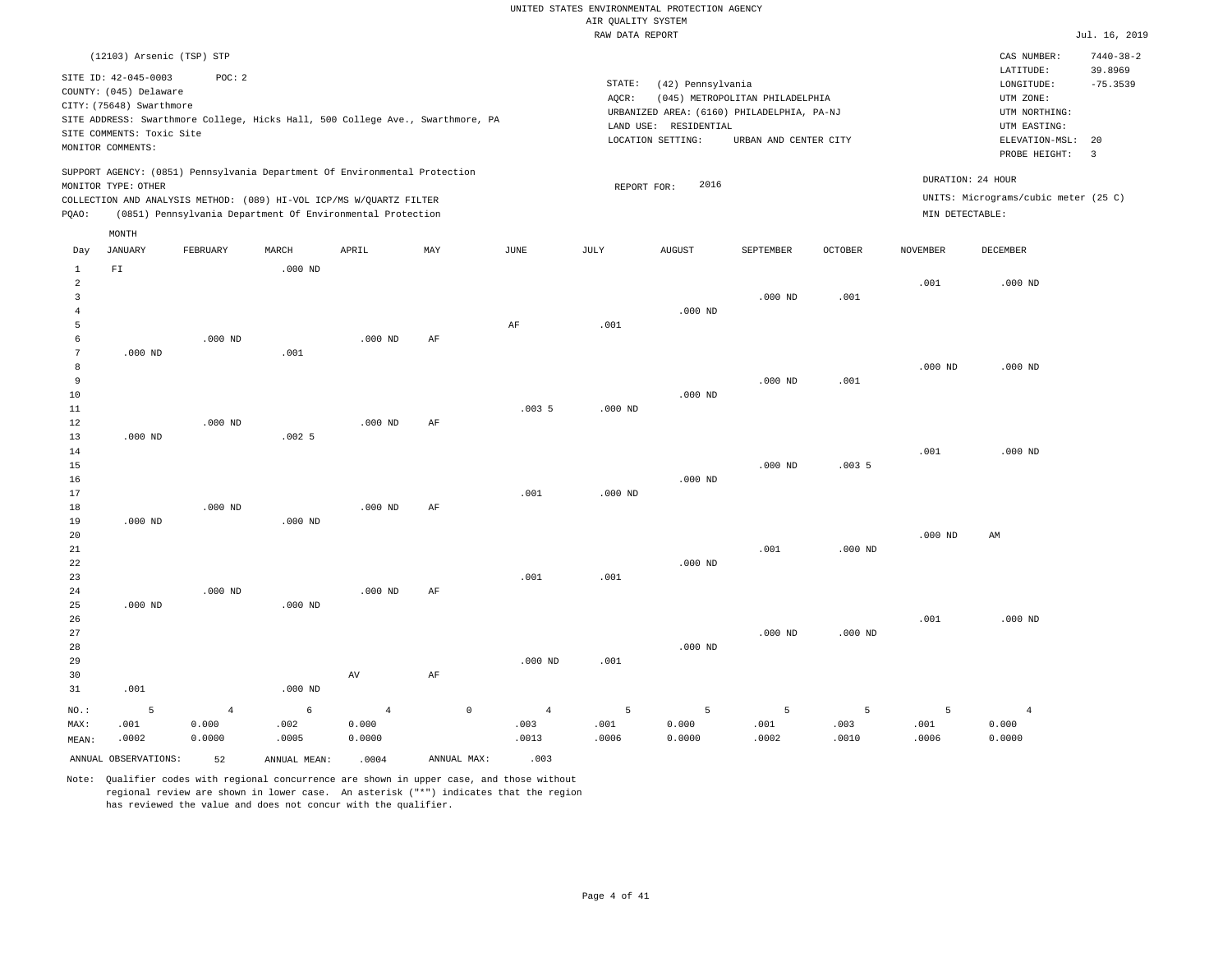|                                  |                                                                                                         |                                                                            |                |           |                                                                                |                | RAW DATA REPORT |                                                                                          |                                 |                |                 |                                                          | Jul. 16, 2019              |
|----------------------------------|---------------------------------------------------------------------------------------------------------|----------------------------------------------------------------------------|----------------|-----------|--------------------------------------------------------------------------------|----------------|-----------------|------------------------------------------------------------------------------------------|---------------------------------|----------------|-----------------|----------------------------------------------------------|----------------------------|
|                                  | (12103) Arsenic (TSP) STP                                                                               |                                                                            |                |           |                                                                                |                |                 |                                                                                          |                                 |                |                 | CAS NUMBER:<br>LATITUDE:                                 | $7440 - 38 - 2$<br>39.8969 |
|                                  | SITE ID: 42-045-0003<br>COUNTY: (045) Delaware<br>CITY: (75648) Swarthmore<br>SITE COMMENTS: Toxic Site | POC: 2                                                                     |                |           | SITE ADDRESS: Swarthmore College, Hicks Hall, 500 College Ave., Swarthmore, PA |                | STATE:<br>AQCR: | (42) Pennsylvania<br>URBANIZED AREA: (6160) PHILADELPHIA, PA-NJ<br>LAND USE: RESIDENTIAL | (045) METROPOLITAN PHILADELPHIA |                |                 | LONGITUDE:<br>UTM ZONE:<br>UTM NORTHING:<br>UTM EASTING: | $-75.3539$                 |
|                                  | MONITOR COMMENTS:                                                                                       |                                                                            |                |           |                                                                                |                |                 | LOCATION SETTING:                                                                        | URBAN AND CENTER CITY           |                |                 | ELEVATION-MSL:                                           | 20                         |
|                                  |                                                                                                         |                                                                            |                |           |                                                                                |                |                 |                                                                                          |                                 |                |                 | PROBE HEIGHT:                                            | $\overline{\mathbf{3}}$    |
|                                  | MONITOR TYPE: OTHER                                                                                     | SUPPORT AGENCY: (0851) Pennsylvania Department Of Environmental Protection |                |           |                                                                                |                |                 | 2017<br>REPORT FOR:                                                                      |                                 |                |                 | DURATION: 24 HOUR                                        |                            |
|                                  |                                                                                                         | COLLECTION AND ANALYSIS METHOD: (089) HI-VOL ICP/MS W/QUARTZ FILTER        |                |           |                                                                                |                |                 |                                                                                          |                                 |                |                 | UNITS: Micrograms/cubic meter (25 C)                     |                            |
| PQAO:                            |                                                                                                         | (0851) Pennsylvania Department Of Environmental Protection                 |                |           |                                                                                |                |                 |                                                                                          |                                 |                |                 | MIN DETECTABLE:                                          |                            |
|                                  | MONTH                                                                                                   |                                                                            |                |           |                                                                                |                |                 |                                                                                          |                                 |                |                 |                                                          |                            |
| Day                              | JANUARY                                                                                                 | FEBRUARY                                                                   | MARCH          | APRIL     | MAY                                                                            | $_{\rm JUNE}$  | JULY            | <b>AUGUST</b>                                                                            | <b>SEPTEMBER</b>                | <b>OCTOBER</b> | <b>NOVEMBER</b> | DECEMBER                                                 |                            |
| $\mathbf{1}$                     | $.000$ ND                                                                                               |                                                                            |                | $.000$ ND | $.000$ ND                                                                      |                |                 |                                                                                          |                                 |                |                 |                                                          |                            |
| $\overline{2}$<br>$\overline{3}$ |                                                                                                         |                                                                            | $.000$ ND      |           |                                                                                |                |                 |                                                                                          |                                 |                |                 |                                                          |                            |
| $\overline{4}$                   |                                                                                                         |                                                                            |                |           |                                                                                |                |                 |                                                                                          | .001                            |                |                 |                                                          |                            |
| 5                                |                                                                                                         |                                                                            |                |           |                                                                                |                |                 | .0005                                                                                    |                                 |                |                 |                                                          |                            |
| 6                                |                                                                                                         | $.000$ ND                                                                  |                |           |                                                                                | $.000$ ND      | AF              |                                                                                          |                                 |                |                 |                                                          |                            |
| 7                                | $.000$ ND                                                                                               |                                                                            |                | $.000$ ND | $.000$ ND                                                                      |                |                 |                                                                                          |                                 |                |                 |                                                          |                            |
| 8                                |                                                                                                         |                                                                            | $.000$ ND      |           |                                                                                |                |                 |                                                                                          |                                 |                |                 |                                                          |                            |
| 9                                |                                                                                                         |                                                                            |                |           |                                                                                |                |                 |                                                                                          |                                 |                |                 |                                                          |                            |
| 10                               |                                                                                                         |                                                                            |                |           |                                                                                |                |                 |                                                                                          | AF                              |                |                 |                                                          |                            |
| 11                               |                                                                                                         |                                                                            |                |           |                                                                                |                |                 | .000                                                                                     |                                 |                |                 |                                                          |                            |
| 12<br>13                         | $.000$ ND                                                                                               | $.000$ ND                                                                  |                | $.000$ ND | .001                                                                           | $.000$ ND      | AM              |                                                                                          |                                 |                |                 |                                                          |                            |
| 14                               |                                                                                                         |                                                                            | $.000$ ND      |           |                                                                                |                |                 |                                                                                          |                                 |                |                 |                                                          |                            |
| 15                               |                                                                                                         |                                                                            |                |           |                                                                                |                |                 |                                                                                          |                                 |                |                 |                                                          |                            |
| 16                               |                                                                                                         |                                                                            |                |           |                                                                                |                |                 |                                                                                          | .001                            |                |                 |                                                          |                            |
| 17                               |                                                                                                         |                                                                            |                |           |                                                                                |                |                 | .001                                                                                     |                                 |                |                 |                                                          |                            |
| 18                               |                                                                                                         | .0025                                                                      |                |           |                                                                                | AM             | .001            |                                                                                          |                                 |                |                 |                                                          |                            |
| 19                               | $.000$ ND                                                                                               |                                                                            |                | $.000$ ND | $.000$ ND                                                                      |                |                 |                                                                                          |                                 |                |                 |                                                          |                            |
| 20                               |                                                                                                         |                                                                            | $\rm{AF}$      |           |                                                                                |                |                 |                                                                                          |                                 |                |                 |                                                          |                            |
| 21                               |                                                                                                         |                                                                            |                |           |                                                                                |                |                 |                                                                                          |                                 |                |                 |                                                          |                            |
| 22                               |                                                                                                         |                                                                            |                |           |                                                                                |                |                 |                                                                                          | .001                            |                |                 |                                                          |                            |
| 23<br>24                         |                                                                                                         | $.000$ ND                                                                  |                |           |                                                                                | $.000$ ND      | FI              | .000                                                                                     |                                 |                |                 |                                                          |                            |
| 25                               | $.000$ ND                                                                                               |                                                                            |                | $.000$ ND | $.000$ ND                                                                      |                |                 |                                                                                          |                                 |                |                 |                                                          |                            |
| 26                               |                                                                                                         |                                                                            | $.000$ ND      |           |                                                                                |                |                 |                                                                                          |                                 |                |                 |                                                          |                            |
| 27                               |                                                                                                         |                                                                            |                |           |                                                                                |                |                 |                                                                                          |                                 |                |                 |                                                          |                            |
| 28                               |                                                                                                         |                                                                            |                |           |                                                                                |                |                 |                                                                                          | .001                            |                |                 |                                                          |                            |
| 29                               |                                                                                                         |                                                                            |                |           |                                                                                |                |                 | .001                                                                                     |                                 |                |                 |                                                          |                            |
| 30                               |                                                                                                         |                                                                            |                |           |                                                                                | AM             | .001            |                                                                                          |                                 |                |                 |                                                          |                            |
| 31                               | .001                                                                                                    |                                                                            |                |           | $.000$ ND                                                                      |                |                 |                                                                                          |                                 |                |                 |                                                          |                            |
| $NO.$ :                          | 6                                                                                                       | $\overline{4}$                                                             | $\overline{4}$ | 5         | 6                                                                              | $\overline{3}$ | $\overline{a}$  | 5                                                                                        | $\overline{4}$                  | $\mathbb O$    | $\mathsf{O}$    | $\circ$                                                  |                            |
| MAX:                             | .001                                                                                                    | .002                                                                       | 0.000          | 0.000     | .001                                                                           | 0.000          | .001            | .001                                                                                     | .001                            |                |                 |                                                          |                            |
| MEAN:                            | .0002                                                                                                   | .0005                                                                      | 0.0000         | 0.0000    | .0002                                                                          | 0.0000         | .0010           | .0004                                                                                    | .0010                           |                |                 |                                                          |                            |

ANNUAL OBSERVATIONS: 39 ANNUAL MEAN: .0003 ANNUAL MAX: .002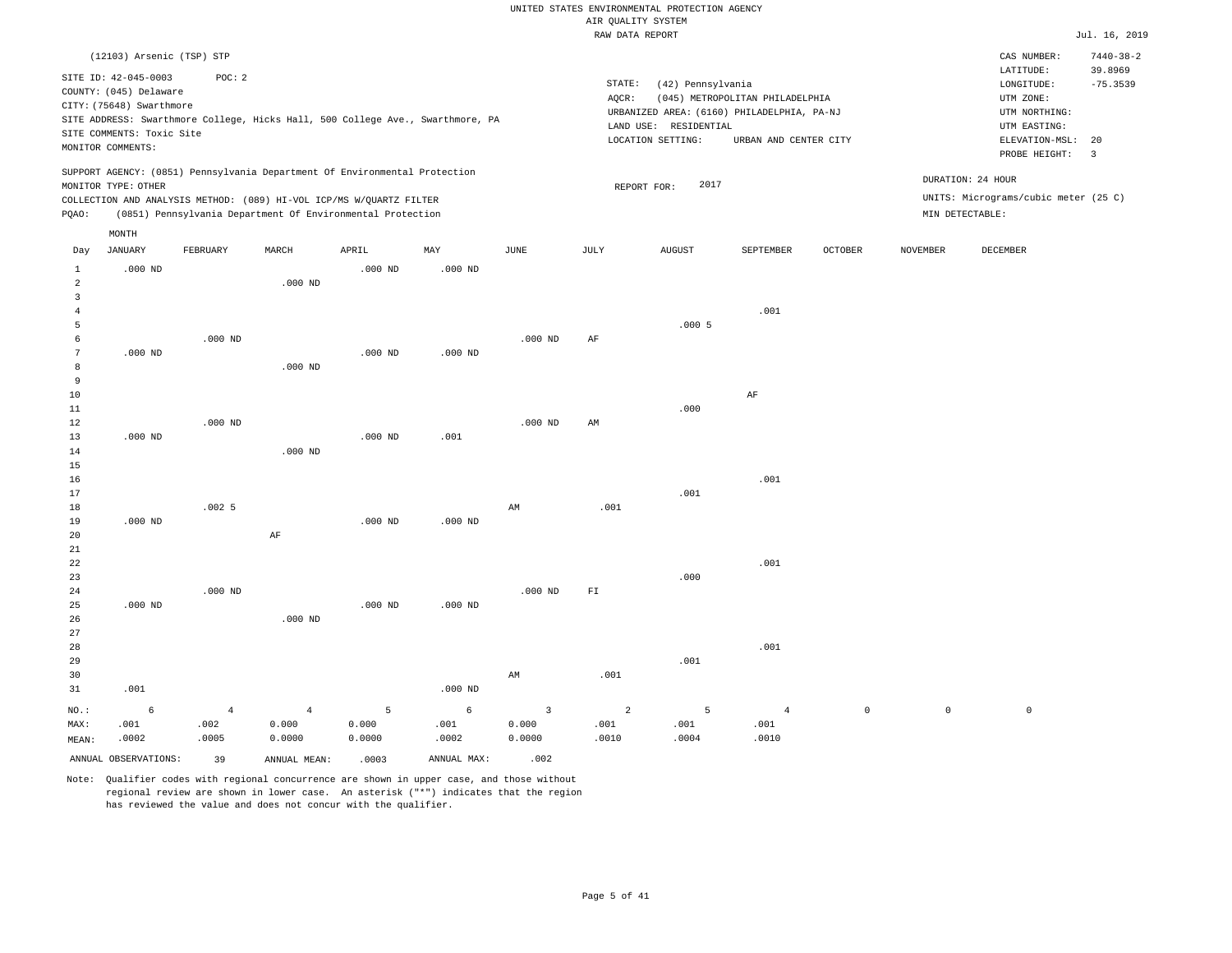|                     |                                                |           |              |                                                                            |                                                                                |                       | <br>Rosmers nenes<br>RAW DATA REPORT |                                            |                                                                               |                |                   |                                     | Jul. 16, 2019         |
|---------------------|------------------------------------------------|-----------|--------------|----------------------------------------------------------------------------|--------------------------------------------------------------------------------|-----------------------|--------------------------------------|--------------------------------------------|-------------------------------------------------------------------------------|----------------|-------------------|-------------------------------------|-----------------------|
|                     | (12105) Beryllium (TSP) STP                    |           |              |                                                                            |                                                                                |                       |                                      |                                            |                                                                               |                |                   | CAS NUMBER:                         | $7440 - 41 - 7$       |
|                     | SITE ID: 42-045-0003<br>COUNTY: (045) Delaware | POC: 2    |              |                                                                            |                                                                                |                       | STATE:                               | (42) Pennsylvania                          |                                                                               |                |                   | LATITUDE:<br>LONGITUDE:             | 39.8969<br>$-75.3539$ |
|                     | CITY: (75648) Swarthmore                       |           |              |                                                                            | SITE ADDRESS: Swarthmore College, Hicks Hall, 500 College Ave., Swarthmore, PA |                       | AQCR:                                |                                            | (045) METROPOLITAN PHILADELPHIA<br>URBANIZED AREA: (6160) PHILADELPHIA, PA-NJ |                |                   | UTM ZONE:<br>UTM NORTHING:          |                       |
|                     | SITE COMMENTS: Toxic Site                      |           |              |                                                                            |                                                                                |                       |                                      | LAND USE: RESIDENTIAL<br>LOCATION SETTING: | URBAN AND CENTER CITY                                                         |                |                   | UTM EASTING:<br>ELEVATION-MSL:      | 20                    |
|                     | MONITOR COMMENTS:                              |           |              |                                                                            |                                                                                |                       |                                      |                                            |                                                                               |                |                   | PROBE HEIGHT:                       | $\overline{3}$        |
|                     | MONITOR TYPE: OTHER                            |           |              | SUPPORT AGENCY: (0851) Pennsylvania Department Of Environmental Protection |                                                                                |                       | REPORT FOR:                          | 2013                                       |                                                                               |                | DURATION: 24 HOUR |                                     |                       |
|                     |                                                |           |              | COLLECTION AND ANALYSIS METHOD: (089) HI-VOL ICP/MS W/QUARTZ FILTER        |                                                                                |                       |                                      |                                            |                                                                               |                |                   | UNITS: Nanograms/cubic meter (25 C) |                       |
| PQAO:               |                                                |           |              | (0851) Pennsylvania Department Of Environmental Protection                 |                                                                                |                       |                                      |                                            |                                                                               |                | MIN DETECTABLE:   |                                     |                       |
|                     | MONTH                                          |           |              |                                                                            |                                                                                |                       |                                      |                                            |                                                                               |                |                   |                                     |                       |
| Day                 | JANUARY                                        | FEBRUARY  | MARCH        | APRIL                                                                      | MAY                                                                            | $\operatorname{JUNE}$ | JULY                                 | <b>AUGUST</b>                              | SEPTEMBER                                                                     | <b>OCTOBER</b> | <b>NOVEMBER</b>   | DECEMBER                            |                       |
| $\mathbf{1}$        |                                                |           |              |                                                                            |                                                                                |                       |                                      |                                            | $.000$ ND                                                                     | $.000$ ND      |                   |                                     |                       |
| $\overline{a}$      |                                                |           |              |                                                                            |                                                                                |                       |                                      | AF                                         |                                                                               |                |                   |                                     |                       |
| 3<br>$\overline{4}$ | $.000$ ND                                      | $.000$ ND |              | $.000$ ND                                                                  | $.000$ ND                                                                      | $.000$ ND             | AF                                   |                                            |                                                                               |                |                   |                                     |                       |
| 5                   |                                                |           | $.000$ ND    |                                                                            |                                                                                |                       |                                      |                                            |                                                                               |                |                   |                                     |                       |
| 6                   |                                                |           |              |                                                                            |                                                                                |                       |                                      |                                            |                                                                               |                | $.000$ ND         | $.000$ ND                           |                       |
| $7\phantom{.0}$     |                                                |           |              |                                                                            |                                                                                |                       |                                      |                                            | $.000$ ND                                                                     | $.000$ ND      |                   |                                     |                       |
| 8                   |                                                |           |              |                                                                            |                                                                                |                       |                                      | $.000$ ND                                  |                                                                               |                |                   |                                     |                       |
| 9                   |                                                | $.000$ ND |              |                                                                            |                                                                                | $.000$ ND             | $.000$ ND                            |                                            |                                                                               |                |                   |                                     |                       |
| 10                  | $.000$ ND                                      |           |              | $.000$ ND                                                                  | $.000$ ND                                                                      |                       |                                      |                                            |                                                                               |                |                   |                                     |                       |
| 11<br>$12\,$        |                                                |           | $.000$ ND    |                                                                            |                                                                                |                       |                                      |                                            |                                                                               |                | $.000$ ND         | $.000$ ND                           |                       |
| 13                  |                                                |           |              |                                                                            |                                                                                |                       |                                      |                                            | $.000$ ND                                                                     | $.000$ ND      |                   |                                     |                       |
| 14                  |                                                |           |              |                                                                            |                                                                                |                       |                                      | $.000$ ND                                  |                                                                               |                |                   |                                     |                       |
| 15                  |                                                | $.000$ ND |              |                                                                            |                                                                                | $.000$ ND             | $.000$ ND                            |                                            |                                                                               |                |                   |                                     |                       |
| 16                  | $.000$ ND                                      |           |              | $.000$ ND                                                                  | $.000$ ND                                                                      |                       |                                      |                                            |                                                                               |                |                   |                                     |                       |
| 17                  |                                                |           | $.000$ ND    |                                                                            |                                                                                |                       |                                      |                                            |                                                                               |                |                   |                                     |                       |
| 18<br>19            |                                                |           |              |                                                                            |                                                                                |                       |                                      |                                            | $.000$ ND                                                                     | $.000$ ND      | $\rm AF$          | $.000$ ND                           |                       |
| 20                  |                                                |           |              |                                                                            |                                                                                |                       |                                      | $.000$ ND                                  |                                                                               |                |                   |                                     |                       |
| 21                  |                                                | $.000$ ND |              |                                                                            |                                                                                | $.000$ ND             | $.000$ ND                            |                                            |                                                                               |                |                   |                                     |                       |
| 22                  | $.000$ ND                                      |           |              | $.000$ ND                                                                  | $.000$ ND                                                                      |                       |                                      |                                            |                                                                               |                |                   |                                     |                       |
| 23                  |                                                |           | $.000$ ND    |                                                                            |                                                                                |                       |                                      |                                            |                                                                               |                |                   |                                     |                       |
| 24<br>25            |                                                |           |              |                                                                            |                                                                                |                       |                                      |                                            | AF                                                                            | $.000$ ND      | $\rm AF$          | $.000$ ND                           |                       |
| 26                  |                                                |           |              |                                                                            |                                                                                |                       |                                      | $.000$ ND                                  |                                                                               |                |                   |                                     |                       |
| 27                  |                                                | $.000$ ND |              |                                                                            |                                                                                | $.000$ ND             | $.000$ ND                            |                                            |                                                                               |                |                   |                                     |                       |
| 28                  | $.000$ ND                                      |           |              | $.000$ ND                                                                  | $.000$ ND                                                                      |                       |                                      |                                            |                                                                               |                |                   |                                     |                       |
| 29                  |                                                |           | $.000$ ND    |                                                                            |                                                                                |                       |                                      |                                            |                                                                               |                |                   |                                     |                       |
| 30                  |                                                |           |              |                                                                            |                                                                                |                       |                                      |                                            |                                                                               |                | $.000$ ND         | $.000$ ND                           |                       |
| 31                  |                                                |           |              |                                                                            |                                                                                |                       |                                      |                                            |                                                                               | $.000$ ND      |                   |                                     |                       |
| NO.:                | 5                                              | 5         | 5            | 5                                                                          | 5                                                                              | 5                     | $\overline{4}$                       | $\overline{4}$                             | $\overline{4}$                                                                | 6              | $\overline{3}$    | 5                                   |                       |
| MAX:                | 0.000                                          | 0.000     | 0.000        | 0.000                                                                      | 0.000                                                                          | 0.000                 | 0.000                                | 0.000                                      | 0.000                                                                         | 0.000          | 0.000             | 0.000                               |                       |
| MEAN:               | 0.0000                                         | 0.0000    | 0.0000       | 0.0000                                                                     | 0.0000                                                                         | 0.0000                | 0.0000                               | 0.0000                                     | 0.0000                                                                        | 0.0000         | 0.0000            | 0.0000                              |                       |
|                     | ANNUAL OBSERVATIONS:                           | 56        | ANNUAL MEAN: | 0.0000                                                                     | ANNUAL MAX:                                                                    | 0.000                 |                                      |                                            |                                                                               |                |                   |                                     |                       |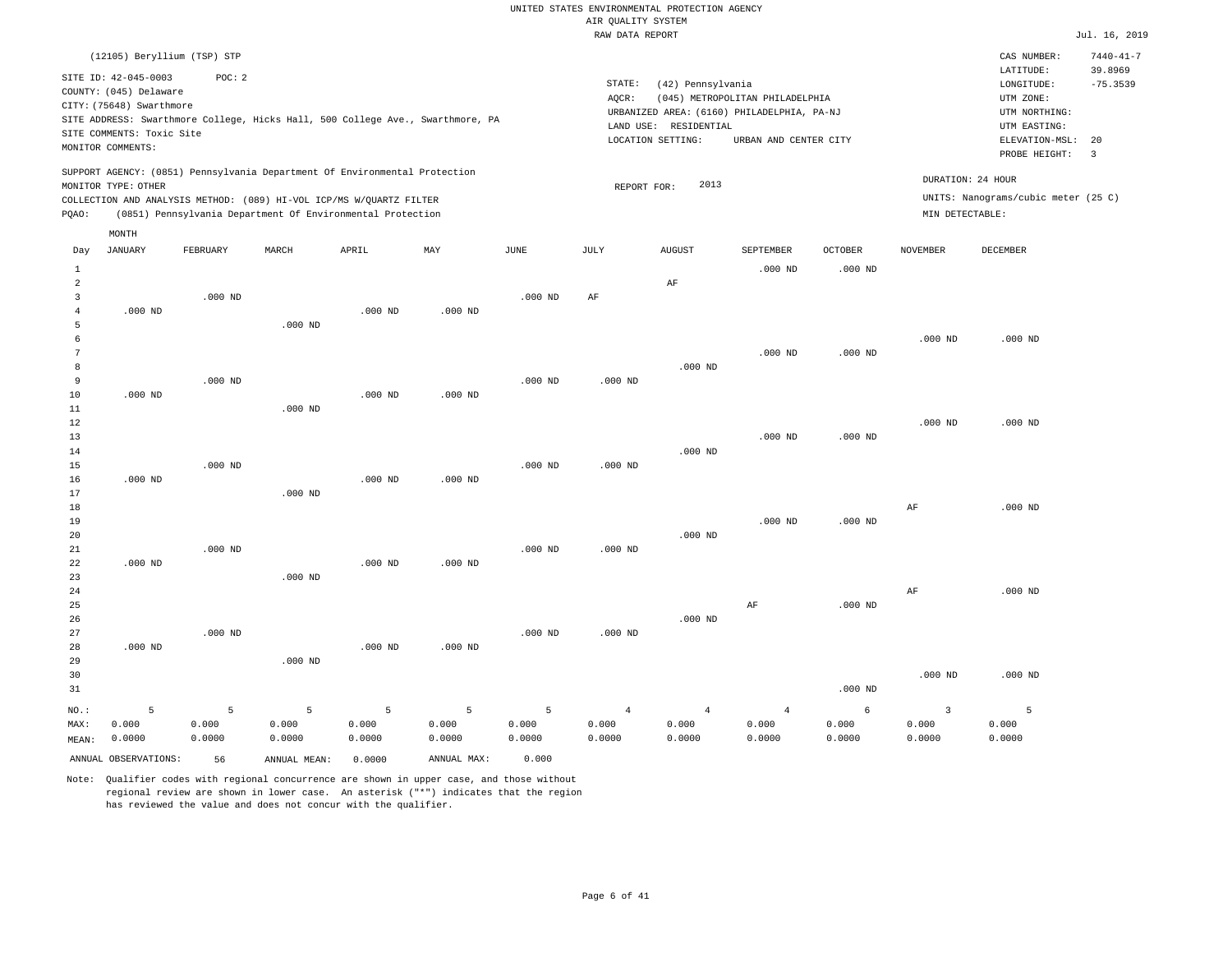|                |                             |              |                                                                            |                |                                                                                |             | RAW DATA REPORT         |                       |                                            |                |                         |                                     | Jul. 16, 2019   |
|----------------|-----------------------------|--------------|----------------------------------------------------------------------------|----------------|--------------------------------------------------------------------------------|-------------|-------------------------|-----------------------|--------------------------------------------|----------------|-------------------------|-------------------------------------|-----------------|
|                | (12105) Beryllium (TSP) STP |              |                                                                            |                |                                                                                |             |                         |                       |                                            |                |                         | CAS NUMBER:                         | $7440 - 41 - 7$ |
|                | SITE ID: 42-045-0003        | POC: 2       |                                                                            |                |                                                                                |             |                         |                       |                                            |                |                         | LATITUDE:                           | 39.8969         |
|                | COUNTY: (045) Delaware      |              |                                                                            |                |                                                                                |             | STATE:                  | (42) Pennsylvania     |                                            |                |                         | LONGITUDE:                          | $-75.3539$      |
|                | CITY: (75648) Swarthmore    |              |                                                                            |                |                                                                                |             | AQCR:                   |                       | (045) METROPOLITAN PHILADELPHIA            |                |                         | UTM ZONE:                           |                 |
|                |                             |              |                                                                            |                | SITE ADDRESS: Swarthmore College, Hicks Hall, 500 College Ave., Swarthmore, PA |             |                         |                       | URBANIZED AREA: (6160) PHILADELPHIA, PA-NJ |                |                         | UTM NORTHING:                       |                 |
|                | SITE COMMENTS: Toxic Site   |              |                                                                            |                |                                                                                |             |                         | LAND USE: RESIDENTIAL |                                            |                |                         | UTM EASTING:                        |                 |
|                | MONITOR COMMENTS:           |              |                                                                            |                |                                                                                |             |                         | LOCATION SETTING:     | URBAN AND CENTER CITY                      |                |                         | ELEVATION-MSL:                      | 20              |
|                |                             |              |                                                                            |                |                                                                                |             |                         |                       |                                            |                |                         | PROBE HEIGHT:                       | $\overline{3}$  |
|                |                             |              | SUPPORT AGENCY: (0851) Pennsylvania Department Of Environmental Protection |                |                                                                                |             |                         | 2014                  |                                            |                |                         | DURATION: 24 HOUR                   |                 |
|                | MONITOR TYPE: OTHER         |              | COLLECTION AND ANALYSIS METHOD: (089) HI-VOL ICP/MS W/QUARTZ FILTER        |                |                                                                                |             | REPORT FOR:             |                       |                                            |                |                         | UNITS: Nanograms/cubic meter (25 C) |                 |
| PQAO:          |                             |              | (0851) Pennsylvania Department Of Environmental Protection                 |                |                                                                                |             |                         |                       |                                            |                | MIN DETECTABLE:         |                                     |                 |
|                |                             |              |                                                                            |                |                                                                                |             |                         |                       |                                            |                |                         |                                     |                 |
|                | MONTH                       |              |                                                                            |                |                                                                                |             |                         |                       |                                            |                |                         |                                     |                 |
| Day            | JANUARY                     | FEBRUARY     | MARCH                                                                      | APRIL          | MAY                                                                            | JUNE        | JULY                    | <b>AUGUST</b>         | SEPTEMBER                                  | <b>OCTOBER</b> | <b>NOVEMBER</b>         | DECEMBER                            |                 |
| $\,1\,$        |                             |              |                                                                            |                |                                                                                |             |                         |                       |                                            |                | $.000$ ND               | $\rm AF$                            |                 |
| $\overline{a}$ |                             |              |                                                                            |                |                                                                                |             |                         |                       | $.000$ ND                                  | $.000$ ND      |                         |                                     |                 |
| 3              |                             |              |                                                                            |                |                                                                                |             |                         | $.000$ ND             |                                            |                |                         |                                     |                 |
| $\overline{4}$ |                             | AF           |                                                                            |                |                                                                                | AF          | AF                      |                       |                                            |                |                         |                                     |                 |
| 5              | $.000$ ND                   |              |                                                                            | AF             | $.000$ ND                                                                      |             |                         |                       |                                            |                |                         |                                     |                 |
| 6              |                             |              | AF                                                                         |                |                                                                                |             |                         |                       |                                            |                |                         |                                     |                 |
| 7              |                             |              |                                                                            |                |                                                                                |             |                         |                       |                                            |                | $.000$ ND               | $.000$ ND                           |                 |
| 8<br>9         |                             |              |                                                                            |                |                                                                                |             |                         | $.000$ ND             | $.000$ ND                                  | $.000$ ND      |                         |                                     |                 |
| 10             |                             | $.000$ ND    |                                                                            |                |                                                                                | AF          | AF                      |                       |                                            |                |                         |                                     |                 |
| $11\,$         | $.000$ ND                   |              |                                                                            | $.000$ ND      | AF                                                                             |             |                         |                       |                                            |                |                         |                                     |                 |
| 12             |                             |              | AF                                                                         |                |                                                                                |             |                         |                       |                                            |                |                         |                                     |                 |
| 13             |                             |              |                                                                            |                |                                                                                |             |                         |                       |                                            |                | $.000$ ND               | $.000$ ND                           |                 |
| 14             |                             |              |                                                                            |                |                                                                                |             |                         |                       | $.000$ ND                                  | $.000$ ND      |                         |                                     |                 |
| 15             |                             |              |                                                                            |                |                                                                                |             |                         | $.000$ ND             |                                            |                |                         |                                     |                 |
| 16             |                             | $\rm{AF}$    |                                                                            |                |                                                                                | $\rm{AF}$   | $.000$ ND               |                       |                                            |                |                         |                                     |                 |
| 17             | AF                          |              |                                                                            | $.000$ ND      | AF                                                                             |             |                         |                       |                                            |                |                         |                                     |                 |
| 18             |                             |              | AF                                                                         |                |                                                                                |             |                         |                       |                                            |                |                         |                                     |                 |
| 19             |                             |              |                                                                            |                |                                                                                |             |                         |                       |                                            |                | $.000$ ND               | $.000$ ND                           |                 |
| 20             |                             |              |                                                                            |                |                                                                                |             |                         |                       | $.000$ ND                                  | $.000$ ND      |                         |                                     |                 |
| 21             |                             |              |                                                                            |                |                                                                                |             |                         | $.000$ ND             |                                            |                |                         |                                     |                 |
| 22             |                             | AF           |                                                                            |                |                                                                                | AF          | $.000$ ND               |                       |                                            |                |                         |                                     |                 |
| 23<br>24       | $.000$ ND                   |              | AF                                                                         | $.000$ ND      | $.000$ ND                                                                      |             |                         |                       |                                            |                |                         |                                     |                 |
| 25             |                             |              |                                                                            |                |                                                                                |             |                         |                       |                                            |                | $\rm AF$                | $.000$ ND                           |                 |
| 26             |                             |              |                                                                            |                |                                                                                |             |                         |                       | $.000$ ND                                  | AF             |                         |                                     |                 |
| 27             |                             |              |                                                                            |                |                                                                                |             |                         | $.000$ ND             |                                            |                |                         |                                     |                 |
| 28             |                             | $\rm AF$     |                                                                            |                |                                                                                | $\rm{AF}$   | $.000$ ND               |                       |                                            |                |                         |                                     |                 |
| 29             | $.000$ ND                   |              |                                                                            | $.000$ ND      | $.000$ ND                                                                      |             |                         |                       |                                            |                |                         |                                     |                 |
| 30             |                             |              | $\rm AF$                                                                   |                |                                                                                |             |                         |                       |                                            |                |                         |                                     |                 |
| 31             |                             |              |                                                                            |                |                                                                                |             |                         |                       |                                            |                |                         | $.000$ ND                           |                 |
| $NO.$ :        |                             | $\mathbf{1}$ | $\circ$                                                                    | $\overline{4}$ | $\overline{3}$                                                                 | $\mathbb O$ | $\overline{\mathbf{3}}$ | 5                     | 5                                          | $\overline{4}$ |                         | 5                                   |                 |
| MAX:           | $\overline{4}$<br>0.000     | 0.000        |                                                                            | 0.000          | 0.000                                                                          |             | 0.000                   | 0.000                 | 0.000                                      | 0.000          | $\overline{4}$<br>0.000 | 0.000                               |                 |
| MEAN:          | 0.0000                      | 0.0000       |                                                                            | 0.0000         | 0.0000                                                                         |             | 0.0000                  | 0.0000                | 0.0000                                     | 0.0000         | 0.0000                  | 0.0000                              |                 |
|                |                             |              |                                                                            |                |                                                                                |             |                         |                       |                                            |                |                         |                                     |                 |
|                | ANNUAL OBSERVATIONS:        | 38           | ANNUAL MEAN:                                                               | 0.0000         | ANNUAL MAX:                                                                    | 0.000       |                         |                       |                                            |                |                         |                                     |                 |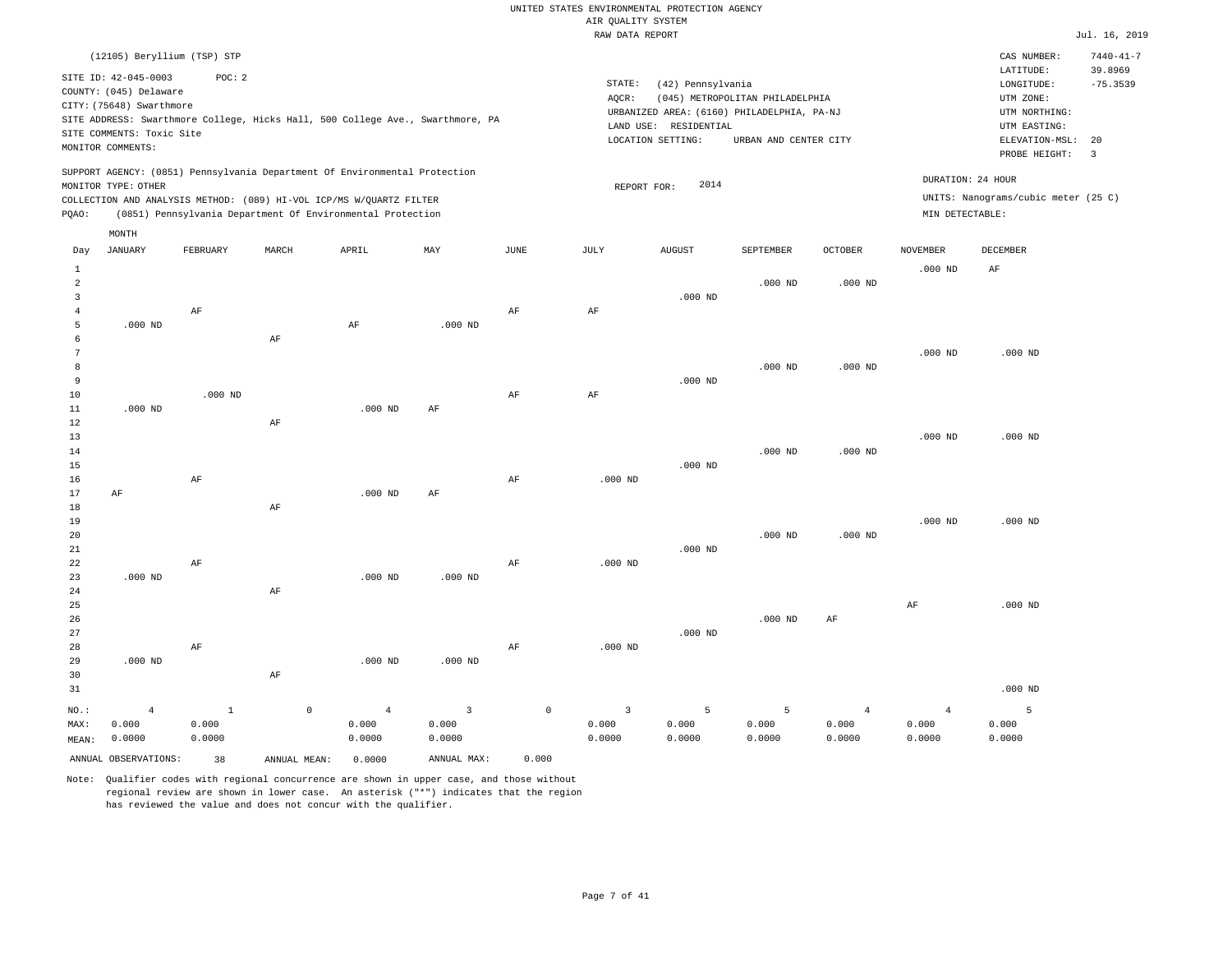|                |                           |                                                                                |           |           |           |           | RAW DATA REPORT |                       |                                            |                |                 |                                     | Jul. 16, 2019   |
|----------------|---------------------------|--------------------------------------------------------------------------------|-----------|-----------|-----------|-----------|-----------------|-----------------------|--------------------------------------------|----------------|-----------------|-------------------------------------|-----------------|
|                |                           | (12105) Beryllium (TSP) STP                                                    |           |           |           |           |                 |                       |                                            |                |                 | CAS NUMBER:                         | $7440 - 41 - 7$ |
|                |                           |                                                                                |           |           |           |           |                 |                       |                                            |                |                 | LATITUDE:                           | 39.8969         |
|                | SITE ID: 42-045-0003      | POC: 2                                                                         |           |           |           |           | STATE:          | (42) Pennsylvania     |                                            |                |                 | LONGITUDE:                          | $-75.3539$      |
|                | COUNTY: (045) Delaware    |                                                                                |           |           |           |           | AQCR:           |                       | (045) METROPOLITAN PHILADELPHIA            |                |                 | UTM ZONE:                           |                 |
|                | CITY: (75648) Swarthmore  |                                                                                |           |           |           |           |                 |                       | URBANIZED AREA: (6160) PHILADELPHIA, PA-NJ |                |                 | UTM NORTHING:                       |                 |
|                |                           | SITE ADDRESS: Swarthmore College, Hicks Hall, 500 College Ave., Swarthmore, PA |           |           |           |           |                 | LAND USE: RESIDENTIAL |                                            |                |                 | UTM EASTING:                        |                 |
|                | SITE COMMENTS: Toxic Site |                                                                                |           |           |           |           |                 | LOCATION SETTING:     | URBAN AND CENTER CITY                      |                |                 | ELEVATION-MSL:                      | 20              |
|                | MONITOR COMMENTS:         |                                                                                |           |           |           |           |                 |                       |                                            |                |                 | PROBE HEIGHT:                       | 3               |
|                |                           | SUPPORT AGENCY: (0851) Pennsylvania Department Of Environmental Protection     |           |           |           |           |                 |                       |                                            |                |                 |                                     |                 |
|                | MONITOR TYPE: OTHER       |                                                                                |           |           |           |           | REPORT FOR:     | 2015                  |                                            |                |                 | DURATION: 24 HOUR                   |                 |
|                |                           | COLLECTION AND ANALYSIS METHOD: (089) HI-VOL ICP/MS W/QUARTZ FILTER            |           |           |           |           |                 |                       |                                            |                |                 | UNITS: Nanograms/cubic meter (25 C) |                 |
| PQAO:          |                           | (0851) Pennsylvania Department Of Environmental Protection                     |           |           |           |           |                 |                       |                                            |                | MIN DETECTABLE: |                                     |                 |
|                | MONTH                     |                                                                                |           |           |           |           |                 |                       |                                            |                |                 |                                     |                 |
| Day            | <b>JANUARY</b>            | FEBRUARY                                                                       | MARCH     | APRIL     | MAY       | JUNE      | JULY            | <b>AUGUST</b>         | SEPTEMBER                                  | <b>OCTOBER</b> | <b>NOVEMBER</b> | DECEMBER                            |                 |
| $1\,$          |                           |                                                                                | $.000$ ND |           |           |           |                 |                       |                                            |                |                 |                                     |                 |
| $\overline{a}$ |                           |                                                                                |           |           |           |           |                 |                       |                                            |                | $.000$ ND       | $.000$ ND                           |                 |
| 3              |                           |                                                                                |           |           |           |           |                 |                       | $.000$ ND                                  | $.000$ ND      |                 |                                     |                 |
| $\overline{4}$ |                           |                                                                                |           |           |           |           |                 | $.000$ ND             |                                            |                |                 |                                     |                 |
| 5              |                           | $.000$ ND                                                                      |           |           |           | $.000$ ND | $.000$ ND       |                       |                                            |                |                 |                                     |                 |
| 6              | AF                        |                                                                                |           | $.000$ ND | $.000$ ND |           |                 |                       |                                            |                |                 |                                     |                 |
| 7              |                           |                                                                                | $.000$ ND |           |           |           |                 |                       |                                            |                |                 |                                     |                 |
| 8              |                           |                                                                                |           |           |           |           |                 |                       |                                            |                | $.000$ ND       | $.000$ ND                           |                 |
| 9              |                           |                                                                                |           |           |           |           |                 |                       | $.000$ ND                                  | AF             |                 |                                     |                 |
| 10             |                           |                                                                                |           |           |           |           |                 | $.000$ ND             |                                            |                |                 |                                     |                 |
| 11             |                           | $.000$ ND                                                                      |           |           |           | $.000$ ND | $.000$ ND       |                       |                                            |                |                 |                                     |                 |
| 12             | AF                        |                                                                                |           | $.000$ ND | $.000$ ND |           |                 |                       |                                            |                |                 |                                     |                 |
| 13             |                           |                                                                                | $.000$ ND |           |           |           |                 |                       |                                            |                |                 |                                     |                 |
| 14             |                           |                                                                                |           |           |           |           |                 |                       |                                            |                | $.000$ ND       | $.000$ ND                           |                 |
| 15             |                           |                                                                                |           |           |           |           |                 |                       | $.000$ ND                                  | AF             |                 |                                     |                 |
| 16             |                           |                                                                                |           |           |           |           |                 | $.000$ ND             |                                            |                |                 |                                     |                 |
| 17             |                           | $.000$ ND                                                                      |           |           |           | $.000$ ND | $.000$ ND       |                       |                                            |                |                 |                                     |                 |
| $18$           | AF                        |                                                                                |           | $.000$ ND | $.000$ ND |           |                 |                       |                                            |                |                 |                                     |                 |
| 19             |                           |                                                                                | $.000$ ND |           |           |           |                 |                       |                                            |                |                 |                                     |                 |
| 20             |                           |                                                                                |           |           |           |           |                 |                       |                                            |                | $.000$ ND       | $.000$ ND                           |                 |
|                |                           |                                                                                |           |           |           |           |                 |                       |                                            |                |                 |                                     |                 |
| 21<br>22       |                           |                                                                                |           |           |           |           |                 |                       | $.000$ ND                                  | $.000$ ND      |                 |                                     |                 |
| 23             |                           | $.000$ ND                                                                      |           |           |           | $.000$ ND | $.000$ ND       | $.000$ ND             |                                            |                |                 |                                     |                 |
|                |                           |                                                                                |           |           |           |           |                 |                       |                                            |                |                 |                                     |                 |
| 24             | $.000$ ND                 |                                                                                |           | $.000$ ND | $.000$ ND |           |                 |                       |                                            |                |                 |                                     |                 |
| 25             |                           |                                                                                | $.000$ ND |           |           |           |                 |                       |                                            |                |                 |                                     |                 |
| 26             |                           |                                                                                |           |           |           |           |                 |                       |                                            |                | $.000$ ND       | AF                                  |                 |
| 27             |                           |                                                                                |           |           |           |           |                 |                       | $.000$ ND                                  | $.000$ ND      |                 |                                     |                 |
| 28             |                           |                                                                                |           |           |           |           |                 | $.000$ ND             |                                            |                |                 |                                     |                 |
| 29             |                           |                                                                                |           |           |           | $.000$ ND | $.000$ ND       |                       |                                            |                |                 |                                     |                 |
| 30             | $.000$ ND                 |                                                                                |           | $.000$ ND | $.000$ ND |           |                 |                       |                                            |                |                 |                                     |                 |
| 31             |                           |                                                                                | $.000$ ND |           |           |           |                 |                       |                                            |                |                 |                                     |                 |
| NO.:           | $\overline{2}$            | $\overline{4}$                                                                 | 6         | 5         | 5         | 5         | 5               | 5                     | 5                                          | 3              | 5               | $\overline{4}$                      |                 |
| MAX:           | 0.000                     | 0.000                                                                          | 0.000     | 0.000     | 0.000     | 0.000     | 0.000           | 0.000                 | 0.000                                      | 0.000          | 0.000           | 0.000                               |                 |
| MFAN:          | 0.0000                    | 0.0000                                                                         | 0.0000    | 0.0000    | 0.0000    | 0.0000    | 0.0000          | 0.0000                | 0.0000                                     | 0.0000         | 0.0000          | 0.0000                              |                 |

Note: Qualifier codes with regional concurrence are shown in upper case, and those without regional review are shown in lower case. An asterisk ("\*") indicates that the region has reviewed the value and does not concur with the qualifier.

ANNUAL OBSERVATIONS: 54 ANNUAL MEAN: 0.0000 ANNUAL MAX: 0.000

MEAN: 0.0000

0.0000 0.0000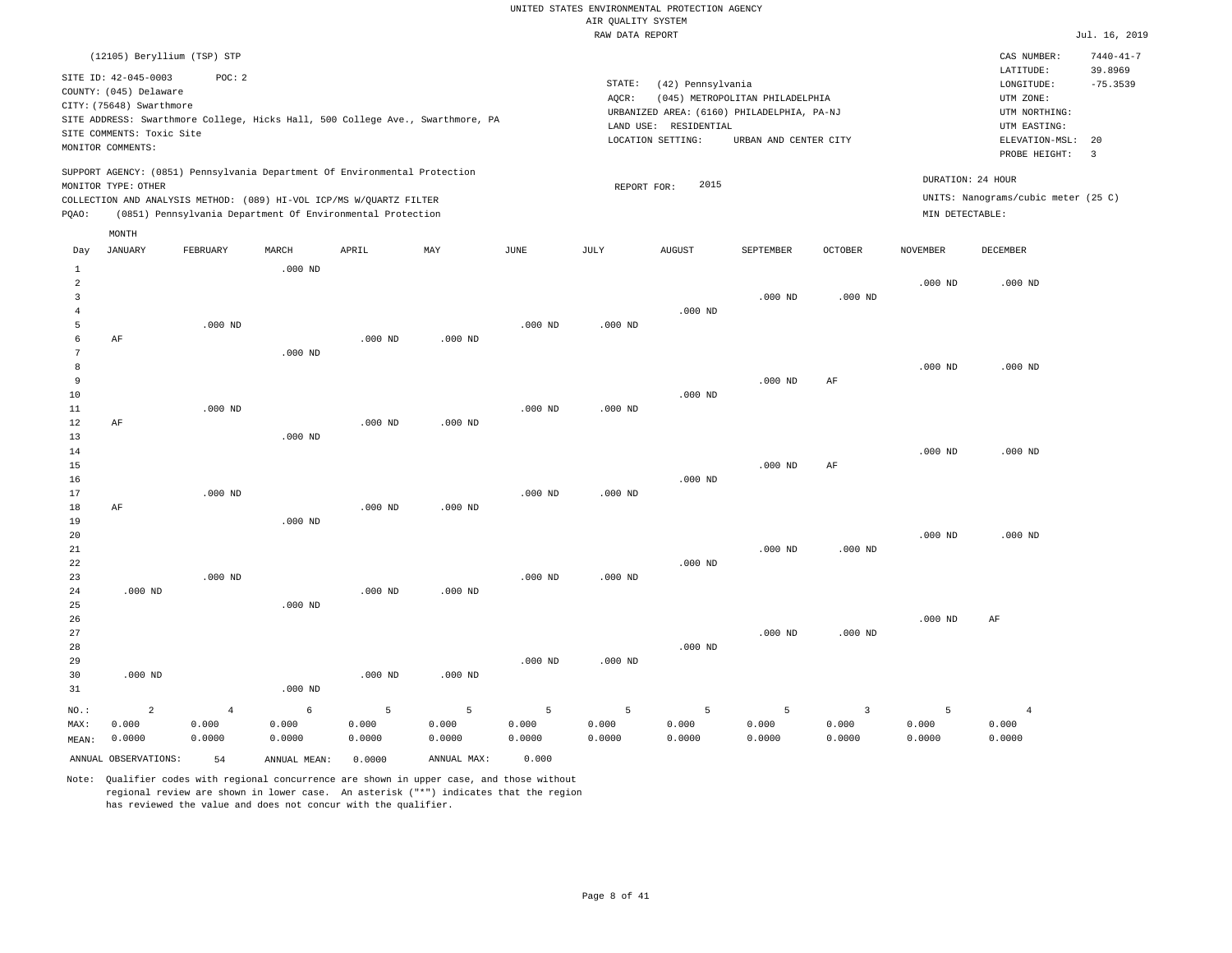|                 | (12105) Beryllium (TSP) STP |                |                                                                            |                |                                                                                |                |             |                       |                                            |                |                 | CAS NUMBER:                         | $7440 - 41 - 7$ |
|-----------------|-----------------------------|----------------|----------------------------------------------------------------------------|----------------|--------------------------------------------------------------------------------|----------------|-------------|-----------------------|--------------------------------------------|----------------|-----------------|-------------------------------------|-----------------|
|                 | SITE ID: 42-045-0003        | POC: 2         |                                                                            |                |                                                                                |                |             |                       |                                            |                |                 | LATITUDE:                           | 39.8969         |
|                 | COUNTY: (045) Delaware      |                |                                                                            |                |                                                                                |                | STATE:      | (42) Pennsylvania     |                                            |                |                 | LONGITUDE:                          | $-75.3539$      |
|                 | CITY: (75648) Swarthmore    |                |                                                                            |                |                                                                                |                | AQCR:       |                       | (045) METROPOLITAN PHILADELPHIA            |                |                 | UTM ZONE:                           |                 |
|                 |                             |                |                                                                            |                | SITE ADDRESS: Swarthmore College, Hicks Hall, 500 College Ave., Swarthmore, PA |                |             | LAND USE: RESIDENTIAL | URBANIZED AREA: (6160) PHILADELPHIA, PA-NJ |                |                 | UTM NORTHING:<br>UTM EASTING:       |                 |
|                 | SITE COMMENTS: Toxic Site   |                |                                                                            |                |                                                                                |                |             | LOCATION SETTING:     | URBAN AND CENTER CITY                      |                |                 | ELEVATION-MSL:                      | 20              |
|                 | MONITOR COMMENTS:           |                |                                                                            |                |                                                                                |                |             |                       |                                            |                |                 | PROBE HEIGHT:                       | 3               |
|                 |                             |                |                                                                            |                |                                                                                |                |             |                       |                                            |                |                 |                                     |                 |
|                 | MONITOR TYPE: OTHER         |                | SUPPORT AGENCY: (0851) Pennsylvania Department Of Environmental Protection |                |                                                                                |                | REPORT FOR: | 2016                  |                                            |                |                 | DURATION: 24 HOUR                   |                 |
|                 |                             |                | COLLECTION AND ANALYSIS METHOD: (089) HI-VOL ICP/MS W/QUARTZ FILTER        |                |                                                                                |                |             |                       |                                            |                |                 | UNITS: Nanograms/cubic meter (25 C) |                 |
| PQAO:           |                             |                | (0851) Pennsylvania Department Of Environmental Protection                 |                |                                                                                |                |             |                       |                                            |                | MIN DETECTABLE: |                                     |                 |
|                 |                             |                |                                                                            |                |                                                                                |                |             |                       |                                            |                |                 |                                     |                 |
|                 | MONTH                       |                |                                                                            |                |                                                                                |                |             |                       |                                            |                |                 |                                     |                 |
| Day             | <b>JANUARY</b>              | FEBRUARY       | MARCH                                                                      | APRIL          | MAY                                                                            | JUNE           | JULY        | <b>AUGUST</b>         | SEPTEMBER                                  | <b>OCTOBER</b> | <b>NOVEMBER</b> | <b>DECEMBER</b>                     |                 |
| $\mathbf{1}$    | ${\rm FT}$                  |                | $.000$ ND                                                                  |                |                                                                                |                |             |                       |                                            |                |                 |                                     |                 |
| $\overline{2}$  |                             |                |                                                                            |                |                                                                                |                |             |                       |                                            |                | $.000$ ND       | $.000$ ND                           |                 |
| $\overline{3}$  |                             |                |                                                                            |                |                                                                                |                |             |                       | $.000$ ND                                  | $.000$ ND      |                 |                                     |                 |
| $\overline{4}$  |                             |                |                                                                            |                |                                                                                |                |             | $.000$ ND             |                                            |                |                 |                                     |                 |
| 5<br>$\epsilon$ |                             | $.000$ ND      |                                                                            | $.000$ ND      | AF                                                                             | $\rm{AF}$      | $.000$ ND   |                       |                                            |                |                 |                                     |                 |
| $7\phantom{.0}$ | $.000$ ND                   |                | $.000$ ND                                                                  |                |                                                                                |                |             |                       |                                            |                |                 |                                     |                 |
| 8               |                             |                |                                                                            |                |                                                                                |                |             |                       |                                            |                | $.000$ ND       | $.000$ ND                           |                 |
| 9               |                             |                |                                                                            |                |                                                                                |                |             |                       | $.000$ ND                                  | $.000$ ND      |                 |                                     |                 |
| 10              |                             |                |                                                                            |                |                                                                                |                |             | $.000$ ND             |                                            |                |                 |                                     |                 |
| 11              |                             |                |                                                                            |                |                                                                                | $.000$ ND      | $.000$ ND   |                       |                                            |                |                 |                                     |                 |
| 12              |                             | $.000$ ND      |                                                                            | $.000$ ND      | AF                                                                             |                |             |                       |                                            |                |                 |                                     |                 |
| 13              | $.000$ ND                   |                | $.000$ ND                                                                  |                |                                                                                |                |             |                       |                                            |                |                 |                                     |                 |
| $14\,$          |                             |                |                                                                            |                |                                                                                |                |             |                       |                                            |                | $.000$ ND       | $.000$ ND                           |                 |
| 15              |                             |                |                                                                            |                |                                                                                |                |             |                       | $.000$ ND                                  | $.000$ ND      |                 |                                     |                 |
| 16              |                             |                |                                                                            |                |                                                                                |                |             | $.000$ ND             |                                            |                |                 |                                     |                 |
| 17              |                             |                |                                                                            |                |                                                                                | $.000$ ND      | $.000$ ND   |                       |                                            |                |                 |                                     |                 |
| 18<br>19        | $.000$ ND                   | $.000$ ND      | $.000$ ND                                                                  | $.000$ ND      | AF                                                                             |                |             |                       |                                            |                |                 |                                     |                 |
| 20              |                             |                |                                                                            |                |                                                                                |                |             |                       |                                            |                | $.000$ ND       | AM                                  |                 |
| 21              |                             |                |                                                                            |                |                                                                                |                |             |                       | $.000$ ND                                  | $.000$ ND      |                 |                                     |                 |
| 22              |                             |                |                                                                            |                |                                                                                |                |             | $.000$ ND             |                                            |                |                 |                                     |                 |
| 23              |                             |                |                                                                            |                |                                                                                | $.000$ ND      | $.000$ ND   |                       |                                            |                |                 |                                     |                 |
| 24              |                             | $.000$ ND      |                                                                            | $.000$ ND      | $\rm AF$                                                                       |                |             |                       |                                            |                |                 |                                     |                 |
| 25              | $.000$ ND                   |                | $.000$ ND                                                                  |                |                                                                                |                |             |                       |                                            |                |                 |                                     |                 |
| 26              |                             |                |                                                                            |                |                                                                                |                |             |                       |                                            |                | $.000$ ND       | $.000$ ND                           |                 |
| 27              |                             |                |                                                                            |                |                                                                                |                |             |                       | $.000$ ND                                  | $.000$ ND      |                 |                                     |                 |
| 28              |                             |                |                                                                            |                |                                                                                |                |             | $.000$ ND             |                                            |                |                 |                                     |                 |
| 29              |                             |                |                                                                            |                |                                                                                | $.000$ ND      | $.000$ ND   |                       |                                            |                |                 |                                     |                 |
| 30<br>31        | $.000$ ND                   |                |                                                                            | AV             | AF                                                                             |                |             |                       |                                            |                |                 |                                     |                 |
|                 |                             |                | $.000$ ND                                                                  |                |                                                                                |                |             |                       |                                            |                |                 |                                     |                 |
| $NO.$ :         | 5                           | $\overline{4}$ | 6                                                                          | $\overline{4}$ | $\mathbb O$                                                                    | $\overline{4}$ | 5           | 5                     | 5                                          | 5              | 5               | $\overline{4}$                      |                 |
| MAX:            | 0.000                       | 0.000          | 0.000                                                                      | 0.000          |                                                                                | 0.000          | 0.000       | 0.000                 | 0.000                                      | 0.000          | 0.000           | 0.000                               |                 |
| MEAN:           | 0.0000                      | 0.0000         | 0.0000                                                                     | 0.0000         |                                                                                | 0.0000         | 0.0000      | 0.0000                | 0.0000                                     | 0.0000         | 0.0000          | 0.0000                              |                 |
|                 | ANNUAL OBSERVATIONS:        | 52             | ANNUAL MEAN:                                                               | 0.0000         | ANNUAL MAX:                                                                    | 0.000          |             |                       |                                            |                |                 |                                     |                 |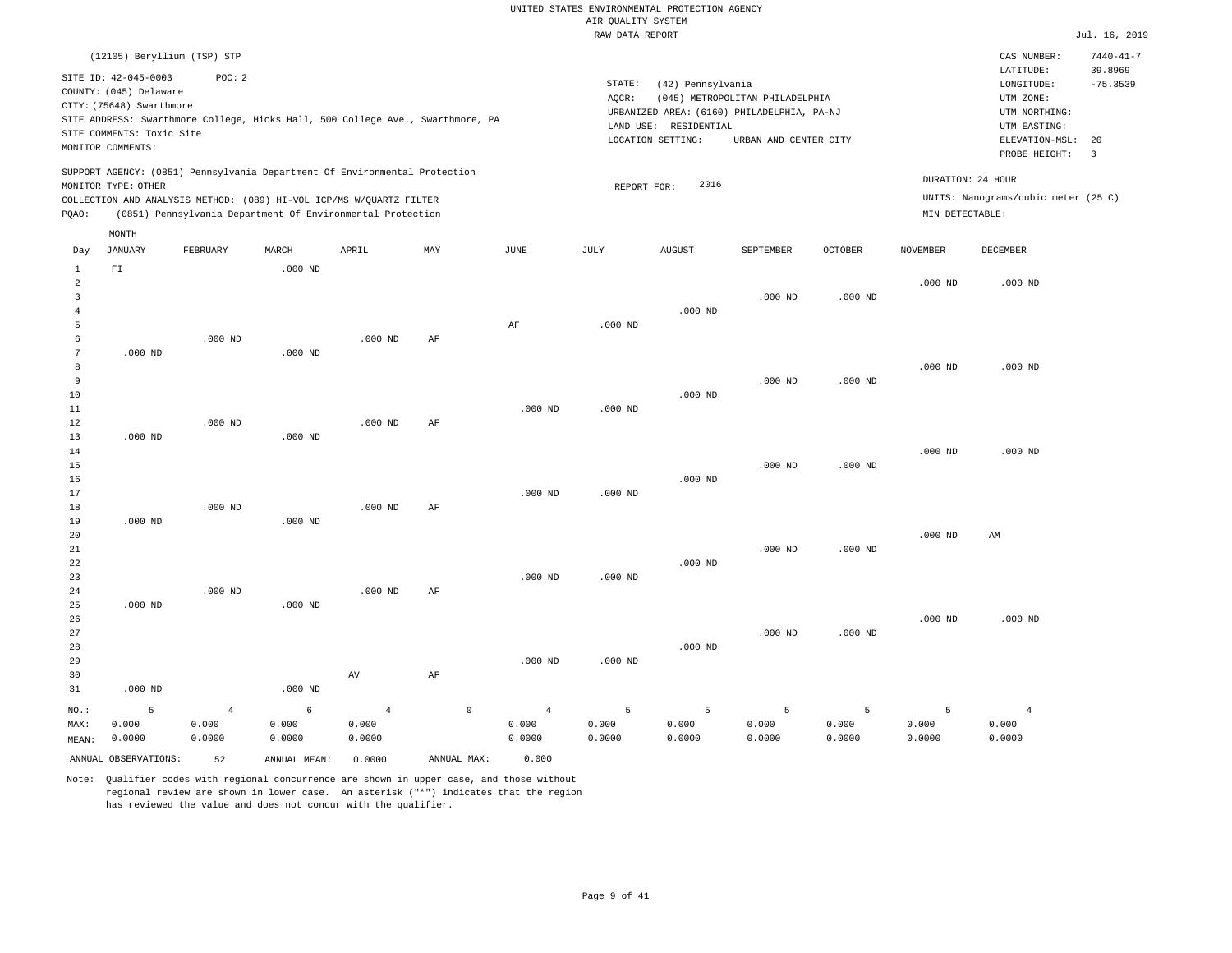|                |                             |                                                                                |                |           |           |                         | RAW DATA REPORT |                       |                                            |                |                 |                                     | Jul. 16, 2019   |
|----------------|-----------------------------|--------------------------------------------------------------------------------|----------------|-----------|-----------|-------------------------|-----------------|-----------------------|--------------------------------------------|----------------|-----------------|-------------------------------------|-----------------|
|                | (12105) Beryllium (TSP) STP |                                                                                |                |           |           |                         |                 |                       |                                            |                |                 | CAS NUMBER:                         | $7440 - 41 - 7$ |
|                |                             |                                                                                |                |           |           |                         |                 |                       |                                            |                |                 | LATITUDE:                           | 39.8969         |
|                | SITE ID: 42-045-0003        | POC: 2                                                                         |                |           |           |                         | STATE:          | (42) Pennsylvania     |                                            |                |                 | LONGITUDE:                          | $-75.3539$      |
|                | COUNTY: (045) Delaware      |                                                                                |                |           |           |                         | AQCR:           |                       | (045) METROPOLITAN PHILADELPHIA            |                |                 | UTM ZONE:                           |                 |
|                | CITY: (75648) Swarthmore    |                                                                                |                |           |           |                         |                 |                       | URBANIZED AREA: (6160) PHILADELPHIA, PA-NJ |                |                 | UTM NORTHING:                       |                 |
|                |                             | SITE ADDRESS: Swarthmore College, Hicks Hall, 500 College Ave., Swarthmore, PA |                |           |           |                         |                 | LAND USE: RESIDENTIAL |                                            |                |                 | UTM EASTING:                        |                 |
|                | SITE COMMENTS: Toxic Site   |                                                                                |                |           |           |                         |                 | LOCATION SETTING:     | URBAN AND CENTER CITY                      |                |                 | ELEVATION-MSL:                      | 20              |
|                | MONITOR COMMENTS:           |                                                                                |                |           |           |                         |                 |                       |                                            |                |                 | PROBE HEIGHT:                       | $\overline{3}$  |
|                |                             | SUPPORT AGENCY: (0851) Pennsylvania Department Of Environmental Protection     |                |           |           |                         |                 |                       |                                            |                |                 |                                     |                 |
|                | MONITOR TYPE: OTHER         |                                                                                |                |           |           |                         | REPORT FOR:     | 2017                  |                                            |                |                 | DURATION: 24 HOUR                   |                 |
|                |                             | COLLECTION AND ANALYSIS METHOD: (089) HI-VOL ICP/MS W/QUARTZ FILTER            |                |           |           |                         |                 |                       |                                            |                |                 | UNITS: Nanograms/cubic meter (25 C) |                 |
| PQAO:          |                             | (0851) Pennsylvania Department Of Environmental Protection                     |                |           |           |                         |                 |                       |                                            |                |                 | MIN DETECTABLE:                     |                 |
|                | MONTH                       |                                                                                |                |           |           |                         |                 |                       |                                            |                |                 |                                     |                 |
| Day            | <b>JANUARY</b>              | FEBRUARY                                                                       | MARCH          | APRIL     | MAY       | JUNE                    | JULY            | <b>AUGUST</b>         | SEPTEMBER                                  | <b>OCTOBER</b> | <b>NOVEMBER</b> | DECEMBER                            |                 |
| $1\,$          | $.000$ ND                   |                                                                                |                | $.000$ ND | $.000$ ND |                         |                 |                       |                                            |                |                 |                                     |                 |
| $\overline{a}$ |                             |                                                                                | $.000$ ND      |           |           |                         |                 |                       |                                            |                |                 |                                     |                 |
| 3              |                             |                                                                                |                |           |           |                         |                 |                       |                                            |                |                 |                                     |                 |
| $\overline{4}$ |                             |                                                                                |                |           |           |                         |                 |                       | $.000$ ND                                  |                |                 |                                     |                 |
| 5              |                             |                                                                                |                |           |           |                         |                 | $.000$ ND             |                                            |                |                 |                                     |                 |
| 6              |                             | $.000$ ND                                                                      |                |           |           | $.000$ ND               | AF              |                       |                                            |                |                 |                                     |                 |
| 7              | $.000$ ND                   |                                                                                |                | $.000$ ND | $.000$ ND |                         |                 |                       |                                            |                |                 |                                     |                 |
| 8              |                             |                                                                                | $.000$ ND      |           |           |                         |                 |                       |                                            |                |                 |                                     |                 |
| 9              |                             |                                                                                |                |           |           |                         |                 |                       |                                            |                |                 |                                     |                 |
| 10             |                             |                                                                                |                |           |           |                         |                 |                       | AF                                         |                |                 |                                     |                 |
| 11             |                             |                                                                                |                |           |           |                         |                 | $.000$ ND             |                                            |                |                 |                                     |                 |
| 12             |                             | $.000$ ND                                                                      |                |           |           | $.000$ ND               | AM              |                       |                                            |                |                 |                                     |                 |
| 13             | $.000$ ND                   |                                                                                |                | $.000$ ND | $.000$ ND |                         |                 |                       |                                            |                |                 |                                     |                 |
| 14             |                             |                                                                                | $.000$ ND      |           |           |                         |                 |                       |                                            |                |                 |                                     |                 |
| 15             |                             |                                                                                |                |           |           |                         |                 |                       |                                            |                |                 |                                     |                 |
| 16             |                             |                                                                                |                |           |           |                         |                 |                       | $.000$ ND                                  |                |                 |                                     |                 |
| 17             |                             |                                                                                |                |           |           |                         |                 | $.000$ ND             |                                            |                |                 |                                     |                 |
| 18             |                             | $.000$ ND                                                                      |                |           |           | AM                      | $.000$ ND       |                       |                                            |                |                 |                                     |                 |
| 19             | $.000$ ND                   |                                                                                |                | $.000$ ND | $.000$ ND |                         |                 |                       |                                            |                |                 |                                     |                 |
| 20             |                             |                                                                                | AF             |           |           |                         |                 |                       |                                            |                |                 |                                     |                 |
| 21             |                             |                                                                                |                |           |           |                         |                 |                       |                                            |                |                 |                                     |                 |
| 22             |                             |                                                                                |                |           |           |                         |                 |                       | .051                                       |                |                 |                                     |                 |
| 23             |                             |                                                                                |                |           |           |                         |                 | .053                  |                                            |                |                 |                                     |                 |
| 24             |                             | $.000$ ND                                                                      |                |           |           | $.000$ ND               | ${\rm F\,I}$    |                       |                                            |                |                 |                                     |                 |
| 25             | $.000$ ND                   |                                                                                | $.000$ ND      | $.000$ ND | $.000$ ND |                         |                 |                       |                                            |                |                 |                                     |                 |
| 26<br>27       |                             |                                                                                |                |           |           |                         |                 |                       |                                            |                |                 |                                     |                 |
|                |                             |                                                                                |                |           |           |                         |                 |                       |                                            |                |                 |                                     |                 |
| 28<br>29       |                             |                                                                                |                |           |           |                         |                 |                       | .080                                       |                |                 |                                     |                 |
| 30             |                             |                                                                                |                |           |           | AM                      | $.000$ ND       | $.000$ ND             |                                            |                |                 |                                     |                 |
| 31             | $.000$ ND                   |                                                                                |                |           | $.000$ ND |                         |                 |                       |                                            |                |                 |                                     |                 |
|                |                             |                                                                                |                |           |           |                         |                 |                       |                                            |                |                 |                                     |                 |
| NO.:           | 6                           | $\overline{4}$                                                                 | $\overline{4}$ | 5         | 6         | $\overline{\mathbf{3}}$ | $\overline{a}$  | 5                     | $\overline{4}$                             | $\mathsf{O}$   | $\mathbb O$     | $\mathbb O$                         |                 |
| MAX:           | 0.000                       | 0.000                                                                          | 0.000          | 0.000     | 0.000     | 0.000                   | 0.000           | .053                  | .080                                       |                |                 |                                     |                 |
| MEAN:          | 0.0000                      | 0.0000                                                                         | 0.0000         | 0.0000    | 0.0000    | 0.0000                  | 0.0000          | .0106                 | .0328                                      |                |                 |                                     |                 |

ANNUAL OBSERVATIONS: 39 ANNUAL MEAN: .0047 ANNUAL MAX: .080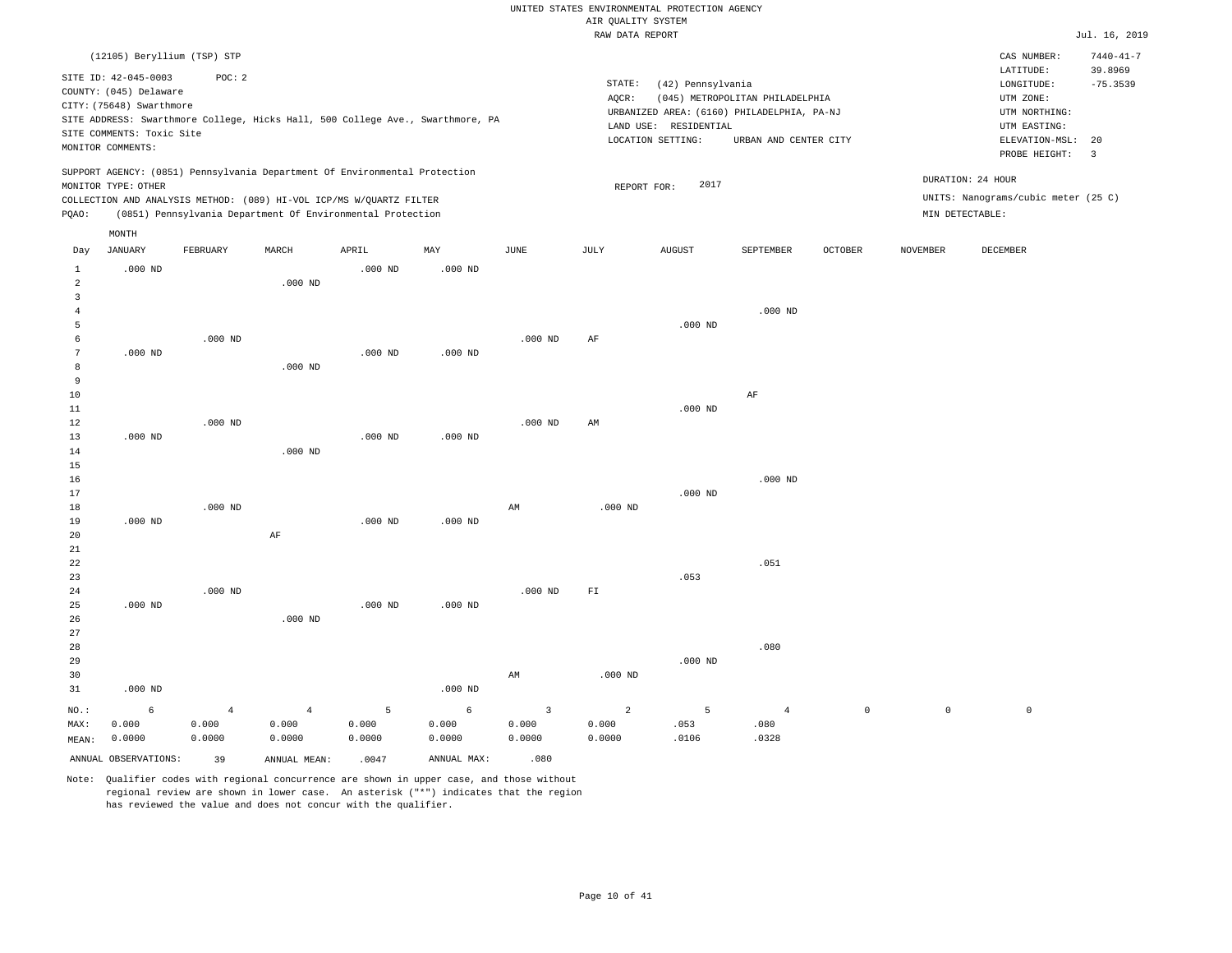|                |                           |           |                                                                            |           |                                                                                |           | RAW DATA REPORT |                       |                                            |                |                 |                                      | Jul. 16, 2019   |
|----------------|---------------------------|-----------|----------------------------------------------------------------------------|-----------|--------------------------------------------------------------------------------|-----------|-----------------|-----------------------|--------------------------------------------|----------------|-----------------|--------------------------------------|-----------------|
|                | (12110) Cadmium (TSP) STP |           |                                                                            |           |                                                                                |           |                 |                       |                                            |                |                 | CAS NUMBER:                          | $7440 - 43 - 9$ |
|                | SITE ID: 42-045-0003      | POC: 2    |                                                                            |           |                                                                                |           |                 |                       |                                            |                |                 | LATITUDE:                            | 39.8969         |
|                |                           |           |                                                                            |           |                                                                                |           | STATE:          | (42) Pennsylvania     |                                            |                |                 | LONGITUDE:                           | $-75.3539$      |
|                | COUNTY: (045) Delaware    |           |                                                                            |           |                                                                                |           | AQCR:           |                       | (045) METROPOLITAN PHILADELPHIA            |                |                 | UTM ZONE:                            |                 |
|                | CITY: (75648) Swarthmore  |           |                                                                            |           |                                                                                |           |                 |                       | URBANIZED AREA: (6160) PHILADELPHIA, PA-NJ |                |                 | UTM NORTHING:                        |                 |
|                |                           |           |                                                                            |           | SITE ADDRESS: Swarthmore College, Hicks Hall, 500 College Ave., Swarthmore, PA |           |                 | LAND USE: RESIDENTIAL |                                            |                |                 | UTM EASTING:                         |                 |
|                | SITE COMMENTS: Toxic Site |           |                                                                            |           |                                                                                |           |                 | LOCATION SETTING:     | URBAN AND CENTER CITY                      |                |                 | ELEVATION-MSL:                       | 20              |
|                | MONITOR COMMENTS:         |           |                                                                            |           |                                                                                |           |                 |                       |                                            |                |                 | PROBE HEIGHT:                        | $\overline{3}$  |
|                |                           |           | SUPPORT AGENCY: (0851) Pennsylvania Department Of Environmental Protection |           |                                                                                |           |                 |                       |                                            |                |                 |                                      |                 |
|                | MONITOR TYPE: OTHER       |           |                                                                            |           |                                                                                |           | REPORT FOR:     | 2013                  |                                            |                |                 | DURATION: 24 HOUR                    |                 |
|                |                           |           | COLLECTION AND ANALYSIS METHOD: (089) HI-VOL ICP/MS W/QUARTZ FILTER        |           |                                                                                |           |                 |                       |                                            |                |                 | UNITS: Micrograms/cubic meter (25 C) |                 |
| PQAO:          |                           |           | (0851) Pennsylvania Department Of Environmental Protection                 |           |                                                                                |           |                 |                       |                                            |                | MIN DETECTABLE: |                                      |                 |
|                | MONTH                     |           |                                                                            |           |                                                                                |           |                 |                       |                                            |                |                 |                                      |                 |
| Day            | <b>JANUARY</b>            | FEBRUARY  | MARCH                                                                      | APRIL     | MAY                                                                            | JUNE      | JULY            | <b>AUGUST</b>         | <b>SEPTEMBER</b>                           | <b>OCTOBER</b> | <b>NOVEMBER</b> | DECEMBER                             |                 |
| $\mathbf{1}$   |                           |           |                                                                            |           |                                                                                |           |                 |                       | $.000$ ND                                  | $.000$ ND      |                 |                                      |                 |
| $\overline{a}$ |                           |           |                                                                            |           |                                                                                |           |                 | AF                    |                                            |                |                 |                                      |                 |
| 3              |                           | .000      |                                                                            |           |                                                                                | $.000$ ND | AF              |                       |                                            |                |                 |                                      |                 |
| $\overline{4}$ | $.000$ ND                 |           |                                                                            | $.000$ ND | .001                                                                           |           |                 |                       |                                            |                |                 |                                      |                 |
| 5              |                           |           | .000                                                                       |           |                                                                                |           |                 |                       |                                            |                |                 |                                      |                 |
| 6              |                           |           |                                                                            |           |                                                                                |           |                 |                       |                                            |                | $.000$ ND       | .000                                 |                 |
| $\overline{7}$ |                           |           |                                                                            |           |                                                                                |           |                 |                       | .000                                       | $.000$ ND      |                 |                                      |                 |
| 8              |                           |           |                                                                            |           |                                                                                |           |                 | .001                  |                                            |                |                 |                                      |                 |
| 9              |                           | .0015     |                                                                            |           |                                                                                | $.000$ ND | $.000$ ND       |                       |                                            |                |                 |                                      |                 |
| 10             | .000                      |           |                                                                            | .000      | $.000$ ND                                                                      |           |                 |                       |                                            |                |                 |                                      |                 |
| 11             |                           |           | $.000$ ND                                                                  |           |                                                                                |           |                 |                       |                                            |                |                 |                                      |                 |
| 12             |                           |           |                                                                            |           |                                                                                |           |                 |                       |                                            |                | $.000$ ND       | $.000$ ND                            |                 |
| 13             |                           |           |                                                                            |           |                                                                                |           |                 |                       | .0015                                      | .000           |                 |                                      |                 |
| 14             |                           |           |                                                                            |           |                                                                                |           |                 | $.000$ ND             |                                            |                |                 |                                      |                 |
| 15             |                           | .000      |                                                                            |           |                                                                                | .000      | $.000$ ND       |                       |                                            |                |                 |                                      |                 |
| 16             | $.000$ ND                 |           |                                                                            | $.000$ ND | $.000$ ND                                                                      |           |                 |                       |                                            |                |                 |                                      |                 |
| 17             |                           |           | $.000$ ND                                                                  |           |                                                                                |           |                 |                       |                                            |                |                 |                                      |                 |
| 18             |                           |           |                                                                            |           |                                                                                |           |                 |                       |                                            |                | AF              | $.000$ ND                            |                 |
| 19             |                           |           |                                                                            |           |                                                                                |           |                 |                       | $.000$ ND                                  | $.000$ ND      |                 |                                      |                 |
| 20             |                           |           |                                                                            |           |                                                                                |           |                 | $.000$ ND             |                                            |                |                 |                                      |                 |
| 21             |                           | $.000$ ND |                                                                            |           |                                                                                | $.000$ ND | $.000$ ND       |                       |                                            |                |                 |                                      |                 |
| 22             | .000                      |           |                                                                            | $.000$ ND | $.000$ ND                                                                      |           |                 |                       |                                            |                |                 |                                      |                 |
| 23             |                           |           | $.000$ ND                                                                  |           |                                                                                |           |                 |                       |                                            |                |                 |                                      |                 |
| 24             |                           |           |                                                                            |           |                                                                                |           |                 |                       |                                            |                | AF              | .000                                 |                 |
| 25             |                           |           |                                                                            |           |                                                                                |           |                 |                       | $\rm{AF}$                                  | $.000$ ND      |                 |                                      |                 |
| 26             |                           |           |                                                                            |           |                                                                                |           |                 | .000                  |                                            |                |                 |                                      |                 |
| 27<br>28       |                           | $.000$ ND |                                                                            |           |                                                                                | .000      | $.000$ ND       |                       |                                            |                |                 |                                      |                 |
|                | $.000$ ND                 |           |                                                                            | $.000$ ND | $.000$ ND                                                                      |           |                 |                       |                                            |                |                 |                                      |                 |
| 29             |                           |           | $.000$ ND                                                                  |           |                                                                                |           |                 |                       |                                            |                |                 | .000                                 |                 |
| 30             |                           |           |                                                                            |           |                                                                                |           |                 |                       |                                            |                | $.000$ ND       |                                      |                 |
| 31             |                           |           |                                                                            |           |                                                                                |           |                 |                       |                                            | $.000$ ND      |                 |                                      |                 |
| NO.:           | 5                         | 5         | 5                                                                          | 5         | 5                                                                              | 5         | $\overline{4}$  | $\overline{4}$        | $\overline{4}$                             | $\epsilon$     | $\overline{3}$  | 5                                    |                 |
| MAX:           | 0.000                     | .001      | 0.000                                                                      | 0.000     | .001                                                                           | 0.000     | 0.000           | .001                  | .001                                       | 0.000          | 0.000           | 0.000                                |                 |
| MEAN:          | 0.0000                    | .0002     | 0.0000                                                                     | 0.0000    | .0002                                                                          | 0.0000    | 0.0000          | .0003                 | .0003                                      | 0.0000         | 0.0000          | 0.0000                               |                 |
|                | ANNUAL OBSERVATIONS:      | 56        | ANNUAL MEAN:                                                               | .0001     | ANNUAL MAX:                                                                    | .001      |                 |                       |                                            |                |                 |                                      |                 |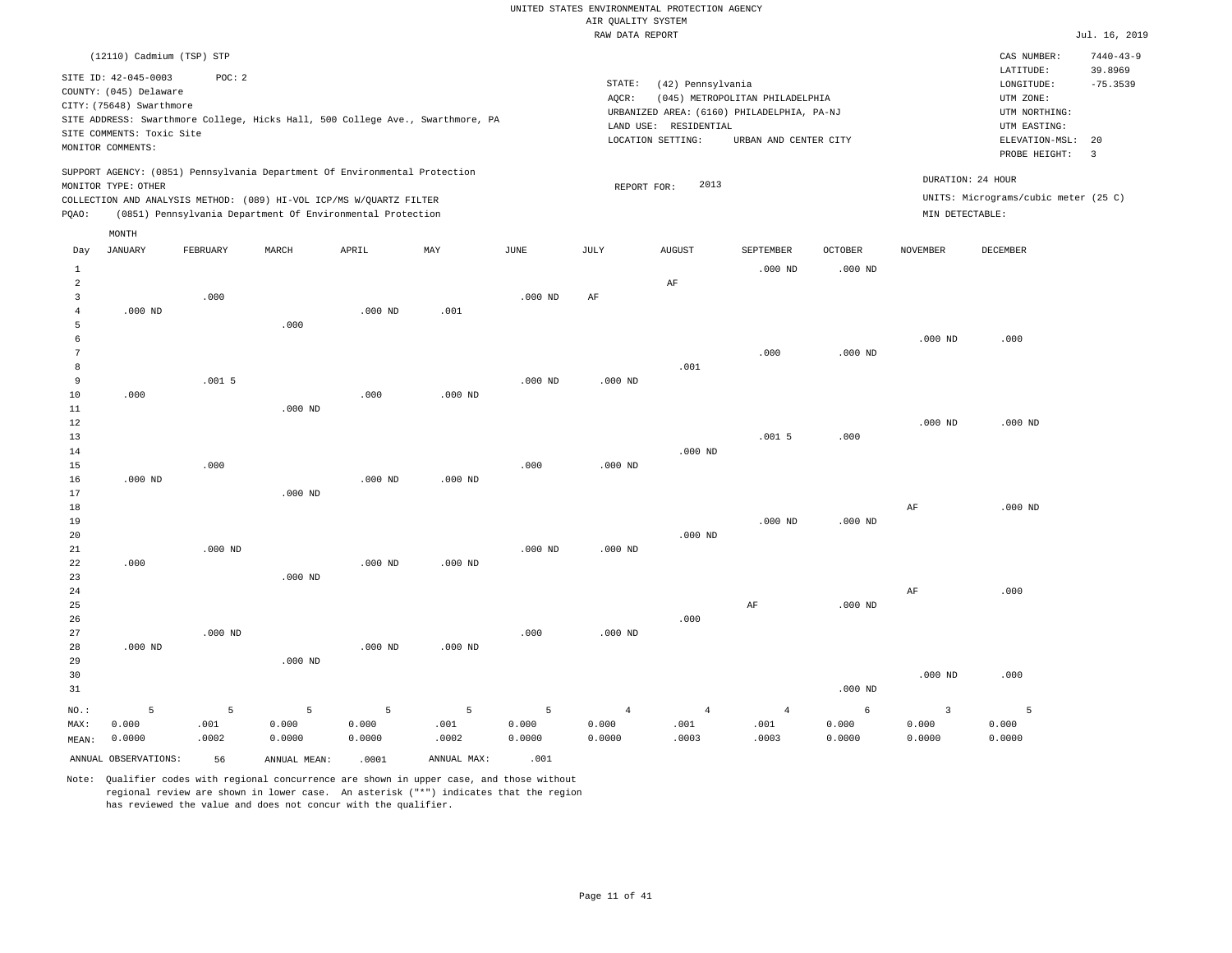|                |                           |              |                                                                                |                |                           |               | RAW DATA REPORT |                       |                                            |                |                 |                                      | Jul. 16, 2019           |
|----------------|---------------------------|--------------|--------------------------------------------------------------------------------|----------------|---------------------------|---------------|-----------------|-----------------------|--------------------------------------------|----------------|-----------------|--------------------------------------|-------------------------|
|                | (12110) Cadmium (TSP) STP |              |                                                                                |                |                           |               |                 |                       |                                            |                |                 | CAS NUMBER:                          | $7440 - 43 - 9$         |
|                | SITE ID: 42-045-0003      | POC: 2       |                                                                                |                |                           |               | STATE:          | (42) Pennsylvania     |                                            |                |                 | LATITUDE:<br>LONGITUDE:              | 39.8969<br>$-75.3539$   |
|                | COUNTY: (045) Delaware    |              |                                                                                |                |                           |               | AQCR:           |                       | (045) METROPOLITAN PHILADELPHIA            |                |                 | UTM ZONE:                            |                         |
|                | CITY: (75648) Swarthmore  |              |                                                                                |                |                           |               |                 |                       | URBANIZED AREA: (6160) PHILADELPHIA, PA-NJ |                |                 | UTM NORTHING:                        |                         |
|                |                           |              | SITE ADDRESS: Swarthmore College, Hicks Hall, 500 College Ave., Swarthmore, PA |                |                           |               |                 | LAND USE: RESIDENTIAL |                                            |                |                 | UTM EASTING:                         |                         |
|                | SITE COMMENTS: Toxic Site |              |                                                                                |                |                           |               |                 | LOCATION SETTING:     | URBAN AND CENTER CITY                      |                |                 | ELEVATION-MSL:                       | 20                      |
|                | MONITOR COMMENTS:         |              |                                                                                |                |                           |               |                 |                       |                                            |                |                 | PROBE HEIGHT:                        | $\overline{\mathbf{3}}$ |
|                |                           |              | SUPPORT AGENCY: (0851) Pennsylvania Department Of Environmental Protection     |                |                           |               |                 | 2014                  |                                            |                |                 | DURATION: 24 HOUR                    |                         |
|                | MONITOR TYPE: OTHER       |              |                                                                                |                |                           |               | REPORT FOR:     |                       |                                            |                |                 | UNITS: Micrograms/cubic meter (25 C) |                         |
|                |                           |              | COLLECTION AND ANALYSIS METHOD: (089) HI-VOL ICP/MS W/QUARTZ FILTER            |                |                           |               |                 |                       |                                            |                |                 |                                      |                         |
| PQAO:          | MONTH                     |              | (0851) Pennsylvania Department Of Environmental Protection                     |                |                           |               |                 |                       |                                            |                | MIN DETECTABLE: |                                      |                         |
| Day            | JANUARY                   | FEBRUARY     | MARCH                                                                          | APRIL          | $\ensuremath{\text{MAX}}$ | $_{\rm JUNE}$ | JULY            | AUGUST                | SEPTEMBER                                  | OCTOBER        | <b>NOVEMBER</b> | DECEMBER                             |                         |
| $\mathbf{1}$   |                           |              |                                                                                |                |                           |               |                 |                       |                                            |                | $.000$ ND       | $\rm AF$                             |                         |
| $\overline{a}$ |                           |              |                                                                                |                |                           |               |                 |                       | $.000$ ND                                  | $.000$ ND      |                 |                                      |                         |
| 3              |                           |              |                                                                                |                |                           |               |                 | $.000$ ND             |                                            |                |                 |                                      |                         |
| 4              |                           | AF           |                                                                                |                |                           | AF            | AF              |                       |                                            |                |                 |                                      |                         |
| 5              | .001                      |              |                                                                                | AF             | .000.                     |               |                 |                       |                                            |                |                 |                                      |                         |
| 6              |                           |              | AF                                                                             |                |                           |               |                 |                       |                                            |                |                 |                                      |                         |
| $\overline{7}$ |                           |              |                                                                                |                |                           |               |                 |                       |                                            |                | $.000$ ND       | $.000$ ND                            |                         |
| 8              |                           |              |                                                                                |                |                           |               |                 |                       | $.000$ ND                                  | $.000$ ND      |                 |                                      |                         |
| 9              |                           |              |                                                                                |                |                           |               |                 | $.000$ ND             |                                            |                |                 |                                      |                         |
| 10             |                           | $.000$ ND    |                                                                                |                |                           | AF            | AF              |                       |                                            |                |                 |                                      |                         |
| $11\,$         | $.000$ ND                 |              |                                                                                | $.000$ ND      | AF                        |               |                 |                       |                                            |                |                 |                                      |                         |
| 12             |                           |              | $\rm AF$                                                                       |                |                           |               |                 |                       |                                            |                |                 |                                      |                         |
| 13             |                           |              |                                                                                |                |                           |               |                 |                       |                                            |                | $.000$ ND       | $.000$ ND                            |                         |
| 14             |                           |              |                                                                                |                |                           |               |                 |                       | $.000$ ND                                  | $.000$ ND      |                 |                                      |                         |
| 15             |                           |              |                                                                                |                |                           |               |                 | $.000$ ND             |                                            |                |                 |                                      |                         |
| 16             |                           | AF           |                                                                                |                |                           | $\rm{AF}$     | $.000$ ND       |                       |                                            |                |                 |                                      |                         |
| 17             | AF                        |              |                                                                                | $.000$ ND      | AF                        |               |                 |                       |                                            |                |                 |                                      |                         |
| 18             |                           |              | AF                                                                             |                |                           |               |                 |                       |                                            |                |                 |                                      |                         |
| 19             |                           |              |                                                                                |                |                           |               |                 |                       |                                            |                | $.000$ ND       | $.000$ ND                            |                         |
| 20             |                           |              |                                                                                |                |                           |               |                 |                       | $.000$ ND                                  | $.000$ ND      |                 |                                      |                         |
| 21             |                           |              |                                                                                |                |                           |               |                 | $.000$ ND             |                                            |                |                 |                                      |                         |
| 22             |                           | AF           |                                                                                |                |                           | AF            | $.000$ ND       |                       |                                            |                |                 |                                      |                         |
| 23             | .000                      |              |                                                                                | $.000$ ND      | $.000$ ND                 |               |                 |                       |                                            |                |                 |                                      |                         |
| 24             |                           |              | AF                                                                             |                |                           |               |                 |                       |                                            |                |                 |                                      |                         |
| 25             |                           |              |                                                                                |                |                           |               |                 |                       |                                            |                | AF              | $.000$ ND                            |                         |
| 26             |                           |              |                                                                                |                |                           |               |                 |                       | $.000$ ND                                  | $\rm{AF}$      |                 |                                      |                         |
| 27             |                           |              |                                                                                |                |                           |               |                 | $.000$ ND             |                                            |                |                 |                                      |                         |
| 28             |                           | AF           |                                                                                |                |                           | AF            | $.000$ ND       |                       |                                            |                |                 |                                      |                         |
| 29             | .000                      |              |                                                                                | .001           | $.000$ ND                 |               |                 |                       |                                            |                |                 |                                      |                         |
| 30             |                           |              | $\rm{AF}$                                                                      |                |                           |               |                 |                       |                                            |                |                 |                                      |                         |
| 31             |                           |              |                                                                                |                |                           |               |                 |                       |                                            |                |                 | $.000$ ND                            |                         |
| NO.:           | $\overline{4}$            | $\mathbf{1}$ | $\circ$                                                                        | $\overline{4}$ | $\overline{\mathbf{3}}$   | $\mathbb O$   | $\overline{3}$  | 5                     | 5                                          | $\overline{4}$ | $\overline{4}$  | 5                                    |                         |
| MAX:           | .001                      | 0.000        |                                                                                | .001           | 0.000                     |               | 0.000           | 0.000                 | 0.000                                      | 0.000          | 0.000           | 0.000                                |                         |
| MEAN:          | .0003                     | 0.0000       |                                                                                | .0003          | 0.0000                    |               | 0.0000          | 0.0000                | 0.0000                                     | 0.0000         | 0.0000          | 0.0000                               |                         |
|                | ANNUAL OBSERVATIONS:      | 38           | ANNUAL MEAN:                                                                   | .0001          | ANNUAL MAX:               | .001          |                 |                       |                                            |                |                 |                                      |                         |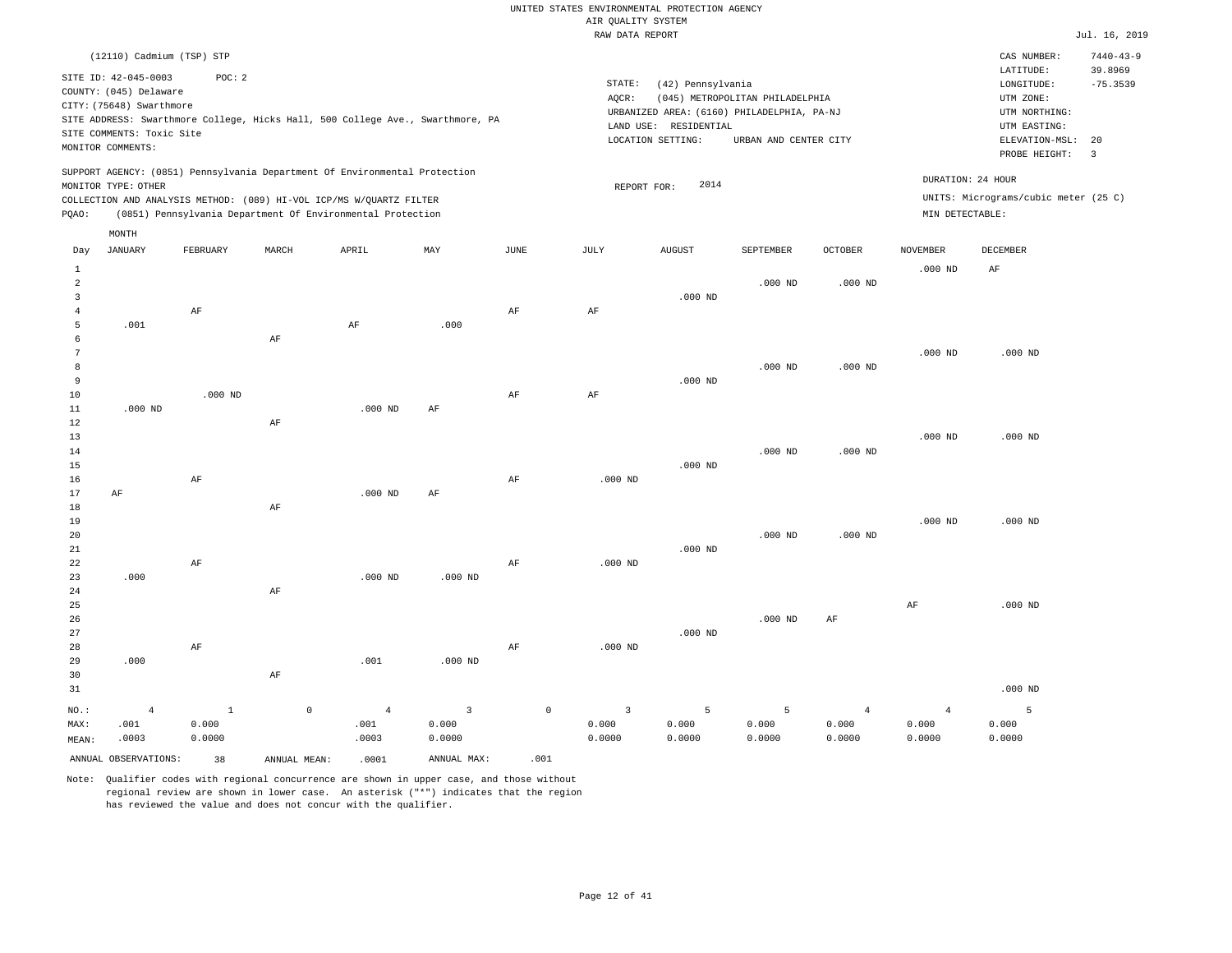|       | (12110) Cadmium (TSP) STP                                                                                                    |          |       |                                                                                                                                   |                                                                                |      |                 |                                                                                                                  |                                                          |                |                 | CAS NUMBER:                                                                                                 | $7440 - 43 - 9$       |
|-------|------------------------------------------------------------------------------------------------------------------------------|----------|-------|-----------------------------------------------------------------------------------------------------------------------------------|--------------------------------------------------------------------------------|------|-----------------|------------------------------------------------------------------------------------------------------------------|----------------------------------------------------------|----------------|-----------------|-------------------------------------------------------------------------------------------------------------|-----------------------|
|       | SITE ID: 42-045-0003<br>COUNTY: (045) Delaware<br>CITY: (75648) Swarthmore<br>SITE COMMENTS: Toxic Site<br>MONITOR COMMENTS: | POC: 2   |       |                                                                                                                                   | SITE ADDRESS: Swarthmore College, Hicks Hall, 500 College Ave., Swarthmore, PA |      | STATE:<br>AOCR: | (42) Pennsylvania<br>URBANIZED AREA: (6160) PHILADELPHIA, PA-NJ<br>RESIDENTIAL<br>LAND USE:<br>LOCATION SETTING: | (045) METROPOLITAN PHILADELPHIA<br>URBAN AND CENTER CITY |                |                 | LATITUDE:<br>LONGITUDE:<br>UTM ZONE:<br>UTM NORTHING:<br>UTM EASTING:<br>ELEVATION-MSL: 20<br>PROBE HEIGHT: | 39.8969<br>$-75.3539$ |
| POAO: | MONITOR TYPE: OTHER                                                                                                          |          |       | COLLECTION AND ANALYSIS METHOD: (089) HI-VOL ICP/MS W/QUARTZ FILTER<br>(0851) Pennsylvania Department Of Environmental Protection | SUPPORT AGENCY: (0851) Pennsylvania Department Of Environmental Protection     |      |                 | 2015<br>REPORT FOR:                                                                                              |                                                          |                | MIN DETECTABLE: | DURATION: 24 HOUR<br>UNITS: Micrograms/cubic meter (25 C)                                                   |                       |
| Day   | MONTH<br>JANUARY                                                                                                             | FEBRUARY | MARCH | APRIL                                                                                                                             | MAY                                                                            | JUNE | JULY            | <b>AUGUST</b>                                                                                                    | SEPTEMBER                                                | <b>OCTOBER</b> | NOVEMBER        | DECEMBER                                                                                                    |                       |

| $\mathbf{1}$   |                |                | $.000$ ND  |           |           |           |           |           |           |                         |           |                |
|----------------|----------------|----------------|------------|-----------|-----------|-----------|-----------|-----------|-----------|-------------------------|-----------|----------------|
| $\overline{c}$ |                |                |            |           |           |           |           |           |           |                         | $.000$ ND | $.000$ ND      |
| $\overline{3}$ |                |                |            |           |           |           |           |           | $.000$ ND | $.000$ ND               |           |                |
| $\overline{4}$ |                |                |            |           |           |           |           | $.000$ ND |           |                         |           |                |
| 5              |                | $.000$ ND      |            |           |           | $.000$ ND | $.000$ ND |           |           |                         |           |                |
| 6              | $\rm AF$       |                |            | $.000$ ND | $.000$ ND |           |           |           |           |                         |           |                |
| 7              |                |                | $.000$ ND  |           |           |           |           |           |           |                         |           |                |
| 8              |                |                |            |           |           |           |           |           |           |                         | $.000$ ND | .000           |
| $\overline{9}$ |                |                |            |           |           |           |           |           | $.000$ ND | $\rm AF$                |           |                |
| 10             |                |                |            |           |           |           |           | $.000$ ND |           |                         |           |                |
| 11             |                | $.000$ ND      |            |           |           | $.000$ ND | $.000$ ND |           |           |                         |           |                |
| 12             | $\rm AF$       |                |            | $.000$ ND | .001      |           |           |           |           |                         |           |                |
| 13             |                |                | $.000$ ND  |           |           |           |           |           |           |                         |           |                |
| 14             |                |                |            |           |           |           |           |           |           |                         | $.000$ ND | .000           |
| 15             |                |                |            |           |           |           |           |           | $.000$ ND | $\rm{AF}$               |           |                |
| 16             |                |                |            |           |           |           |           | .000      |           |                         |           |                |
| 17             |                | .000           |            |           |           | $.000$ ND | $.000$ ND |           |           |                         |           |                |
| 18             | AF             |                |            | .000      | $.000$ ND |           |           |           |           |                         |           |                |
| 19             |                |                | $.000$ ND  |           |           |           |           |           |           |                         |           |                |
| 20             |                |                |            |           |           |           |           |           |           |                         | $.000$ ND | $.000$ ND      |
| 21             |                |                |            |           |           |           |           |           | .000      | .000                    |           |                |
| 22             |                |                |            |           |           |           |           | $.000$ ND |           |                         |           |                |
| 23             |                | .000           |            |           |           | $.000$ ND | $.000$ ND |           |           |                         |           |                |
| 24             | $.000$ ND      |                |            | $.000$ ND | $.000$ ND |           |           |           |           |                         |           |                |
| 25             |                |                | $.000$ ND  |           |           |           |           |           |           |                         |           |                |
| 26             |                |                |            |           |           |           |           |           |           |                         | $.000$ ND | AF             |
| 27             |                |                |            |           |           |           |           | .000      | .000      | .0015                   |           |                |
| 28<br>29       |                |                |            |           |           | .000      | $.000$ ND |           |           |                         |           |                |
| 30             | .000           |                |            | $.000$ ND | $.000$ ND |           |           |           |           |                         |           |                |
| 31             |                |                | .000       |           |           |           |           |           |           |                         |           |                |
|                |                |                |            |           |           |           |           |           |           |                         |           |                |
| $NO.$ :        | $\overline{a}$ | $\overline{4}$ | $\epsilon$ | 5         | 5         | 5         | 5         | 5         | 5         | $\overline{\mathbf{3}}$ | 5         | $\overline{4}$ |
| MAX:           | 0.000          | 0.000          | 0.000      | 0.000     | .001      | 0.000     | 0.000     | 0.000     | 0.000     | .001                    | 0.000     | 0.000          |
| MEAN:          | 0.0000         | 0.0000         | 0.0000     | 0.0000    | .0002     | 0.0000    | 0.0000    | 0.0000    | 0.0000    | .0003                   | 0.0000    | 0.0000         |

ANNUAL OBSERVATIONS:  $54$  ANNUAL MEAN:  $0.0000$  ANNUAL MAX:  $.001$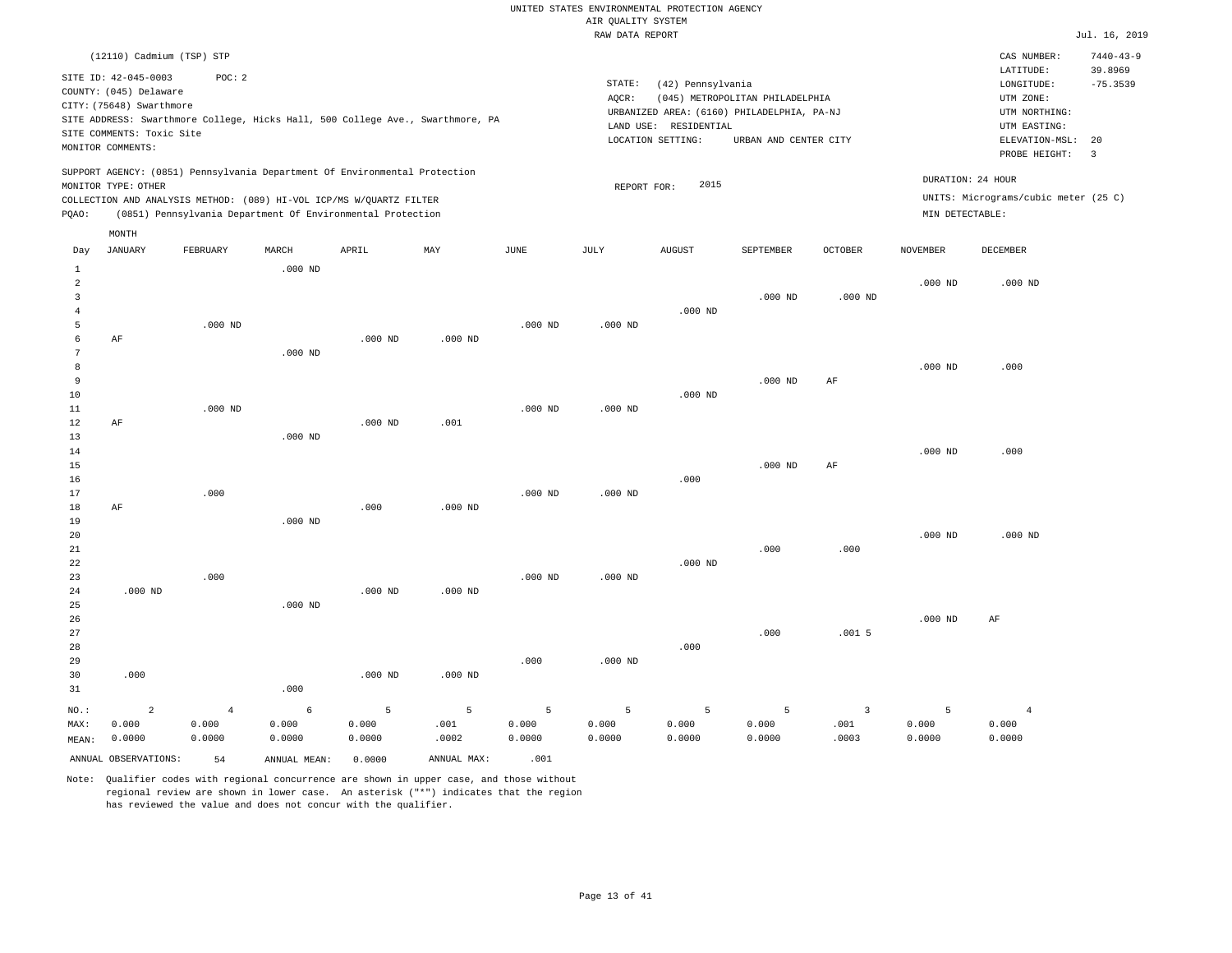|                                               |                                                                                                                              |                   |           |                                                                                                                                                                                                                 |          |           | RAW DATA REPORT |                                                                 |                                                                                                        |                |                 |                                                                                                          | Jul. 16, 2019                                          |
|-----------------------------------------------|------------------------------------------------------------------------------------------------------------------------------|-------------------|-----------|-----------------------------------------------------------------------------------------------------------------------------------------------------------------------------------------------------------------|----------|-----------|-----------------|-----------------------------------------------------------------|--------------------------------------------------------------------------------------------------------|----------------|-----------------|----------------------------------------------------------------------------------------------------------|--------------------------------------------------------|
|                                               | (12110) Cadmium (TSP) STP                                                                                                    |                   |           |                                                                                                                                                                                                                 |          |           |                 |                                                                 |                                                                                                        |                |                 | CAS NUMBER:                                                                                              | $7440 - 43 - 9$                                        |
|                                               | SITE ID: 42-045-0003<br>COUNTY: (045) Delaware<br>CITY: (75648) Swarthmore<br>SITE COMMENTS: Toxic Site<br>MONITOR COMMENTS: | POC: 2            |           | SITE ADDRESS: Swarthmore College, Hicks Hall, 500 College Ave., Swarthmore, PA                                                                                                                                  |          |           | STATE:<br>AQCR: | (42) Pennsylvania<br>LAND USE: RESIDENTIAL<br>LOCATION SETTING: | (045) METROPOLITAN PHILADELPHIA<br>URBANIZED AREA: (6160) PHILADELPHIA, PA-NJ<br>URBAN AND CENTER CITY |                |                 | LATITUDE:<br>LONGITUDE:<br>UTM ZONE:<br>UTM NORTHING:<br>UTM EASTING:<br>ELEVATION-MSL:<br>PROBE HEIGHT: | 39.8969<br>$-75.3539$<br>20<br>$\overline{\mathbf{3}}$ |
| PQAO:                                         | MONITOR TYPE: OTHER                                                                                                          |                   |           | SUPPORT AGENCY: (0851) Pennsylvania Department Of Environmental Protection<br>COLLECTION AND ANALYSIS METHOD: (089) HI-VOL ICP/MS W/QUARTZ FILTER<br>(0851) Pennsylvania Department Of Environmental Protection |          |           | REPORT FOR:     | 2016                                                            |                                                                                                        |                | MIN DETECTABLE: | DURATION: 24 HOUR<br>UNITS: Micrograms/cubic meter (25 C)                                                |                                                        |
| Day                                           | MONTH<br>JANUARY                                                                                                             | FEBRUARY          | MARCH     | APRIL                                                                                                                                                                                                           | MAY      | JUNE      | JULY            | <b>AUGUST</b>                                                   | SEPTEMBER                                                                                              | <b>OCTOBER</b> | <b>NOVEMBER</b> | DECEMBER                                                                                                 |                                                        |
| $\mathbf{1}$<br>2<br>3<br>$\overline{4}$<br>5 | ${\rm FT}$                                                                                                                   |                   | $.000$ ND |                                                                                                                                                                                                                 |          | AF        | $.000$ ND       | $.000$ ND                                                       | $.000$ ND                                                                                              | $.000$ ND      | $.000$ ND       | $.000$ ND                                                                                                |                                                        |
| 6<br>7<br>8<br>9<br>10<br>11                  | $.000$ ND                                                                                                                    | .000              | .001      | $.000$ ND                                                                                                                                                                                                       | AF       | $.000$ ND | $.000$ ND       | $.000$ ND                                                       | $.000$ ND                                                                                              | $.000$ ND      | $.000$ ND       | $.000$ ND                                                                                                |                                                        |
| 12<br>13<br>14<br>15<br>16<br>17              | $.000$ ND                                                                                                                    | $.000$ ND         | .000      | .000                                                                                                                                                                                                            | AF       | .0015     | $.000$ ND       | $.000$ ND                                                       | $.000$ ND                                                                                              | .001           | .000            | .001                                                                                                     |                                                        |
| 18<br>19<br>20<br>21<br>22<br>23<br>24        | $.000$ ND                                                                                                                    | .000<br>$.000$ ND | $.000$ ND | $.000$ ND<br>$.000$ ND                                                                                                                                                                                          | AF<br>AF | .000      | $.000$ ND       | $.000$ ND                                                       | $.000$ ND                                                                                              | $.000$ ND      | $.000$ ND       | AM                                                                                                       |                                                        |
| 25<br>26                                      | .000                                                                                                                         |                   | .001      |                                                                                                                                                                                                                 |          |           |                 |                                                                 |                                                                                                        |                | $.000$ ND       | .001                                                                                                     |                                                        |

27 28 29 30 31 .000 NO.: MAX: MEAN: 5 0.000 0.0000 .000 AV AF .000 ND .000 ND .000 .000 .000 ND 4 0.000 0.0000 6 .001 .0003 4 0.000 0.0000  $\,$  0  $\,$  4  $\,$  .001 .0003 5 0.000 0.0000 5 0.000 0.0000 5 0.000 0.0000 5 .001 .0002 5 0.000 0.0000 .001 .0005 ANNUAL OBSERVATIONS: 52 ANNUAL MEAN: .0001 ANNUAL MAX: .001

Note: Qualifier codes with regional concurrence are shown in upper case, and those without regional review are shown in lower case. An asterisk ("\*") indicates that the region has reviewed the value and does not concur with the qualifier.

4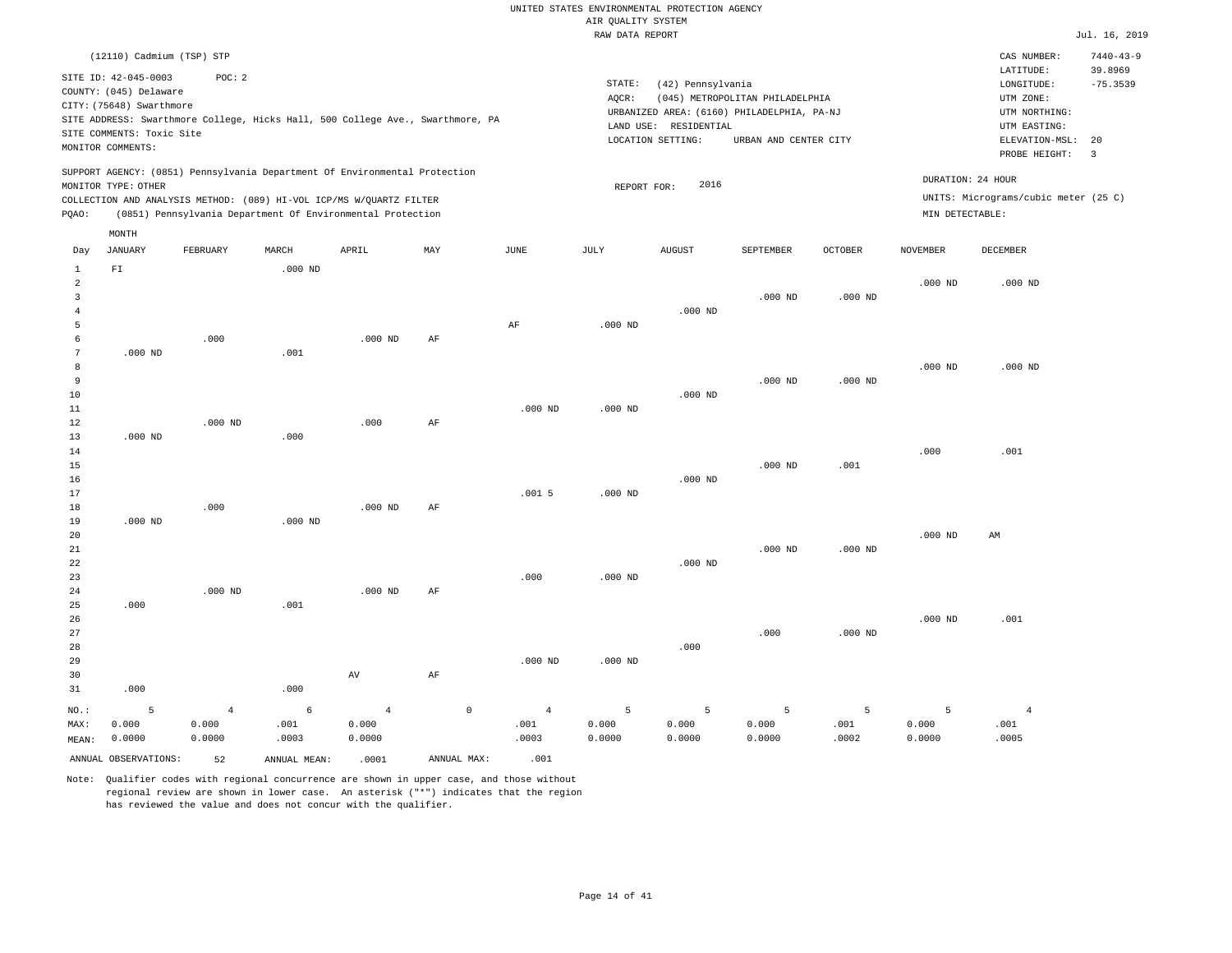|              |                           |           |           |                                                                                |           |             | RAW DATA REPORT            |                       |                                            |                |                 |                                      | Jul. 16, 2019              |
|--------------|---------------------------|-----------|-----------|--------------------------------------------------------------------------------|-----------|-------------|----------------------------|-----------------------|--------------------------------------------|----------------|-----------------|--------------------------------------|----------------------------|
|              | (12110) Cadmium (TSP) STP |           |           |                                                                                |           |             |                            |                       |                                            |                |                 | CAS NUMBER:                          | $7440 - 43 - 9$<br>39.8969 |
|              | SITE ID: 42-045-0003      | POC: 2    |           |                                                                                |           |             | STATE:                     | (42) Pennsylvania     |                                            |                |                 | LATITUDE:<br>LONGITUDE:              | $-75.3539$                 |
|              | COUNTY: (045) Delaware    |           |           |                                                                                |           |             | AQCR:                      |                       | (045) METROPOLITAN PHILADELPHIA            |                |                 | UTM ZONE:                            |                            |
|              | CITY: (75648) Swarthmore  |           |           |                                                                                |           |             |                            |                       | URBANIZED AREA: (6160) PHILADELPHIA, PA-NJ |                |                 | UTM NORTHING:                        |                            |
|              |                           |           |           | SITE ADDRESS: Swarthmore College, Hicks Hall, 500 College Ave., Swarthmore, PA |           |             |                            | LAND USE: RESIDENTIAL |                                            |                |                 | UTM EASTING:                         |                            |
|              | SITE COMMENTS: Toxic Site |           |           |                                                                                |           |             |                            | LOCATION SETTING:     | URBAN AND CENTER CITY                      |                |                 | ELEVATION-MSL:                       | 20                         |
|              | MONITOR COMMENTS:         |           |           |                                                                                |           |             |                            |                       |                                            |                |                 | PROBE HEIGHT:                        | $\overline{3}$             |
|              |                           |           |           | SUPPORT AGENCY: (0851) Pennsylvania Department Of Environmental Protection     |           |             |                            |                       |                                            |                |                 | DURATION: 24 HOUR                    |                            |
|              | MONITOR TYPE: OTHER       |           |           |                                                                                |           |             |                            | 2017<br>REPORT FOR:   |                                            |                |                 |                                      |                            |
|              |                           |           |           | COLLECTION AND ANALYSIS METHOD: (089) HI-VOL ICP/MS W/QUARTZ FILTER            |           |             |                            |                       |                                            |                |                 | UNITS: Micrograms/cubic meter (25 C) |                            |
| PQAO:        |                           |           |           | (0851) Pennsylvania Department Of Environmental Protection                     |           |             |                            |                       |                                            |                |                 | MIN DETECTABLE:                      |                            |
|              | MONTH                     |           |           |                                                                                |           |             |                            |                       |                                            |                |                 |                                      |                            |
| Day          | JANUARY                   | FEBRUARY  | MARCH     | APRIL                                                                          | MAY       | <b>JUNE</b> | JULY                       | <b>AUGUST</b>         | SEPTEMBER                                  | <b>OCTOBER</b> | <b>NOVEMBER</b> | DECEMBER                             |                            |
| $\mathbf{1}$ | .001                      |           |           | $.000$ ND                                                                      | $.000$ ND |             |                            |                       |                                            |                |                 |                                      |                            |
| 2<br>3       |                           |           | .000      |                                                                                |           |             |                            |                       |                                            |                |                 |                                      |                            |
| 4            |                           |           |           |                                                                                |           |             |                            |                       | .000                                       |                |                 |                                      |                            |
| 5            |                           |           |           |                                                                                |           |             |                            | $.000$ ND             |                                            |                |                 |                                      |                            |
| 6            |                           | .000      |           |                                                                                |           | $.000$ ND   | AF                         |                       |                                            |                |                 |                                      |                            |
| 7            | .000                      |           |           | $.000$ ND                                                                      | $.000$ ND |             |                            |                       |                                            |                |                 |                                      |                            |
| 8            |                           |           | .000      |                                                                                |           |             |                            |                       |                                            |                |                 |                                      |                            |
| 9            |                           |           |           |                                                                                |           |             |                            |                       |                                            |                |                 |                                      |                            |
| $10$         |                           |           |           |                                                                                |           |             |                            |                       | $\rm AF$                                   |                |                 |                                      |                            |
| 11           |                           |           |           |                                                                                |           |             |                            | $.000$ ND             |                                            |                |                 |                                      |                            |
| 12           |                           | .000      |           |                                                                                |           | $.000$ ND   | AM                         |                       |                                            |                |                 |                                      |                            |
| 13           | $.000$ ND                 |           |           | $.000$ ND                                                                      | $.000$ ND |             |                            |                       |                                            |                |                 |                                      |                            |
| 14           |                           |           | $.000$ ND |                                                                                |           |             |                            |                       |                                            |                |                 |                                      |                            |
| 15           |                           |           |           |                                                                                |           |             |                            |                       |                                            |                |                 |                                      |                            |
| 16<br>17     |                           |           |           |                                                                                |           |             |                            | $.000$ ND             | .000                                       |                |                 |                                      |                            |
| 18           |                           | .000      |           |                                                                                |           | AM          | $.000$ ND                  |                       |                                            |                |                 |                                      |                            |
| 19           | .000                      |           |           | $.000$ ND                                                                      | $.000$ ND |             |                            |                       |                                            |                |                 |                                      |                            |
| 20           |                           |           | AF        |                                                                                |           |             |                            |                       |                                            |                |                 |                                      |                            |
| 21           |                           |           |           |                                                                                |           |             |                            |                       |                                            |                |                 |                                      |                            |
| 22           |                           |           |           |                                                                                |           |             |                            |                       | $.000$ ND                                  |                |                 |                                      |                            |
| 23           |                           |           |           |                                                                                |           |             |                            | $.000$ ND             |                                            |                |                 |                                      |                            |
| 24           |                           | $.000$ ND |           |                                                                                |           | $.000$ ND   | $\mathbb{F} \, \mathbb{I}$ |                       |                                            |                |                 |                                      |                            |
| 25           | $.000$ ND                 |           |           | $.000$ ND                                                                      | $.000$ ND |             |                            |                       |                                            |                |                 |                                      |                            |
| 26           |                           |           | $.000$ ND |                                                                                |           |             |                            |                       |                                            |                |                 |                                      |                            |
| 27           |                           |           |           |                                                                                |           |             |                            |                       |                                            |                |                 |                                      |                            |
| 28           |                           |           |           |                                                                                |           |             |                            |                       | .000                                       |                |                 |                                      |                            |
| 29<br>30     |                           |           |           |                                                                                |           | AM          | $.000$ ND                  | $.000$ ND             |                                            |                |                 |                                      |                            |
| 31           | .000                      |           |           |                                                                                | $.000$ ND |             |                            |                       |                                            |                |                 |                                      |                            |
|              |                           |           |           |                                                                                |           |             |                            |                       |                                            |                |                 |                                      |                            |

NO.: MAX: MEAN: 6 .001 .0002 4 0.000 0.0000 4 0.000 0.0000 5 0.000 0.0000 6 0.000 0.0000 3 0.000 0.0000 2 0.000 0.0000 5 0.000 0.0000 4 0.000 0.0000 0 0 0

ANNUAL OBSERVATIONS: 39 ANNUAL MEAN: 0.0000 ANNUAL MAX: .001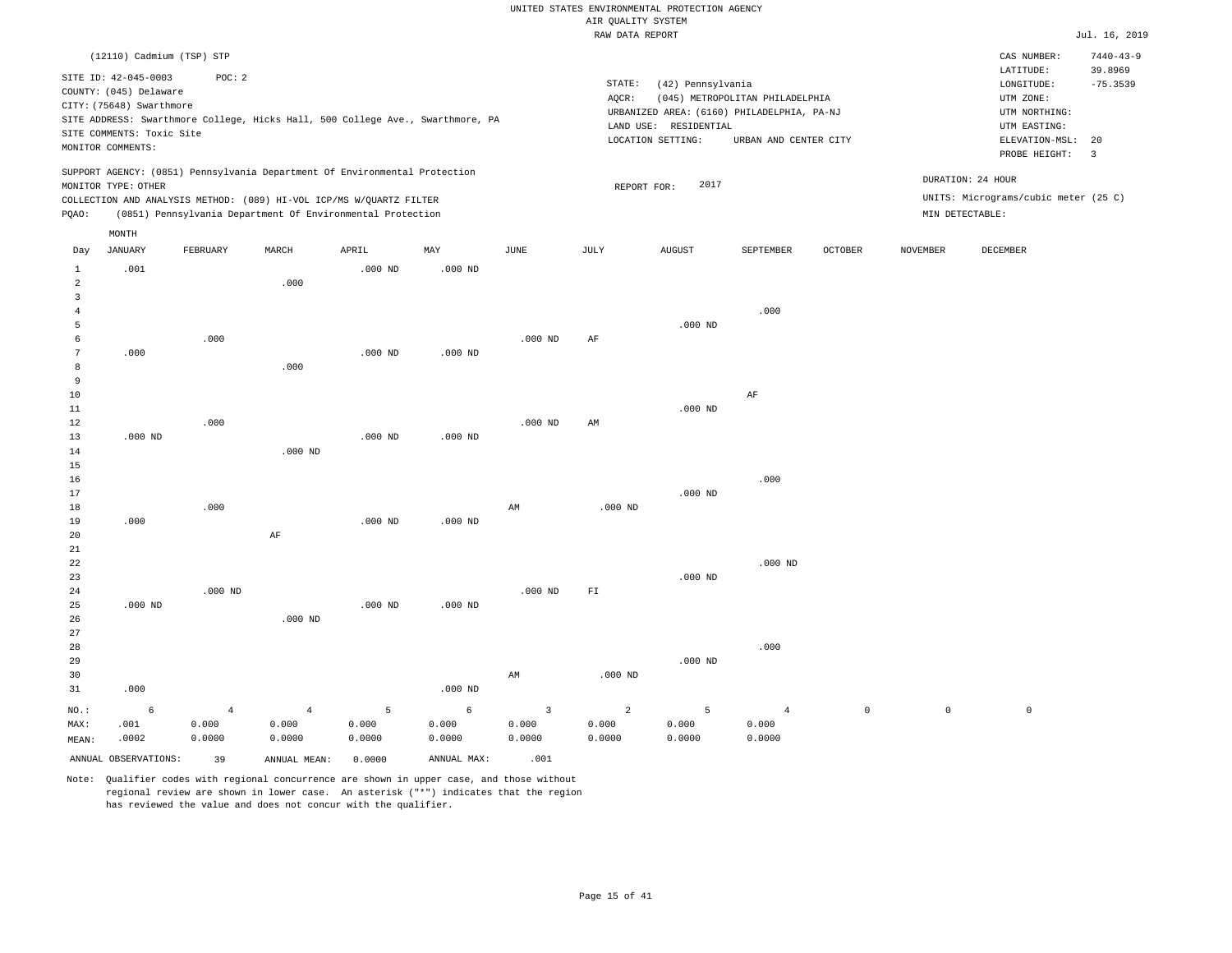|                     |                            |           |                                                                            |           |                                                                                |                    | RAW DATA REPORT |                       |                                            |                    |                 |                                      | Jul. 16, 2019   |
|---------------------|----------------------------|-----------|----------------------------------------------------------------------------|-----------|--------------------------------------------------------------------------------|--------------------|-----------------|-----------------------|--------------------------------------------|--------------------|-----------------|--------------------------------------|-----------------|
|                     | (12112) Chromium (TSP) STP |           |                                                                            |           |                                                                                |                    |                 |                       |                                            |                    |                 | CAS NUMBER:                          | $7440 - 47 - 3$ |
|                     | SITE ID: 42-045-0003       | POC: 2    |                                                                            |           |                                                                                |                    |                 |                       |                                            |                    |                 | LATITUDE:                            | 39.8969         |
|                     | COUNTY: (045) Delaware     |           |                                                                            |           |                                                                                |                    | STATE:          | (42) Pennsylvania     |                                            |                    |                 | LONGITUDE:                           | $-75.3539$      |
|                     | CITY: (75648) Swarthmore   |           |                                                                            |           |                                                                                |                    | AOCR:           |                       | (045) METROPOLITAN PHILADELPHIA            |                    |                 | UTM ZONE:                            |                 |
|                     |                            |           |                                                                            |           | SITE ADDRESS: Swarthmore College, Hicks Hall, 500 College Ave., Swarthmore, PA |                    |                 |                       | URBANIZED AREA: (6160) PHILADELPHIA, PA-NJ |                    |                 | UTM NORTHING:                        |                 |
|                     | SITE COMMENTS: Toxic Site  |           |                                                                            |           |                                                                                |                    |                 | LAND USE: RESIDENTIAL |                                            |                    |                 | UTM EASTING:                         |                 |
|                     |                            |           |                                                                            |           |                                                                                |                    |                 | LOCATION SETTING:     | URBAN AND CENTER CITY                      |                    |                 | ELEVATION-MSL:                       | 20              |
|                     | MONITOR COMMENTS:          |           |                                                                            |           |                                                                                |                    |                 |                       |                                            |                    |                 | PROBE HEIGHT:                        | $\overline{3}$  |
|                     |                            |           | SUPPORT AGENCY: (0851) Pennsylvania Department Of Environmental Protection |           |                                                                                |                    |                 |                       |                                            |                    |                 | DURATION: 24 HOUR                    |                 |
|                     | MONITOR TYPE: OTHER        |           |                                                                            |           |                                                                                |                    | REPORT FOR:     | 2013                  |                                            |                    |                 |                                      |                 |
|                     |                            |           | COLLECTION AND ANALYSIS METHOD: (089) HI-VOL ICP/MS W/QUARTZ FILTER        |           |                                                                                |                    |                 |                       |                                            |                    |                 | UNITS: Micrograms/cubic meter (25 C) |                 |
| PQAO:               |                            |           | (0851) Pennsylvania Department Of Environmental Protection                 |           |                                                                                |                    |                 |                       |                                            |                    | MIN DETECTABLE: |                                      |                 |
|                     | MONTH                      |           |                                                                            |           |                                                                                |                    |                 |                       |                                            |                    |                 |                                      |                 |
| Day                 | <b>JANUARY</b>             | FEBRUARY  | MARCH                                                                      | APRIL     | MAY                                                                            | <b>JUNE</b>        | <b>JULY</b>     | <b>AUGUST</b>         | SEPTEMBER                                  | <b>OCTOBER</b>     | <b>NOVEMBER</b> | DECEMBER                             |                 |
| $\mathbf{1}$        |                            |           |                                                                            |           |                                                                                |                    |                 |                       | $.000$ ND                                  | $.000$ ND          |                 |                                      |                 |
| $\overline{2}$      |                            |           |                                                                            |           |                                                                                |                    |                 | AF                    |                                            |                    |                 |                                      |                 |
| $\overline{3}$      |                            | $.000$ ND |                                                                            |           |                                                                                | $.000$ ND          | AF              |                       |                                            |                    |                 |                                      |                 |
| $\overline{4}$      | $.000$ ND                  |           |                                                                            | $.000$ ND | $.000$ ND                                                                      |                    |                 |                       |                                            |                    |                 |                                      |                 |
| 5                   |                            |           | $.000$ ND                                                                  |           |                                                                                |                    |                 |                       |                                            |                    |                 |                                      |                 |
| 6<br>$\overline{7}$ |                            |           |                                                                            |           |                                                                                |                    |                 |                       |                                            |                    | $.000$ ND       | $.000$ ND                            |                 |
|                     |                            |           |                                                                            |           |                                                                                |                    |                 |                       | $.000$ ND                                  | .000 <sub>ND</sub> |                 |                                      |                 |
| 8<br>9              |                            |           |                                                                            |           |                                                                                |                    |                 | .007                  |                                            |                    |                 |                                      |                 |
|                     |                            | $.000$ ND |                                                                            |           |                                                                                | $.000$ ND          | $.000$ ND       |                       |                                            |                    |                 |                                      |                 |
| 10                  | $.000$ ND                  |           |                                                                            | $.000$ ND | $.000$ ND                                                                      |                    |                 |                       |                                            |                    |                 |                                      |                 |
| $1\,1$<br>12        |                            |           | $.000$ ND                                                                  |           |                                                                                |                    |                 |                       |                                            |                    |                 | .025                                 |                 |
|                     |                            |           |                                                                            |           |                                                                                |                    |                 |                       |                                            |                    | $.000$ ND       |                                      |                 |
| 13<br>14            |                            |           |                                                                            |           |                                                                                |                    |                 | $.000$ ND             | $.000$ ND                                  | $.000$ ND          |                 |                                      |                 |
| 15                  |                            | $.000$ ND |                                                                            |           |                                                                                | $.000$ ND          | $.000$ ND       |                       |                                            |                    |                 |                                      |                 |
| 16                  | $.000$ ND                  |           |                                                                            | $.000$ ND | $.000$ ND                                                                      |                    |                 |                       |                                            |                    |                 |                                      |                 |
| 17                  |                            |           | $.000$ ND                                                                  |           |                                                                                |                    |                 |                       |                                            |                    |                 |                                      |                 |
| 18                  |                            |           |                                                                            |           |                                                                                |                    |                 |                       |                                            |                    | $\rm AF$        | $.000$ ND                            |                 |
| 19                  |                            |           |                                                                            |           |                                                                                |                    |                 |                       | $.000$ ND                                  | $.000$ ND          |                 |                                      |                 |
| 20                  |                            |           |                                                                            |           |                                                                                |                    |                 | $.000$ ND             |                                            |                    |                 |                                      |                 |
| 21                  |                            | $.000$ ND |                                                                            |           |                                                                                | $.000$ ND          | $.000$ ND       |                       |                                            |                    |                 |                                      |                 |
| 22                  | $.000$ ND                  |           |                                                                            | $.000$ ND | $.000$ ND                                                                      |                    |                 |                       |                                            |                    |                 |                                      |                 |
| 23                  |                            |           | $.000$ ND                                                                  |           |                                                                                |                    |                 |                       |                                            |                    |                 |                                      |                 |
| 24                  |                            |           |                                                                            |           |                                                                                |                    |                 |                       |                                            |                    | AF              | $.000$ ND                            |                 |
| 25                  |                            |           |                                                                            |           |                                                                                |                    |                 |                       | AF                                         | $.000$ ND          |                 |                                      |                 |
| 26                  |                            |           |                                                                            |           |                                                                                |                    |                 | $.000$ ND             |                                            |                    |                 |                                      |                 |
| 27                  |                            | $.000$ ND |                                                                            |           |                                                                                | .000 <sub>ND</sub> | $.000$ ND       |                       |                                            |                    |                 |                                      |                 |
| 28                  | $.000$ ND                  |           |                                                                            | $.000$ ND | $.000$ ND                                                                      |                    |                 |                       |                                            |                    |                 |                                      |                 |
| 29                  |                            |           | $.000$ ND                                                                  |           |                                                                                |                    |                 |                       |                                            |                    |                 |                                      |                 |
| 30                  |                            |           |                                                                            |           |                                                                                |                    |                 |                       |                                            |                    | $.000$ ND       | .000 ND                              |                 |
| 31                  |                            |           |                                                                            |           |                                                                                |                    |                 |                       |                                            | $.000$ ND          |                 |                                      |                 |
|                     |                            |           |                                                                            |           |                                                                                |                    |                 |                       |                                            |                    |                 |                                      |                 |
| NO.:                | 5                          | 5         | 5                                                                          | 5         | 5                                                                              | 5                  | $\overline{4}$  | $\overline{4}$        | $\overline{4}$                             | 6                  | $\overline{3}$  | 5                                    |                 |
| MAX:                | 0.000                      | 0.000     | 0.000                                                                      | 0.000     | 0.000                                                                          | 0.000              | 0.000           | .007                  | 0.000                                      | 0.000              | 0.000           | .025                                 |                 |
| MEAN:               | 0.0000                     | 0.0000    | 0.0000                                                                     | 0.0000    | 0.0000                                                                         | 0.0000             | 0.0000          | .0018                 | 0.0000                                     | 0.0000             | 0.0000          | .0050                                |                 |
|                     | ANNUAL OBSERVATIONS:       | 56        | ANNUAL MEAN:                                                               | .0006     | ANNUAL MAX:                                                                    | .025               |                 |                       |                                            |                    |                 |                                      |                 |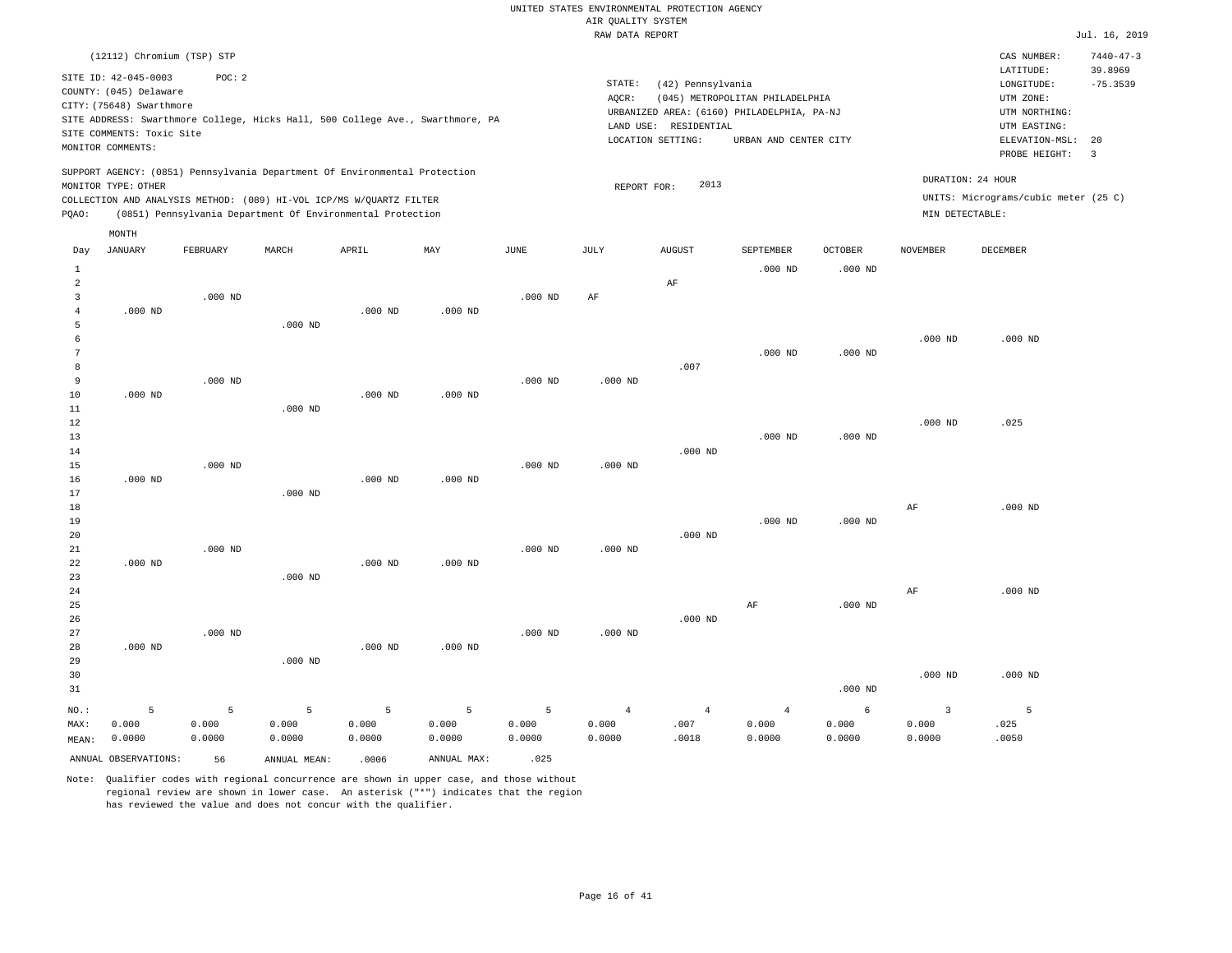|                |                                                                            |             |              |                                                            |                                                                                |             | RAW DATA REPORT |                       |                                            |                |                 |                                      | Jul. 16, 2019   |
|----------------|----------------------------------------------------------------------------|-------------|--------------|------------------------------------------------------------|--------------------------------------------------------------------------------|-------------|-----------------|-----------------------|--------------------------------------------|----------------|-----------------|--------------------------------------|-----------------|
|                | (12112) Chromium (TSP) STP                                                 |             |              |                                                            |                                                                                |             |                 |                       |                                            |                |                 | CAS NUMBER:                          | $7440 - 47 - 3$ |
|                |                                                                            |             |              |                                                            |                                                                                |             |                 |                       |                                            |                |                 | LATITUDE:                            | 39.8969         |
|                | SITE ID: 42-045-0003                                                       | POC: 2      |              |                                                            |                                                                                |             | STATE:          | (42) Pennsylvania     |                                            |                |                 | LONGITUDE:                           | $-75.3539$      |
|                | COUNTY: (045) Delaware                                                     |             |              |                                                            |                                                                                |             | AOCR:           |                       | (045) METROPOLITAN PHILADELPHIA            |                |                 | UTM ZONE:                            |                 |
|                | CITY: (75648) Swarthmore                                                   |             |              |                                                            |                                                                                |             |                 |                       | URBANIZED AREA: (6160) PHILADELPHIA, PA-NJ |                |                 | UTM NORTHING:                        |                 |
|                |                                                                            |             |              |                                                            | SITE ADDRESS: Swarthmore College, Hicks Hall, 500 College Ave., Swarthmore, PA |             |                 | LAND USE: RESIDENTIAL |                                            |                |                 | UTM EASTING:                         |                 |
|                | SITE COMMENTS: Toxic Site                                                  |             |              |                                                            |                                                                                |             |                 | LOCATION SETTING:     | URBAN AND CENTER CITY                      |                |                 | ELEVATION-MSL:                       | 20              |
|                | MONITOR COMMENTS:                                                          |             |              |                                                            |                                                                                |             |                 |                       |                                            |                |                 | PROBE HEIGHT:                        | $\overline{3}$  |
|                | SUPPORT AGENCY: (0851) Pennsylvania Department Of Environmental Protection |             |              |                                                            |                                                                                |             |                 |                       |                                            |                |                 | DURATION: 24 HOUR                    |                 |
|                | MONITOR TYPE: OTHER                                                        |             |              |                                                            |                                                                                |             | REPORT FOR:     | 2014                  |                                            |                |                 |                                      |                 |
|                | COLLECTION AND ANALYSIS METHOD: (089) HI-VOL ICP/MS W/QUARTZ FILTER        |             |              |                                                            |                                                                                |             |                 |                       |                                            |                |                 | UNITS: Micrograms/cubic meter (25 C) |                 |
| PQAO:          |                                                                            |             |              | (0851) Pennsylvania Department Of Environmental Protection |                                                                                |             |                 |                       |                                            |                | MIN DETECTABLE: |                                      |                 |
|                | MONTH                                                                      |             |              |                                                            |                                                                                |             |                 |                       |                                            |                |                 |                                      |                 |
| Day            | JANUARY                                                                    | FEBRUARY    | MARCH        | APRIL                                                      | MAY                                                                            | JUNE        | JULY            | <b>AUGUST</b>         | SEPTEMBER                                  | <b>OCTOBER</b> | <b>NOVEMBER</b> | DECEMBER                             |                 |
| $1\,$          |                                                                            |             |              |                                                            |                                                                                |             |                 |                       |                                            |                | $.000$ ND       | AF                                   |                 |
| $\overline{a}$ |                                                                            |             |              |                                                            |                                                                                |             |                 |                       | $.000$ ND                                  | $.000$ ND      |                 |                                      |                 |
| $\overline{3}$ |                                                                            |             |              |                                                            |                                                                                |             |                 | $.000$ ND             |                                            |                |                 |                                      |                 |
| $\overline{4}$ |                                                                            | AF          |              |                                                            |                                                                                | AF          | AF              |                       |                                            |                |                 |                                      |                 |
| 5              | $.000$ ND                                                                  |             |              | $\rm AF$                                                   | $.000$ ND                                                                      |             |                 |                       |                                            |                |                 |                                      |                 |
| 6              |                                                                            |             | AF           |                                                            |                                                                                |             |                 |                       |                                            |                |                 |                                      |                 |
| 7              |                                                                            |             |              |                                                            |                                                                                |             |                 |                       |                                            |                | $.000$ ND       | $.000$ ND                            |                 |
| 8              |                                                                            |             |              |                                                            |                                                                                |             |                 |                       | $.000$ ND                                  | $.000$ ND      |                 |                                      |                 |
| 9              |                                                                            |             |              |                                                            |                                                                                |             |                 | $.000$ ND             |                                            |                |                 |                                      |                 |
| 10             |                                                                            | $.000$ ND   |              |                                                            |                                                                                | $\rm AF$    | $\rm AF$        |                       |                                            |                |                 |                                      |                 |
| 11             | $.000$ ND                                                                  |             |              | $.000$ ND                                                  | AF                                                                             |             |                 |                       |                                            |                |                 |                                      |                 |
| 12             |                                                                            |             | AF           |                                                            |                                                                                |             |                 |                       |                                            |                |                 |                                      |                 |
| 13             |                                                                            |             |              |                                                            |                                                                                |             |                 |                       |                                            |                | $.000$ ND       | $.000$ ND                            |                 |
| 14             |                                                                            |             |              |                                                            |                                                                                |             |                 |                       | $.000$ ND                                  | $.000$ ND      |                 |                                      |                 |
| 15             |                                                                            |             |              |                                                            |                                                                                |             |                 | $.000$ ND             |                                            |                |                 |                                      |                 |
| 16             |                                                                            | AF          |              |                                                            |                                                                                | AF          | $.000$ ND       |                       |                                            |                |                 |                                      |                 |
| 17             | AF                                                                         |             |              | $.000$ ND                                                  | AF                                                                             |             |                 |                       |                                            |                |                 |                                      |                 |
| 18             |                                                                            |             | AF           |                                                            |                                                                                |             |                 |                       |                                            |                |                 |                                      |                 |
| 19             |                                                                            |             |              |                                                            |                                                                                |             |                 |                       |                                            |                | $.000$ ND       | $.000$ ND                            |                 |
| 20             |                                                                            |             |              |                                                            |                                                                                |             |                 |                       | $.000$ ND                                  | $.000$ ND      |                 |                                      |                 |
| 21             |                                                                            |             |              |                                                            |                                                                                |             |                 | $.000$ ND             |                                            |                |                 |                                      |                 |
| 22             |                                                                            | AF          |              |                                                            |                                                                                | AF          | $.000$ ND       |                       |                                            |                |                 |                                      |                 |
| 23             | $.000$ ND                                                                  |             |              | $.000$ ND                                                  | $.000$ ND                                                                      |             |                 |                       |                                            |                |                 |                                      |                 |
| 24             |                                                                            |             | AF           |                                                            |                                                                                |             |                 |                       |                                            |                |                 |                                      |                 |
| 25             |                                                                            |             |              |                                                            |                                                                                |             |                 |                       |                                            |                | AF              | $.000$ ND                            |                 |
| 26             |                                                                            |             |              |                                                            |                                                                                |             |                 |                       | $.000$ ND                                  | AF             |                 |                                      |                 |
| 27             |                                                                            |             |              |                                                            |                                                                                |             |                 | $.000$ ND             |                                            |                |                 |                                      |                 |
| 28             |                                                                            | AF          |              |                                                            |                                                                                | AF          | $.000$ ND       |                       |                                            |                |                 |                                      |                 |
| 29             | $.000$ ND                                                                  |             |              | $.000$ ND                                                  | $.000$ ND                                                                      |             |                 |                       |                                            |                |                 |                                      |                 |
| 30             |                                                                            |             | AF           |                                                            |                                                                                |             |                 |                       |                                            |                |                 |                                      |                 |
| 31             |                                                                            |             |              |                                                            |                                                                                |             |                 |                       |                                            |                |                 | $.000$ ND                            |                 |
| NO.:           | $\overline{4}$                                                             | $\mathbf 1$ | $\circ$      | $\overline{4}$                                             | $\overline{3}$                                                                 | $\mathbb O$ | $\overline{3}$  | 5                     | 5                                          | $\overline{4}$ | $\overline{4}$  | 5                                    |                 |
| MAX:           | 0.000                                                                      | 0.000       |              | 0.000                                                      | 0.000                                                                          |             | 0.000           | 0.000                 | 0.000                                      | 0.000          | 0.000           | 0.000                                |                 |
| MEAN:          | 0.0000                                                                     | 0.0000      |              | 0.0000                                                     | 0.0000                                                                         |             | 0.0000          | 0.0000                | 0.0000                                     | 0.0000         | 0.0000          | 0.0000                               |                 |
|                | ANNUAL OBSERVATIONS:                                                       | 38          | ANNUAL MEAN: | 0.0000                                                     | ANNUAL MAX:                                                                    | 0.000       |                 |                       |                                            |                |                 |                                      |                 |
|                |                                                                            |             |              |                                                            |                                                                                |             |                 |                       |                                            |                |                 |                                      |                 |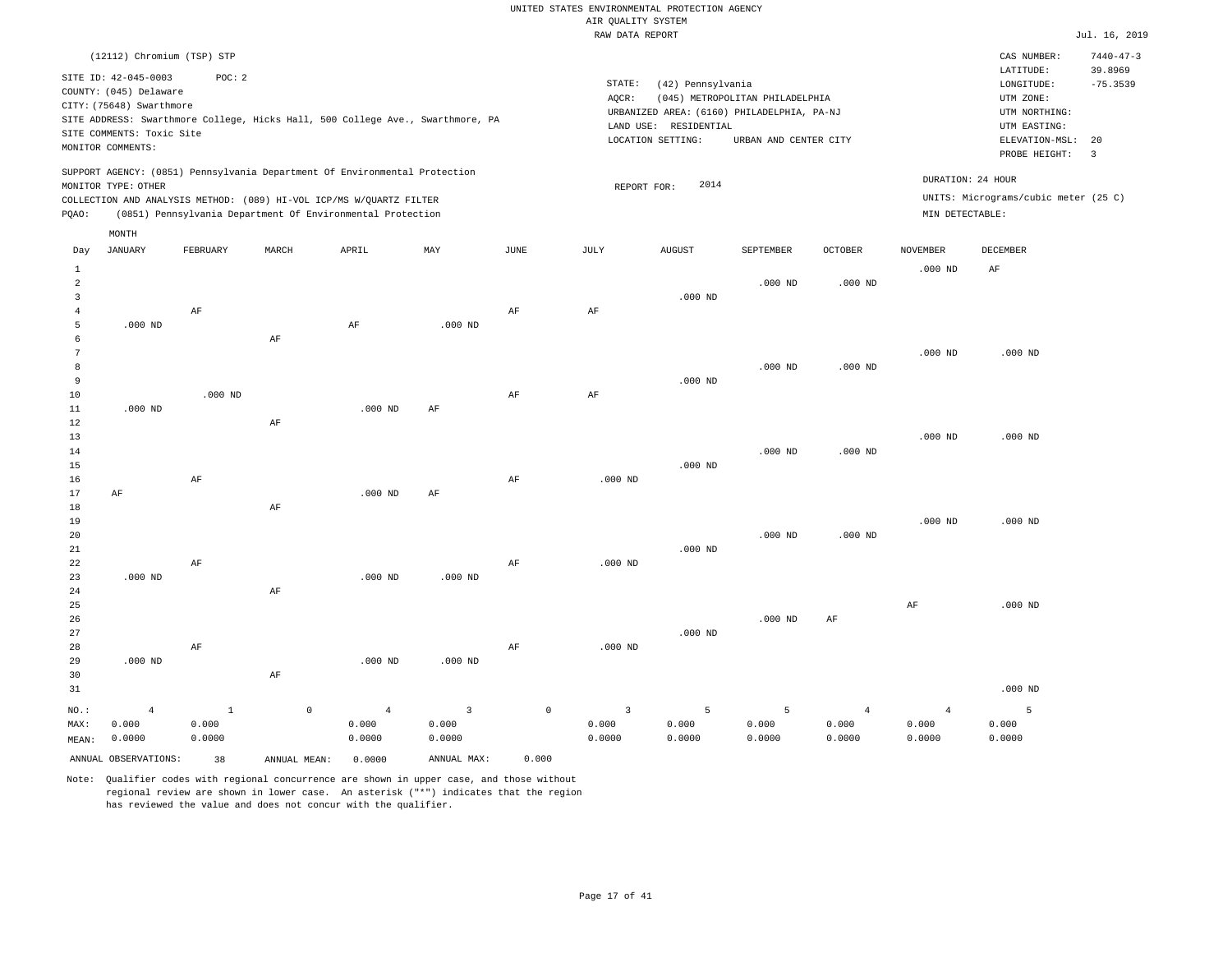|                          |                                                                                                                              |                                                                                                                                                   |           |           |           |           | RAW DATA REPORT |                                                                                                               |                                                          |           |                 |                                                                                             | Jul. 16, 2019                               |
|--------------------------|------------------------------------------------------------------------------------------------------------------------------|---------------------------------------------------------------------------------------------------------------------------------------------------|-----------|-----------|-----------|-----------|-----------------|---------------------------------------------------------------------------------------------------------------|----------------------------------------------------------|-----------|-----------------|---------------------------------------------------------------------------------------------|---------------------------------------------|
|                          | (12112) Chromium (TSP) STP                                                                                                   |                                                                                                                                                   |           |           |           |           |                 |                                                                                                               |                                                          |           |                 | CAS NUMBER:<br>LATITUDE:                                                                    | $7440 - 47 - 3$<br>39.8969                  |
|                          | SITE ID: 42-045-0003<br>COUNTY: (045) Delaware<br>CITY: (75648) Swarthmore<br>SITE COMMENTS: Toxic Site<br>MONITOR COMMENTS: | POC: 2<br>SITE ADDRESS: Swarthmore College, Hicks Hall, 500 College Ave., Swarthmore, PA                                                          |           |           |           |           | STATE:<br>AOCR: | (42) Pennsylvania<br>URBANIZED AREA: (6160) PHILADELPHIA, PA-NJ<br>LAND USE: RESIDENTIAL<br>LOCATION SETTING: | (045) METROPOLITAN PHILADELPHIA<br>URBAN AND CENTER CITY |           |                 | LONGITUDE:<br>UTM ZONE:<br>UTM NORTHING:<br>UTM EASTING:<br>ELEVATION-MSL:<br>PROBE HEIGHT: | $-75.3539$<br>20<br>$\overline{\mathbf{3}}$ |
|                          | MONITOR TYPE: OTHER                                                                                                          | SUPPORT AGENCY: (0851) Pennsylvania Department Of Environmental Protection<br>COLLECTION AND ANALYSIS METHOD: (089) HI-VOL ICP/MS W/QUARTZ FILTER |           |           |           |           | REPORT FOR:     | 2015                                                                                                          |                                                          |           |                 | DURATION: 24 HOUR<br>UNITS: Micrograms/cubic meter (25 C)                                   |                                             |
| PQAO:                    |                                                                                                                              | (0851) Pennsylvania Department Of Environmental Protection                                                                                        |           |           |           |           |                 |                                                                                                               |                                                          |           | MIN DETECTABLE: |                                                                                             |                                             |
| Day                      | MONTH<br>JANUARY                                                                                                             | FEBRUARY                                                                                                                                          | MARCH     | APRIL     | MAY       | JUNE      | JULY            | <b>AUGUST</b>                                                                                                 | SEPTEMBER                                                | OCTOBER   | <b>NOVEMBER</b> | DECEMBER                                                                                    |                                             |
| 1<br>$\overline{a}$<br>3 |                                                                                                                              |                                                                                                                                                   | $.000$ ND |           |           |           |                 |                                                                                                               | $.000$ ND                                                | $.000$ ND | $.000$ ND       | $.000$ ND                                                                                   |                                             |
| 4<br>5<br>6<br>7         | AF                                                                                                                           | $.000$ ND                                                                                                                                         | $.000$ ND | $.000$ ND | $.000$ ND | $.000$ ND | $.000$ ND       | $.000$ ND                                                                                                     |                                                          |           |                 |                                                                                             |                                             |
| 8<br>9<br>10<br>11       |                                                                                                                              | $.000$ ND                                                                                                                                         |           |           |           | $.000$ ND | $.000$ ND       | $.000$ ND                                                                                                     | $.000$ ND                                                | AF        | $.000$ ND       | $.000$ ND                                                                                   |                                             |
| 12<br>13<br>14           | AF                                                                                                                           |                                                                                                                                                   | $.000$ ND | $.000$ ND | $.000$ ND |           |                 |                                                                                                               |                                                          |           | $.000$ ND       | $.000$ ND                                                                                   |                                             |
| 15<br>16<br>17<br>18     | AF                                                                                                                           | $.000$ ND                                                                                                                                         |           | $.000$ ND | $.000$ ND | $.000$ ND | $.000$ ND       | $.000$ ND                                                                                                     | $.000$ ND                                                | AF        |                 |                                                                                             |                                             |
| 19<br>20<br>21           |                                                                                                                              |                                                                                                                                                   | $.000$ ND |           |           |           |                 |                                                                                                               | $.000$ ND                                                | $.000$ ND | $.000$ ND       | $.000$ ND                                                                                   |                                             |
| 22<br>23<br>24<br>25     | $.000$ ND                                                                                                                    | $.000$ ND                                                                                                                                         | $.000$ ND | $.000$ ND | $.000$ ND | $.000$ ND | $.000$ ND       | $.000$ ND                                                                                                     |                                                          |           |                 |                                                                                             |                                             |
| 26<br>27<br>28           |                                                                                                                              |                                                                                                                                                   |           |           |           |           |                 | $.000$ ND                                                                                                     | $.000$ ND                                                | $.000$ ND | $.000$ ND       | AF                                                                                          |                                             |
| 29<br>30<br>31           | $.000$ ND                                                                                                                    |                                                                                                                                                   | $.000$ ND | $.000$ ND | $.000$ ND | $.000$ ND | $.000$ ND       |                                                                                                               |                                                          |           |                 |                                                                                             |                                             |

| $NO.$ : |                      | -4 - 1 | $6 - 6$      | $5 - 5$ | $-5$ $-5$   | $-5$ $-5$ | $-5$ $-5$ | $\sim$ |        |        |        |        |
|---------|----------------------|--------|--------------|---------|-------------|-----------|-----------|--------|--------|--------|--------|--------|
| MAX:    | 0.000                | 0.000  | 0.000        | 0.000   | 0.000       | 0.000     | 0.000     | 0.000  | 0.000  | 0.000  | 0.000  | 0.000  |
| MEAN:   | 0.0000               | 0.0000 | 0.0000       | 0.0000  | 0.0000      | 0.0000    | 0.0000    | 0.0000 | 0.0000 | 0.0000 | 0.0000 | 0.0000 |
|         | ANNUAL OBSERVATIONS: | 54     | ANNUAL MEAN: | 0.0000  | ANNUAL MAX: | 0.000     |           |        |        |        |        |        |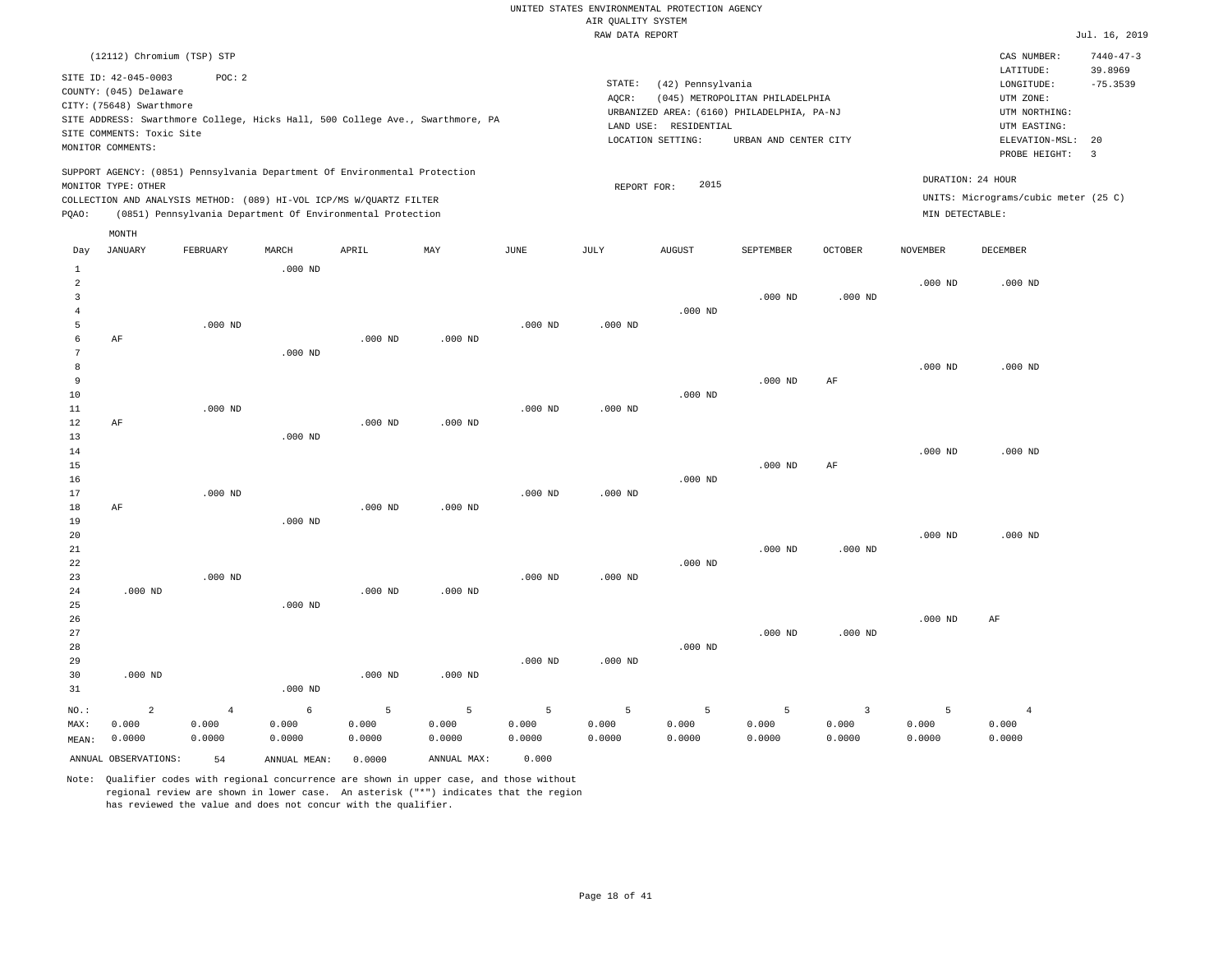|                                 |                                                                                                                              |                                   |                                                                                                                                                   |                                   |                                                                                |                                   | RAW DATA REPORT              |                                                       |                                                                                                        |                      |                      |                                                                                                             | Jul. 16, 2019                           |
|---------------------------------|------------------------------------------------------------------------------------------------------------------------------|-----------------------------------|---------------------------------------------------------------------------------------------------------------------------------------------------|-----------------------------------|--------------------------------------------------------------------------------|-----------------------------------|------------------------------|-------------------------------------------------------|--------------------------------------------------------------------------------------------------------|----------------------|----------------------|-------------------------------------------------------------------------------------------------------------|-----------------------------------------|
|                                 | (12112) Chromium (TSP) STP                                                                                                   |                                   |                                                                                                                                                   |                                   |                                                                                |                                   |                              |                                                       |                                                                                                        |                      |                      | CAS NUMBER:                                                                                                 | $7440 - 47 - 3$                         |
|                                 | SITE ID: 42-045-0003<br>COUNTY: (045) Delaware<br>CITY: (75648) Swarthmore<br>SITE COMMENTS: Toxic Site<br>MONITOR COMMENTS: | POC: 2                            |                                                                                                                                                   |                                   | SITE ADDRESS: Swarthmore College, Hicks Hall, 500 College Ave., Swarthmore, PA |                                   | STATE:<br>AQCR:<br>LAND USE: | (42) Pennsylvania<br>RESIDENTIAL<br>LOCATION SETTING: | (045) METROPOLITAN PHILADELPHIA<br>URBANIZED AREA: (6160) PHILADELPHIA, PA-NJ<br>URBAN AND CENTER CITY |                      |                      | LATITUDE:<br>LONGITUDE:<br>UTM ZONE:<br>UTM NORTHING:<br>UTM EASTING:<br>ELEVATION-MSL: 20<br>PROBE HEIGHT: | 39.8969<br>$-75.3539$<br>$\overline{3}$ |
|                                 | MONITOR TYPE: OTHER                                                                                                          |                                   | SUPPORT AGENCY: (0851) Pennsylvania Department Of Environmental Protection<br>COLLECTION AND ANALYSIS METHOD: (089) HI-VOL ICP/MS W/QUARTZ FILTER |                                   |                                                                                |                                   | REPORT FOR:                  | 2016                                                  |                                                                                                        |                      | DURATION: 24 HOUR    | UNITS: Micrograms/cubic meter (25 C)                                                                        |                                         |
| PQAO:                           |                                                                                                                              |                                   | (0851) Pennsylvania Department Of Environmental Protection                                                                                        |                                   |                                                                                |                                   |                              |                                                       |                                                                                                        |                      | MIN DETECTABLE:      |                                                                                                             |                                         |
|                                 | MONTH                                                                                                                        |                                   |                                                                                                                                                   |                                   |                                                                                |                                   |                              |                                                       |                                                                                                        |                      |                      |                                                                                                             |                                         |
| Day                             | <b>JANUARY</b>                                                                                                               | FEBRUARY                          | MARCH                                                                                                                                             | APRIL                             | MAY                                                                            | JUNE                              | JULY                         | <b>AUGUST</b>                                         | SEPTEMBER                                                                                              | <b>OCTOBER</b>       | <b>NOVEMBER</b>      | DECEMBER                                                                                                    |                                         |
| $\mathbf{1}$<br>2<br>3          | ${\rm F\,I}$                                                                                                                 |                                   | $.000$ ND                                                                                                                                         |                                   |                                                                                |                                   |                              |                                                       | $.000$ ND                                                                                              | $.000$ ND            | $.000$ ND            | $.000$ ND                                                                                                   |                                         |
| $\overline{4}$<br>5<br>6        |                                                                                                                              | $.000$ ND                         |                                                                                                                                                   | $.000$ ND                         | AF                                                                             | AF                                | $.000$ ND                    | $.000$ ND                                             |                                                                                                        |                      |                      |                                                                                                             |                                         |
| $7\phantom{.0}$<br>8<br>9<br>10 | $.000$ ND                                                                                                                    |                                   | $.000$ ND                                                                                                                                         |                                   |                                                                                |                                   |                              | $.000$ ND                                             | $.000$ ND                                                                                              | $.000$ ND            | $.000$ ND            | $.000$ ND                                                                                                   |                                         |
| 11<br>12<br>13                  | $.000$ ND                                                                                                                    | $.000$ ND                         | $.000$ ND                                                                                                                                         | $.000$ ND                         | AF                                                                             | $.000$ ND                         | $.000$ ND                    |                                                       |                                                                                                        |                      | $.000$ ND            | $.000$ ND                                                                                                   |                                         |
| 14<br>15<br>16<br>17            |                                                                                                                              |                                   |                                                                                                                                                   |                                   |                                                                                | $.000$ ND                         | $.000$ ND                    | $.000$ ND                                             | $.000$ ND                                                                                              | $.000$ ND            |                      |                                                                                                             |                                         |
| 18<br>19<br>20                  | $.000$ ND                                                                                                                    | $.000$ ND                         | $.000$ ND                                                                                                                                         | $.000$ ND                         | AF                                                                             |                                   |                              |                                                       |                                                                                                        |                      | $.000$ ND            | AM                                                                                                          |                                         |
| 21<br>22<br>23<br>24            |                                                                                                                              | $.000$ ND                         |                                                                                                                                                   | $.000$ ND                         | AF                                                                             | $.000$ ND                         | $.000$ ND                    | $.000$ ND                                             | $.000$ ND                                                                                              | $.000$ ND            |                      |                                                                                                             |                                         |
| 25<br>26<br>27                  | $.000$ ND                                                                                                                    |                                   | $.000$ ND                                                                                                                                         |                                   |                                                                                |                                   |                              |                                                       | $.000$ ND                                                                                              | $.000$ ND            | $.000$ ND            | $.000$ ND                                                                                                   |                                         |
| 28<br>29<br>30<br>31            | $.000$ ND                                                                                                                    |                                   | $.000$ ND                                                                                                                                         | AV                                | AF                                                                             | $.000$ ND                         | $.000$ ND                    | $.000$ ND                                             |                                                                                                        |                      |                      |                                                                                                             |                                         |
| NO.:<br>MAX:<br>MEAN:           | 5<br>0.000<br>0.0000                                                                                                         | $\overline{4}$<br>0.000<br>0.0000 | 6<br>0.000<br>0.0000                                                                                                                              | $\overline{4}$<br>0.000<br>0.0000 | $\circ$                                                                        | $\overline{4}$<br>0.000<br>0.0000 | 5<br>0.000<br>0.0000         | 5<br>0.000<br>0.0000                                  | 5<br>0.000<br>0.0000                                                                                   | 5<br>0.000<br>0.0000 | 5<br>0.000<br>0.0000 | $\overline{4}$<br>0.000<br>0.0000                                                                           |                                         |
|                                 | ANNUAL OBSERVATIONS:                                                                                                         | 52                                | ANNUAL MEAN:                                                                                                                                      | 0.0000                            | ANNUAL MAX:                                                                    | 0.000                             |                              |                                                       |                                                                                                        |                      |                      |                                                                                                             |                                         |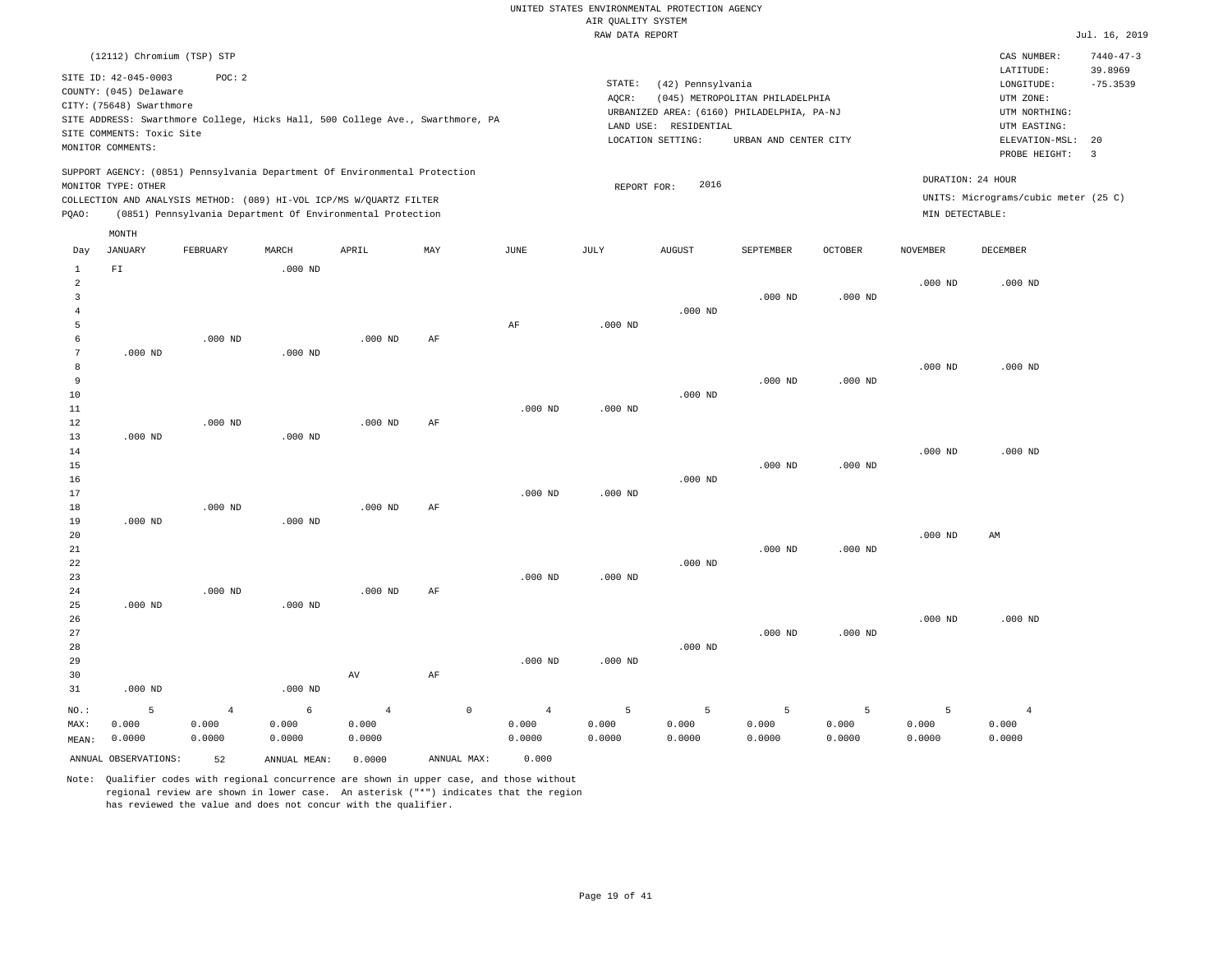|                 |                                                |                                                                            |                |       |                                                                                |                         | RAW DATA REPORT |                       |                                            |                |                 |                                      | Jul. 16, 2019   |
|-----------------|------------------------------------------------|----------------------------------------------------------------------------|----------------|-------|--------------------------------------------------------------------------------|-------------------------|-----------------|-----------------------|--------------------------------------------|----------------|-----------------|--------------------------------------|-----------------|
|                 | (12112) Chromium (TSP) STP                     |                                                                            |                |       |                                                                                |                         |                 |                       |                                            |                |                 | CAS NUMBER:                          | $7440 - 47 - 3$ |
|                 | SITE ID: 42-045-0003                           | POC: 2                                                                     |                |       |                                                                                |                         |                 |                       |                                            |                |                 | LATITUDE:                            | 39.8969         |
|                 |                                                |                                                                            |                |       |                                                                                |                         | STATE:          | (42) Pennsylvania     |                                            |                |                 | LONGITUDE:                           | $-75.3539$      |
|                 | COUNTY: (045) Delaware                         |                                                                            |                |       |                                                                                |                         | AQCR:           |                       | (045) METROPOLITAN PHILADELPHIA            |                |                 | UTM ZONE:                            |                 |
|                 | CITY: (75648) Swarthmore                       |                                                                            |                |       |                                                                                |                         |                 |                       | URBANIZED AREA: (6160) PHILADELPHIA, PA-NJ |                |                 | UTM NORTHING:                        |                 |
|                 |                                                |                                                                            |                |       | SITE ADDRESS: Swarthmore College, Hicks Hall, 500 College Ave., Swarthmore, PA |                         |                 | LAND USE: RESIDENTIAL |                                            |                |                 | UTM EASTING:                         |                 |
|                 | SITE COMMENTS: Toxic Site<br>MONITOR COMMENTS: |                                                                            |                |       |                                                                                |                         |                 | LOCATION SETTING:     | URBAN AND CENTER CITY                      |                |                 | ELEVATION-MSL:                       | 20              |
|                 |                                                |                                                                            |                |       |                                                                                |                         |                 |                       |                                            |                |                 | PROBE HEIGHT:                        | 3               |
|                 |                                                | SUPPORT AGENCY: (0851) Pennsylvania Department Of Environmental Protection |                |       |                                                                                |                         |                 |                       |                                            |                |                 | DURATION: 24 HOUR                    |                 |
|                 | MONITOR TYPE: OTHER                            |                                                                            |                |       |                                                                                |                         |                 | 2017<br>REPORT FOR:   |                                            |                |                 |                                      |                 |
|                 |                                                | COLLECTION AND ANALYSIS METHOD: (089) HI-VOL ICP/MS W/QUARTZ FILTER        |                |       |                                                                                |                         |                 |                       |                                            |                |                 | UNITS: Micrograms/cubic meter (25 C) |                 |
| PQAO:           |                                                | (0851) Pennsylvania Department Of Environmental Protection                 |                |       |                                                                                |                         |                 |                       |                                            |                |                 | MIN DETECTABLE:                      |                 |
|                 | MONTH                                          |                                                                            |                |       |                                                                                |                         |                 |                       |                                            |                |                 |                                      |                 |
| Day             | JANUARY                                        | <b>FEBRUARY</b>                                                            | MARCH          | APRIL | MAY                                                                            | <b>JUNE</b>             | JULY            | <b>AUGUST</b>         | SEPTEMBER                                  | <b>OCTOBER</b> | <b>NOVEMBER</b> | DECEMBER                             |                 |
| $\mathbf{1}$    | $.000$ ND                                      |                                                                            |                | .025  | .027                                                                           |                         |                 |                       |                                            |                |                 |                                      |                 |
| $\overline{a}$  |                                                |                                                                            | $.000$ ND      |       |                                                                                |                         |                 |                       |                                            |                |                 |                                      |                 |
| 3               |                                                |                                                                            |                |       |                                                                                |                         |                 |                       |                                            |                |                 |                                      |                 |
| $\overline{4}$  |                                                |                                                                            |                |       |                                                                                |                         |                 |                       | .028                                       |                |                 |                                      |                 |
| 5               |                                                |                                                                            |                |       |                                                                                |                         |                 | .023                  |                                            |                |                 |                                      |                 |
| 6               |                                                | $.000$ ND                                                                  |                |       |                                                                                | .025                    | $\rm AF$        |                       |                                            |                |                 |                                      |                 |
| $7\phantom{.0}$ | $.000$ ND                                      |                                                                            |                | .030  | .022                                                                           |                         |                 |                       |                                            |                |                 |                                      |                 |
| 8               |                                                |                                                                            | $.000$ ND      |       |                                                                                |                         |                 |                       |                                            |                |                 |                                      |                 |
| 9               |                                                |                                                                            |                |       |                                                                                |                         |                 |                       |                                            |                |                 |                                      |                 |
| 10              |                                                |                                                                            |                |       |                                                                                |                         |                 |                       | AF                                         |                |                 |                                      |                 |
| 11              |                                                |                                                                            |                |       |                                                                                |                         |                 | .026                  |                                            |                |                 |                                      |                 |
| 12              |                                                | $.000$ ND                                                                  |                |       |                                                                                | .027                    | AM              |                       |                                            |                |                 |                                      |                 |
| 13              | $.000$ ND                                      |                                                                            |                | .029  | .024                                                                           |                         |                 |                       |                                            |                |                 |                                      |                 |
| 14              |                                                |                                                                            | $.000$ ND      |       |                                                                                |                         |                 |                       |                                            |                |                 |                                      |                 |
| 15              |                                                |                                                                            |                |       |                                                                                |                         |                 |                       |                                            |                |                 |                                      |                 |
| 16<br>17        |                                                |                                                                            |                |       |                                                                                |                         |                 | .027                  | .029                                       |                |                 |                                      |                 |
| 18              |                                                | $.000$ ND                                                                  |                |       |                                                                                | AM                      | .026            |                       |                                            |                |                 |                                      |                 |
| 19              | $.000$ ND                                      |                                                                            |                | .027  | .023                                                                           |                         |                 |                       |                                            |                |                 |                                      |                 |
| 20              |                                                |                                                                            | AF             |       |                                                                                |                         |                 |                       |                                            |                |                 |                                      |                 |
| 21              |                                                |                                                                            |                |       |                                                                                |                         |                 |                       |                                            |                |                 |                                      |                 |
| 22              |                                                |                                                                            |                |       |                                                                                |                         |                 |                       | .029                                       |                |                 |                                      |                 |
| 23              |                                                |                                                                            |                |       |                                                                                |                         |                 | .027                  |                                            |                |                 |                                      |                 |
| 24              |                                                | $.000$ ND                                                                  |                |       |                                                                                | .026                    | ${\rm F\,I}$    |                       |                                            |                |                 |                                      |                 |
| 25              | $.000$ ND                                      |                                                                            |                | .028  | .024                                                                           |                         |                 |                       |                                            |                |                 |                                      |                 |
| 26              |                                                |                                                                            | $.000$ ND      |       |                                                                                |                         |                 |                       |                                            |                |                 |                                      |                 |
| 27              |                                                |                                                                            |                |       |                                                                                |                         |                 |                       |                                            |                |                 |                                      |                 |
| 28              |                                                |                                                                            |                |       |                                                                                |                         |                 |                       | .029                                       |                |                 |                                      |                 |
| 29              |                                                |                                                                            |                |       |                                                                                |                         |                 | .029                  |                                            |                |                 |                                      |                 |
| 30              |                                                |                                                                            |                |       |                                                                                | AM                      | .025            |                       |                                            |                |                 |                                      |                 |
| 31              | $.000$ ND                                      |                                                                            |                |       | .024                                                                           |                         |                 |                       |                                            |                |                 |                                      |                 |
| $NO.$ :         | 6                                              | $\overline{4}$                                                             | $\overline{4}$ | 5     | $\epsilon$                                                                     | $\overline{\mathbf{3}}$ | $\overline{a}$  | 5                     | $\overline{4}$                             | $\mathbb O$    | $\mathbb O$     | $\mathbb O$                          |                 |
| MAX:            | 0.000                                          | 0.000                                                                      | 0.000          | .030  | .027                                                                           | .027                    | .026            | .029                  | .029                                       |                |                 |                                      |                 |
| MEAN:           | 0.0000                                         | 0.0000                                                                     | 0.0000         | .0278 | .0240                                                                          | .0260                   | .0255           | .0264                 | .0288                                      |                |                 |                                      |                 |

ANNUAL OBSERVATIONS: 39 ANNUAL MEAN: .0169 ANNUAL MAX: .030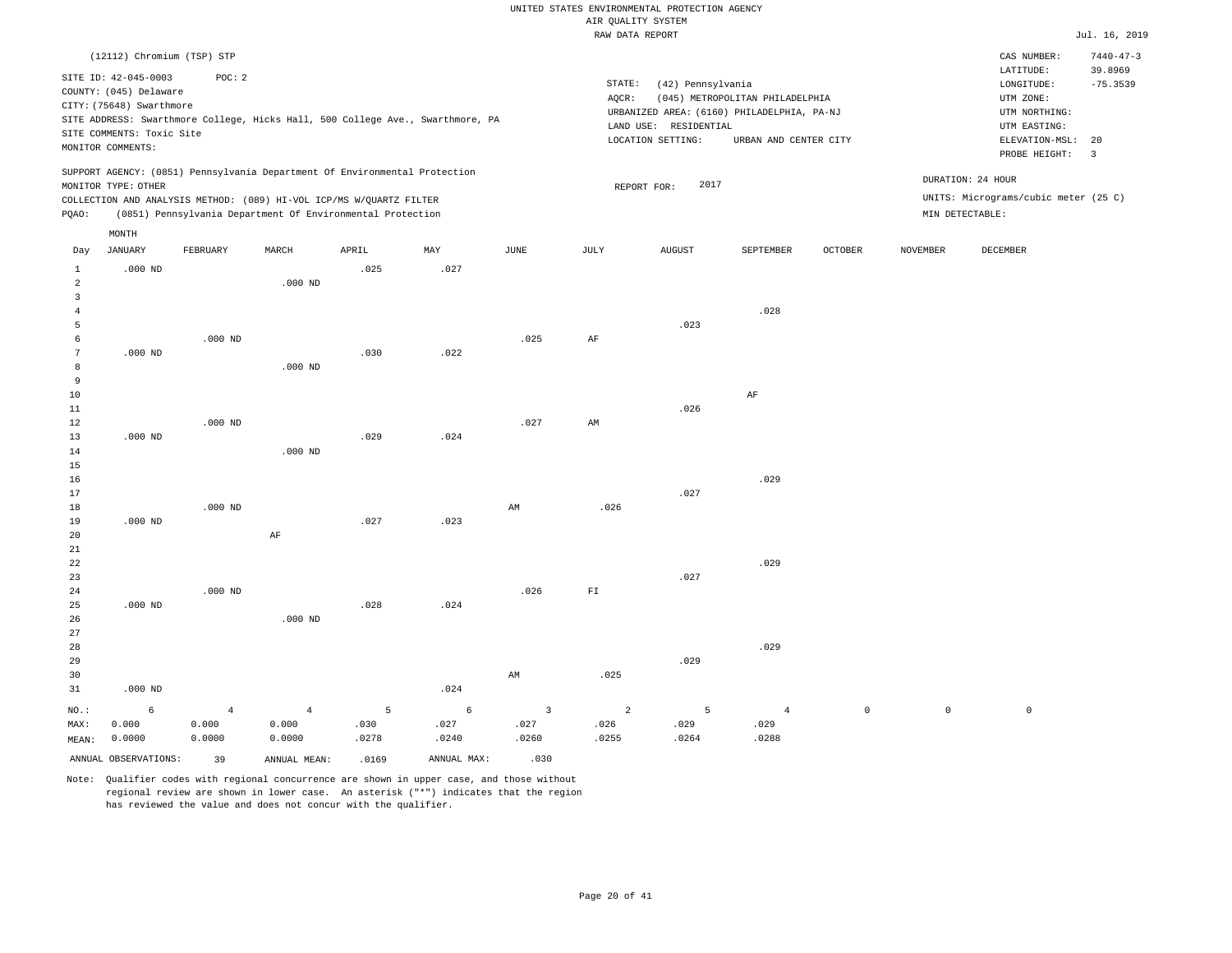|                |                           |            |                                                                            |            |                                                                                |             | ------ ---- ---- |                       |                                            |                |                         |                                      |                 |
|----------------|---------------------------|------------|----------------------------------------------------------------------------|------------|--------------------------------------------------------------------------------|-------------|------------------|-----------------------|--------------------------------------------|----------------|-------------------------|--------------------------------------|-----------------|
|                | (12128) Lead (TSP) STP    |            |                                                                            |            |                                                                                |             |                  |                       |                                            |                |                         | CAS NUMBER:                          | $7439 - 92 - 1$ |
|                | SITE ID: 42-045-0003      | POC: 2     |                                                                            |            |                                                                                |             |                  |                       |                                            |                |                         | LATITUDE:                            | 39.8969         |
|                | COUNTY: (045) Delaware    |            |                                                                            |            |                                                                                |             | STATE:           | (42) Pennsylvania     |                                            |                |                         | LONGITUDE:                           | $-75.3539$      |
|                | CITY: (75648) Swarthmore  |            |                                                                            |            |                                                                                |             | AQCR:            |                       | (045) METROPOLITAN PHILADELPHIA            |                |                         | UTM ZONE:                            |                 |
|                |                           |            |                                                                            |            | SITE ADDRESS: Swarthmore College, Hicks Hall, 500 College Ave., Swarthmore, PA |             |                  |                       | URBANIZED AREA: (6160) PHILADELPHIA, PA-NJ |                |                         | UTM NORTHING:                        |                 |
|                | SITE COMMENTS: Toxic Site |            |                                                                            |            |                                                                                |             |                  | LAND USE: RESIDENTIAL |                                            |                |                         | UTM EASTING:                         | 20              |
|                | MONITOR COMMENTS:         |            |                                                                            |            |                                                                                |             |                  | LOCATION SETTING:     | URBAN AND CENTER CITY                      |                |                         | ELEVATION-MSL:                       |                 |
|                |                           |            |                                                                            |            |                                                                                |             |                  |                       |                                            |                |                         | PROBE HEIGHT:                        | $\overline{3}$  |
|                |                           |            | SUPPORT AGENCY: (0851) Pennsylvania Department Of Environmental Protection |            |                                                                                |             |                  | 2013                  |                                            |                |                         | DURATION: 24 HOUR                    |                 |
|                | MONITOR TYPE: OTHER       |            | COLLECTION AND ANALYSIS METHOD: (089) HI-VOL ICP/MS W/QUARTZ FILTER        |            |                                                                                |             | REPORT FOR:      |                       |                                            |                |                         | UNITS: Micrograms/cubic meter (25 C) |                 |
| PQAO:          |                           |            | (0851) Pennsylvania Department Of Environmental Protection                 |            |                                                                                |             |                  |                       |                                            |                | MIN DETECTABLE:         |                                      |                 |
|                |                           |            |                                                                            |            |                                                                                |             |                  |                       |                                            |                |                         |                                      |                 |
|                | MONTH                     |            |                                                                            |            |                                                                                |             |                  |                       |                                            |                |                         |                                      |                 |
| Day            | <b>JANUARY</b>            | FEBRUARY   | MARCH                                                                      | APRIL      | MAY                                                                            | <b>JUNE</b> | JULY             | <b>AUGUST</b>         | SEPTEMBER                                  | <b>OCTOBER</b> | <b>NOVEMBER</b>         | <b>DECEMBER</b>                      |                 |
| $\mathbf{1}$   |                           |            |                                                                            |            |                                                                                |             |                  |                       | $.0000$ ND                                 | $.0000$ ND     |                         |                                      |                 |
| $\overline{a}$ |                           |            |                                                                            |            |                                                                                |             |                  | AF                    |                                            |                |                         |                                      |                 |
| 3              |                           | $.0000$ ND |                                                                            |            |                                                                                | $.0000$ ND  | AF               |                       |                                            |                |                         |                                      |                 |
| $\overline{4}$ | $.0000$ ND                |            |                                                                            | $.0000$ ND | .0000 ND                                                                       |             |                  |                       |                                            |                |                         |                                      |                 |
| 5              |                           |            | .01405                                                                     |            |                                                                                |             |                  |                       |                                            |                |                         |                                      |                 |
| 6              |                           |            |                                                                            |            |                                                                                |             |                  |                       |                                            |                | $.0000$ ND              | $.0000$ ND                           |                 |
| 7              |                           |            |                                                                            |            |                                                                                |             |                  |                       | $.0000$ ND                                 | $.0000$ ND     |                         |                                      |                 |
| 8              |                           |            |                                                                            |            |                                                                                |             |                  | $.0000$ ND            |                                            |                |                         |                                      |                 |
| 9              |                           | .0060      |                                                                            |            |                                                                                | .0051       | $.0000$ ND       |                       |                                            |                |                         |                                      |                 |
| 10             | $.0000$ ND                |            |                                                                            | .0059      | $.0000$ ND                                                                     |             |                  |                       |                                            |                |                         |                                      |                 |
| 11             |                           |            | $.0000$ ND                                                                 |            |                                                                                |             |                  |                       |                                            |                |                         |                                      |                 |
| 12             |                           |            |                                                                            |            |                                                                                |             |                  |                       |                                            |                | $.0000$ ND              | $.0000$ ND                           |                 |
| 13             |                           |            |                                                                            |            |                                                                                |             |                  |                       | $.0000$ ND                                 | .0075          |                         |                                      |                 |
| 14<br>15       |                           | .0078      |                                                                            |            |                                                                                | $.0000$ ND  | $.0000$ ND       | $.0000$ ND            |                                            |                |                         |                                      |                 |
| 16             | $.0000$ ND                |            |                                                                            | .0000 ND   | .0052                                                                          |             |                  |                       |                                            |                |                         |                                      |                 |
| 17             |                           |            | $.0000$ ND                                                                 |            |                                                                                |             |                  |                       |                                            |                |                         |                                      |                 |
| 18             |                           |            |                                                                            |            |                                                                                |             |                  |                       |                                            |                | AF                      | .0076                                |                 |
| 19             |                           |            |                                                                            |            |                                                                                |             |                  |                       | $.0000$ ND                                 | .0078          |                         |                                      |                 |
| 20             |                           |            |                                                                            |            |                                                                                |             |                  | $.0000$ ND            |                                            |                |                         |                                      |                 |
| 21             |                           | $.0000$ ND |                                                                            |            |                                                                                | $.0000$ ND  | $.0000$ ND       |                       |                                            |                |                         |                                      |                 |
| 22             | $.0000$ ND                |            |                                                                            | .0000 ND   | .0000 ND                                                                       |             |                  |                       |                                            |                |                         |                                      |                 |
| 23             |                           |            | $.0000$ ND                                                                 |            |                                                                                |             |                  |                       |                                            |                |                         |                                      |                 |
| 24             |                           |            |                                                                            |            |                                                                                |             |                  |                       |                                            |                | $\rm{AF}$               | $.0000$ ND                           |                 |
| 25             |                           |            |                                                                            |            |                                                                                |             |                  |                       | AF                                         | $.0000$ ND     |                         |                                      |                 |
| 26             |                           |            |                                                                            |            |                                                                                |             |                  | $.0000$ ND            |                                            |                |                         |                                      |                 |
| 27             |                           | $.0000$ ND |                                                                            |            |                                                                                | .0079       | .0056            |                       |                                            |                |                         |                                      |                 |
| 28             | $.0000$ ND                |            |                                                                            | .0000 ND   | .0000 ND                                                                       |             |                  |                       |                                            |                |                         |                                      |                 |
| 29             |                           |            | $.0000$ ND                                                                 |            |                                                                                |             |                  |                       |                                            |                |                         |                                      |                 |
| 30             |                           |            |                                                                            |            |                                                                                |             |                  |                       |                                            |                | $.0000$ ND              | $.0000$ ND                           |                 |
| 31             |                           |            |                                                                            |            |                                                                                |             |                  |                       |                                            | $.0000$ ND     |                         |                                      |                 |
| NO.:           | 5                         | 5          | 5                                                                          | 5          | 5                                                                              | 5           | $\overline{4}$   | $\overline{4}$        | $\overline{4}$                             | 6              | $\overline{\mathbf{3}}$ | 5                                    |                 |
| MAX:           | 0.0000                    | .0078      | .0140                                                                      | .0059      | .0052                                                                          | .0079       | .0056            | 0.0000                | 0.0000                                     | .0078          | 0.0000                  | .0076                                |                 |
| MEAN:          | 0.00000                   | .00276     | .00280                                                                     | .00118     | .00104                                                                         | .00260      | .00140           | 0.00000               | 0.00000                                    | .00255         | 0.00000                 | .00152                               |                 |
|                |                           |            |                                                                            |            |                                                                                |             |                  |                       |                                            |                |                         |                                      |                 |
|                | ANNUAL OBSERVATIONS:      | 56         | ANNUAL MEAN:                                                               | .00144     | ANNUAL MAX:                                                                    | .0140       |                  |                       |                                            |                |                         |                                      |                 |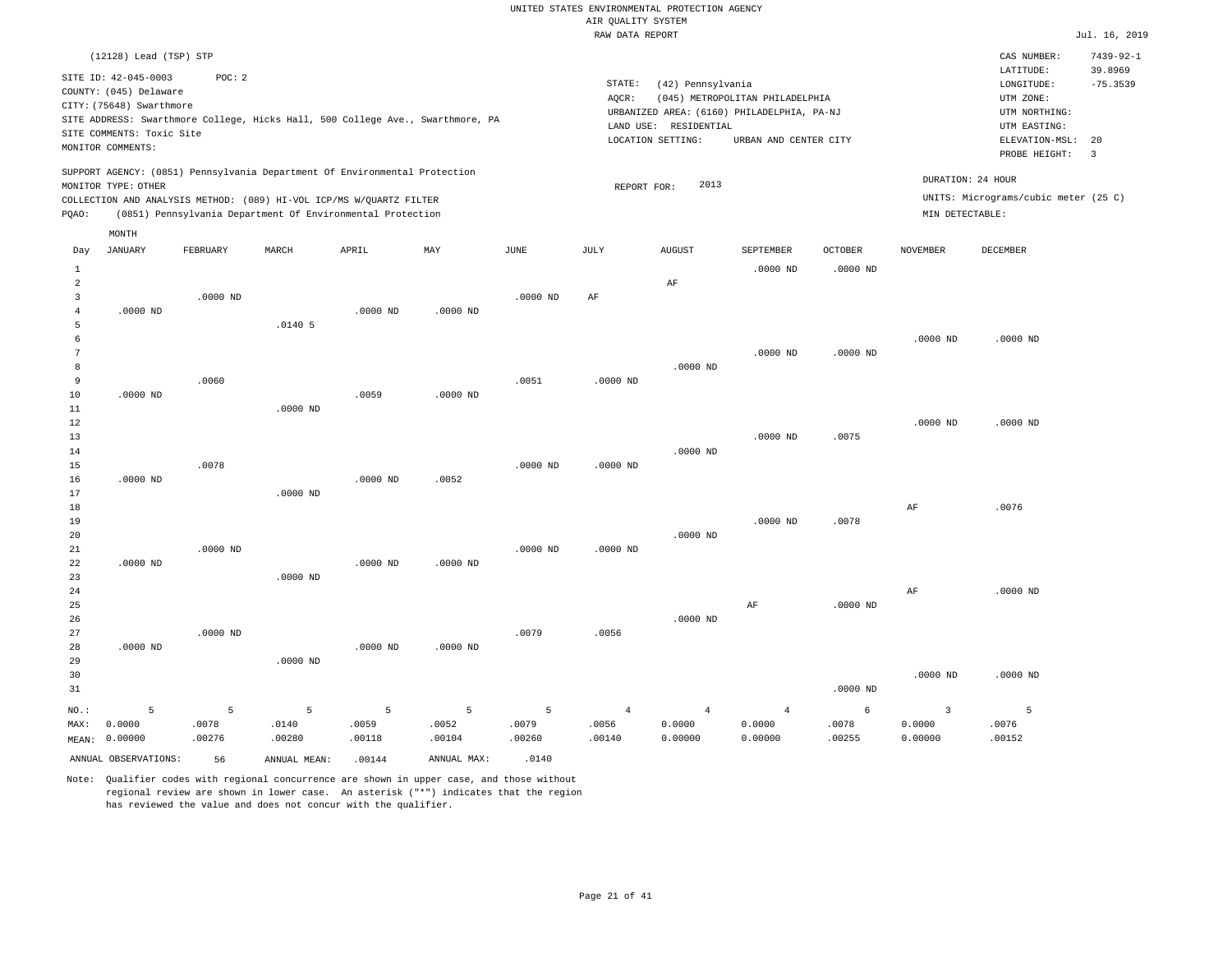|                                       |                                                                                                                              |                                   |                                                                                                                                                                                                                 |                                   |                                                                                |           | ----- ------ ---- ----                                  |                                                                 |                                                                                                        |                                     |                                      |                                                                                                          |                                               |
|---------------------------------------|------------------------------------------------------------------------------------------------------------------------------|-----------------------------------|-----------------------------------------------------------------------------------------------------------------------------------------------------------------------------------------------------------------|-----------------------------------|--------------------------------------------------------------------------------|-----------|---------------------------------------------------------|-----------------------------------------------------------------|--------------------------------------------------------------------------------------------------------|-------------------------------------|--------------------------------------|----------------------------------------------------------------------------------------------------------|-----------------------------------------------|
|                                       | (12128) Lead (TSP) STP                                                                                                       |                                   |                                                                                                                                                                                                                 |                                   |                                                                                |           |                                                         |                                                                 |                                                                                                        |                                     |                                      | CAS NUMBER:                                                                                              | $7439 - 92 - 1$                               |
|                                       | SITE ID: 42-045-0003<br>COUNTY: (045) Delaware<br>CITY: (75648) Swarthmore<br>SITE COMMENTS: Toxic Site<br>MONITOR COMMENTS: | POC: 2                            |                                                                                                                                                                                                                 |                                   | SITE ADDRESS: Swarthmore College, Hicks Hall, 500 College Ave., Swarthmore, PA |           | STATE:<br>AQCR:                                         | (42) Pennsylvania<br>LAND USE: RESIDENTIAL<br>LOCATION SETTING: | (045) METROPOLITAN PHILADELPHIA<br>URBANIZED AREA: (6160) PHILADELPHIA, PA-NJ<br>URBAN AND CENTER CITY |                                     |                                      | LATITUDE:<br>LONGITUDE:<br>UTM ZONE:<br>UTM NORTHING:<br>UTM EASTING:<br>ELEVATION-MSL:<br>PROBE HEIGHT: | 39.8969<br>$-75.3539$<br>20<br>$\overline{3}$ |
| PQAO:                                 | MONITOR TYPE: OTHER                                                                                                          |                                   | SUPPORT AGENCY: (0851) Pennsylvania Department Of Environmental Protection<br>COLLECTION AND ANALYSIS METHOD: (089) HI-VOL ICP/MS W/OUARTZ FILTER<br>(0851) Pennsylvania Department Of Environmental Protection |                                   |                                                                                |           | REPORT FOR:                                             | 2014                                                            |                                                                                                        |                                     | DURATION: 24 HOUR<br>MIN DETECTABLE: | UNITS: Micrograms/cubic meter (25 C)                                                                     |                                               |
|                                       |                                                                                                                              |                                   |                                                                                                                                                                                                                 |                                   |                                                                                |           |                                                         |                                                                 |                                                                                                        |                                     |                                      |                                                                                                          |                                               |
| Day                                   | MONTH<br><b>JANUARY</b>                                                                                                      | FEBRUARY                          | MARCH                                                                                                                                                                                                           | APRIL                             | MAY                                                                            | JUNE      | JULY                                                    | <b>AUGUST</b>                                                   | SEPTEMBER                                                                                              | OCTOBER                             | <b>NOVEMBER</b>                      | DECEMBER                                                                                                 |                                               |
| $1\,$<br>$\overline{a}$               |                                                                                                                              |                                   |                                                                                                                                                                                                                 |                                   |                                                                                |           |                                                         |                                                                 | $.0000$ ND                                                                                             | $.0000$ ND                          | $.0000$ ND                           | AF                                                                                                       |                                               |
| $\overline{3}$<br>$\overline{4}$<br>5 | .0062                                                                                                                        | AF                                |                                                                                                                                                                                                                 | $\rm{AF}$                         | $.0000$ ND                                                                     | AF        | AF                                                      | $.0000$ ND                                                      |                                                                                                        |                                     |                                      |                                                                                                          |                                               |
| 6<br>$\overline{7}$<br>8              |                                                                                                                              |                                   | AF                                                                                                                                                                                                              |                                   |                                                                                |           |                                                         |                                                                 | $.0000$ ND                                                                                             | $.0000$ ND                          | $.0000$ ND                           | $.0000$ ND                                                                                               |                                               |
| $\overline{9}$<br>10<br>11            | .0051                                                                                                                        | $.0000$ ND                        |                                                                                                                                                                                                                 | .0074                             | AF                                                                             | $\rm{AF}$ | $\rm AF$                                                | $.0000$ ND                                                      |                                                                                                        |                                     |                                      |                                                                                                          |                                               |
| 12<br>13<br>14                        |                                                                                                                              |                                   | AF                                                                                                                                                                                                              |                                   |                                                                                |           |                                                         |                                                                 | $.0000$ ND                                                                                             | $.0000$ ND                          | $.0000$ ND                           | $.0000$ ND                                                                                               |                                               |
| 15<br>16<br>17                        | AF                                                                                                                           | AF                                |                                                                                                                                                                                                                 | $.0000$ ND                        | AF                                                                             | AF        | $.0000$ ND                                              | $.0000$ ND                                                      |                                                                                                        |                                     |                                      |                                                                                                          |                                               |
| $1\,8$<br>19<br>20<br>$21\,$          |                                                                                                                              |                                   | $\rm{AF}$                                                                                                                                                                                                       |                                   |                                                                                |           |                                                         | $.0000$ ND                                                      | $.0000$ ND                                                                                             | $.0000$ ND                          | $.0000$ ND                           | $.0000$ ND                                                                                               |                                               |
| 22<br>23<br>24                        | .0050                                                                                                                        | AF                                | AF                                                                                                                                                                                                              | $.0000$ ND                        | $.0000$ ND                                                                     | $\rm{AF}$ | $.0000$ ND                                              |                                                                 |                                                                                                        |                                     |                                      |                                                                                                          |                                               |
| 25<br>26<br>27                        |                                                                                                                              |                                   |                                                                                                                                                                                                                 |                                   |                                                                                |           |                                                         | $.0000$ ND                                                      | $.0000$ ND                                                                                             | AF                                  | AF                                   | $.0000$ ND                                                                                               |                                               |
| 28<br>29<br>30<br>31                  | $.0000$ ND                                                                                                                   | $\rm AF$                          | $\rm AF$                                                                                                                                                                                                        | .0104                             | $.0000$ ND                                                                     | $\rm{AF}$ | $.0000$ ND                                              |                                                                 |                                                                                                        |                                     |                                      | $.0000$ ND                                                                                               |                                               |
| NO.:<br>MAX:<br>MEAN:                 | $\overline{4}$<br>.0062<br>.00408                                                                                            | $\mathbf{1}$<br>0.0000<br>0.00000 | $\circ$                                                                                                                                                                                                         | $\overline{4}$<br>.0104<br>.00445 | $\overline{3}$<br>0.0000<br>0.00000                                            |           | $\circ$<br>$\overline{\mathbf{3}}$<br>0.0000<br>0.00000 | 5<br>0.0000<br>0.00000                                          | 5<br>0.0000<br>0.00000                                                                                 | $\overline{4}$<br>0.0000<br>0.00000 | $\overline{4}$<br>0.0000<br>0.00000  | 5<br>0.0000<br>0.00000                                                                                   |                                               |
|                                       | ANNUAL OBSERVATIONS:                                                                                                         | 38                                | ANNUAL MEAN:                                                                                                                                                                                                    | .00090                            | ANNUAL MAX:                                                                    | .0104     |                                                         |                                                                 |                                                                                                        |                                     |                                      |                                                                                                          |                                               |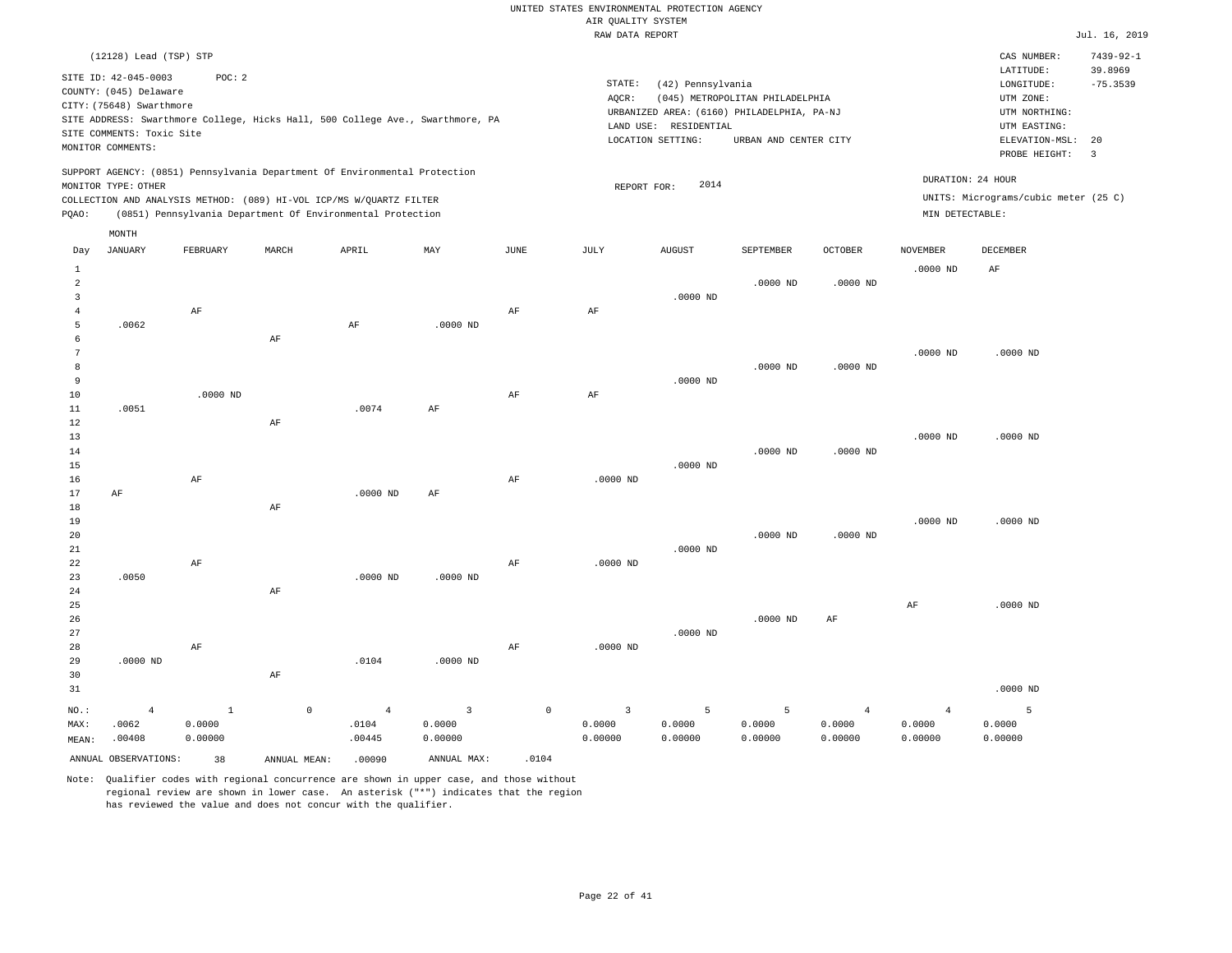|                        | (12128) Lead (TSP) STP                                                                                                       |                   |                                                                                                                                   |                   |                                                                                |                 |                 |                                                                 |                                                                                                        |                         |                   | CAS NUMBER:<br>LATITUDE:                                                   | $7439 - 92 - 1$<br>39.8969 |
|------------------------|------------------------------------------------------------------------------------------------------------------------------|-------------------|-----------------------------------------------------------------------------------------------------------------------------------|-------------------|--------------------------------------------------------------------------------|-----------------|-----------------|-----------------------------------------------------------------|--------------------------------------------------------------------------------------------------------|-------------------------|-------------------|----------------------------------------------------------------------------|----------------------------|
|                        | SITE ID: 42-045-0003<br>COUNTY: (045) Delaware<br>CITY: (75648) Swarthmore<br>SITE COMMENTS: Toxic Site<br>MONITOR COMMENTS: | POC: 2            |                                                                                                                                   |                   | SITE ADDRESS: Swarthmore College, Hicks Hall, 500 College Ave., Swarthmore, PA |                 | STATE:<br>AQCR: | (42) Pennsylvania<br>LAND USE: RESIDENTIAL<br>LOCATION SETTING: | (045) METROPOLITAN PHILADELPHIA<br>URBANIZED AREA: (6160) PHILADELPHIA, PA-NJ<br>URBAN AND CENTER CITY |                         |                   | LONGITUDE:<br>UTM ZONE:<br>UTM NORTHING:<br>UTM EASTING:<br>ELEVATION-MSL: | $-75.3539$<br>20           |
|                        | MONITOR TYPE: OTHER                                                                                                          |                   | SUPPORT AGENCY: (0851) Pennsylvania Department Of Environmental Protection                                                        |                   |                                                                                |                 | REPORT FOR:     | 2015                                                            |                                                                                                        |                         | DURATION: 24 HOUR | PROBE HEIGHT:                                                              | $\overline{\mathbf{3}}$    |
| PQAO:                  |                                                                                                                              |                   | COLLECTION AND ANALYSIS METHOD: (089) HI-VOL ICP/MS W/QUARTZ FILTER<br>(0851) Pennsylvania Department Of Environmental Protection |                   |                                                                                |                 |                 |                                                                 |                                                                                                        |                         | MIN DETECTABLE:   | UNITS: Micrograms/cubic meter (25 C)                                       |                            |
|                        | MONTH                                                                                                                        |                   |                                                                                                                                   |                   |                                                                                |                 |                 |                                                                 |                                                                                                        |                         |                   |                                                                            |                            |
| Day                    | <b>JANUARY</b>                                                                                                               | FEBRUARY          | MARCH                                                                                                                             | APRIL             | MAY                                                                            | JUNE            | JULY            | <b>AUGUST</b>                                                   | SEPTEMBER                                                                                              | OCTOBER                 | <b>NOVEMBER</b>   | DECEMBER                                                                   |                            |
| $\mathbf{1}$<br>2<br>3 |                                                                                                                              |                   | .0055                                                                                                                             |                   |                                                                                |                 |                 |                                                                 | $.0000$ ND                                                                                             | .0910 <sub>5</sub>      | $.0000$ ND        | $.0000$ ND                                                                 |                            |
| 4                      |                                                                                                                              |                   |                                                                                                                                   |                   |                                                                                |                 |                 | $.0000$ ND                                                      |                                                                                                        |                         |                   |                                                                            |                            |
| 5<br>6                 | AF                                                                                                                           | $.0000$ ND        |                                                                                                                                   | $.0000$ ND        | $.0000$ ND                                                                     | .01365          | $.0000$ ND      |                                                                 |                                                                                                        |                         |                   |                                                                            |                            |
| 7<br>8                 |                                                                                                                              |                   | $.0000$ ND                                                                                                                        |                   |                                                                                |                 |                 |                                                                 |                                                                                                        |                         | $.0000$ ND        | .0065                                                                      |                            |
| 9                      |                                                                                                                              |                   |                                                                                                                                   |                   |                                                                                |                 |                 |                                                                 | $.0000$ ND                                                                                             | AF                      |                   |                                                                            |                            |
| 10<br>11               |                                                                                                                              | $.0000$ ND        |                                                                                                                                   |                   |                                                                                | .0000 ND        | .0081           | $.0000$ ND                                                      |                                                                                                        |                         |                   |                                                                            |                            |
| 12                     | AF                                                                                                                           |                   |                                                                                                                                   | $.0000$ ND        | .0052                                                                          |                 |                 |                                                                 |                                                                                                        |                         |                   |                                                                            |                            |
| 13<br>14               |                                                                                                                              |                   | .0000 ND                                                                                                                          |                   |                                                                                |                 |                 |                                                                 |                                                                                                        |                         | $.0000$ ND        | .01455                                                                     |                            |
| 15<br>16               |                                                                                                                              |                   |                                                                                                                                   |                   |                                                                                |                 |                 | $.0000$ ND                                                      | .0000 ND                                                                                               | AF                      |                   |                                                                            |                            |
| 17                     |                                                                                                                              | .0000 ND          |                                                                                                                                   |                   |                                                                                | .0000 ND        | $.0000$ ND      |                                                                 |                                                                                                        |                         |                   |                                                                            |                            |
| 18<br>19               | AF                                                                                                                           |                   | $.0000$ ND                                                                                                                        | $.0000$ ND        | .0054                                                                          |                 |                 |                                                                 |                                                                                                        |                         |                   |                                                                            |                            |
| 20                     |                                                                                                                              |                   |                                                                                                                                   |                   |                                                                                |                 |                 |                                                                 |                                                                                                        |                         | $.0000$ ND        | $.0000$ ND                                                                 |                            |
| 21<br>22               |                                                                                                                              |                   |                                                                                                                                   |                   |                                                                                |                 |                 | $.0000$ ND                                                      | $.0000$ ND                                                                                             | .0052                   |                   |                                                                            |                            |
| 23<br>24               | $.0000$ ND                                                                                                                   | $.0000$ ND        |                                                                                                                                   | $.0000$ ND        | .0051                                                                          | $.0000$ ND      | $.0000$ ND      |                                                                 |                                                                                                        |                         |                   |                                                                            |                            |
| 25                     |                                                                                                                              |                   | .0052                                                                                                                             |                   |                                                                                |                 |                 |                                                                 |                                                                                                        |                         |                   |                                                                            |                            |
| 26<br>27               |                                                                                                                              |                   |                                                                                                                                   |                   |                                                                                |                 |                 |                                                                 | $.0000$ ND                                                                                             | $.0000$ ND              | .0000 ND          | AF                                                                         |                            |
| 28                     |                                                                                                                              |                   |                                                                                                                                   |                   |                                                                                |                 |                 | $.0000$ ND                                                      |                                                                                                        |                         |                   |                                                                            |                            |
| 29<br>30<br>31         | $.0000$ ND                                                                                                                   |                   | $.0000$ ND                                                                                                                        | $.0000$ ND        | $.0000$ ND                                                                     | $.0000$ ND      | $.0000$ ND      |                                                                 |                                                                                                        |                         |                   |                                                                            |                            |
| NO.:                   | $\overline{c}$                                                                                                               | $\overline{4}$    | $\epsilon$                                                                                                                        | 5                 | 5                                                                              | 5               | $\overline{5}$  | 5                                                               | $\overline{5}$                                                                                         | $\overline{\mathbf{3}}$ | 5                 | $\overline{4}$                                                             |                            |
| MAX:<br>MEAN:          | 0.0000<br>0.00000                                                                                                            | 0.0000<br>0.00000 | .0055<br>.00178                                                                                                                   | 0.0000<br>0.00000 | .0054<br>.00314                                                                | .0136<br>.00272 | .0081<br>.00162 | 0.0000<br>0.00000                                               | 0.0000<br>0.00000                                                                                      | .0910<br>.03207         | 0.0000<br>0.00000 | .0145<br>.00525                                                            |                            |
|                        | ANNUAL OBSERVATIONS:                                                                                                         | 54                | ANNUAL MEAN:                                                                                                                      | .00306            | ANNUAL MAX:                                                                    | .0910           |                 |                                                                 |                                                                                                        |                         |                   |                                                                            |                            |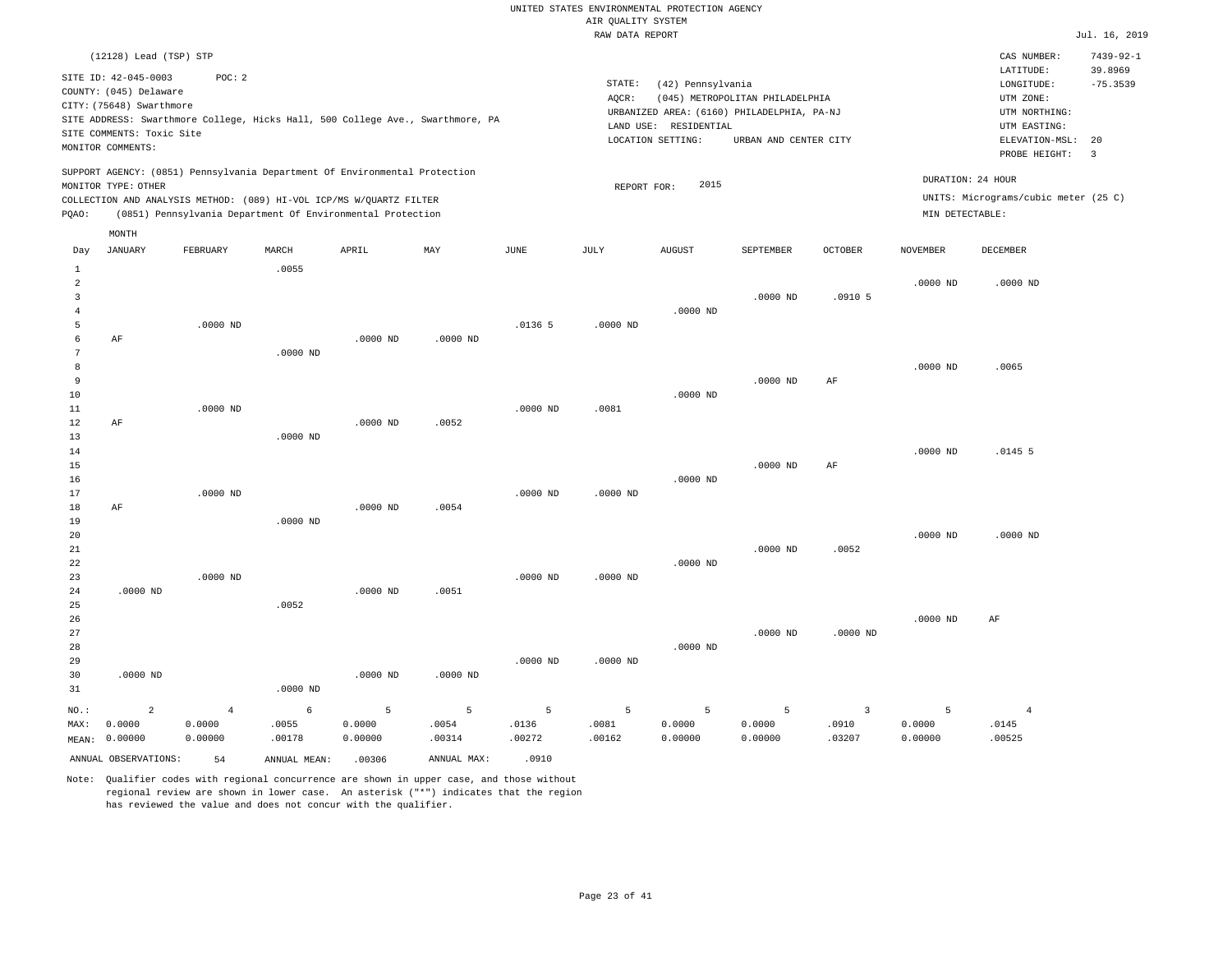|                | (12128) Lead (TSP) STP    |                                                                            |              |                |                                                                                |                |             |                       |                                            |                |                 | CAS NUMBER:                          | $7439 - 92 - 1$ |
|----------------|---------------------------|----------------------------------------------------------------------------|--------------|----------------|--------------------------------------------------------------------------------|----------------|-------------|-----------------------|--------------------------------------------|----------------|-----------------|--------------------------------------|-----------------|
|                | SITE ID: 42-045-0003      | POC: 2                                                                     |              |                |                                                                                |                |             |                       |                                            |                |                 | LATITUDE:                            | 39.8969         |
|                | COUNTY: (045) Delaware    |                                                                            |              |                |                                                                                |                | STATE:      | (42) Pennsylvania     |                                            |                |                 | LONGITUDE:                           | $-75.3539$      |
|                | CITY: (75648) Swarthmore  |                                                                            |              |                |                                                                                |                | AQCR:       |                       | (045) METROPOLITAN PHILADELPHIA            |                |                 | UTM ZONE:                            |                 |
|                |                           |                                                                            |              |                | SITE ADDRESS: Swarthmore College, Hicks Hall, 500 College Ave., Swarthmore, PA |                |             |                       | URBANIZED AREA: (6160) PHILADELPHIA, PA-NJ |                |                 | UTM NORTHING:                        |                 |
|                | SITE COMMENTS: Toxic Site |                                                                            |              |                |                                                                                |                |             | LAND USE: RESIDENTIAL |                                            |                |                 | UTM EASTING:                         |                 |
|                | MONITOR COMMENTS:         |                                                                            |              |                |                                                                                |                |             | LOCATION SETTING:     | URBAN AND CENTER CITY                      |                |                 | ELEVATION-MSL:                       | 20              |
|                |                           |                                                                            |              |                |                                                                                |                |             |                       |                                            |                |                 | PROBE HEIGHT:                        | 3               |
|                |                           | SUPPORT AGENCY: (0851) Pennsylvania Department Of Environmental Protection |              |                |                                                                                |                |             |                       |                                            |                |                 | DURATION: 24 HOUR                    |                 |
|                | MONITOR TYPE: OTHER       |                                                                            |              |                |                                                                                |                | REPORT FOR: | 2016                  |                                            |                |                 | UNITS: Micrograms/cubic meter (25 C) |                 |
|                |                           | COLLECTION AND ANALYSIS METHOD: (089) HI-VOL ICP/MS W/QUARTZ FILTER        |              |                |                                                                                |                |             |                       |                                            |                |                 |                                      |                 |
| PQAO:          |                           | (0851) Pennsylvania Department Of Environmental Protection                 |              |                |                                                                                |                |             |                       |                                            |                | MIN DETECTABLE: |                                      |                 |
|                | MONTH                     |                                                                            |              |                |                                                                                |                |             |                       |                                            |                |                 |                                      |                 |
| Day            | <b>JANUARY</b>            | FEBRUARY                                                                   | MARCH        | APRIL          | MAY                                                                            | JUNE           | JULY        | <b>AUGUST</b>         | SEPTEMBER                                  | <b>OCTOBER</b> | <b>NOVEMBER</b> | <b>DECEMBER</b>                      |                 |
| $\mathbf{1}$   | FI                        |                                                                            | $.0000$ ND   |                |                                                                                |                |             |                       |                                            |                |                 |                                      |                 |
| $\overline{a}$ |                           |                                                                            |              |                |                                                                                |                |             |                       |                                            |                | $.0000$ ND      | $.0000$ ND                           |                 |
| 3              |                           |                                                                            |              |                |                                                                                |                |             |                       | $.0000$ ND                                 | $.0000$ ND     |                 |                                      |                 |
| $\overline{4}$ |                           |                                                                            |              |                |                                                                                |                |             | $.0000$ ND            |                                            |                |                 |                                      |                 |
| 5              |                           |                                                                            |              |                |                                                                                | AF             | $.0000$ ND  |                       |                                            |                |                 |                                      |                 |
| 6              |                           | $.0000$ ND                                                                 |              | .0000 ND       | AF                                                                             |                |             |                       |                                            |                |                 |                                      |                 |
| 7              | $.0000$ ND                |                                                                            | $.0000$ ND   |                |                                                                                |                |             |                       |                                            |                |                 |                                      |                 |
| 8              |                           |                                                                            |              |                |                                                                                |                |             |                       |                                            |                | $.0000$ ND      | $.0000$ ND                           |                 |
| 9              |                           |                                                                            |              |                |                                                                                |                |             |                       | $.0000$ ND                                 | $.0000$ ND     |                 |                                      |                 |
| 10             |                           |                                                                            |              |                |                                                                                |                |             | $.0000$ ND            |                                            |                |                 |                                      |                 |
| 11             |                           |                                                                            |              |                |                                                                                | $.0000$ ND     | $.0000$ ND  |                       |                                            |                |                 |                                      |                 |
| 12<br>13       |                           | $.0000$ ND                                                                 |              | $.0000$ ND     | AF                                                                             |                |             |                       |                                            |                |                 |                                      |                 |
| 14             | $.0000$ ND                |                                                                            | $.0000$ ND   |                |                                                                                |                |             |                       |                                            |                | $.0000$ ND      | $.0000$ ND                           |                 |
| 15             |                           |                                                                            |              |                |                                                                                |                |             |                       | $.0000$ ND                                 | $.0314$ 5      |                 |                                      |                 |
| 16             |                           |                                                                            |              |                |                                                                                |                |             | $.0000$ ND            |                                            |                |                 |                                      |                 |
| 17             |                           |                                                                            |              |                |                                                                                | $.0000$ ND     | $.0000$ ND  |                       |                                            |                |                 |                                      |                 |
| 18             |                           | $.0000$ ND                                                                 |              | $.0000$ ND     | AF                                                                             |                |             |                       |                                            |                |                 |                                      |                 |
| 19             | $.0000$ ND                |                                                                            | $.0000$ ND   |                |                                                                                |                |             |                       |                                            |                |                 |                                      |                 |
| 20             |                           |                                                                            |              |                |                                                                                |                |             |                       |                                            |                | $.0000$ ND      | AM                                   |                 |
| 21             |                           |                                                                            |              |                |                                                                                |                |             |                       | $.0000$ ND                                 | $.0000$ ND     |                 |                                      |                 |
| 22             |                           |                                                                            |              |                |                                                                                |                |             | $.0000$ ND            |                                            |                |                 |                                      |                 |
| 23             |                           |                                                                            |              |                |                                                                                | $.0271$ 5      | $.0000$ ND  |                       |                                            |                |                 |                                      |                 |
| 24             |                           | $.0000$ ND                                                                 |              | $.0000$ ND     | AF                                                                             |                |             |                       |                                            |                |                 |                                      |                 |
| 25             | .0102                     |                                                                            | $.0000$ ND   |                |                                                                                |                |             |                       |                                            |                |                 |                                      |                 |
| 26             |                           |                                                                            |              |                |                                                                                |                |             |                       |                                            |                | $.0000$ ND      | $.0000$ ND                           |                 |
| 27             |                           |                                                                            |              |                |                                                                                |                |             |                       | $.0000$ ND                                 | $.0000$ ND     |                 |                                      |                 |
| 28             |                           |                                                                            |              |                |                                                                                |                |             | $.0000$ ND            |                                            |                |                 |                                      |                 |
| 29             |                           |                                                                            |              |                |                                                                                | $.0000$ ND     | $.0000$ ND  |                       |                                            |                |                 |                                      |                 |
| 30             |                           |                                                                            |              | AV             | AF                                                                             |                |             |                       |                                            |                |                 |                                      |                 |
| 31             | $.0000$ ND                |                                                                            | $.0000$ ND   |                |                                                                                |                |             |                       |                                            |                |                 |                                      |                 |
| NO.:           | 5                         | $\overline{4}$                                                             | $\epsilon$   | $\overline{4}$ | $\mathbb O$                                                                    | $\overline{4}$ | 5           | 5                     | 5                                          | 5              | 5               | $\overline{4}$                       |                 |
| MAX:           | .0102                     | 0.0000                                                                     | 0.0000       | 0.0000         |                                                                                | .0271          | 0.0000      | 0.0000                | 0.0000                                     | .0314          | 0.0000          | 0.0000                               |                 |
| MEAN:          | .00204                    | 0.00000                                                                    | 0.00000      | 0.00000        |                                                                                | .00678         | 0.00000     | 0.00000               | 0.00000                                    | .00628         | 0.00000         | 0.00000                              |                 |
|                | ANNUAL OBSERVATIONS:      | 52                                                                         | ANNUAL MEAN: | .00132         | ANNUAL MAX:                                                                    | .0314          |             |                       |                                            |                |                 |                                      |                 |
|                |                           |                                                                            |              |                |                                                                                |                |             |                       |                                            |                |                 |                                      |                 |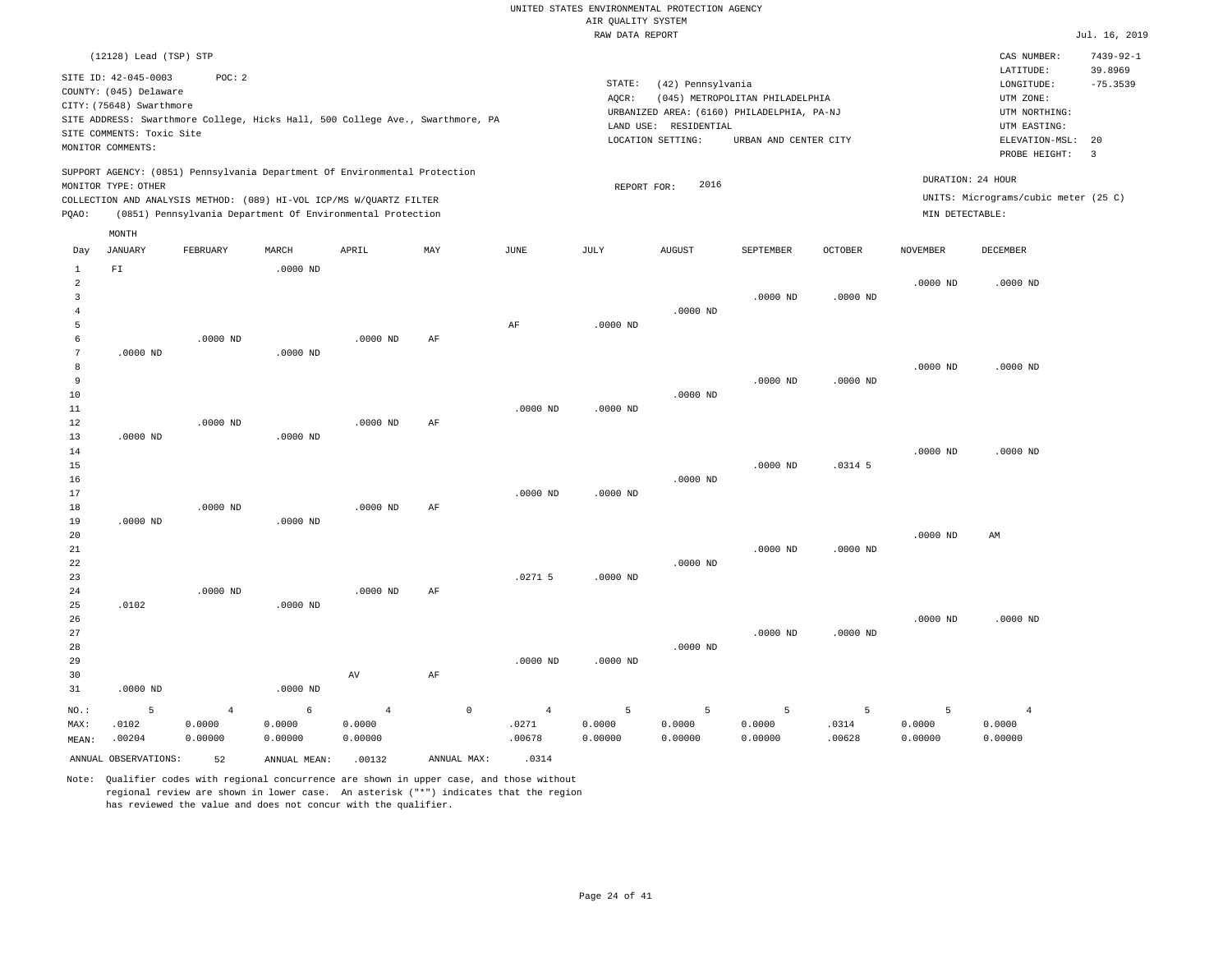|                                | (12128) Lead (TSP) STP    |                |                |                                                                            |                                                                                |                |                          |                       |                                            |         |             | CAS NUMBER:                          | $7439 - 92 - 1$       |
|--------------------------------|---------------------------|----------------|----------------|----------------------------------------------------------------------------|--------------------------------------------------------------------------------|----------------|--------------------------|-----------------------|--------------------------------------------|---------|-------------|--------------------------------------|-----------------------|
|                                | SITE ID: 42-045-0003      | POC: 2         |                |                                                                            |                                                                                |                | STATE:                   | (42) Pennsylvania     |                                            |         |             | LATITUDE:<br>LONGITUDE:              | 39.8969<br>$-75.3539$ |
|                                | COUNTY: (045) Delaware    |                |                |                                                                            |                                                                                |                | AQCR:                    |                       | (045) METROPOLITAN PHILADELPHIA            |         |             | UTM ZONE:                            |                       |
|                                | CITY: (75648) Swarthmore  |                |                |                                                                            |                                                                                |                |                          |                       | URBANIZED AREA: (6160) PHILADELPHIA, PA-NJ |         |             | UTM NORTHING:                        |                       |
|                                | SITE COMMENTS: Toxic Site |                |                |                                                                            | SITE ADDRESS: Swarthmore College, Hicks Hall, 500 College Ave., Swarthmore, PA |                |                          | LAND USE: RESIDENTIAL |                                            |         |             | UTM EASTING:                         |                       |
|                                | MONITOR COMMENTS:         |                |                |                                                                            |                                                                                |                |                          | LOCATION SETTING:     | URBAN AND CENTER CITY                      |         |             | ELEVATION-MSL:                       | 20                    |
|                                |                           |                |                |                                                                            |                                                                                |                |                          |                       |                                            |         |             | PROBE HEIGHT:                        | $\overline{3}$        |
|                                | MONITOR TYPE: OTHER       |                |                | SUPPORT AGENCY: (0851) Pennsylvania Department Of Environmental Protection |                                                                                |                | REPORT FOR:              | 2017                  |                                            |         |             | DURATION: 24 HOUR                    |                       |
|                                |                           |                |                | COLLECTION AND ANALYSIS METHOD: (089) HI-VOL ICP/MS W/QUARTZ FILTER        |                                                                                |                |                          |                       |                                            |         |             | UNITS: Micrograms/cubic meter (25 C) |                       |
| PQAO:                          |                           |                |                | (0851) Pennsylvania Department Of Environmental Protection                 |                                                                                |                |                          |                       |                                            |         |             | $\texttt{MIN}$ DETECTABLE :          |                       |
|                                | MONTH                     |                |                |                                                                            |                                                                                |                |                          |                       |                                            |         |             |                                      |                       |
| Day                            | <b>JANUARY</b>            | FEBRUARY       | MARCH          | APRIL                                                                      | MAY                                                                            | JUNE           | JULY                     | <b>AUGUST</b>         | SEPTEMBER                                  | OCTOBER | NOVEMBER    | DECEMBER                             |                       |
|                                |                           |                |                |                                                                            |                                                                                |                |                          |                       |                                            |         |             |                                      |                       |
| $\mathbf{1}$<br>$\overline{a}$ | $.0000$ ND                |                | $.0000$ ND     | $.0000$ ND                                                                 | $.0000$ ND                                                                     |                |                          |                       |                                            |         |             |                                      |                       |
| 3                              |                           |                |                |                                                                            |                                                                                |                |                          |                       |                                            |         |             |                                      |                       |
| $\overline{4}$                 |                           |                |                |                                                                            |                                                                                |                |                          |                       | .0029                                      |         |             |                                      |                       |
| 5                              |                           |                |                |                                                                            |                                                                                |                |                          | .0020                 |                                            |         |             |                                      |                       |
| 6                              |                           | $.0000$ ND     |                |                                                                            |                                                                                | .0012          | AF                       |                       |                                            |         |             |                                      |                       |
| 7                              | .0049                     |                |                | $.0000$ ND                                                                 | $.0000$ ND                                                                     |                |                          |                       |                                            |         |             |                                      |                       |
| 8                              |                           |                | $.0000$ ND     |                                                                            |                                                                                |                |                          |                       |                                            |         |             |                                      |                       |
| 9                              |                           |                |                |                                                                            |                                                                                |                |                          |                       |                                            |         |             |                                      |                       |
| 10<br>11                       |                           |                |                |                                                                            |                                                                                |                |                          | .0031                 | AF                                         |         |             |                                      |                       |
| 12                             |                           | $.0000$ ND     |                |                                                                            |                                                                                | .0021          | AM                       |                       |                                            |         |             |                                      |                       |
| 13                             | $.0000$ ND                |                |                | .0000 ND                                                                   | .0000 ND                                                                       |                |                          |                       |                                            |         |             |                                      |                       |
| 14                             |                           |                | .0000 ND       |                                                                            |                                                                                |                |                          |                       |                                            |         |             |                                      |                       |
| 15                             |                           |                |                |                                                                            |                                                                                |                |                          |                       |                                            |         |             |                                      |                       |
| 16                             |                           |                |                |                                                                            |                                                                                |                |                          |                       | .0036                                      |         |             |                                      |                       |
| 17                             |                           |                |                |                                                                            |                                                                                |                |                          | .0044                 |                                            |         |             |                                      |                       |
| 18<br>19                       | $.0000$ ND                | .0057          |                | $.0000$ ND                                                                 | $.0000$ ND                                                                     | AM             | .0026                    |                       |                                            |         |             |                                      |                       |
| 20                             |                           |                | AF             |                                                                            |                                                                                |                |                          |                       |                                            |         |             |                                      |                       |
| 21                             |                           |                |                |                                                                            |                                                                                |                |                          |                       |                                            |         |             |                                      |                       |
| 22                             |                           |                |                |                                                                            |                                                                                |                |                          |                       | .0029                                      |         |             |                                      |                       |
| 23                             |                           |                |                |                                                                            |                                                                                |                |                          | .0021                 |                                            |         |             |                                      |                       |
| 24                             |                           | $.0000$ ND     |                |                                                                            |                                                                                | $.0000$ ND     | $\mathbb{F} \mathbbm{I}$ |                       |                                            |         |             |                                      |                       |
| 25                             | $.0000$ ND                |                |                | $.0000$ ND                                                                 | .0009                                                                          |                |                          |                       |                                            |         |             |                                      |                       |
| 26<br>27                       |                           |                | $.0000$ ND     |                                                                            |                                                                                |                |                          |                       |                                            |         |             |                                      |                       |
| 28                             |                           |                |                |                                                                            |                                                                                |                |                          |                       | .0040                                      |         |             |                                      |                       |
| 29                             |                           |                |                |                                                                            |                                                                                |                |                          | .0028                 |                                            |         |             |                                      |                       |
| 30                             |                           |                |                |                                                                            |                                                                                | AM             | .0031                    |                       |                                            |         |             |                                      |                       |
| 31                             | $.0000$ ND                |                |                |                                                                            | .0009                                                                          |                |                          |                       |                                            |         |             |                                      |                       |
| NO.:                           | 6                         | $\overline{4}$ | $\overline{4}$ | 5                                                                          | 6                                                                              | $\overline{3}$ | 2                        | 5                     | $\overline{4}$                             | $\circ$ | $\mathsf 0$ | $\mathbb O$                          |                       |
| MAX:                           | .0049                     | .0057          | 0.0000         | 0.0000                                                                     | .0009                                                                          | .0021          | .0031                    | .0044                 | .0040                                      |         |             |                                      |                       |
| MEAN:                          | .00082                    | .00143         | 0.00000        | 0.00000                                                                    | .00030                                                                         | .00110         | .00285                   | .00288                | .00335                                     |         |             |                                      |                       |
|                                | ANNUAL OBSERVATIONS:      | 39             | ANNUAL MEAN:   | .00126                                                                     | ANNUAL MAX:                                                                    | .0057          |                          |                       |                                            |         |             |                                      |                       |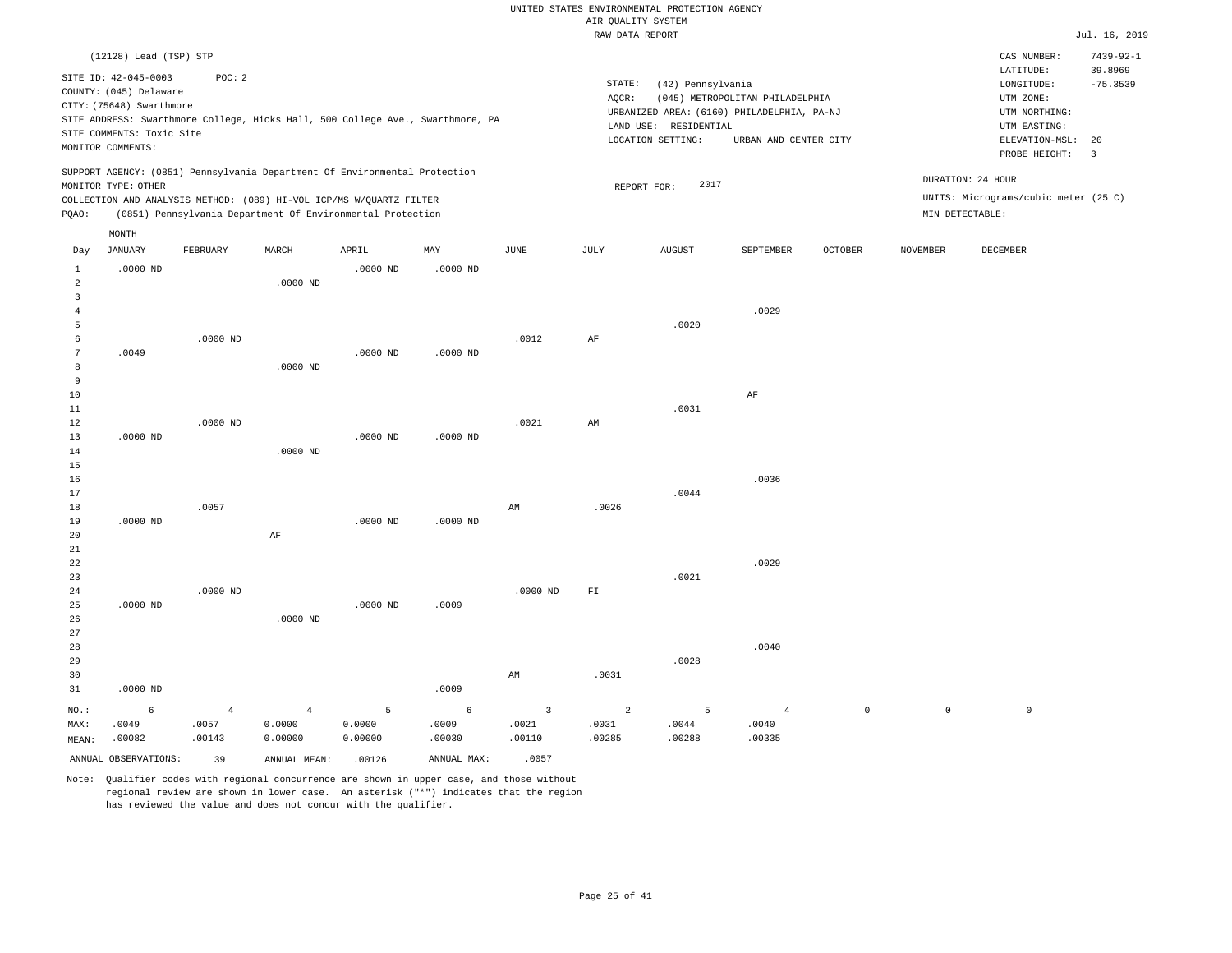|                 | (12132) Manganese (TSP) STP |                   |                                                                            |                   |                                                                                |                 |                |                       |                                            |         |           | CAS NUMBER:                          | $7439 - 96 - 5$       |
|-----------------|-----------------------------|-------------------|----------------------------------------------------------------------------|-------------------|--------------------------------------------------------------------------------|-----------------|----------------|-----------------------|--------------------------------------------|---------|-----------|--------------------------------------|-----------------------|
|                 | SITE ID: 42-045-0003        | POC: 2            |                                                                            |                   |                                                                                |                 | STATE:         |                       |                                            |         |           | LATITUDE:                            | 39.8969<br>$-75.3539$ |
|                 | COUNTY: (045) Delaware      |                   |                                                                            |                   |                                                                                |                 | AQCR:          | (42) Pennsylvania     | (045) METROPOLITAN PHILADELPHIA            |         |           | LONGITUDE:<br>UTM ZONE:              |                       |
|                 | CITY: (75648) Swarthmore    |                   |                                                                            |                   |                                                                                |                 |                |                       | URBANIZED AREA: (6160) PHILADELPHIA, PA-NJ |         |           | UTM NORTHING:                        |                       |
|                 |                             |                   |                                                                            |                   | SITE ADDRESS: Swarthmore College, Hicks Hall, 500 College Ave., Swarthmore, PA |                 |                | LAND USE: RESIDENTIAL |                                            |         |           | UTM EASTING:                         |                       |
|                 | SITE COMMENTS: Toxic Site   |                   |                                                                            |                   |                                                                                |                 |                | LOCATION SETTING:     | URBAN AND CENTER CITY                      |         |           | ELEVATION-MSL:                       | 20                    |
|                 | MONITOR COMMENTS:           |                   |                                                                            |                   |                                                                                |                 |                |                       |                                            |         |           | PROBE HEIGHT:                        | $\overline{3}$        |
|                 | MONITOR TYPE: OTHER         |                   | SUPPORT AGENCY: (0851) Pennsylvania Department Of Environmental Protection |                   |                                                                                |                 |                | 2013<br>REPORT FOR:   |                                            |         |           | DURATION: 24 HOUR                    |                       |
|                 |                             |                   | COLLECTION AND ANALYSIS METHOD: (089) HI-VOL ICP/MS W/QUARTZ FILTER        |                   |                                                                                |                 |                |                       |                                            |         |           | UNITS: Micrograms/cubic meter (25 C) |                       |
| PQAO:           |                             |                   | (0851) Pennsylvania Department Of Environmental Protection                 |                   |                                                                                |                 |                |                       |                                            |         |           | MIN DETECTABLE:                      |                       |
|                 | MONTH                       |                   |                                                                            |                   |                                                                                |                 |                |                       |                                            |         |           |                                      |                       |
| Day             | JANUARY                     | FEBRUARY          | MARCH                                                                      | APRIL             | MAY                                                                            | $\mathtt{JUNE}$ | JULY           | AUGUST                | SEPTEMBER                                  | OCTOBER | NOVEMBER  | DECEMBER                             |                       |
| 1               |                             |                   |                                                                            |                   |                                                                                |                 |                |                       | .003                                       | .008    |           |                                      |                       |
| $\overline{a}$  |                             |                   |                                                                            |                   |                                                                                |                 |                | AF                    |                                            |         |           |                                      |                       |
| 3               |                             | .003              |                                                                            |                   |                                                                                | .006            | AF             |                       |                                            |         |           |                                      |                       |
| $\overline{4}$  | .005                        |                   |                                                                            | .008              | .007                                                                           |                 |                |                       |                                            |         |           |                                      |                       |
| 5               |                             |                   | .006                                                                       |                   |                                                                                |                 |                |                       |                                            |         |           |                                      |                       |
| 6               |                             |                   |                                                                            |                   |                                                                                |                 |                |                       |                                            |         | .006      | .002                                 |                       |
| $7\phantom{.0}$ |                             |                   |                                                                            |                   |                                                                                |                 |                |                       | .007                                       | .007    |           |                                      |                       |
| 8<br>9          |                             | .003              |                                                                            |                   |                                                                                | .005            | .009           | .010                  |                                            |         |           |                                      |                       |
| 10              | .005                        |                   |                                                                            | .018 <sub>5</sub> | .009                                                                           |                 |                |                       |                                            |         |           |                                      |                       |
| 11              |                             |                   | .002                                                                       |                   |                                                                                |                 |                |                       |                                            |         |           |                                      |                       |
| 12              |                             |                   |                                                                            |                   |                                                                                |                 |                |                       |                                            |         | .006      | .005                                 |                       |
| 13              |                             |                   |                                                                            |                   |                                                                                |                 |                |                       | .004                                       | .011    |           |                                      |                       |
| 14              |                             |                   |                                                                            |                   |                                                                                |                 |                | .004                  |                                            |         |           |                                      |                       |
| 15              |                             | .019 <sub>5</sub> |                                                                            |                   |                                                                                | .005            | .007           |                       |                                            |         |           |                                      |                       |
| 16              | .004                        |                   |                                                                            | .007              | .0225                                                                          |                 |                |                       |                                            |         |           |                                      |                       |
| 17              |                             |                   | .002                                                                       |                   |                                                                                |                 |                |                       |                                            |         |           |                                      |                       |
| $1\,8$          |                             |                   |                                                                            |                   |                                                                                |                 |                |                       |                                            |         | $\rm{AF}$ | .004                                 |                       |
| 19              |                             |                   |                                                                            |                   |                                                                                |                 |                |                       | .008                                       | .005    |           |                                      |                       |
| 20              |                             |                   |                                                                            |                   |                                                                                |                 |                | .007                  |                                            |         |           |                                      |                       |
| 21              |                             | .003              |                                                                            |                   |                                                                                | $.014 - 5$      | .006           |                       |                                            |         |           |                                      |                       |
| 22<br>23        | .007                        |                   | .002                                                                       | .005              | .014.5                                                                         |                 |                |                       |                                            |         |           |                                      |                       |
| 24              |                             |                   |                                                                            |                   |                                                                                |                 |                |                       |                                            |         | AF        | .002                                 |                       |
| 25              |                             |                   |                                                                            |                   |                                                                                |                 |                |                       | AF                                         | .006    |           |                                      |                       |
| 26              |                             |                   |                                                                            |                   |                                                                                |                 |                | .009                  |                                            |         |           |                                      |                       |
| 27              |                             | .002              |                                                                            |                   |                                                                                | .012            | .005           |                       |                                            |         |           |                                      |                       |
| 28              | .004                        |                   |                                                                            | .0135             | .007                                                                           |                 |                |                       |                                            |         |           |                                      |                       |
| 29              |                             |                   | .004                                                                       |                   |                                                                                |                 |                |                       |                                            |         |           |                                      |                       |
| 30              |                             |                   |                                                                            |                   |                                                                                |                 |                |                       |                                            |         | .003      | .003                                 |                       |
| 31              |                             |                   |                                                                            |                   |                                                                                |                 |                |                       |                                            | .007    |           |                                      |                       |
| NO.:            | 5                           | 5                 | 5                                                                          | 5                 | 5                                                                              | 5               | $\overline{4}$ | $\overline{4}$        | $\overline{4}$                             | 6       | 3         | - 5                                  |                       |
| MAX:            | .007                        | .019              | .006                                                                       | .018              | .022                                                                           | .014            | .009           | .010                  | .008                                       | .011    | .006      | .005                                 |                       |
| MEAN:           | .0050                       | .0060             | .0032                                                                      | .0102             | .0118                                                                          | .0084           | .0068          | .0075                 | .0055                                      | .0073   | .0050     | .0032                                |                       |
|                 | ANNUAL OBSERVATIONS:        | 56                | ANNUAL MEAN:                                                               | .0067             | ANNUAL MAX:                                                                    | .022            |                |                       |                                            |         |           |                                      |                       |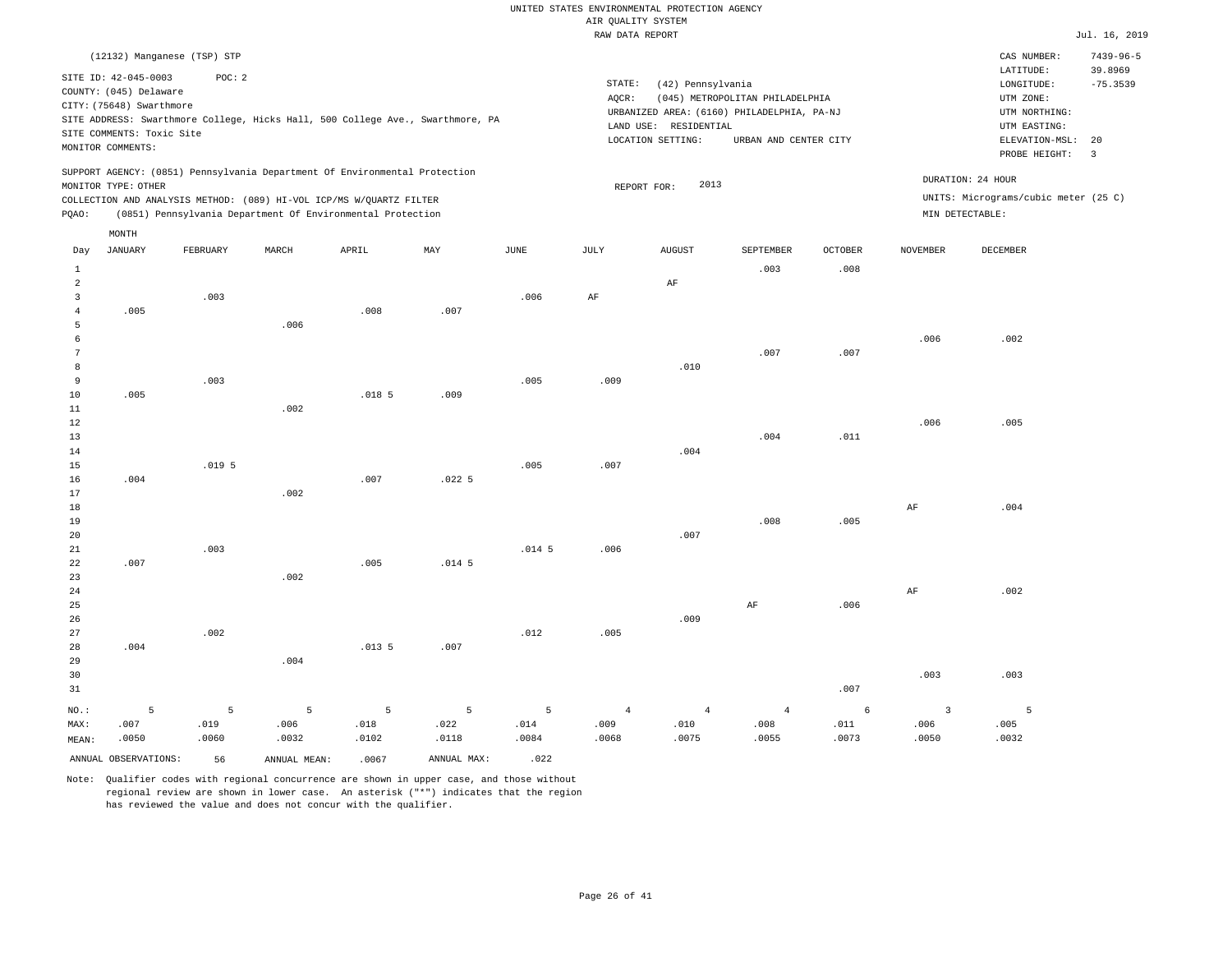|                |                           |                             |                                                                            |                |                                                                                |               | RAW DATA REPORT |                       |                                            |                |                 |                                      | Jul. 16, 2019   |
|----------------|---------------------------|-----------------------------|----------------------------------------------------------------------------|----------------|--------------------------------------------------------------------------------|---------------|-----------------|-----------------------|--------------------------------------------|----------------|-----------------|--------------------------------------|-----------------|
|                |                           | (12132) Manganese (TSP) STP |                                                                            |                |                                                                                |               |                 |                       |                                            |                |                 | CAS NUMBER:                          | $7439 - 96 - 5$ |
|                | SITE ID: 42-045-0003      | POC: 2                      |                                                                            |                |                                                                                |               |                 |                       |                                            |                |                 | LATITUDE:                            | 39.8969         |
|                | COUNTY: (045) Delaware    |                             |                                                                            |                |                                                                                |               | STATE:          | (42) Pennsylvania     |                                            |                |                 | LONGITUDE:                           | $-75.3539$      |
|                | CITY: (75648) Swarthmore  |                             |                                                                            |                |                                                                                |               | AQCR:           |                       | (045) METROPOLITAN PHILADELPHIA            |                |                 | UTM ZONE:                            |                 |
|                |                           |                             |                                                                            |                | SITE ADDRESS: Swarthmore College, Hicks Hall, 500 College Ave., Swarthmore, PA |               |                 |                       | URBANIZED AREA: (6160) PHILADELPHIA, PA-NJ |                |                 | UTM NORTHING:                        |                 |
|                | SITE COMMENTS: Toxic Site |                             |                                                                            |                |                                                                                |               |                 | LAND USE: RESIDENTIAL |                                            |                |                 | UTM EASTING:                         |                 |
|                | MONITOR COMMENTS:         |                             |                                                                            |                |                                                                                |               |                 | LOCATION SETTING:     | URBAN AND CENTER CITY                      |                |                 | ELEVATION-MSL:                       | 20              |
|                |                           |                             |                                                                            |                |                                                                                |               |                 |                       |                                            |                |                 | PROBE HEIGHT:                        | $\overline{3}$  |
|                |                           |                             | SUPPORT AGENCY: (0851) Pennsylvania Department Of Environmental Protection |                |                                                                                |               |                 |                       |                                            |                |                 | DURATION: 24 HOUR                    |                 |
|                | MONITOR TYPE: OTHER       |                             |                                                                            |                |                                                                                |               |                 | 2014<br>REPORT FOR:   |                                            |                |                 |                                      |                 |
|                |                           |                             | COLLECTION AND ANALYSIS METHOD: (089) HI-VOL ICP/MS W/QUARTZ FILTER        |                |                                                                                |               |                 |                       |                                            |                |                 | UNITS: Micrograms/cubic meter (25 C) |                 |
| PQAO:          |                           |                             | (0851) Pennsylvania Department Of Environmental Protection                 |                |                                                                                |               |                 |                       |                                            |                |                 | MIN DETECTABLE:                      |                 |
|                | MONTH                     |                             |                                                                            |                |                                                                                |               |                 |                       |                                            |                |                 |                                      |                 |
| Day            | <b>JANUARY</b>            | FEBRUARY                    | MARCH                                                                      | APRIL          | MAY                                                                            | $_{\rm JUNE}$ | JULY            | <b>AUGUST</b>         | SEPTEMBER                                  | OCTOBER        | <b>NOVEMBER</b> | DECEMBER                             |                 |
| $\mathbf{1}$   |                           |                             |                                                                            |                |                                                                                |               |                 |                       |                                            |                | .006            | AF                                   |                 |
| $\overline{a}$ |                           |                             |                                                                            |                |                                                                                |               |                 |                       | .009                                       | .007           |                 |                                      |                 |
| 3              |                           |                             |                                                                            |                |                                                                                |               |                 | .002                  |                                            |                |                 |                                      |                 |
| $\overline{4}$ |                           | AF                          |                                                                            |                |                                                                                | AF            | AF              |                       |                                            |                |                 |                                      |                 |
| 5              | .004                      |                             |                                                                            | $\rm{AF}$      | .012                                                                           |               |                 |                       |                                            |                |                 |                                      |                 |
| 6              |                           |                             | AF                                                                         |                |                                                                                |               |                 |                       |                                            |                |                 |                                      |                 |
| $\overline{7}$ |                           |                             |                                                                            |                |                                                                                |               |                 |                       |                                            |                | .005            | .002                                 |                 |
| 8              |                           |                             |                                                                            |                |                                                                                |               |                 |                       | .006                                       | .005           |                 |                                      |                 |
| $\overline{9}$ |                           |                             |                                                                            |                |                                                                                |               |                 | .004                  |                                            |                |                 |                                      |                 |
| 10             |                           | .003                        |                                                                            |                |                                                                                | AF            | AF              |                       |                                            |                |                 |                                      |                 |
| $11\,$         | .006                      |                             |                                                                            | .0165          | AF                                                                             |               |                 |                       |                                            |                |                 |                                      |                 |
| 12             |                           |                             | $\rm{AF}$                                                                  |                |                                                                                |               |                 |                       |                                            |                |                 |                                      |                 |
| 13             |                           |                             |                                                                            |                |                                                                                |               |                 |                       |                                            |                | .005            | .002                                 |                 |
| 14             |                           |                             |                                                                            |                |                                                                                |               |                 |                       | .002                                       | .002           |                 |                                      |                 |
| 15             |                           |                             |                                                                            |                |                                                                                |               |                 | .004                  |                                            |                |                 |                                      |                 |
| 16             |                           | AF                          |                                                                            |                |                                                                                | AF            | .005            |                       |                                            |                |                 |                                      |                 |
| 17             | $\rm AF$                  |                             |                                                                            | .005           | AF                                                                             |               |                 |                       |                                            |                |                 |                                      |                 |
| 18             |                           |                             | AF                                                                         |                |                                                                                |               |                 |                       |                                            |                |                 |                                      |                 |
| 19             |                           |                             |                                                                            |                |                                                                                |               |                 |                       |                                            |                | .007            | .003                                 |                 |
| 20             |                           |                             |                                                                            |                |                                                                                |               |                 |                       | .004                                       | .007           |                 |                                      |                 |
| 21             |                           |                             |                                                                            |                |                                                                                |               |                 | .006                  |                                            |                |                 |                                      |                 |
| 22             |                           | AF                          |                                                                            |                |                                                                                | AF            | .004            |                       |                                            |                |                 |                                      |                 |
| 23             | .005                      |                             |                                                                            | .006           | .005                                                                           |               |                 |                       |                                            |                |                 |                                      |                 |
| 24             |                           |                             | AF                                                                         |                |                                                                                |               |                 |                       |                                            |                |                 |                                      |                 |
| 25             |                           |                             |                                                                            |                |                                                                                |               |                 |                       |                                            |                | AF              | .001                                 |                 |
| 26             |                           |                             |                                                                            |                |                                                                                |               |                 |                       | .005                                       | AF             |                 |                                      |                 |
| 27             |                           |                             |                                                                            |                |                                                                                |               |                 | .010                  |                                            |                |                 |                                      |                 |
| 28             |                           | AF                          |                                                                            |                |                                                                                | AF            | .003            |                       |                                            |                |                 |                                      |                 |
| 29             | .006                      |                             |                                                                            | .0305          | .004                                                                           |               |                 |                       |                                            |                |                 |                                      |                 |
| 30             |                           |                             | $\rm AF$                                                                   |                |                                                                                |               |                 |                       |                                            |                |                 |                                      |                 |
| 31             |                           |                             |                                                                            |                |                                                                                |               |                 |                       |                                            |                |                 | .005                                 |                 |
| NO.:           | $\overline{4}$            | $\mathbf{1}$                | $\mathsf{O}\xspace$                                                        | $\overline{4}$ | $\overline{3}$                                                                 | $\mathbb O$   | $\overline{3}$  | 5                     | 5                                          | $\overline{4}$ | $\overline{4}$  | 5                                    |                 |
| MAX:           | .006                      | .003                        |                                                                            | .030           | .012                                                                           |               | .005            | .010                  | .009                                       | .007           | .007            | .005                                 |                 |
| MEAN:          | .0053                     | .0030                       |                                                                            | .0143          | .0070                                                                          |               | .0040           | .0052                 | .0052                                      | .0053          | .0058           | .0026                                |                 |
|                | ANNUAL OBSERVATIONS:      | 38                          | ANNUAL MEAN:                                                               | .0059          | ANNUAL MAX:                                                                    | .030          |                 |                       |                                            |                |                 |                                      |                 |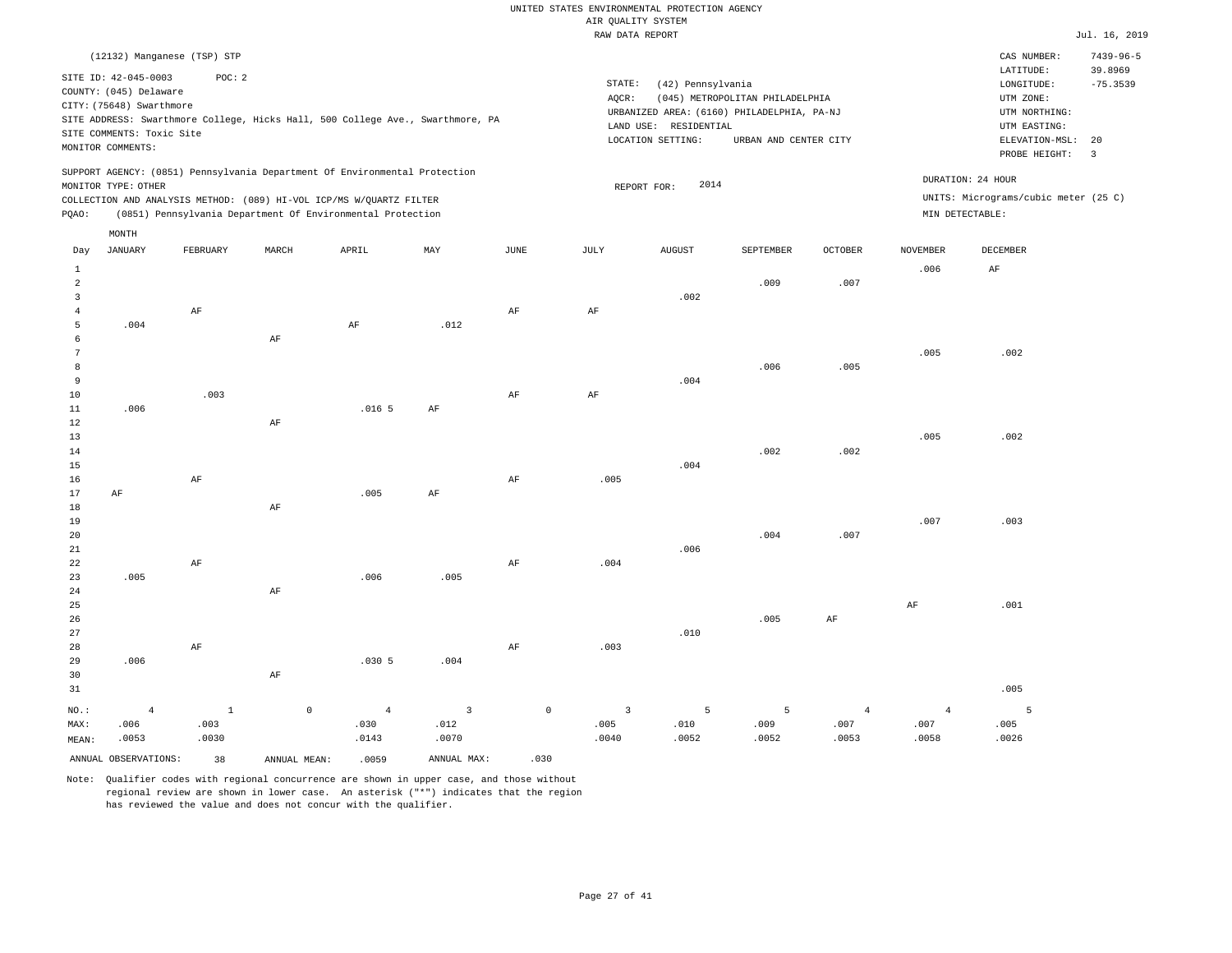|       | (12132) Manganese (TSP) STP                                                                                                  |          |                               |                                                                                                                                   |                                                                                |      |                 |                                                                 |                                                                                                        |         |                 | CAS NUMBER:                                                                                              | $7439 - 96 - 5$                    |
|-------|------------------------------------------------------------------------------------------------------------------------------|----------|-------------------------------|-----------------------------------------------------------------------------------------------------------------------------------|--------------------------------------------------------------------------------|------|-----------------|-----------------------------------------------------------------|--------------------------------------------------------------------------------------------------------|---------|-----------------|----------------------------------------------------------------------------------------------------------|------------------------------------|
|       | SITE ID: 42-045-0003<br>COUNTY: (045) Delaware<br>CITY: (75648) Swarthmore<br>SITE COMMENTS: Toxic Site<br>MONITOR COMMENTS: | POC:2    |                               |                                                                                                                                   | SITE ADDRESS: Swarthmore College, Hicks Hall, 500 College Ave., Swarthmore, PA |      | STATE:<br>AOCR: | (42) Pennsylvania<br>LAND USE: RESIDENTIAL<br>LOCATION SETTING: | (045) METROPOLITAN PHILADELPHIA<br>URBANIZED AREA: (6160) PHILADELPHIA, PA-NJ<br>URBAN AND CENTER CITY |         |                 | LATITUDE:<br>LONGITUDE:<br>UTM ZONE:<br>UTM NORTHING:<br>UTM EASTING:<br>ELEVATION-MSL:<br>PROBE HEIGHT: | 39.8969<br>$-75.3539$<br>- 20<br>3 |
| POAO: | MONITOR TYPE: OTHER                                                                                                          |          |                               | COLLECTION AND ANALYSIS METHOD: (089) HI-VOL ICP/MS W/OUARTZ FILTER<br>(0851) Pennsylvania Department Of Environmental Protection | SUPPORT AGENCY: (0851) Pennsylvania Department Of Environmental Protection     |      |                 | 2015<br>REPORT FOR:                                             |                                                                                                        |         | MIN DETECTABLE: | DURATION: 24 HOUR<br>UNITS: Micrograms/cubic meter (25 C)                                                |                                    |
| Day   | MONTH<br>JANUARY                                                                                                             | FEBRUARY | MARCH<br>$\sim$ $\sim$ $\sim$ | APRIL                                                                                                                             | MAY                                                                            | JUNE | JULY            | AUGUST                                                          | SEPTEMBER                                                                                              | OCTOBER | NOVEMBER        | DECEMBER                                                                                                 |                                    |

| 1                            |                      |                | .005         |                 |             |                |                 |                 |                   |                         |       |                |
|------------------------------|----------------------|----------------|--------------|-----------------|-------------|----------------|-----------------|-----------------|-------------------|-------------------------|-------|----------------|
| $\overline{\mathbf{c}}$<br>3 |                      |                |              |                 |             |                |                 |                 | .014 <sub>5</sub> | .002                    | .009  | .002           |
| $\sqrt{4}$                   |                      |                |              |                 |             |                |                 | .006            |                   |                         |       |                |
| 5                            |                      | .005           |              |                 |             | .005           | .003            |                 |                   |                         |       |                |
| 6                            | $\rm{AF}$            |                |              | .009            | $.014-5$    |                |                 |                 |                   |                         |       |                |
| 7                            |                      |                | .008         |                 |             |                |                 |                 |                   |                         |       |                |
| 8                            |                      |                |              |                 |             |                |                 |                 |                   |                         | .003  | .008           |
| $\,9$                        |                      |                |              |                 |             |                |                 |                 | .011              | $\rm{AF}$               |       |                |
| $10$                         |                      |                |              |                 |             |                |                 | .004            |                   |                         |       |                |
| $11\,$                       |                      | .005           |              |                 |             | .013           | .004            |                 |                   |                         |       |                |
| 12                           | $\rm AF$             |                |              | .007            | .0225       |                |                 |                 |                   |                         |       |                |
| 13                           |                      |                | .006         |                 |             |                |                 |                 |                   |                         |       |                |
| 14<br>15                     |                      |                |              |                 |             |                |                 |                 | .008              | $\rm{AF}$               | .004  | .005           |
| 16                           |                      |                |              |                 |             |                |                 | .005            |                   |                         |       |                |
| 17                           |                      | .003           |              |                 |             | .005           | .004            |                 |                   |                         |       |                |
| 18                           | $\rm AF$             |                |              | .008            | .008        |                |                 |                 |                   |                         |       |                |
| 19                           |                      |                | .006         |                 |             |                |                 |                 |                   |                         |       |                |
| 20                           |                      |                |              |                 |             |                |                 |                 |                   |                         | .006  | .004           |
| 21                           |                      |                |              |                 |             |                |                 |                 | .010              | .012                    |       |                |
| 22                           |                      |                |              |                 |             |                |                 | .004            |                   |                         |       |                |
| 23                           |                      | .004           |              |                 |             | .013           | .006            |                 |                   |                         |       |                |
| 24                           | .002                 |                |              | .003            | .007        |                |                 |                 |                   |                         |       |                |
| 25<br>26                     |                      |                | .007         |                 |             |                |                 |                 |                   |                         | .004  | $\rm{AF}$      |
| 27                           |                      |                |              |                 |             |                |                 |                 | .005              | .003                    |       |                |
| 28                           |                      |                |              |                 |             |                |                 | .008            |                   |                         |       |                |
| 29                           |                      |                |              |                 |             | .004           | .008            |                 |                   |                         |       |                |
| 30                           | .004                 |                |              | .0135           | .006        |                |                 |                 |                   |                         |       |                |
| 31                           |                      |                | .005         |                 |             |                |                 |                 |                   |                         |       |                |
| $_{\rm NO.}$ :               | $\sqrt{2}$           | $\overline{4}$ | $\epsilon$   | $5\phantom{.0}$ | $\,$ 5 $\,$ | $\overline{5}$ | $5\phantom{.0}$ | $5\overline{)}$ | $\overline{5}$    | $\overline{\mathbf{3}}$ | 5     | $\overline{4}$ |
| MAX:                         | .004                 | .005           | .008         | .013            | .022        | .013           | .008            | .008            | .014              | .012                    | .009  | .008           |
| MEAN:                        | .0030                | .0043          | .0062        | .0080           | .0114       | .0080          | .0050           | .0054           | .0096             | .0057                   | .0052 | .0048          |
|                              | ANNUAL OBSERVATIONS: | 54             | ANNUAL MEAN: | .0066           | ANNUAL MAX: | .022           |                 |                 |                   |                         |       |                |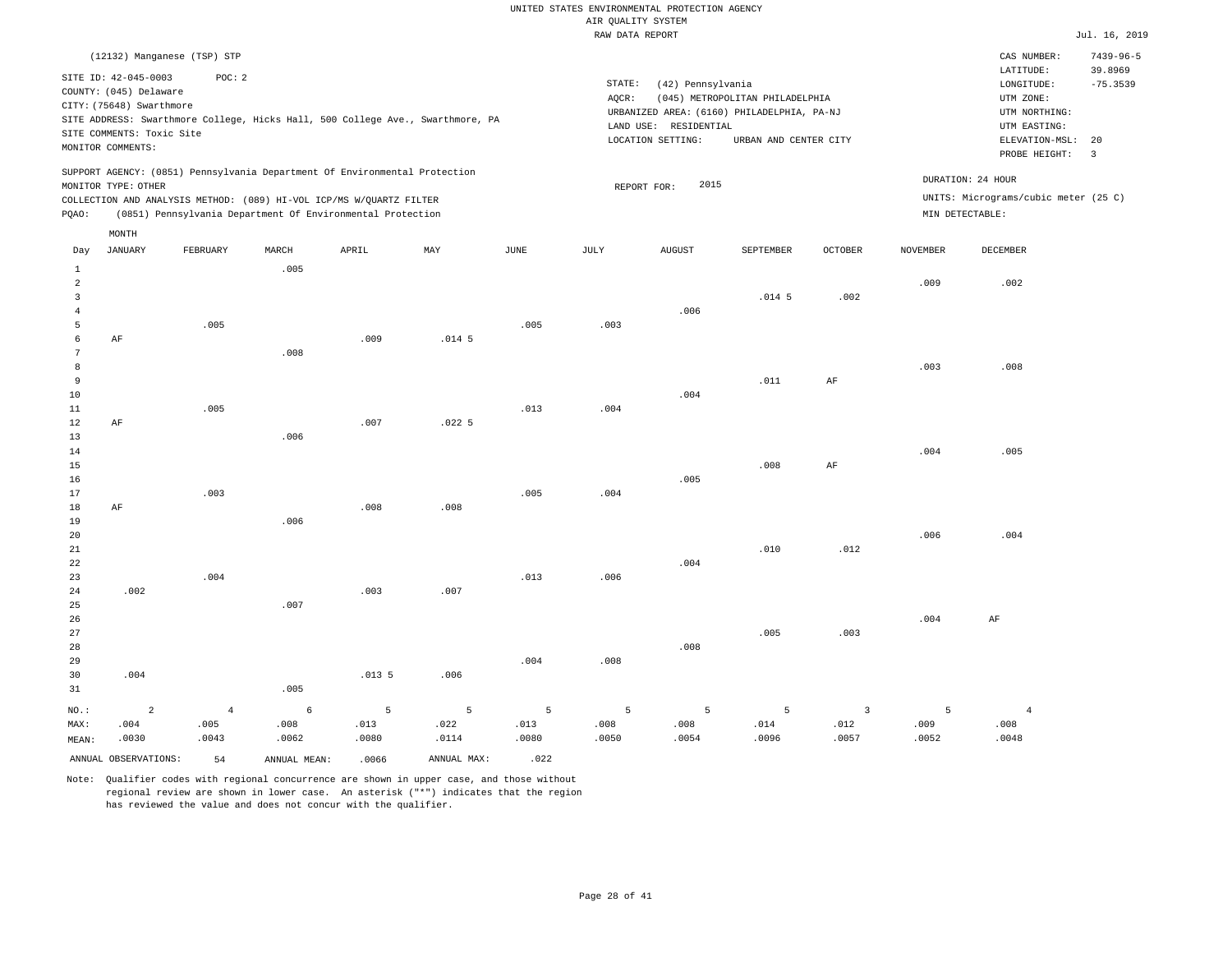|                                                                                                                                                                                                                                                 | RAW DATA REPORT                                                                                                       | Jul. 16, 2019                                                                                                    |
|-------------------------------------------------------------------------------------------------------------------------------------------------------------------------------------------------------------------------------------------------|-----------------------------------------------------------------------------------------------------------------------|------------------------------------------------------------------------------------------------------------------|
| (12132) Manganese (TSP) STP<br>SITE ID: 42-045-0003<br>POC:2<br>COUNTY: (045) Delaware<br>CITY: (75648) Swarthmore<br>SITE ADDRESS: Swarthmore College, Hicks Hall, 500 College Ave., Swarthmore, PA                                            | STATE:<br>(42) Pennsylvania<br>(045) METROPOLITAN PHILADELPHIA<br>AOCR:<br>URBANIZED AREA: (6160) PHILADELPHIA, PA-NJ | $7439 - 96 - 5$<br>CAS NUMBER:<br>39.8969<br>LATITUDE:<br>$-75.3539$<br>LONGITUDE:<br>UTM ZONE:<br>UTM NORTHING: |
| SITE COMMENTS: Toxic Site<br>MONITOR COMMENTS:                                                                                                                                                                                                  | RESIDENTIAL<br>LAND USE:<br>LOCATION SETTING:<br>URBAN AND CENTER CITY                                                | UTM EASTING:<br>ELEVATION-MSL: 20<br>PROBE HEIGHT: 3                                                             |
| SUPPORT AGENCY: (0851) Pennsylvania Department Of Environmental Protection<br>MONITOR TYPE: OTHER<br>COLLECTION AND ANALYSIS METHOD: (089) HI-VOL ICP/MS W/OUARTZ FILTER<br>(0851) Pennsylvania Department Of Environmental Protection<br>POAO: | 2016<br>REPORT FOR:                                                                                                   | DURATION: 24 HOUR<br>UNITS: Micrograms/cubic meter (25 C)<br>MIN DETECTABLE:                                     |

| Day                                                        | <b>JANUARY</b>           | FEBRUARY                        | MARCH                       | APRIL                           | MAY         | $_{\rm JUNE}$                   | JULY               | ${\tt AUGUST}$     | SEPTEMBER          | OCTOBER            | <b>NOVEMBER</b>    | DECEMBER                        |
|------------------------------------------------------------|--------------------------|---------------------------------|-----------------------------|---------------------------------|-------------|---------------------------------|--------------------|--------------------|--------------------|--------------------|--------------------|---------------------------------|
| $\mathbf{1}$<br>$\overline{a}$<br>3<br>$\overline{4}$<br>5 | $\mathbb{F} \mathbbm{I}$ |                                 | .005                        |                                 |             | $\rm{AF}$                       | .003               | .004               | .007               | .003               | .009               | .003                            |
| 6<br>7<br>8<br>9<br>10                                     | .007                     | .003                            | .008                        | .005                            | $\rm{AF}$   |                                 |                    | .009               | .011               | .005               | .010               | .007                            |
| $11\,$<br>12<br>13<br>14<br>15                             | .005                     | .004                            | .005                        | .004                            | $\rm{AF}$   | .014                            | .004               |                    | .009               | .010               | .013               | .006                            |
| 16<br>17<br>18<br>19<br>20                                 | .005                     | .004                            | .003                        | .010                            | $\rm AF$    | .006                            | .005               | .006               |                    |                    | .005               | AM                              |
| 21<br>22<br>23<br>24                                       |                          | .001                            |                             | .005                            | $\rm{AF}$   | .012                            | .008               | .003               | .007               | .005               |                    |                                 |
| 25<br>26<br>27<br>28<br>29                                 | .008                     |                                 | .006                        |                                 |             | .005                            | .005               | .006               | .004               | .010               | .003               | .005                            |
| 30<br>31                                                   | .003                     |                                 | .007                        | $\,\mathrm{AV}$                 | $\rm AF$    |                                 |                    |                    |                    |                    |                    |                                 |
| $NO.$ :<br>MAX:<br>MEAN:                                   | 5<br>.008<br>.0056       | $\overline{4}$<br>.004<br>.0030 | $\epsilon$<br>.008<br>.0057 | $\overline{4}$<br>.010<br>.0060 | $\mathbb O$ | $\overline{4}$<br>.014<br>.0093 | 5<br>.008<br>.0050 | 5<br>.009<br>.0056 | 5<br>.011<br>.0076 | 5<br>.010<br>.0066 | 5<br>.013<br>.0080 | $\overline{4}$<br>.007<br>.0053 |
|                                                            | ANNUAL OBSERVATIONS:     | 52                              | ANNUAL MEAN:                | .0062                           | ANNUAL MAX: | .014                            |                    |                    |                    |                    |                    |                                 |

Note: Qualifier codes with regional concurrence are shown in upper case, and those without regional review are shown in lower case. An asterisk ("\*") indicates that the region has reviewed the value and does not concur with the qualifier.

MONTH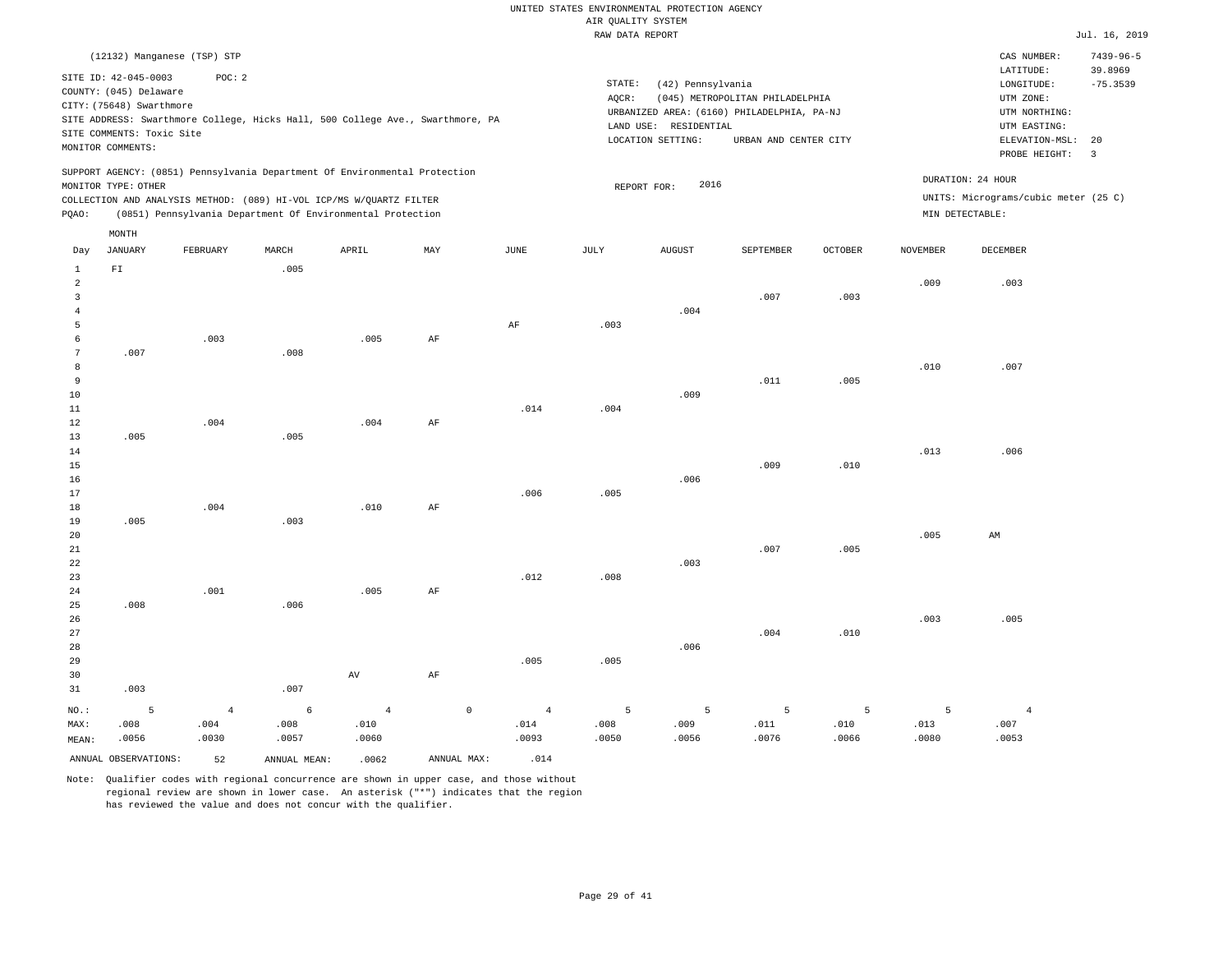|                   |                           |                             |                |                                                                                                                                   |                                                                                |                         | RAW DATA REPORT |                       |                                            |             |                     |                                      | Jul. 16, 2019   |
|-------------------|---------------------------|-----------------------------|----------------|-----------------------------------------------------------------------------------------------------------------------------------|--------------------------------------------------------------------------------|-------------------------|-----------------|-----------------------|--------------------------------------------|-------------|---------------------|--------------------------------------|-----------------|
|                   |                           | (12132) Manganese (TSP) STP |                |                                                                                                                                   |                                                                                |                         |                 |                       |                                            |             |                     | CAS NUMBER:                          | $7439 - 96 - 5$ |
|                   | SITE ID: 42-045-0003      | POC: 2                      |                |                                                                                                                                   |                                                                                |                         |                 |                       |                                            |             |                     | LATITUDE:                            | 39.8969         |
|                   | COUNTY: (045) Delaware    |                             |                |                                                                                                                                   |                                                                                |                         | STATE:          | (42) Pennsylvania     |                                            |             |                     | LONGITUDE:                           | $-75.3539$      |
|                   | CITY: (75648) Swarthmore  |                             |                |                                                                                                                                   |                                                                                |                         | AQCR:           |                       | (045) METROPOLITAN PHILADELPHIA            |             |                     | UTM ZONE:                            |                 |
|                   |                           |                             |                |                                                                                                                                   | SITE ADDRESS: Swarthmore College, Hicks Hall, 500 College Ave., Swarthmore, PA |                         |                 |                       | URBANIZED AREA: (6160) PHILADELPHIA, PA-NJ |             |                     | UTM NORTHING:                        |                 |
|                   | SITE COMMENTS: Toxic Site |                             |                |                                                                                                                                   |                                                                                |                         |                 | LAND USE: RESIDENTIAL |                                            |             |                     | UTM EASTING:                         |                 |
|                   | MONITOR COMMENTS:         |                             |                |                                                                                                                                   |                                                                                |                         |                 | LOCATION SETTING:     | URBAN AND CENTER CITY                      |             |                     | ELEVATION-MSL:                       | 20              |
|                   |                           |                             |                |                                                                                                                                   |                                                                                |                         |                 |                       |                                            |             |                     | PROBE HEIGHT:                        | $\overline{3}$  |
|                   |                           |                             |                | SUPPORT AGENCY: (0851) Pennsylvania Department Of Environmental Protection                                                        |                                                                                |                         |                 |                       |                                            |             |                     | DURATION: 24 HOUR                    |                 |
|                   | MONITOR TYPE: OTHER       |                             |                |                                                                                                                                   |                                                                                |                         |                 | 2017<br>REPORT FOR:   |                                            |             |                     | UNITS: Micrograms/cubic meter (25 C) |                 |
| PQAO:             |                           |                             |                | COLLECTION AND ANALYSIS METHOD: (089) HI-VOL ICP/MS W/QUARTZ FILTER<br>(0851) Pennsylvania Department Of Environmental Protection |                                                                                |                         |                 |                       |                                            |             |                     | MIN DETECTABLE:                      |                 |
|                   |                           |                             |                |                                                                                                                                   |                                                                                |                         |                 |                       |                                            |             |                     |                                      |                 |
| Day               | MONTH<br><b>JANUARY</b>   | FEBRUARY                    | MARCH          | APRIL                                                                                                                             | MAY                                                                            | JUNE                    | JULY            | <b>AUGUST</b>         | SEPTEMBER                                  | OCTOBER     | <b>NOVEMBER</b>     | DECEMBER                             |                 |
|                   |                           |                             |                |                                                                                                                                   |                                                                                |                         |                 |                       |                                            |             |                     |                                      |                 |
| $\mathbf{1}$<br>2 | .004                      |                             | .004           | .001                                                                                                                              | .009                                                                           |                         |                 |                       |                                            |             |                     |                                      |                 |
| 3                 |                           |                             |                |                                                                                                                                   |                                                                                |                         |                 |                       |                                            |             |                     |                                      |                 |
| 4                 |                           |                             |                |                                                                                                                                   |                                                                                |                         |                 |                       | .011                                       |             |                     |                                      |                 |
| 5                 |                           |                             |                |                                                                                                                                   |                                                                                |                         |                 | .004                  |                                            |             |                     |                                      |                 |
| 6                 |                           | .009                        |                |                                                                                                                                   |                                                                                | .003                    | AF              |                       |                                            |             |                     |                                      |                 |
| 7                 | .004                      |                             |                | .002                                                                                                                              | .003                                                                           |                         |                 |                       |                                            |             |                     |                                      |                 |
| 8                 |                           |                             | .006           |                                                                                                                                   |                                                                                |                         |                 |                       |                                            |             |                     |                                      |                 |
| 9                 |                           |                             |                |                                                                                                                                   |                                                                                |                         |                 |                       |                                            |             |                     |                                      |                 |
| 10<br>11          |                           |                             |                |                                                                                                                                   |                                                                                |                         |                 | .008                  | AF                                         |             |                     |                                      |                 |
| 12                |                           | .004                        |                |                                                                                                                                   |                                                                                | .014                    | AM              |                       |                                            |             |                     |                                      |                 |
| 13                | .005                      |                             |                | .007                                                                                                                              | .002                                                                           |                         |                 |                       |                                            |             |                     |                                      |                 |
| 14                |                           |                             | .001           |                                                                                                                                   |                                                                                |                         |                 |                       |                                            |             |                     |                                      |                 |
| 15                |                           |                             |                |                                                                                                                                   |                                                                                |                         |                 |                       |                                            |             |                     |                                      |                 |
| 16                |                           |                             |                |                                                                                                                                   |                                                                                |                         |                 |                       | .019.5                                     |             |                     |                                      |                 |
| 17                |                           |                             |                |                                                                                                                                   |                                                                                |                         |                 | .016 <sub>5</sub>     |                                            |             |                     |                                      |                 |
| 18                |                           | .009                        |                |                                                                                                                                   |                                                                                | AM                      | .008            |                       |                                            |             |                     |                                      |                 |
| 19                | .006                      |                             |                | .004                                                                                                                              | .008                                                                           |                         |                 |                       |                                            |             |                     |                                      |                 |
| 20                |                           |                             | $\rm AF$       |                                                                                                                                   |                                                                                |                         |                 |                       |                                            |             |                     |                                      |                 |
| 21                |                           |                             |                |                                                                                                                                   |                                                                                |                         |                 |                       |                                            |             |                     |                                      |                 |
| 22                |                           |                             |                |                                                                                                                                   |                                                                                |                         |                 |                       | .0475                                      |             |                     |                                      |                 |
| 23                |                           |                             |                |                                                                                                                                   |                                                                                |                         |                 | $.021$ 5              |                                            |             |                     |                                      |                 |
| 24<br>25          | .005                      | .006                        |                | .002                                                                                                                              | $.000$ ND                                                                      | .005                    | ${\rm F\,I}$    |                       |                                            |             |                     |                                      |                 |
| 26                |                           |                             | .002           |                                                                                                                                   |                                                                                |                         |                 |                       |                                            |             |                     |                                      |                 |
| 27                |                           |                             |                |                                                                                                                                   |                                                                                |                         |                 |                       |                                            |             |                     |                                      |                 |
| 28                |                           |                             |                |                                                                                                                                   |                                                                                |                         |                 |                       | .0515                                      |             |                     |                                      |                 |
| 29                |                           |                             |                |                                                                                                                                   |                                                                                |                         |                 | .0155                 |                                            |             |                     |                                      |                 |
| 30                |                           |                             |                |                                                                                                                                   |                                                                                | AM                      | .006            |                       |                                            |             |                     |                                      |                 |
| 31                | .008                      |                             |                |                                                                                                                                   | .003                                                                           |                         |                 |                       |                                            |             |                     |                                      |                 |
| NO.:              | 6                         | $\overline{4}$              | $\overline{4}$ | 5                                                                                                                                 | $\epsilon$                                                                     | $\overline{\mathbf{3}}$ | $\overline{a}$  | 5                     | $\overline{4}$                             | $\mathbb O$ | $\mathsf{O}\xspace$ | $\mathbb O$                          |                 |
| MAX:              | 008                       | .009                        | .006           | .007                                                                                                                              | .009                                                                           | .014                    | .008            | .021                  | .051                                       |             |                     |                                      |                 |

ANNUAL OBSERVATIONS: 39 ANNUAL MEAN: .0088 ANNUAL MAX: .051

.0032

.0042

.0073

Note: Qualifier codes with regional concurrence are shown in upper case, and those without regional review are shown in lower case. An asterisk ("\*") indicates that the region has reviewed the value and does not concur with the qualifier.

.0033

MEAN:

.0053

.0070

.0070

.0128

.0320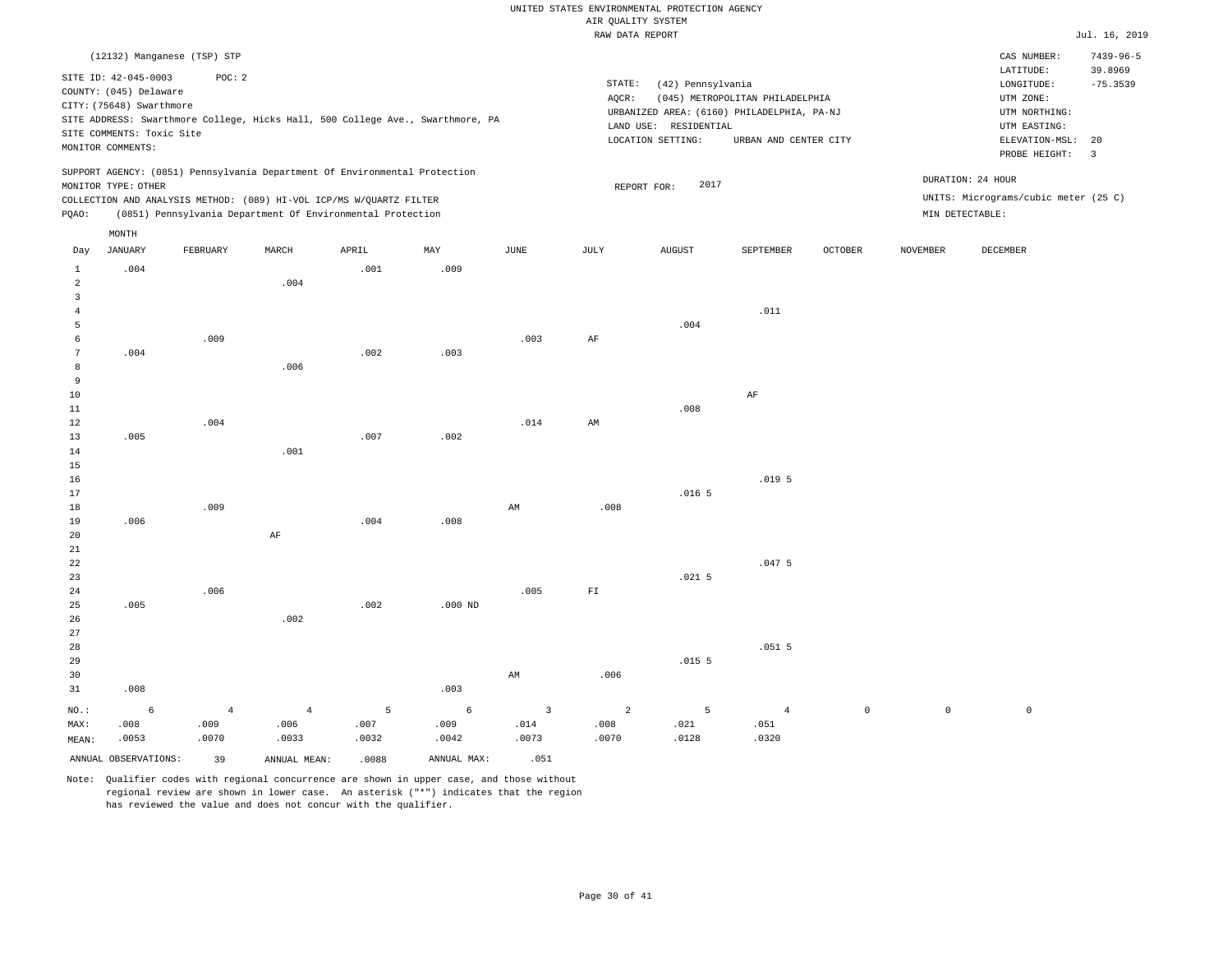|                | (12136) Nickel (TSP) STP  |                 |                                                                            |           |                                                                                |           |                    |                       |                                            |                |                 | CAS NUMBER:                          | $7440 - 02 - 0$               |
|----------------|---------------------------|-----------------|----------------------------------------------------------------------------|-----------|--------------------------------------------------------------------------------|-----------|--------------------|-----------------------|--------------------------------------------|----------------|-----------------|--------------------------------------|-------------------------------|
|                | SITE ID: 42-045-0003      | POC: 2          |                                                                            |           |                                                                                |           |                    |                       |                                            |                |                 | LATITUDE:                            | 39.8969                       |
|                | COUNTY: (045) Delaware    |                 |                                                                            |           |                                                                                |           | STATE:             | (42) Pennsylvania     |                                            |                |                 | LONGITUDE:                           | $-75.3539$                    |
|                | CITY: (75648) Swarthmore  |                 |                                                                            |           |                                                                                |           | AQCR:              |                       | (045) METROPOLITAN PHILADELPHIA            |                |                 | UTM ZONE:                            |                               |
|                |                           |                 |                                                                            |           | SITE ADDRESS: Swarthmore College, Hicks Hall, 500 College Ave., Swarthmore, PA |           |                    |                       | URBANIZED AREA: (6160) PHILADELPHIA, PA-NJ |                |                 | UTM NORTHING:                        |                               |
|                | SITE COMMENTS: Toxic Site |                 |                                                                            |           |                                                                                |           |                    | LAND USE: RESIDENTIAL |                                            |                |                 | UTM EASTING:                         |                               |
|                | MONITOR COMMENTS:         |                 |                                                                            |           |                                                                                |           |                    | LOCATION SETTING:     | URBAN AND CENTER CITY                      |                |                 | ELEVATION-MSL:<br>PROBE HEIGHT:      | 20<br>$\overline{\mathbf{3}}$ |
|                |                           |                 | SUPPORT AGENCY: (0851) Pennsylvania Department Of Environmental Protection |           |                                                                                |           |                    |                       |                                            |                |                 |                                      |                               |
|                | MONITOR TYPE: OTHER       |                 |                                                                            |           |                                                                                |           | REPORT FOR:        | 2013                  |                                            |                |                 | DURATION: 24 HOUR                    |                               |
|                |                           |                 | COLLECTION AND ANALYSIS METHOD: (089) HI-VOL ICP/MS W/QUARTZ FILTER        |           |                                                                                |           |                    |                       |                                            |                |                 | UNITS: Micrograms/cubic meter (25 C) |                               |
| PQAO:          |                           |                 | (0851) Pennsylvania Department Of Environmental Protection                 |           |                                                                                |           |                    |                       |                                            |                | MIN DETECTABLE: |                                      |                               |
|                | MONTH                     |                 |                                                                            |           |                                                                                |           |                    |                       |                                            |                |                 |                                      |                               |
| Day            | <b>JANUARY</b>            | <b>FEBRUARY</b> | MARCH                                                                      | APRIL     | MAY                                                                            | JUNE      | JULY               | <b>AUGUST</b>         | SEPTEMBER                                  | <b>OCTOBER</b> | <b>NOVEMBER</b> | <b>DECEMBER</b>                      |                               |
| 1              |                           |                 |                                                                            |           |                                                                                |           |                    |                       | $.000$ ND                                  | $.000$ ND      |                 |                                      |                               |
| $\overline{a}$ |                           |                 |                                                                            |           |                                                                                |           |                    | AF                    |                                            |                |                 |                                      |                               |
| 3              |                           | $.000$ ND       |                                                                            |           |                                                                                | $.000$ ND | AF                 |                       |                                            |                |                 |                                      |                               |
| $\overline{4}$ | $.000$ ND                 |                 |                                                                            | $.000$ ND | $.000$ ND                                                                      |           |                    |                       |                                            |                |                 |                                      |                               |
| 5              |                           |                 | $.000$ ND                                                                  |           |                                                                                |           |                    |                       |                                            |                |                 |                                      |                               |
| 6              |                           |                 |                                                                            |           |                                                                                |           |                    |                       |                                            |                | $.000$ ND       | $.000$ ND                            |                               |
| 7              |                           |                 |                                                                            |           |                                                                                |           |                    |                       | $.000$ ND                                  | $.000$ ND      |                 |                                      |                               |
| 8              |                           |                 |                                                                            |           |                                                                                |           |                    | $.000$ ND             |                                            |                |                 |                                      |                               |
| 9              |                           | $.000$ ND       |                                                                            |           |                                                                                | $.000$ ND | .000 <sub>ND</sub> |                       |                                            |                |                 |                                      |                               |
| 10             | $.000$ ND                 |                 |                                                                            | $.000$ ND | $.000$ ND                                                                      |           |                    |                       |                                            |                |                 |                                      |                               |
| 11             |                           |                 | $.000$ ND                                                                  |           |                                                                                |           |                    |                       |                                            |                |                 |                                      |                               |
| 12             |                           |                 |                                                                            |           |                                                                                |           |                    |                       |                                            |                | $.000$ ND       | .008 <sub>5</sub>                    |                               |
| 13             |                           |                 |                                                                            |           |                                                                                |           |                    |                       | $.000$ ND                                  | $.000$ ND      |                 |                                      |                               |
| 14             |                           |                 |                                                                            |           |                                                                                |           |                    | $.000$ ND             |                                            |                |                 |                                      |                               |
| 15             |                           | $.000$ ND       |                                                                            |           |                                                                                | $.000$ ND | $.000$ ND          |                       |                                            |                |                 |                                      |                               |
| 16             | $.000$ ND                 |                 |                                                                            | $.000$ ND | $.000$ ND                                                                      |           |                    |                       |                                            |                |                 |                                      |                               |
| 17             |                           |                 | $.000$ ND                                                                  |           |                                                                                |           |                    |                       |                                            |                |                 |                                      |                               |
| 18             |                           |                 |                                                                            |           |                                                                                |           |                    |                       |                                            |                | AF              | $.000$ ND                            |                               |
| 19<br>20       |                           |                 |                                                                            |           |                                                                                |           |                    | $.000$ ND             | $.000$ ND                                  | $.000$ ND      |                 |                                      |                               |
| 21             |                           | $.000$ ND       |                                                                            |           |                                                                                | $.000$ ND | $.000$ ND          |                       |                                            |                |                 |                                      |                               |
| 22             | $.000$ ND                 |                 |                                                                            | $.000$ ND | $.000$ ND                                                                      |           |                    |                       |                                            |                |                 |                                      |                               |
| 23             |                           |                 | $.000$ ND                                                                  |           |                                                                                |           |                    |                       |                                            |                |                 |                                      |                               |
| 24             |                           |                 |                                                                            |           |                                                                                |           |                    |                       |                                            |                | AF              | $.000$ ND                            |                               |
| 25             |                           |                 |                                                                            |           |                                                                                |           |                    |                       | AF                                         | $.000$ ND      |                 |                                      |                               |
| 26             |                           |                 |                                                                            |           |                                                                                |           |                    | $.000$ ND             |                                            |                |                 |                                      |                               |
| 27             |                           | $.000$ ND       |                                                                            |           |                                                                                | $.000$ ND | $.000$ ND          |                       |                                            |                |                 |                                      |                               |
| 28             | $.000$ ND                 |                 |                                                                            | $.000$ ND | $.000$ ND                                                                      |           |                    |                       |                                            |                |                 |                                      |                               |
| 29             |                           |                 | $.000$ ND                                                                  |           |                                                                                |           |                    |                       |                                            |                |                 |                                      |                               |
| 30             |                           |                 |                                                                            |           |                                                                                |           |                    |                       |                                            |                | $.000$ ND       | $.000$ ND                            |                               |
| 31             |                           |                 |                                                                            |           |                                                                                |           |                    |                       |                                            | $.000$ ND      |                 |                                      |                               |
| NO.:           | 5                         | 5               | 5                                                                          | 5         | 5                                                                              | 5         | $\overline{4}$     | $\overline{4}$        | $\overline{4}$                             | 6              | $\overline{3}$  | 5                                    |                               |
| MAX:           | 0.000                     | 0.000           | 0.000                                                                      | 0.000     | 0.000                                                                          | 0.000     | 0.000              | 0.000                 | 0.000                                      | 0.000          | 0.000           | .008                                 |                               |
| MEAN:          | 0.0000                    | 0.0000          | 0.0000                                                                     | 0.0000    | 0.0000                                                                         | 0.0000    | 0.0000             | 0.0000                | 0.0000                                     | 0.0000         | 0.0000          | .0016                                |                               |
|                | ANNUAL OBSERVATIONS:      | 56              | ANNUAL MEAN:                                                               | .0001     | ANNUAL MAX:                                                                    | .008      |                    |                       |                                            |                |                 |                                      |                               |
|                |                           |                 |                                                                            |           |                                                                                |           |                    |                       |                                            |                |                 |                                      |                               |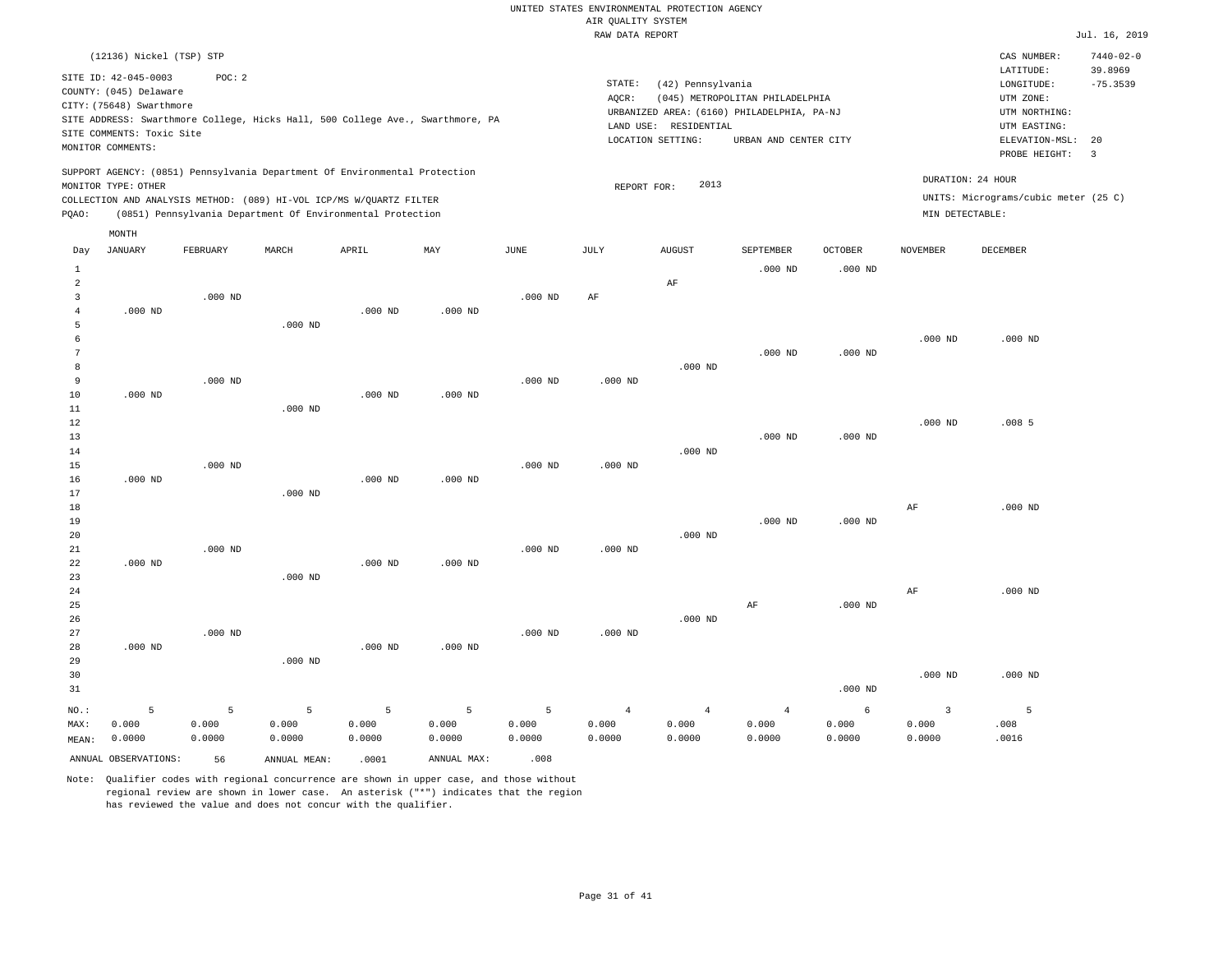|                   |                           |              |                                                                            |                |                                                                                |             | RAW DATA REPORT         |                       |                                            |                |                 |                                      | Jul. 16, 2019         |
|-------------------|---------------------------|--------------|----------------------------------------------------------------------------|----------------|--------------------------------------------------------------------------------|-------------|-------------------------|-----------------------|--------------------------------------------|----------------|-----------------|--------------------------------------|-----------------------|
|                   | (12136) Nickel (TSP) STP  |              |                                                                            |                |                                                                                |             |                         |                       |                                            |                |                 | CAS NUMBER:                          | $7440 - 02 - 0$       |
|                   | SITE ID: 42-045-0003      | POC: 2       |                                                                            |                |                                                                                |             | STATE:                  | (42) Pennsylvania     |                                            |                |                 | LATITUDE:<br>LONGITUDE:              | 39.8969<br>$-75.3539$ |
|                   | COUNTY: (045) Delaware    |              |                                                                            |                |                                                                                |             | AQCR:                   |                       | (045) METROPOLITAN PHILADELPHIA            |                |                 | UTM ZONE:                            |                       |
|                   | CITY: (75648) Swarthmore  |              |                                                                            |                |                                                                                |             |                         |                       | URBANIZED AREA: (6160) PHILADELPHIA, PA-NJ |                |                 | UTM NORTHING:                        |                       |
|                   |                           |              |                                                                            |                | SITE ADDRESS: Swarthmore College, Hicks Hall, 500 College Ave., Swarthmore, PA |             |                         | LAND USE: RESIDENTIAL |                                            |                |                 | UTM EASTING:                         |                       |
|                   | SITE COMMENTS: Toxic Site |              |                                                                            |                |                                                                                |             |                         | LOCATION SETTING:     | URBAN AND CENTER CITY                      |                |                 | ELEVATION-MSL:                       | 20                    |
|                   | MONITOR COMMENTS:         |              |                                                                            |                |                                                                                |             |                         |                       |                                            |                |                 | PROBE HEIGHT:                        | $\overline{3}$        |
|                   |                           |              | SUPPORT AGENCY: (0851) Pennsylvania Department Of Environmental Protection |                |                                                                                |             |                         |                       |                                            |                |                 | DURATION: 24 HOUR                    |                       |
|                   | MONITOR TYPE: OTHER       |              |                                                                            |                |                                                                                |             | REPORT FOR:             | 2014                  |                                            |                |                 |                                      |                       |
|                   |                           |              | COLLECTION AND ANALYSIS METHOD: (089) HI-VOL ICP/MS W/QUARTZ FILTER        |                |                                                                                |             |                         |                       |                                            |                |                 | UNITS: Micrograms/cubic meter (25 C) |                       |
| PQAO:             |                           |              | (0851) Pennsylvania Department Of Environmental Protection                 |                |                                                                                |             |                         |                       |                                            |                | MIN DETECTABLE: |                                      |                       |
|                   | MONTH                     |              |                                                                            |                |                                                                                |             |                         |                       |                                            |                |                 |                                      |                       |
| Day               | JANUARY                   | FEBRUARY     | MARCH                                                                      | APRIL          | MAY                                                                            | JUNE        | JULY                    | <b>AUGUST</b>         | SEPTEMBER                                  | <b>OCTOBER</b> | <b>NOVEMBER</b> | DECEMBER                             |                       |
| $\,1\,$           |                           |              |                                                                            |                |                                                                                |             |                         |                       |                                            |                | $.000$ ND       | $\rm AF$                             |                       |
| $\overline{a}$    |                           |              |                                                                            |                |                                                                                |             |                         |                       | $.000$ ND                                  | $.000$ ND      |                 |                                      |                       |
| 3                 |                           |              |                                                                            |                |                                                                                |             |                         | $.000$ ND             |                                            |                |                 |                                      |                       |
| $\overline{4}$    |                           | AF           |                                                                            |                |                                                                                | AF          | AF                      |                       |                                            |                |                 |                                      |                       |
| 5                 | $.000$ ND                 |              |                                                                            | AF             | $.000$ ND                                                                      |             |                         |                       |                                            |                |                 |                                      |                       |
| 6                 |                           |              | AF                                                                         |                |                                                                                |             |                         |                       |                                            |                |                 |                                      |                       |
| 7                 |                           |              |                                                                            |                |                                                                                |             |                         |                       |                                            |                | $.000$ ND       | $.000$ ND                            |                       |
| 8<br>$\mathbf{q}$ |                           |              |                                                                            |                |                                                                                |             |                         |                       | $.000$ ND                                  | $.000$ ND      |                 |                                      |                       |
| 10                |                           | $.000$ ND    |                                                                            |                |                                                                                | AF          | AF                      | $.000$ ND             |                                            |                |                 |                                      |                       |
| $11\,$            | $.000$ ND                 |              |                                                                            | $.000$ ND      | AF                                                                             |             |                         |                       |                                            |                |                 |                                      |                       |
| 12                |                           |              | AF                                                                         |                |                                                                                |             |                         |                       |                                            |                |                 |                                      |                       |
| 13                |                           |              |                                                                            |                |                                                                                |             |                         |                       |                                            |                | $.000$ ND       | $.000$ ND                            |                       |
| 14                |                           |              |                                                                            |                |                                                                                |             |                         |                       | $.000$ ND                                  | $.000$ ND      |                 |                                      |                       |
| 15                |                           |              |                                                                            |                |                                                                                |             |                         | $.000$ ND             |                                            |                |                 |                                      |                       |
| 16                |                           | $\rm AF$     |                                                                            |                |                                                                                | $\rm{AF}$   | $.000$ ND               |                       |                                            |                |                 |                                      |                       |
| 17                | AF                        |              |                                                                            | $.000$ ND      | AF                                                                             |             |                         |                       |                                            |                |                 |                                      |                       |
| 18                |                           |              | AF                                                                         |                |                                                                                |             |                         |                       |                                            |                |                 |                                      |                       |
| 19                |                           |              |                                                                            |                |                                                                                |             |                         |                       |                                            |                | $.000$ ND       | $.000$ ND                            |                       |
| 20                |                           |              |                                                                            |                |                                                                                |             |                         |                       | $.000$ ND                                  | $.000$ ND      |                 |                                      |                       |
| 21                |                           |              |                                                                            |                |                                                                                |             |                         | $.000$ ND             |                                            |                |                 |                                      |                       |
| 22                |                           | AF           |                                                                            |                |                                                                                | AF          | $.000$ ND               |                       |                                            |                |                 |                                      |                       |
| 23                | $.000$ ND                 |              |                                                                            | $.000$ ND      | $.000$ ND                                                                      |             |                         |                       |                                            |                |                 |                                      |                       |
| 24                |                           |              | AF                                                                         |                |                                                                                |             |                         |                       |                                            |                |                 |                                      |                       |
| 25                |                           |              |                                                                            |                |                                                                                |             |                         |                       |                                            |                | $\rm AF$        | $.000$ ND                            |                       |
| 26                |                           |              |                                                                            |                |                                                                                |             |                         |                       | $.000$ ND                                  | AF             |                 |                                      |                       |
| 27                |                           |              |                                                                            |                |                                                                                |             |                         | $.000$ ND             |                                            |                |                 |                                      |                       |
| 28                |                           | $\rm AF$     |                                                                            |                |                                                                                | $\rm{AF}$   | $.000$ ND               |                       |                                            |                |                 |                                      |                       |
| 29                | $.000$ ND                 |              |                                                                            | $.000$ ND      | $.000$ ND                                                                      |             |                         |                       |                                            |                |                 |                                      |                       |
| 30                |                           |              | $\rm AF$                                                                   |                |                                                                                |             |                         |                       |                                            |                |                 |                                      |                       |
| 31                |                           |              |                                                                            |                |                                                                                |             |                         |                       |                                            |                |                 | $.000$ ND                            |                       |
| $NO.$ :           | $\overline{4}$            | $\mathbf{1}$ | $\circ$                                                                    | $\overline{4}$ | $\overline{3}$                                                                 | $\mathbb O$ | $\overline{\mathbf{3}}$ | 5                     | 5                                          | $\overline{4}$ | $\overline{4}$  | 5                                    |                       |
| MAX:              | 0.000                     | 0.000        |                                                                            | 0.000          | 0.000                                                                          |             | 0.000                   | 0.000                 | 0.000                                      | 0.000          | 0.000           | 0.000                                |                       |
| MEAN:             | 0.0000                    | 0.0000       |                                                                            | 0.0000         | 0.0000                                                                         |             | 0.0000                  | 0.0000                | 0.0000                                     | 0.0000         | 0.0000          | 0.0000                               |                       |
|                   | ANNUAL OBSERVATIONS:      | 38           | ANNUAL MEAN:                                                               | 0.0000         | ANNUAL MAX:                                                                    | 0.000       |                         |                       |                                            |                |                 |                                      |                       |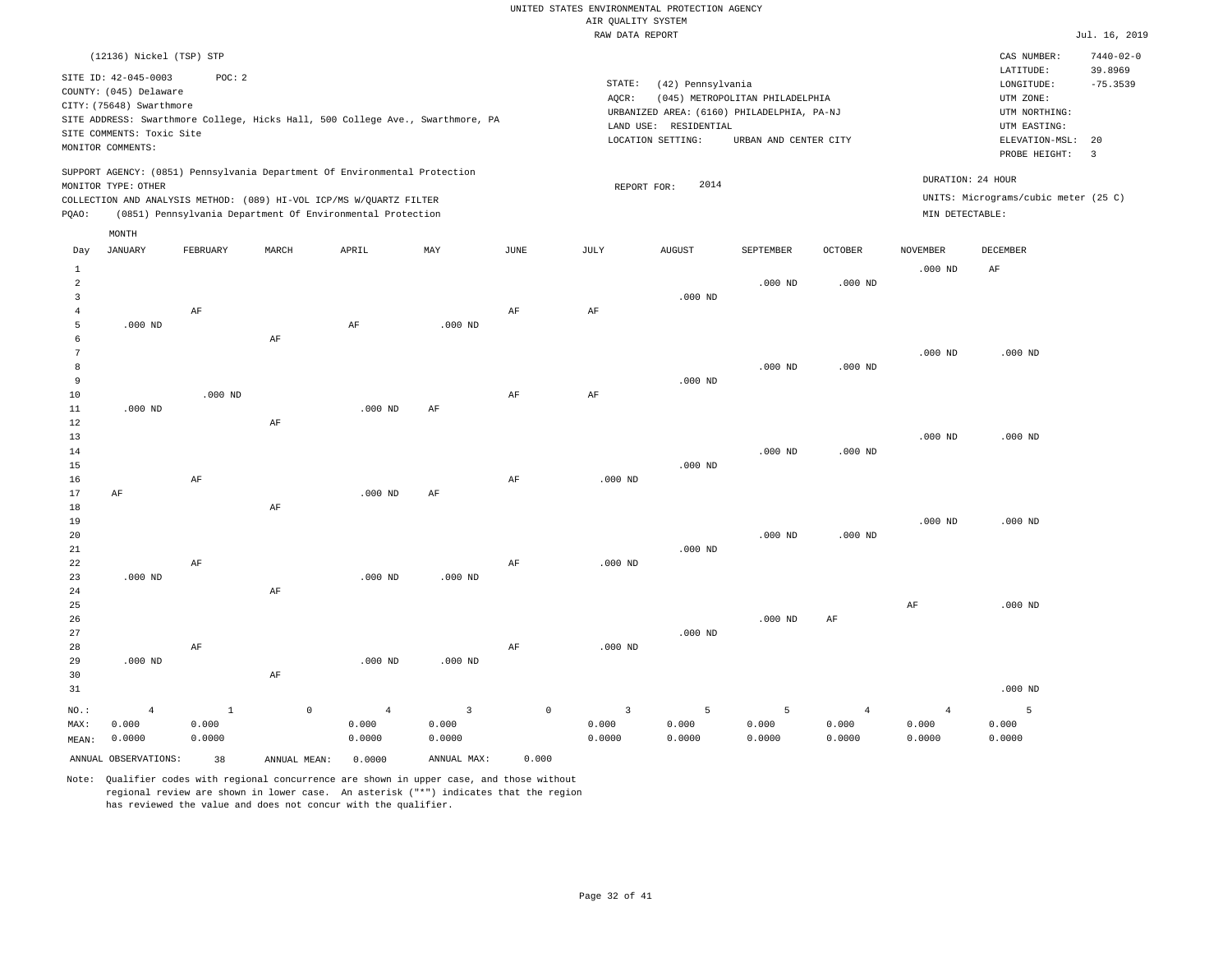|                                |                                                                            |                                                                                          |           |           |           |           | RAW DATA REPORT |                                            |                                                                               |                |                 |                                          | Jul. 16, 2019              |
|--------------------------------|----------------------------------------------------------------------------|------------------------------------------------------------------------------------------|-----------|-----------|-----------|-----------|-----------------|--------------------------------------------|-------------------------------------------------------------------------------|----------------|-----------------|------------------------------------------|----------------------------|
|                                | (12136) Nickel (TSP) STP                                                   |                                                                                          |           |           |           |           |                 |                                            |                                                                               |                |                 | CAS NUMBER:<br>LATITUDE:                 | $7440 - 02 - 0$<br>39.8969 |
|                                | SITE ID: 42-045-0003<br>COUNTY: (045) Delaware<br>CITY: (75648) Swarthmore | POC: 2<br>SITE ADDRESS: Swarthmore College, Hicks Hall, 500 College Ave., Swarthmore, PA |           |           |           |           | STATE:<br>AQCR: | (42) Pennsylvania                          | (045) METROPOLITAN PHILADELPHIA<br>URBANIZED AREA: (6160) PHILADELPHIA, PA-NJ |                |                 | LONGITUDE:<br>UTM ZONE:<br>UTM NORTHING: | $-75.3539$                 |
|                                | SITE COMMENTS: Toxic Site                                                  |                                                                                          |           |           |           |           |                 | LAND USE: RESIDENTIAL<br>LOCATION SETTING: | URBAN AND CENTER CITY                                                         |                |                 | UTM EASTING:<br>ELEVATION-MSL:           | 20                         |
|                                | MONITOR COMMENTS:                                                          |                                                                                          |           |           |           |           |                 |                                            |                                                                               |                |                 | PROBE HEIGHT:                            | $\overline{3}$             |
|                                |                                                                            | SUPPORT AGENCY: (0851) Pennsylvania Department Of Environmental Protection               |           |           |           |           |                 | 2015                                       |                                                                               |                |                 | DURATION: 24 HOUR                        |                            |
|                                | MONITOR TYPE: OTHER                                                        | COLLECTION AND ANALYSIS METHOD: (089) HI-VOL ICP/MS W/QUARTZ FILTER                      |           |           |           |           | REPORT FOR:     |                                            |                                                                               |                |                 | UNITS: Micrograms/cubic meter (25 C)     |                            |
| PQAO:                          |                                                                            | (0851) Pennsylvania Department Of Environmental Protection                               |           |           |           |           |                 |                                            |                                                                               |                | MIN DETECTABLE: |                                          |                            |
|                                | MONTH                                                                      |                                                                                          |           |           |           |           |                 |                                            |                                                                               |                |                 |                                          |                            |
| Day                            | JANUARY                                                                    | FEBRUARY                                                                                 | MARCH     | APRIL     | MAY       | JUNE      | JULY            | AUGUST                                     | SEPTEMBER                                                                     | <b>OCTOBER</b> | <b>NOVEMBER</b> | DECEMBER                                 |                            |
| $\mathbf{1}$<br>$\overline{2}$ |                                                                            |                                                                                          | $.000$ ND |           |           |           |                 |                                            |                                                                               |                | $.000$ ND       | $.000$ ND                                |                            |
| $\overline{3}$                 |                                                                            |                                                                                          |           |           |           |           |                 |                                            | $.000$ ND                                                                     | $.000$ ND      |                 |                                          |                            |
| 4                              |                                                                            |                                                                                          |           |           |           |           |                 | $.000$ ND                                  |                                                                               |                |                 |                                          |                            |
| 5<br>6                         | AF                                                                         | $.000$ ND                                                                                |           | $.000$ ND | $.000$ ND | $.000$ ND | $.000$ ND       |                                            |                                                                               |                |                 |                                          |                            |
| 7                              |                                                                            |                                                                                          | $.000$ ND |           |           |           |                 |                                            |                                                                               |                |                 |                                          |                            |
| 8                              |                                                                            |                                                                                          |           |           |           |           |                 |                                            |                                                                               |                | $.000$ ND       | $.000$ ND                                |                            |
| 9                              |                                                                            |                                                                                          |           |           |           |           |                 |                                            | $.000$ ND                                                                     | AF             |                 |                                          |                            |
| 10                             |                                                                            |                                                                                          |           |           |           |           |                 | $.000$ ND                                  |                                                                               |                |                 |                                          |                            |
| 11                             |                                                                            | $.000$ ND                                                                                |           |           |           | $.000$ ND | $.000$ ND       |                                            |                                                                               |                |                 |                                          |                            |
| 12<br>13                       | AF                                                                         |                                                                                          | $.000$ ND | $.000$ ND | $.000$ ND |           |                 |                                            |                                                                               |                |                 |                                          |                            |
| 14                             |                                                                            |                                                                                          |           |           |           |           |                 |                                            |                                                                               |                | $.000$ ND       | $.000$ ND                                |                            |
| 15                             |                                                                            |                                                                                          |           |           |           |           |                 |                                            | $.000$ ND                                                                     | AF             |                 |                                          |                            |
| 16                             |                                                                            |                                                                                          |           |           |           |           |                 | $.000$ ND                                  |                                                                               |                |                 |                                          |                            |
| 17                             |                                                                            | $.000$ ND                                                                                |           |           |           | $.000$ ND | $.000$ ND       |                                            |                                                                               |                |                 |                                          |                            |
| 18                             | AF                                                                         |                                                                                          |           | $.000$ ND | $.000$ ND |           |                 |                                            |                                                                               |                |                 |                                          |                            |
| 19                             |                                                                            |                                                                                          | $.000$ ND |           |           |           |                 |                                            |                                                                               |                | $.000$ ND       | $.000$ ND                                |                            |
| 20<br>$21\,$                   |                                                                            |                                                                                          |           |           |           |           |                 |                                            | $.000$ ND                                                                     | $.000$ ND      |                 |                                          |                            |
| 22                             |                                                                            |                                                                                          |           |           |           |           |                 | $.000$ ND                                  |                                                                               |                |                 |                                          |                            |
| 23                             |                                                                            | $.000$ ND                                                                                |           |           |           | $.000$ ND | $.000$ ND       |                                            |                                                                               |                |                 |                                          |                            |
| 24                             | $.000$ ND                                                                  |                                                                                          |           | $.000$ ND | $.000$ ND |           |                 |                                            |                                                                               |                |                 |                                          |                            |
| 25                             |                                                                            |                                                                                          | $.000$ ND |           |           |           |                 |                                            |                                                                               |                |                 |                                          |                            |
| 26                             |                                                                            |                                                                                          |           |           |           |           |                 |                                            |                                                                               |                | $.000$ ND       | AF                                       |                            |
| 27<br>28                       |                                                                            |                                                                                          |           |           |           |           |                 | $.000$ ND                                  | $.000$ ND                                                                     | $.000$ ND      |                 |                                          |                            |
| 29                             |                                                                            |                                                                                          |           |           |           | $.000$ ND | $.000$ ND       |                                            |                                                                               |                |                 |                                          |                            |
| 30                             | $.000$ ND                                                                  |                                                                                          |           | $.000$ ND | $.000$ ND |           |                 |                                            |                                                                               |                |                 |                                          |                            |
| 31                             |                                                                            |                                                                                          | $.000$ ND |           |           |           |                 |                                            |                                                                               |                |                 |                                          |                            |

| $NO.$ : |                      | 4      | $6 \rightarrow$ | the control 5 and 200 | <b>Contract Contract Contract Contract Contract</b> | $-5$ $-5$ | 5 <sub>1</sub> | $\overline{5}$ , $\overline{1}$ | <b>San American Street, Square</b> |        |        |        |
|---------|----------------------|--------|-----------------|-----------------------|-----------------------------------------------------|-----------|----------------|---------------------------------|------------------------------------|--------|--------|--------|
| MAX:    | 0.000                | 0.000  | 0.000           | 0.000                 | 0.000                                               | 0.000     | 0.000          | 0.000                           | 0.000                              | 0.000  | 0.000  | 0.000  |
| MEAN:   | 0.0000               | 0.0000 | 0.0000          | 0.0000                | 0.0000                                              | 0.0000    | 0.0000         | 0.0000                          | 0.0000                             | 0.0000 | 0.0000 | 0.0000 |
|         | ANNUAL OBSERVATIONS: | 54     | ANNUAL MEAN:    | 0.0000                | ANNUAL MAX:                                         | 0.000     |                |                                 |                                    |        |        |        |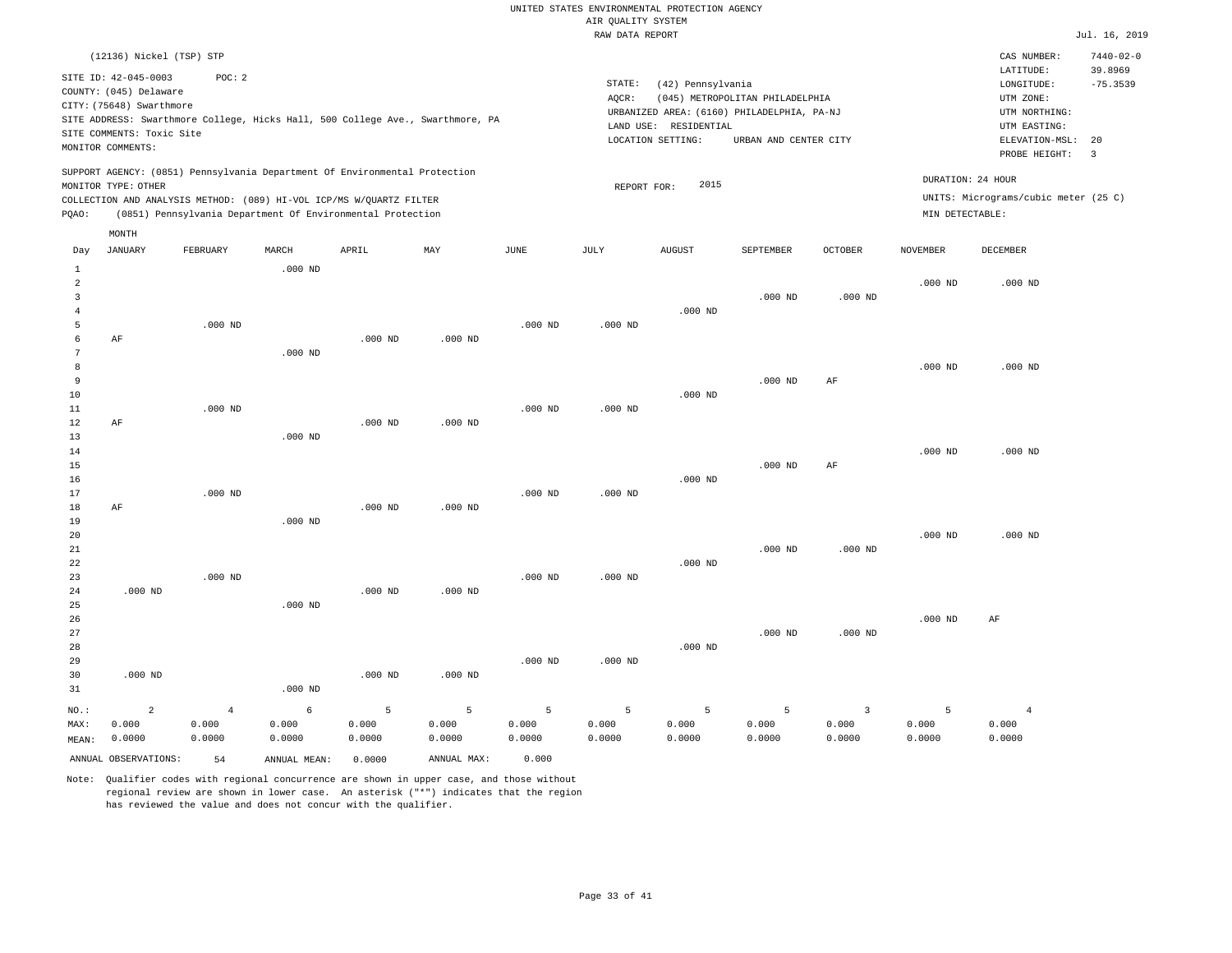|                |                           |                                                                                |           |                |             |                | RAW DATA REPORT |                       |                                            |                |                 |                                      | Jul. 16, 2019        |
|----------------|---------------------------|--------------------------------------------------------------------------------|-----------|----------------|-------------|----------------|-----------------|-----------------------|--------------------------------------------|----------------|-----------------|--------------------------------------|----------------------|
|                | (12136) Nickel (TSP) STP  |                                                                                |           |                |             |                |                 |                       |                                            |                |                 | CAS NUMBER:                          | $7440 - 02 - 0$      |
|                | SITE ID: 42-045-0003      | POC: 2                                                                         |           |                |             |                |                 |                       |                                            |                |                 | LATITUDE:                            | 39.8969              |
|                | COUNTY: (045) Delaware    |                                                                                |           |                |             |                | STATE:          | (42) Pennsylvania     |                                            |                |                 | LONGITUDE:                           | $-75.3539$           |
|                | CITY: (75648) Swarthmore  |                                                                                |           |                |             |                | AQCR:           |                       | (045) METROPOLITAN PHILADELPHIA            |                |                 | UTM ZONE:                            |                      |
|                |                           | SITE ADDRESS: Swarthmore College, Hicks Hall, 500 College Ave., Swarthmore, PA |           |                |             |                |                 |                       | URBANIZED AREA: (6160) PHILADELPHIA, PA-NJ |                |                 | UTM NORTHING:                        |                      |
|                | SITE COMMENTS: Toxic Site |                                                                                |           |                |             |                |                 | LAND USE: RESIDENTIAL |                                            |                |                 | UTM EASTING:                         |                      |
|                | MONITOR COMMENTS:         |                                                                                |           |                |             |                |                 | LOCATION SETTING:     | URBAN AND CENTER CITY                      |                |                 | ELEVATION-MSL:<br>PROBE HEIGHT:      | 20<br>$\overline{3}$ |
|                |                           | SUPPORT AGENCY: (0851) Pennsylvania Department Of Environmental Protection     |           |                |             |                |                 |                       |                                            |                |                 |                                      |                      |
|                | MONITOR TYPE: OTHER       |                                                                                |           |                |             |                | REPORT FOR:     | 2016                  |                                            |                |                 | DURATION: 24 HOUR                    |                      |
|                |                           | COLLECTION AND ANALYSIS METHOD: (089) HI-VOL ICP/MS W/QUARTZ FILTER            |           |                |             |                |                 |                       |                                            |                |                 | UNITS: Micrograms/cubic meter (25 C) |                      |
| PQAO:          |                           | (0851) Pennsylvania Department Of Environmental Protection                     |           |                |             |                |                 |                       |                                            |                | MIN DETECTABLE: |                                      |                      |
|                | MONTH                     |                                                                                |           |                |             |                |                 |                       |                                            |                |                 |                                      |                      |
| Day            | <b>JANUARY</b>            | FEBRUARY                                                                       | MARCH     | APRIL          | MAY         | JUNE           | JULY            | <b>AUGUST</b>         | SEPTEMBER                                  | <b>OCTOBER</b> | <b>NOVEMBER</b> | <b>DECEMBER</b>                      |                      |
| $\mathbf{1}$   | ${\tt F1}$                |                                                                                | $.000$ ND |                |             |                |                 |                       |                                            |                |                 |                                      |                      |
| $\overline{a}$ |                           |                                                                                |           |                |             |                |                 |                       |                                            |                | $.000$ ND       | $.000$ ND                            |                      |
| 3              |                           |                                                                                |           |                |             |                |                 |                       | $.000$ ND                                  | $.000$ ND      |                 |                                      |                      |
| $\overline{4}$ |                           |                                                                                |           |                |             |                |                 | $.000$ ND             |                                            |                |                 |                                      |                      |
| 5              |                           |                                                                                |           |                |             | AF             | $.000$ ND       |                       |                                            |                |                 |                                      |                      |
| 6              |                           | $.000$ ND                                                                      |           | $.000$ ND      | AF          |                |                 |                       |                                            |                |                 |                                      |                      |
| 7              | $.000$ ND                 |                                                                                | $.000$ ND |                |             |                |                 |                       |                                            |                |                 |                                      |                      |
| 8              |                           |                                                                                |           |                |             |                |                 |                       |                                            |                | $.000$ ND       | $.000$ ND                            |                      |
| 9              |                           |                                                                                |           |                |             |                |                 |                       | $.000$ ND                                  | $.000$ ND      |                 |                                      |                      |
| 10             |                           |                                                                                |           |                |             |                |                 | $.000$ ND             |                                            |                |                 |                                      |                      |
| 11             |                           |                                                                                |           |                |             | $.000$ ND      | $.000$ ND       |                       |                                            |                |                 |                                      |                      |
| 12             |                           | $.000$ ND                                                                      |           | $.000$ ND      | AF          |                |                 |                       |                                            |                |                 |                                      |                      |
| 13             | $.000$ ND                 |                                                                                | $.000$ ND |                |             |                |                 |                       |                                            |                |                 |                                      |                      |
| 14             |                           |                                                                                |           |                |             |                |                 |                       |                                            |                | $.000$ ND       | $.000$ ND                            |                      |
| 15             |                           |                                                                                |           |                |             |                |                 |                       | $.000$ ND                                  | $.000$ ND      |                 |                                      |                      |
| 16             |                           |                                                                                |           |                |             |                |                 | $.000$ ND             |                                            |                |                 |                                      |                      |
| 17             |                           |                                                                                |           |                |             | $.000$ ND      | $.000$ ND       |                       |                                            |                |                 |                                      |                      |
| 18             |                           | $.000$ ND                                                                      |           | $.000$ ND      | AF          |                |                 |                       |                                            |                |                 |                                      |                      |
| 19             | $.000$ ND                 |                                                                                | $.000$ ND |                |             |                |                 |                       |                                            |                |                 |                                      |                      |
| 20             |                           |                                                                                |           |                |             |                |                 |                       |                                            |                | $.000$ ND       | AM                                   |                      |
| 21             |                           |                                                                                |           |                |             |                |                 |                       | $.000$ ND                                  | $.000$ ND      |                 |                                      |                      |
| 22<br>23       |                           |                                                                                |           |                |             | $.000$ ND      | $.000$ ND       | $.000$ ND             |                                            |                |                 |                                      |                      |
| 24             |                           | $.000$ ND                                                                      |           | $.000$ ND      | $\rm{AF}$   |                |                 |                       |                                            |                |                 |                                      |                      |
| 25             | $.000$ ND                 |                                                                                | $.000$ ND |                |             |                |                 |                       |                                            |                |                 |                                      |                      |
| 26             |                           |                                                                                |           |                |             |                |                 |                       |                                            |                | $.000$ ND       | $.000$ ND                            |                      |
| 27             |                           |                                                                                |           |                |             |                |                 |                       | $.000$ ND                                  | $.000$ ND      |                 |                                      |                      |
| 28             |                           |                                                                                |           |                |             |                |                 | $.000$ ND             |                                            |                |                 |                                      |                      |
| 29             |                           |                                                                                |           |                |             | $.000$ ND      | $.000$ ND       |                       |                                            |                |                 |                                      |                      |
| 30             |                           |                                                                                |           | AV             | AF          |                |                 |                       |                                            |                |                 |                                      |                      |
| 31             | $.000$ ND                 |                                                                                | $.000$ ND |                |             |                |                 |                       |                                            |                |                 |                                      |                      |
| NO.:           | 5                         | $\overline{4}$                                                                 | 6         | $\overline{4}$ | $\mathbb O$ | $\overline{4}$ | 5               | 5                     | 5                                          | 5              | $\overline{5}$  | $\overline{4}$                       |                      |
| MAX:           | 0.000                     | 0.000                                                                          | 0.000     | 0.000          |             | 0.000          | 0.000           | 0.000                 | 0.000                                      | 0.000          | 0.000           | 0.000                                |                      |
| MEAN:          | 0.0000                    | 0.0000                                                                         | 0.0000    | 0.0000         |             | 0.0000         | 0.0000          | 0.0000                | 0.0000                                     | 0.0000         | 0.0000          | 0.0000                               |                      |
|                |                           |                                                                                |           |                |             |                |                 |                       |                                            |                |                 |                                      |                      |

ANNUAL OBSERVATIONS: 52 ANNUAL MEAN: 0.0000 ANNUAL MAX: 0.000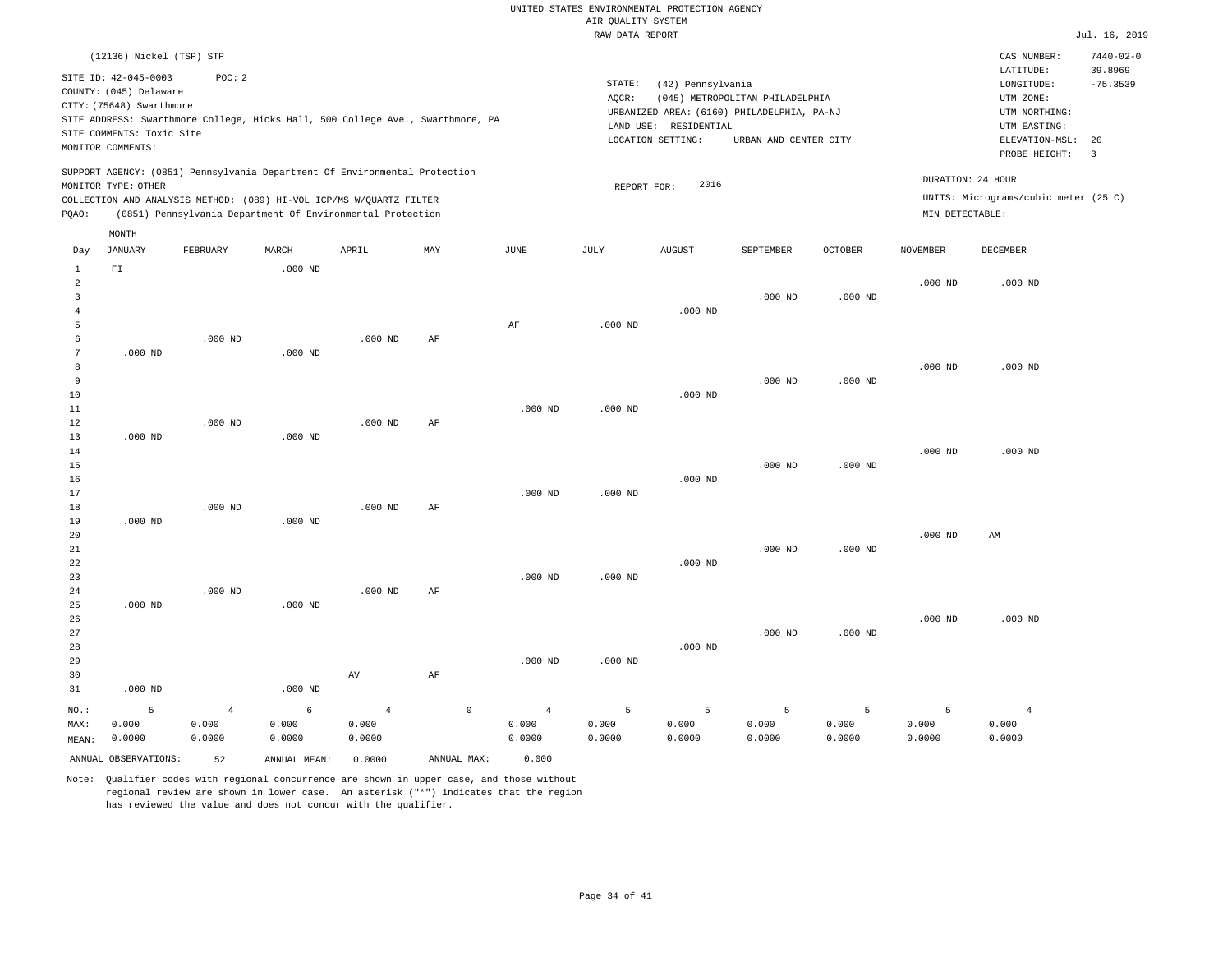|                |                           |                                                                                |                |           |            |                | RAW DATA REPORT |                       |                                            |                |                 |                                      | Jul. 16, 2019   |
|----------------|---------------------------|--------------------------------------------------------------------------------|----------------|-----------|------------|----------------|-----------------|-----------------------|--------------------------------------------|----------------|-----------------|--------------------------------------|-----------------|
|                | (12136) Nickel (TSP) STP  |                                                                                |                |           |            |                |                 |                       |                                            |                |                 | CAS NUMBER:                          | $7440 - 02 - 0$ |
|                |                           |                                                                                |                |           |            |                |                 |                       |                                            |                |                 | LATITUDE:                            | 39.8969         |
|                | SITE ID: 42-045-0003      | POC: 2                                                                         |                |           |            |                | STATE:          | (42) Pennsylvania     |                                            |                |                 | LONGITUDE:                           | $-75.3539$      |
|                | COUNTY: (045) Delaware    |                                                                                |                |           |            |                | AQCR:           |                       | (045) METROPOLITAN PHILADELPHIA            |                |                 | UTM ZONE:                            |                 |
|                | CITY: (75648) Swarthmore  |                                                                                |                |           |            |                |                 |                       | URBANIZED AREA: (6160) PHILADELPHIA, PA-NJ |                |                 | UTM NORTHING:                        |                 |
|                |                           | SITE ADDRESS: Swarthmore College, Hicks Hall, 500 College Ave., Swarthmore, PA |                |           |            |                |                 | LAND USE: RESIDENTIAL |                                            |                |                 | UTM EASTING:                         |                 |
|                | SITE COMMENTS: Toxic Site |                                                                                |                |           |            |                |                 | LOCATION SETTING:     | URBAN AND CENTER CITY                      |                |                 | ELEVATION-MSL:                       | 20              |
|                | MONITOR COMMENTS:         |                                                                                |                |           |            |                |                 |                       |                                            |                |                 | PROBE HEIGHT:                        | $\overline{3}$  |
|                |                           | SUPPORT AGENCY: (0851) Pennsylvania Department Of Environmental Protection     |                |           |            |                |                 |                       |                                            |                |                 |                                      |                 |
|                | MONITOR TYPE: OTHER       |                                                                                |                |           |            |                | REPORT FOR:     | 2017                  |                                            |                |                 | DURATION: 24 HOUR                    |                 |
|                |                           | COLLECTION AND ANALYSIS METHOD: (089) HI-VOL ICP/MS W/QUARTZ FILTER            |                |           |            |                |                 |                       |                                            |                |                 | UNITS: Micrograms/cubic meter (25 C) |                 |
| PQAO:          |                           | (0851) Pennsylvania Department Of Environmental Protection                     |                |           |            |                |                 |                       |                                            |                |                 | MIN DETECTABLE:                      |                 |
|                | MONTH                     |                                                                                |                |           |            |                |                 |                       |                                            |                |                 |                                      |                 |
| Day            | <b>JANUARY</b>            | FEBRUARY                                                                       | MARCH          | APRIL     | MAY        | JUNE           | JULY            | <b>AUGUST</b>         | SEPTEMBER                                  | <b>OCTOBER</b> | <b>NOVEMBER</b> | DECEMBER                             |                 |
| $1\,$          | $.000$ ND                 |                                                                                |                | $.000$ ND | $.000$ ND  |                |                 |                       |                                            |                |                 |                                      |                 |
| $\overline{a}$ |                           |                                                                                | $.000$ ND      |           |            |                |                 |                       |                                            |                |                 |                                      |                 |
| $\overline{3}$ |                           |                                                                                |                |           |            |                |                 |                       |                                            |                |                 |                                      |                 |
| $\overline{4}$ |                           |                                                                                |                |           |            |                |                 |                       | .003                                       |                |                 |                                      |                 |
| 5              |                           |                                                                                |                |           |            |                |                 | $.000$ ND             |                                            |                |                 |                                      |                 |
| 6              |                           | $.000$ ND                                                                      |                |           |            | $.000$ ND      | AF              |                       |                                            |                |                 |                                      |                 |
| 7              | $.000$ ND                 |                                                                                |                | $.000$ ND | $.000$ ND  |                |                 |                       |                                            |                |                 |                                      |                 |
| 8              |                           |                                                                                | $.000$ ND      |           |            |                |                 |                       |                                            |                |                 |                                      |                 |
| 9              |                           |                                                                                |                |           |            |                |                 |                       |                                            |                |                 |                                      |                 |
| 10             |                           |                                                                                |                |           |            |                |                 |                       | AF                                         |                |                 |                                      |                 |
| $11\,$         |                           |                                                                                |                |           |            |                |                 | $.000$ ND             |                                            |                |                 |                                      |                 |
| $12$           |                           | $.000$ ND                                                                      |                |           |            | $.000$ ND      | AM              |                       |                                            |                |                 |                                      |                 |
| 13             | $.000$ ND                 |                                                                                |                | $.000$ ND | $.000$ ND  |                |                 |                       |                                            |                |                 |                                      |                 |
| 14             |                           |                                                                                | $.000$ ND      |           |            |                |                 |                       |                                            |                |                 |                                      |                 |
| 15             |                           |                                                                                |                |           |            |                |                 |                       |                                            |                |                 |                                      |                 |
| 16             |                           |                                                                                |                |           |            |                |                 |                       | $.000$ ND                                  |                |                 |                                      |                 |
| 17             |                           |                                                                                |                |           |            |                |                 | $.000$ ND             |                                            |                |                 |                                      |                 |
| 18             |                           | $.000$ ND                                                                      |                |           |            | AM             | $.000$ ND       |                       |                                            |                |                 |                                      |                 |
| 19             | $.000$ ND                 |                                                                                |                | $.000$ ND | $.000$ ND  |                |                 |                       |                                            |                |                 |                                      |                 |
| 20             |                           |                                                                                | $\rm AF$       |           |            |                |                 |                       |                                            |                |                 |                                      |                 |
| 21             |                           |                                                                                |                |           |            |                |                 |                       |                                            |                |                 |                                      |                 |
| 22             |                           |                                                                                |                |           |            |                |                 |                       | .002                                       |                |                 |                                      |                 |
| 23             |                           |                                                                                |                |           |            |                |                 | $.000$ ND             |                                            |                |                 |                                      |                 |
| 24             |                           | $.000$ ND                                                                      |                |           |            | $.000$ ND      | FT              |                       |                                            |                |                 |                                      |                 |
| 25             | $.000$ ND                 |                                                                                |                | $.000$ ND | $.000$ ND  |                |                 |                       |                                            |                |                 |                                      |                 |
| 26             |                           |                                                                                | $.000$ ND      |           |            |                |                 |                       |                                            |                |                 |                                      |                 |
| 27             |                           |                                                                                |                |           |            |                |                 |                       |                                            |                |                 |                                      |                 |
| 28             |                           |                                                                                |                |           |            |                |                 |                       | .003                                       |                |                 |                                      |                 |
| 29             |                           |                                                                                |                |           |            |                |                 | $.000$ ND             |                                            |                |                 |                                      |                 |
| 30<br>31       | $.000$ ND                 |                                                                                |                |           | $.000$ ND  | AM             | $.000$ ND       |                       |                                            |                |                 |                                      |                 |
|                |                           |                                                                                |                |           |            |                |                 |                       |                                            |                |                 |                                      |                 |
| NO.:           | 6                         | $\overline{4}$                                                                 | $\overline{4}$ | 5         | $\epsilon$ | $\overline{3}$ | $\overline{a}$  | 5                     | $\overline{4}$                             | $\mathsf{O}$   | $\mathbb O$     | $\mathbb O$                          |                 |
| MAX:           | 0.000                     | 0.000                                                                          | 0.000          | 0.000     | 0.000      | 0.000          | 0.000           | 0.000                 | .003                                       |                |                 |                                      |                 |
| MEAN:          | 0.0000                    | 0.0000                                                                         | 0.0000         | 0.0000    | 0.0000     | 0.0000         | 0.0000          | 0.0000                | .0020                                      |                |                 |                                      |                 |

ANNUAL OBSERVATIONS: 39 ANNUAL MEAN: .0002 ANNUAL MAX: .003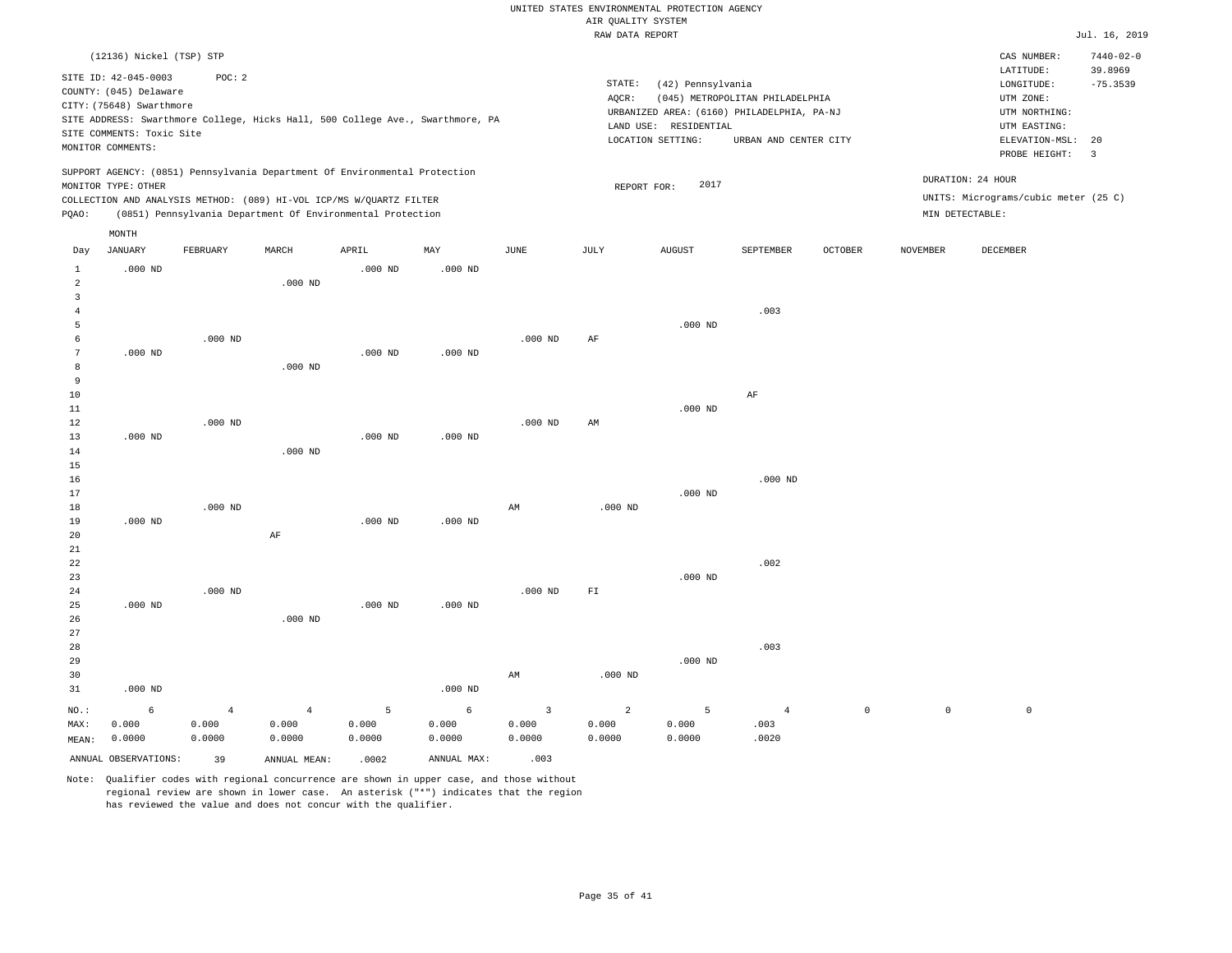|                 | (12167) Zinc (TSP) STP    |          |                                                                            |       |                                                                                |               |                |                       |                                            |         |                 | CAS NUMBER:                          | $7440 - 66 - 6$         |
|-----------------|---------------------------|----------|----------------------------------------------------------------------------|-------|--------------------------------------------------------------------------------|---------------|----------------|-----------------------|--------------------------------------------|---------|-----------------|--------------------------------------|-------------------------|
|                 | SITE ID: 42-045-0003      | POC: 2   |                                                                            |       |                                                                                |               | STATE:         | (42) Pennsylvania     |                                            |         |                 | LATITUDE:<br>LONGITUDE:              | 39.8969<br>$-75.3539$   |
|                 | COUNTY: (045) Delaware    |          |                                                                            |       |                                                                                |               | AQCR:          |                       | (045) METROPOLITAN PHILADELPHIA            |         |                 | UTM ZONE:                            |                         |
|                 | CITY: (75648) Swarthmore  |          |                                                                            |       |                                                                                |               |                |                       | URBANIZED AREA: (6160) PHILADELPHIA, PA-NJ |         |                 | UTM NORTHING:                        |                         |
|                 |                           |          |                                                                            |       | SITE ADDRESS: Swarthmore College, Hicks Hall, 500 College Ave., Swarthmore, PA |               |                | LAND USE: RESIDENTIAL |                                            |         |                 | UTM EASTING:                         |                         |
|                 | SITE COMMENTS: Toxic Site |          |                                                                            |       |                                                                                |               |                | LOCATION SETTING:     | URBAN AND CENTER CITY                      |         |                 | ELEVATION-MSL:                       | 20                      |
|                 | MONITOR COMMENTS:         |          |                                                                            |       |                                                                                |               |                |                       |                                            |         |                 | PROBE HEIGHT:                        | $\overline{\mathbf{3}}$ |
|                 |                           |          | SUPPORT AGENCY: (0851) Pennsylvania Department Of Environmental Protection |       |                                                                                |               |                |                       |                                            |         |                 |                                      |                         |
|                 | MONITOR TYPE: OTHER       |          |                                                                            |       |                                                                                |               |                | 2013<br>REPORT FOR:   |                                            |         |                 | DURATION: 24 HOUR                    |                         |
|                 |                           |          | COLLECTION AND ANALYSIS METHOD: (089) HI-VOL ICP/MS W/QUARTZ FILTER        |       |                                                                                |               |                |                       |                                            |         |                 | UNITS: Micrograms/cubic meter (25 C) |                         |
| PQAO:           |                           |          | (0851) Pennsylvania Department Of Environmental Protection                 |       |                                                                                |               |                |                       |                                            |         | MIN DETECTABLE: |                                      |                         |
|                 | MONTH                     |          |                                                                            |       |                                                                                |               |                |                       |                                            |         |                 |                                      |                         |
| Day             | <b>JANUARY</b>            | FEBRUARY | MARCH                                                                      | APRIL | MAY                                                                            | $_{\rm JUNE}$ | JULY           | <b>AUGUST</b>         | SEPTEMBER                                  | OCTOBER | <b>NOVEMBER</b> | DECEMBER                             |                         |
| $\,1\,$         |                           |          |                                                                            |       |                                                                                |               |                |                       | .015                                       | .022    |                 |                                      |                         |
| $\overline{a}$  |                           |          |                                                                            |       |                                                                                |               |                | $\rm AF$              |                                            |         |                 |                                      |                         |
| $\overline{3}$  |                           | .026     |                                                                            |       |                                                                                | .015          | $\rm{AF}$      |                       |                                            |         |                 |                                      |                         |
| $\overline{4}$  | .021                      |          |                                                                            | .027  | .019                                                                           |               |                |                       |                                            |         |                 |                                      |                         |
| 5               |                           |          | .027                                                                       |       |                                                                                |               |                |                       |                                            |         |                 |                                      |                         |
| 6               |                           |          |                                                                            |       |                                                                                |               |                |                       |                                            |         | .024            | .019                                 |                         |
| $7\phantom{.0}$ |                           |          |                                                                            |       |                                                                                |               |                |                       | .021                                       | .021    |                 |                                      |                         |
| 8               |                           |          |                                                                            |       |                                                                                |               |                | .380 5                |                                            |         |                 |                                      |                         |
| 9               |                           | .030     |                                                                            |       |                                                                                | .025          | .028           |                       |                                            |         |                 |                                      |                         |
| 10              | .128                      |          |                                                                            | .029  | .041                                                                           |               |                |                       |                                            |         |                 |                                      |                         |
| $11\,$          |                           |          | .010                                                                       |       |                                                                                |               |                |                       |                                            |         |                 |                                      |                         |
| 12              |                           |          |                                                                            |       |                                                                                |               |                |                       |                                            |         | .015            | .023                                 |                         |
| 13              |                           |          |                                                                            |       |                                                                                |               |                |                       | .024                                       | .037    |                 |                                      |                         |
| 14<br>15        |                           | .041     |                                                                            |       |                                                                                | .018          | .015           | .013                  |                                            |         |                 |                                      |                         |
| 16              | .021                      |          |                                                                            | .0495 | .031                                                                           |               |                |                       |                                            |         |                 |                                      |                         |
| $17$            |                           |          | .016                                                                       |       |                                                                                |               |                |                       |                                            |         |                 |                                      |                         |
| 18              |                           |          |                                                                            |       |                                                                                |               |                |                       |                                            |         | $\rm{AF}$       | .032                                 |                         |
| 19              |                           |          |                                                                            |       |                                                                                |               |                |                       | .016                                       | .017    |                 |                                      |                         |
| 20              |                           |          |                                                                            |       |                                                                                |               |                | .020                  |                                            |         |                 |                                      |                         |
| 21              |                           | .018     |                                                                            |       |                                                                                | .024          | .019           |                       |                                            |         |                 |                                      |                         |
| 22              | .023                      |          |                                                                            | .018  | .026                                                                           |               |                |                       |                                            |         |                 |                                      |                         |
| 23              |                           |          | .017                                                                       |       |                                                                                |               |                |                       |                                            |         |                 |                                      |                         |
| 24              |                           |          |                                                                            |       |                                                                                |               |                |                       |                                            |         | $\rm{AF}$       | .020                                 |                         |
| 25              |                           |          |                                                                            |       |                                                                                |               |                |                       | AF                                         | .021    |                 |                                      |                         |
| 26              |                           |          |                                                                            |       |                                                                                |               |                | .019                  |                                            |         |                 |                                      |                         |
| 27              |                           | .015     |                                                                            |       |                                                                                | .034          | .034           |                       |                                            |         |                 |                                      |                         |
| 28              | .027                      |          |                                                                            | .024  | .021                                                                           |               |                |                       |                                            |         |                 |                                      |                         |
| 29              |                           |          | .018                                                                       |       |                                                                                |               |                |                       |                                            |         |                 |                                      |                         |
| 30              |                           |          |                                                                            |       |                                                                                |               |                |                       |                                            |         | .020            | .017                                 |                         |
| 31              |                           |          |                                                                            |       |                                                                                |               |                |                       |                                            | .026    |                 |                                      |                         |
| NO.:            | 5                         | 5        | 5                                                                          | 5     | 5                                                                              | 5             | $\overline{4}$ | $\overline{4}$        | $\overline{4}$                             | 6       | $\overline{3}$  | 5                                    |                         |
| MAX:            | .128                      | .041     | .027                                                                       | .049  | .041                                                                           | .034          | .034           | .380                  | .024                                       | .037    | .024            | .032                                 |                         |
| MEAN:           | .0440                     | .0260    | .0176                                                                      | .0294 | .0276                                                                          | .0232         | .0240          | .1080                 | .0190                                      | .0240   | .0197           | .0222                                |                         |
|                 | ANNUAL OBSERVATIONS:      | 56       | ANNUAL MEAN:                                                               | .0314 | ANNUAL MAX:                                                                    | .380          |                |                       |                                            |         |                 |                                      |                         |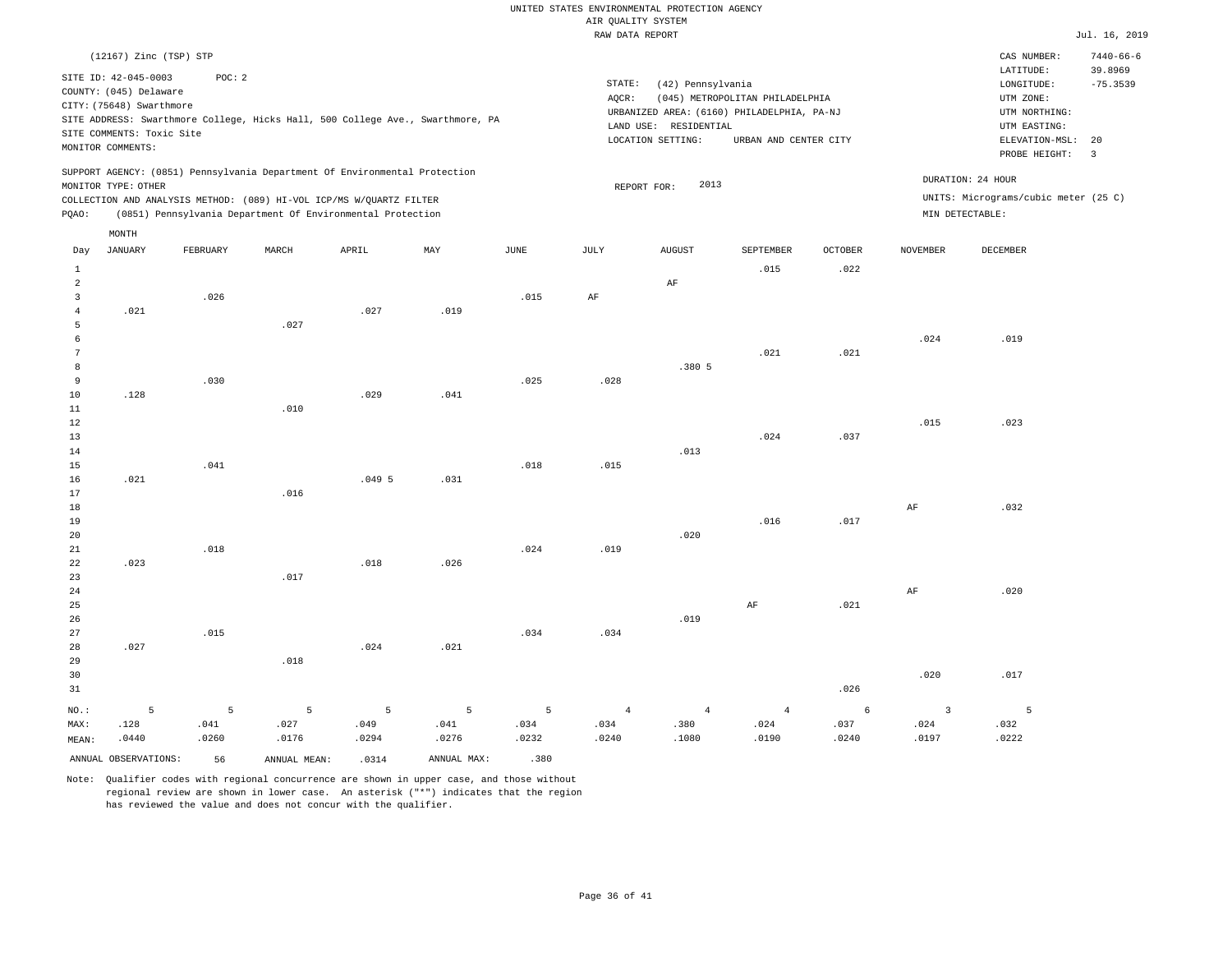|                                | (12167) Zinc (TSP) STP                                                                                                       |               |              |                                                                                                                                                                                                                 |                                                                                |                       |                 |                                                                 |                                                                                                        |                |                 | CAS NUMBER:                                                                                              | $7440 - 66 - 6$                                        |
|--------------------------------|------------------------------------------------------------------------------------------------------------------------------|---------------|--------------|-----------------------------------------------------------------------------------------------------------------------------------------------------------------------------------------------------------------|--------------------------------------------------------------------------------|-----------------------|-----------------|-----------------------------------------------------------------|--------------------------------------------------------------------------------------------------------|----------------|-----------------|----------------------------------------------------------------------------------------------------------|--------------------------------------------------------|
|                                | SITE ID: 42-045-0003<br>COUNTY: (045) Delaware<br>CITY: (75648) Swarthmore<br>SITE COMMENTS: Toxic Site<br>MONITOR COMMENTS: | POC: 2        |              |                                                                                                                                                                                                                 | SITE ADDRESS: Swarthmore College, Hicks Hall, 500 College Ave., Swarthmore, PA |                       | STATE:<br>AQCR: | (42) Pennsylvania<br>LAND USE: RESIDENTIAL<br>LOCATION SETTING: | (045) METROPOLITAN PHILADELPHIA<br>URBANIZED AREA: (6160) PHILADELPHIA, PA-NJ<br>URBAN AND CENTER CITY |                |                 | LATITUDE:<br>LONGITUDE:<br>UTM ZONE:<br>UTM NORTHING:<br>UTM EASTING:<br>ELEVATION-MSL:<br>PROBE HEIGHT: | 39.8969<br>$-75.3539$<br>20<br>$\overline{\mathbf{3}}$ |
| PQAO:                          | MONITOR TYPE: OTHER                                                                                                          |               |              | SUPPORT AGENCY: (0851) Pennsylvania Department Of Environmental Protection<br>COLLECTION AND ANALYSIS METHOD: (089) HI-VOL ICP/MS W/QUARTZ FILTER<br>(0851) Pennsylvania Department Of Environmental Protection |                                                                                |                       |                 | 2014<br>REPORT FOR:                                             |                                                                                                        |                |                 | DURATION: 24 HOUR<br>UNITS: Micrograms/cubic meter (25 C)<br>MIN DETECTABLE:                             |                                                        |
|                                | MONTH                                                                                                                        |               |              |                                                                                                                                                                                                                 |                                                                                |                       |                 |                                                                 |                                                                                                        |                |                 |                                                                                                          |                                                        |
| Day                            | <b>JANUARY</b>                                                                                                               | FEBRUARY      | MARCH        | APRIL                                                                                                                                                                                                           | $_{\rm MAY}$                                                                   | $\operatorname{JUNE}$ | JULY            | <b>AUGUST</b>                                                   | SEPTEMBER                                                                                              | OCTOBER        | <b>NOVEMBER</b> | DECEMBER                                                                                                 |                                                        |
| $\mathbf{1}$<br>$\overline{a}$ |                                                                                                                              |               |              |                                                                                                                                                                                                                 |                                                                                |                       |                 |                                                                 | .018                                                                                                   | .027           | .022            | AF                                                                                                       |                                                        |
| $\mathbf{3}$<br>$\overline{4}$ |                                                                                                                              | $\rm AF$      |              |                                                                                                                                                                                                                 |                                                                                | $\rm{AF}$             | $\rm{AF}$       | .013                                                            |                                                                                                        |                |                 |                                                                                                          |                                                        |
| 5<br>6<br>$\overline{7}$       | .039                                                                                                                         |               | AF           | $\rm AF$                                                                                                                                                                                                        | .027                                                                           |                       |                 |                                                                 |                                                                                                        |                |                 |                                                                                                          |                                                        |
| 8<br>9                         |                                                                                                                              |               |              |                                                                                                                                                                                                                 |                                                                                |                       |                 | .021                                                            | .021                                                                                                   | .015           | .025            | .011                                                                                                     |                                                        |
| 10<br>11                       | .0465                                                                                                                        | .017          |              | .0535                                                                                                                                                                                                           | AF                                                                             | AF                    | AF              |                                                                 |                                                                                                        |                |                 |                                                                                                          |                                                        |
| 12<br>13<br>14                 |                                                                                                                              |               | AF           |                                                                                                                                                                                                                 |                                                                                |                       |                 |                                                                 | .015                                                                                                   | .012           | .016            | .013                                                                                                     |                                                        |
| 15<br>16                       |                                                                                                                              | AF            |              |                                                                                                                                                                                                                 |                                                                                | AF                    | .015            | .017                                                            |                                                                                                        |                |                 |                                                                                                          |                                                        |
| 17<br>18                       | AF                                                                                                                           |               | AF           | .021                                                                                                                                                                                                            | AF                                                                             |                       |                 |                                                                 |                                                                                                        |                |                 |                                                                                                          |                                                        |
| 19<br>20<br>21                 |                                                                                                                              |               |              |                                                                                                                                                                                                                 |                                                                                |                       |                 | .027                                                            | .022                                                                                                   | .022           | .019            | .018                                                                                                     |                                                        |
| 22<br>23                       | .037                                                                                                                         | $\rm AF$      |              | .017                                                                                                                                                                                                            | .018                                                                           | AF                    | .015            |                                                                 |                                                                                                        |                |                 |                                                                                                          |                                                        |
| 24<br>25<br>26                 |                                                                                                                              |               | $\rm{AF}$    |                                                                                                                                                                                                                 |                                                                                |                       |                 |                                                                 | .018                                                                                                   | AF             | AF              | .013                                                                                                     |                                                        |
| 27<br>28                       |                                                                                                                              | AF            |              |                                                                                                                                                                                                                 |                                                                                | AF                    | .013            | .023                                                            |                                                                                                        |                |                 |                                                                                                          |                                                        |
| 29<br>30<br>31                 | .032                                                                                                                         |               | $\rm{AF}$    | .058 <sub>5</sub>                                                                                                                                                                                               | .022                                                                           |                       |                 |                                                                 |                                                                                                        |                |                 | .024                                                                                                     |                                                        |
| NO.:                           | $\overline{4}$                                                                                                               | $\mathbf{1}$  | $\mathbb O$  | $\overline{4}$                                                                                                                                                                                                  | 3                                                                              | $\mathbb O$           | 3               | 5                                                               | 5                                                                                                      | $\overline{4}$ | $\overline{4}$  | -5                                                                                                       |                                                        |
| MAX:<br>MEAN:                  | .046<br>.0385                                                                                                                | .017<br>.0170 |              | .058<br>.0373                                                                                                                                                                                                   | .027<br>.0223                                                                  |                       | .015<br>.0143   | .027<br>.0202                                                   | .022<br>.0188                                                                                          | .027<br>.0190  | .025<br>.0205   | .024<br>.0158                                                                                            |                                                        |
|                                | ANNUAL OBSERVATIONS:                                                                                                         | 38            | ANNUAL MEAN: | .0227                                                                                                                                                                                                           | ANNUAL MAX:                                                                    | .058                  |                 |                                                                 |                                                                                                        |                |                 |                                                                                                          |                                                        |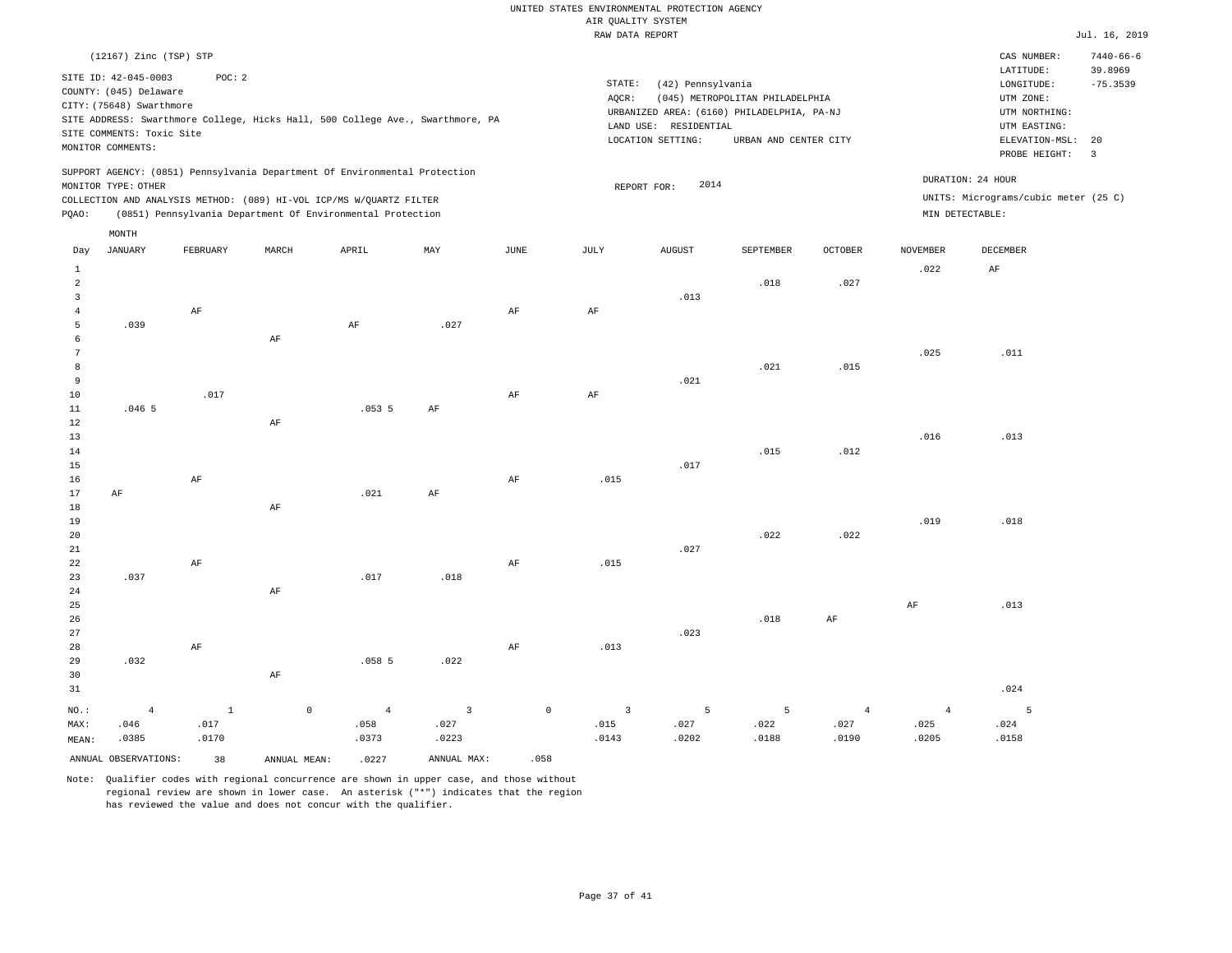|       | (12167) Zinc (TSP) STP                                                                                                       |                                                                                                                                   |                |       |                                                                                |      |                              |                                                                                                     |                                                          |                |                 | CAS NUMBER:                                                                                                 | $7440 - 66 - 6$            |
|-------|------------------------------------------------------------------------------------------------------------------------------|-----------------------------------------------------------------------------------------------------------------------------------|----------------|-------|--------------------------------------------------------------------------------|------|------------------------------|-----------------------------------------------------------------------------------------------------|----------------------------------------------------------|----------------|-----------------|-------------------------------------------------------------------------------------------------------------|----------------------------|
|       | SITE ID: 42-045-0003<br>COUNTY: (045) Delaware<br>CITY: (75648) Swarthmore<br>SITE COMMENTS: Toxic Site<br>MONITOR COMMENTS: | POC:2                                                                                                                             |                |       | SITE ADDRESS: Swarthmore College, Hicks Hall, 500 College Ave., Swarthmore, PA |      | STATE:<br>AOCR:<br>LAND USE: | (42) Pennsylvania<br>URBANIZED AREA: (6160) PHILADELPHIA, PA-NJ<br>RESIDENTIAL<br>LOCATION SETTING: | (045) METROPOLITAN PHILADELPHIA<br>URBAN AND CENTER CITY |                |                 | LATITUDE:<br>LONGITUDE:<br>UTM ZONE:<br>UTM NORTHING:<br>UTM EASTING:<br>ELEVATION-MSL: 20<br>PROBE HEIGHT: | 39.8969<br>$-75.3539$<br>3 |
| POAO: | MONITOR TYPE: OTHER                                                                                                          | COLLECTION AND ANALYSIS METHOD: (089) HI-VOL ICP/MS W/OUARTZ FILTER<br>(0851) Pennsylvania Department Of Environmental Protection |                |       | SUPPORT AGENCY: (0851) Pennsylvania Department Of Environmental Protection     |      |                              | 2015<br>REPORT FOR:                                                                                 |                                                          |                | MIN DETECTABLE: | DURATION: 24 HOUR<br>UNITS: Micrograms/cubic meter (25 C)                                                   |                            |
| Day   | MONTH<br>JANUARY                                                                                                             | FEBRUARY                                                                                                                          | MARCH<br>.0565 | APRIL | MAY                                                                            | JUNE | JULY                         | <b>AUGUST</b>                                                                                       | SEPTEMBER                                                | <b>OCTOBER</b> | <b>NOVEMBER</b> | DECEMBER                                                                                                    |                            |

| $\perp$          |                |       | .056 5     |                |                |                 |                 |                 |                |                         |            |                |
|------------------|----------------|-------|------------|----------------|----------------|-----------------|-----------------|-----------------|----------------|-------------------------|------------|----------------|
| $\overline{a}$   |                |       |            |                |                |                 |                 |                 |                |                         | .024       | .018           |
| $\mathbf{3}$     |                |       |            |                |                |                 |                 |                 | .026           | .006                    |            |                |
| $\overline{4}$   |                |       |            |                |                |                 |                 | .013            |                |                         |            |                |
| 5                |                | .021  |            |                |                | .1305           | .021            |                 |                |                         |            |                |
| 6                | $\rm AF$       |       |            | .0455          | .028           |                 |                 |                 |                |                         |            |                |
| $7\phantom{.0}$  |                |       | .020       |                |                |                 |                 |                 |                |                         |            |                |
| 8                |                |       |            |                |                |                 |                 |                 |                |                         | .021       | .034           |
| 9                |                |       |            |                |                |                 |                 |                 | .031           | $\rm{AF}$               |            |                |
| 10               |                |       |            |                |                |                 |                 | .016            |                |                         |            |                |
| $11\,$<br>$12\,$ | $\rm{AF}$      | .025  |            | .015           | .028           | .027            | .021            |                 |                |                         |            |                |
| 13               |                |       | .020       |                |                |                 |                 |                 |                |                         |            |                |
| 14               |                |       |            |                |                |                 |                 |                 |                |                         | .012       | .023           |
| 15               |                |       |            |                |                |                 |                 |                 | .035           | $\rm{AF}$               |            |                |
| 16               |                |       |            |                |                |                 |                 | .017            |                |                         |            |                |
| 17               |                | .022  |            |                |                | .033            | .016            |                 |                |                         |            |                |
| 18               | $\rm{AF}$      |       |            | .015           | .024           |                 |                 |                 |                |                         |            |                |
| 19               |                |       | .019       |                |                |                 |                 |                 |                |                         |            |                |
| 20               |                |       |            |                |                |                 |                 |                 |                |                         | .019       | .024           |
| $2\sqrt{1}$      |                |       |            |                |                |                 |                 |                 | .028           | .037                    |            |                |
| 22               |                |       |            |                |                |                 |                 | .017            |                |                         |            |                |
| 23               |                | .0575 |            |                |                | .028            | .014            |                 |                |                         |            |                |
| $2\,4$           | .015           |       |            | .013           | .020           |                 |                 |                 |                |                         |            |                |
| 25               |                |       | .041       |                |                |                 |                 |                 |                |                         |            |                |
| 26               |                |       |            |                |                |                 |                 |                 |                |                         | .020       | $\rm AF$       |
| 27               |                |       |            |                |                |                 |                 |                 | .015           | .015                    |            |                |
| 28               |                |       |            |                |                |                 |                 | .022            |                |                         |            |                |
| 29               |                |       |            |                |                | .018            | .026            |                 |                |                         |            |                |
| 30               | .023           |       |            | .024           | .020           |                 |                 |                 |                |                         |            |                |
| 31               |                |       | .020       |                |                |                 |                 |                 |                |                         |            |                |
| $_{\rm NO.}$ :   | $\overline{a}$ | $\,4$ | $\epsilon$ | $\overline{5}$ | $\overline{5}$ | $5\phantom{.0}$ | $5\phantom{.0}$ | $5\phantom{.0}$ | $\overline{5}$ | $\overline{\mathbf{3}}$ | $\sqrt{5}$ | $\overline{4}$ |
| MAX:             | .023           | .057  | .056       | .045           | .028           | .130            | .026            | .022            | .035           | .037                    | .024       | .034           |
| MEAN:            | .0190          | .0313 | .0293      | .0224          | .0240          | .0472           | .0196           | .0170           | .0270          | .0193                   | .0192      | .0248          |
|                  |                |       |            |                |                |                 |                 |                 |                |                         |            |                |

ANNUAL OBSERVATIONS: 54 ANNUAL MEAN: .0255 ANNUAL MAX: .130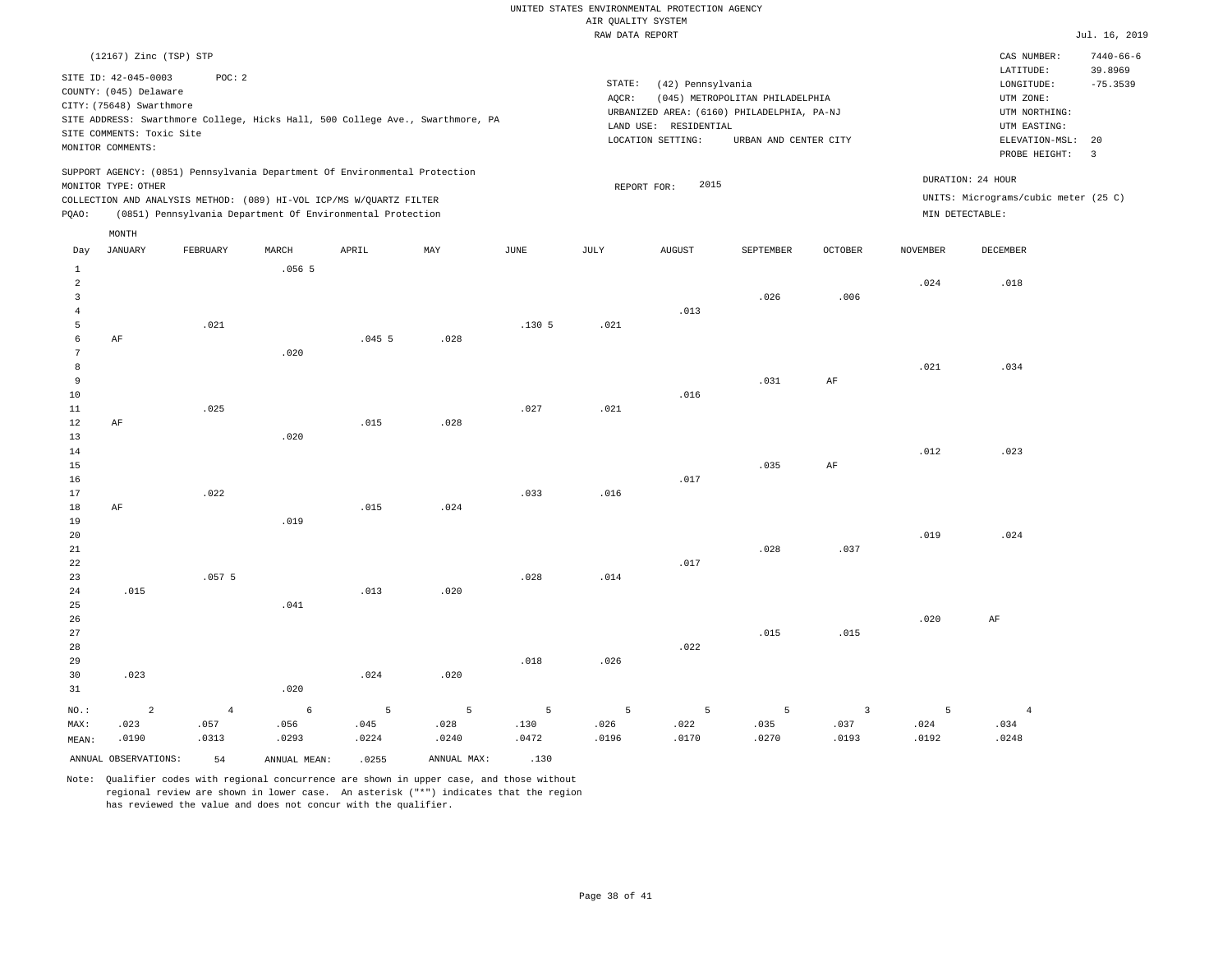|       |                           |          |       |                                                                                |     |             |        | RAW DATA REPORT                            |                                 |                |                 |                                      | Jul. 16, 2019            |
|-------|---------------------------|----------|-------|--------------------------------------------------------------------------------|-----|-------------|--------|--------------------------------------------|---------------------------------|----------------|-----------------|--------------------------------------|--------------------------|
|       | (12167) Zinc (TSP) STP    |          |       |                                                                                |     |             |        |                                            |                                 |                |                 | CAS NUMBER:                          | $7440 - 66 - 6$          |
|       | SITE ID: 42-045-0003      | POC: 2   |       |                                                                                |     |             |        |                                            |                                 |                |                 | LATITUDE:                            | 39.8969                  |
|       | COUNTY: (045) Delaware    |          |       |                                                                                |     |             | STATE: | (42) Pennsylvania                          |                                 |                |                 | LONGITUDE:                           | $-75.3539$               |
|       | CITY: (75648) Swarthmore  |          |       |                                                                                |     |             | AQCR:  |                                            | (045) METROPOLITAN PHILADELPHIA |                |                 | UTM ZONE:                            |                          |
|       |                           |          |       | SITE ADDRESS: Swarthmore College, Hicks Hall, 500 College Ave., Swarthmore, PA |     |             |        | URBANIZED AREA: (6160) PHILADELPHIA, PA-NJ |                                 |                |                 | UTM NORTHING:                        |                          |
|       | SITE COMMENTS: Toxic Site |          |       |                                                                                |     |             |        | LAND USE: RESIDENTIAL                      |                                 |                |                 | UTM EASTING:                         |                          |
|       | MONITOR COMMENTS:         |          |       |                                                                                |     |             |        | LOCATION SETTING:                          | URBAN AND CENTER CITY           |                |                 | ELEVATION-MSL: 20                    |                          |
|       |                           |          |       |                                                                                |     |             |        |                                            |                                 |                |                 | PROBE HEIGHT:                        | $\overline{\phantom{a}}$ |
|       |                           |          |       | SUPPORT AGENCY: (0851) Pennsylvania Department Of Environmental Protection     |     |             |        |                                            |                                 |                |                 | DURATION: 24 HOUR                    |                          |
|       | MONITOR TYPE: OTHER       |          |       |                                                                                |     |             |        | 2016<br>REPORT FOR:                        |                                 |                |                 |                                      |                          |
|       |                           |          |       | COLLECTION AND ANALYSIS METHOD: (089) HI-VOL ICP/MS W/OUARTZ FILTER            |     |             |        |                                            |                                 |                |                 | UNITS: Micrograms/cubic meter (25 C) |                          |
| POAO: |                           |          |       | (0851) Pennsylvania Department Of Environmental Protection                     |     |             |        |                                            |                                 |                |                 | MIN DETECTABLE:                      |                          |
|       | MONTH                     |          |       |                                                                                |     |             |        |                                            |                                 |                |                 |                                      |                          |
| Day   | <b>JANUARY</b>            | FEBRUARY | MARCH | APRIL                                                                          | MAY | <b>JUNE</b> | JULY   | <b>AUGUST</b>                              | SEPTEMBER                       | <b>OCTOBER</b> | <b>NOVEMBER</b> | DECEMBER                             |                          |
| 1     | FI                        |          | .020  |                                                                                |     |             |        |                                            |                                 |                |                 |                                      |                          |
| 2     |                           |          |       |                                                                                |     |             |        |                                            |                                 |                | .028            | .014                                 |                          |
| 3     |                           |          |       |                                                                                |     |             |        |                                            | .028                            | .014           |                 |                                      |                          |
|       |                           |          |       |                                                                                |     |             |        | .011                                       |                                 |                |                 |                                      |                          |
|       |                           |          |       |                                                                                |     | AF          | .011   |                                            |                                 |                |                 |                                      |                          |
|       |                           | .017     |       | .024                                                                           | AF  |             |        |                                            |                                 |                |                 |                                      |                          |
| 7     | .036                      |          | .026  |                                                                                |     |             |        |                                            |                                 |                |                 |                                      |                          |
| 8     |                           |          |       |                                                                                |     |             |        |                                            |                                 |                | .023            | .026                                 |                          |
| 9     |                           |          |       |                                                                                |     |             |        |                                            | .019                            | .013           |                 |                                      |                          |
| 10    |                           |          |       |                                                                                |     |             |        | .017                                       |                                 |                |                 |                                      |                          |
| 11    |                           |          |       |                                                                                |     | .023        | .012   |                                            |                                 |                |                 |                                      |                          |
| 12    |                           | .014     |       | .021                                                                           | AF  |             |        |                                            |                                 |                |                 |                                      |                          |
| 13    | .015                      |          | .022  |                                                                                |     |             |        |                                            |                                 |                |                 |                                      |                          |
| 14    |                           |          |       |                                                                                |     |             |        |                                            |                                 |                | .031            | .026                                 |                          |
| 15    |                           |          |       |                                                                                |     |             |        |                                            | .017                            | .0445          |                 |                                      |                          |
| 16    |                           |          |       |                                                                                |     |             |        | .017                                       |                                 |                |                 |                                      |                          |
| 17    |                           |          |       |                                                                                |     | .017        | .014   |                                            |                                 |                |                 |                                      |                          |
| 18    |                           | .023     |       | .020                                                                           | AF  |             |        |                                            |                                 |                |                 |                                      |                          |

19 20 21 22 23 24 25 26 .013 .142 5 .008 .014 .022 .019 AF .035 .018 .010 .027 .035 .008 .013 AM .037

| 27      |       |       |       |                |         |       |       |       | .026  | .017  |       |       |
|---------|-------|-------|-------|----------------|---------|-------|-------|-------|-------|-------|-------|-------|
| 28      |       |       |       |                |         |       |       | .011  |       |       |       |       |
| 29      |       |       |       |                |         | .028  | .013  |       |       |       |       |       |
| 30      |       |       |       | AV             | AF      |       |       |       |       |       |       |       |
| 31      | .015  |       | .021  |                |         |       |       |       |       |       |       |       |
| $NO.$ : |       | 4     | 6     | 4 <sup>1</sup> | $\circ$ |       | 5     | -5    | 5     |       |       |       |
| MAX:    | .142  | .023  | .026  | .024           |         | .035  | .018  | .017  | .028  | .044  | .031  | .037  |
| MEAN:   | .0442 | .0155 | .0208 | .0210          |         | .0258 | .0136 | .0132 | .0234 | .0246 | .0206 | .0258 |

ANNUAL OBSERVATIONS:  $52$  ANNUAL MEAN: .0226 ANNUAL MAX: .142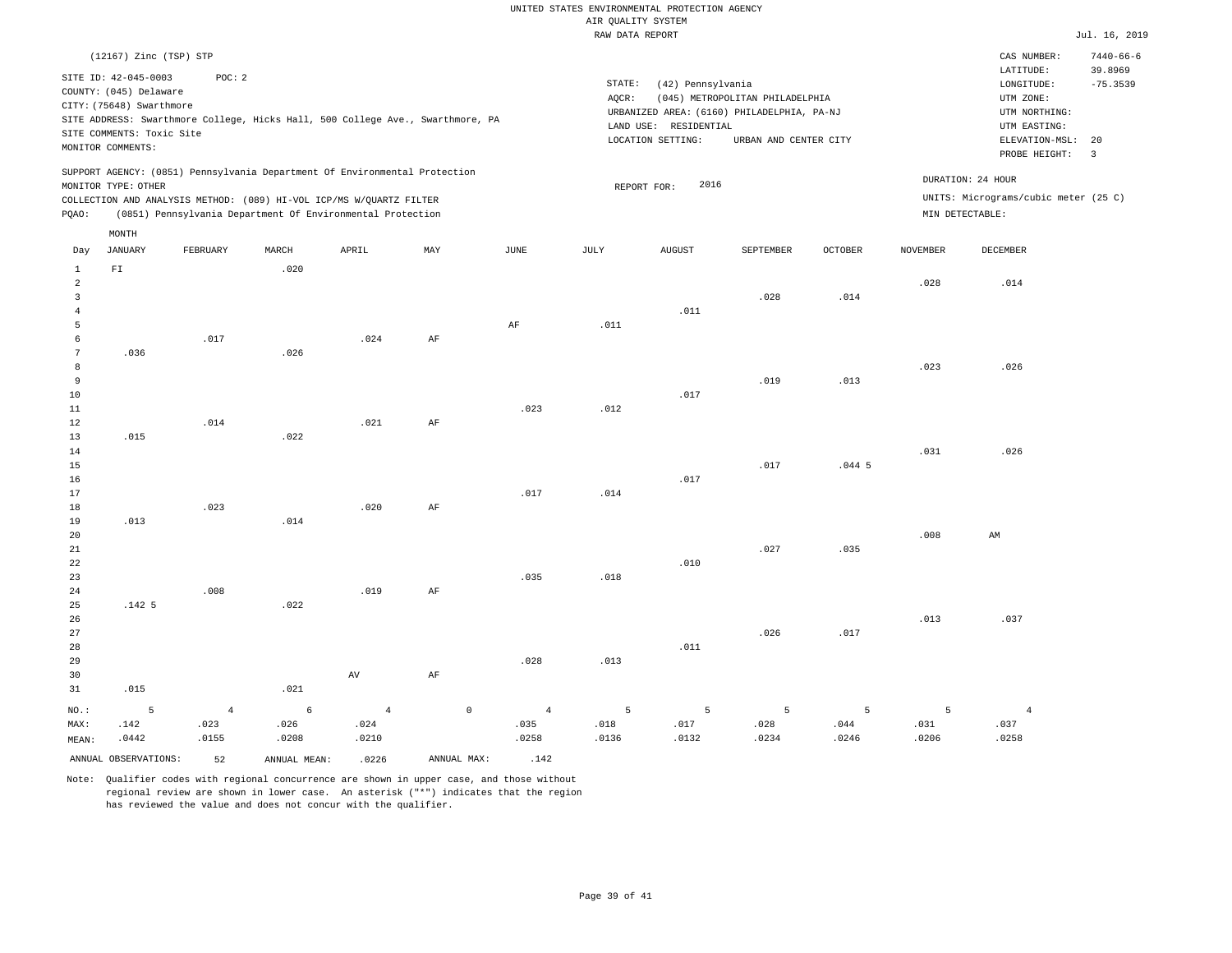|                                                                                                                                                                                                                          |                                                                                            |          |       |                                                                            |           |           | RAW DATA REPORT                                                                                                                                                                              |               |           |         |                 |                                                                                                          | Jul. 16, 2019                                 |
|--------------------------------------------------------------------------------------------------------------------------------------------------------------------------------------------------------------------------|--------------------------------------------------------------------------------------------|----------|-------|----------------------------------------------------------------------------|-----------|-----------|----------------------------------------------------------------------------------------------------------------------------------------------------------------------------------------------|---------------|-----------|---------|-----------------|----------------------------------------------------------------------------------------------------------|-----------------------------------------------|
|                                                                                                                                                                                                                          | (12167) Zinc (TSP) STP                                                                     |          |       |                                                                            |           |           |                                                                                                                                                                                              |               |           |         |                 | CAS NUMBER:                                                                                              | $7440 - 66 - 6$                               |
| SITE ID: 42-045-0003<br>POC: 2<br>COUNTY: (045) Delaware<br>CITY: (75648) Swarthmore<br>SITE ADDRESS: Swarthmore College, Hicks Hall, 500 College Ave., Swarthmore, PA<br>SITE COMMENTS: Toxic Site<br>MONITOR COMMENTS: |                                                                                            |          |       |                                                                            |           |           | STATE:<br>(42) Pennsylvania<br>AQCR:<br>(045) METROPOLITAN PHILADELPHIA<br>URBANIZED AREA: (6160) PHILADELPHIA, PA-NJ<br>LAND USE: RESIDENTIAL<br>LOCATION SETTING:<br>URBAN AND CENTER CITY |               |           |         |                 | LATITUDE:<br>LONGITUDE:<br>UTM ZONE:<br>UTM NORTHING:<br>UTM EASTING:<br>ELEVATION-MSL:<br>PROBE HEIGHT: | 39.8969<br>$-75.3539$<br>20<br>$\overline{3}$ |
|                                                                                                                                                                                                                          |                                                                                            |          |       | SUPPORT AGENCY: (0851) Pennsylvania Department Of Environmental Protection |           |           | DURATION: 24 HOUR<br>2017<br>REPORT FOR:                                                                                                                                                     |               |           |         |                 |                                                                                                          |                                               |
|                                                                                                                                                                                                                          | MONITOR TYPE: OTHER<br>COLLECTION AND ANALYSIS METHOD: (089) HI-VOL ICP/MS W/QUARTZ FILTER |          |       |                                                                            |           |           |                                                                                                                                                                                              |               |           |         |                 | UNITS: Micrograms/cubic meter (25 C)                                                                     |                                               |
| (0851) Pennsylvania Department Of Environmental Protection<br>PQAO:                                                                                                                                                      |                                                                                            |          |       |                                                                            |           |           |                                                                                                                                                                                              |               |           |         |                 | MIN DETECTABLE:                                                                                          |                                               |
|                                                                                                                                                                                                                          |                                                                                            |          |       |                                                                            |           |           |                                                                                                                                                                                              |               |           |         |                 |                                                                                                          |                                               |
|                                                                                                                                                                                                                          | MONTH<br><b>JANUARY</b>                                                                    | FEBRUARY | MARCH | APRIL                                                                      | MAY       | JUNE      | JULY                                                                                                                                                                                         | <b>AUGUST</b> | SEPTEMBER | OCTOBER | <b>NOVEMBER</b> | DECEMBER                                                                                                 |                                               |
| Day                                                                                                                                                                                                                      |                                                                                            |          |       |                                                                            |           |           |                                                                                                                                                                                              |               |           |         |                 |                                                                                                          |                                               |
| 1                                                                                                                                                                                                                        | .015                                                                                       |          |       | $.000$ ND                                                                  | .035      |           |                                                                                                                                                                                              |               |           |         |                 |                                                                                                          |                                               |
| 2                                                                                                                                                                                                                        |                                                                                            |          | .016  |                                                                            |           |           |                                                                                                                                                                                              |               |           |         |                 |                                                                                                          |                                               |
| 3<br>-4                                                                                                                                                                                                                  |                                                                                            |          |       |                                                                            |           |           |                                                                                                                                                                                              |               | .034      |         |                 |                                                                                                          |                                               |
| 5                                                                                                                                                                                                                        |                                                                                            |          |       |                                                                            |           |           |                                                                                                                                                                                              | .013          |           |         |                 |                                                                                                          |                                               |
| 6                                                                                                                                                                                                                        |                                                                                            | .022     |       |                                                                            |           | $.000$ ND | AF                                                                                                                                                                                           |               |           |         |                 |                                                                                                          |                                               |
| 7                                                                                                                                                                                                                        | .022                                                                                       |          |       | .007                                                                       | .006      |           |                                                                                                                                                                                              |               |           |         |                 |                                                                                                          |                                               |
| 8                                                                                                                                                                                                                        |                                                                                            |          | .013  |                                                                            |           |           |                                                                                                                                                                                              |               |           |         |                 |                                                                                                          |                                               |
| 9                                                                                                                                                                                                                        |                                                                                            |          |       |                                                                            |           |           |                                                                                                                                                                                              |               |           |         |                 |                                                                                                          |                                               |
| 10                                                                                                                                                                                                                       |                                                                                            |          |       |                                                                            |           |           |                                                                                                                                                                                              |               | AF        |         |                 |                                                                                                          |                                               |
| 11                                                                                                                                                                                                                       |                                                                                            |          |       |                                                                            |           |           |                                                                                                                                                                                              | .021          |           |         |                 |                                                                                                          |                                               |
| 12                                                                                                                                                                                                                       |                                                                                            | .019     |       |                                                                            |           | $.000$ ND | AM                                                                                                                                                                                           |               |           |         |                 |                                                                                                          |                                               |
| 13                                                                                                                                                                                                                       | .014                                                                                       |          |       | .019                                                                       | .008      |           |                                                                                                                                                                                              |               |           |         |                 |                                                                                                          |                                               |
| 14                                                                                                                                                                                                                       |                                                                                            |          | .009  |                                                                            |           |           |                                                                                                                                                                                              |               |           |         |                 |                                                                                                          |                                               |
| 15                                                                                                                                                                                                                       |                                                                                            |          |       |                                                                            |           |           |                                                                                                                                                                                              |               |           |         |                 |                                                                                                          |                                               |
| 16                                                                                                                                                                                                                       |                                                                                            |          |       |                                                                            |           |           |                                                                                                                                                                                              |               | .032      |         |                 |                                                                                                          |                                               |
| 17                                                                                                                                                                                                                       |                                                                                            |          |       |                                                                            |           |           |                                                                                                                                                                                              | .026          |           |         |                 |                                                                                                          |                                               |
| 18                                                                                                                                                                                                                       |                                                                                            | .032     |       |                                                                            |           | AM        | .020                                                                                                                                                                                         |               |           |         |                 |                                                                                                          |                                               |
| 19                                                                                                                                                                                                                       | .017                                                                                       |          |       | .011                                                                       | .012      |           |                                                                                                                                                                                              |               |           |         |                 |                                                                                                          |                                               |
| 20                                                                                                                                                                                                                       |                                                                                            |          | AF    |                                                                            |           |           |                                                                                                                                                                                              |               |           |         |                 |                                                                                                          |                                               |
| 21<br>22                                                                                                                                                                                                                 |                                                                                            |          |       |                                                                            |           |           |                                                                                                                                                                                              |               | .030      |         |                 |                                                                                                          |                                               |
| 23                                                                                                                                                                                                                       |                                                                                            |          |       |                                                                            |           |           |                                                                                                                                                                                              | .014          |           |         |                 |                                                                                                          |                                               |
| 24                                                                                                                                                                                                                       |                                                                                            | .017     |       |                                                                            |           | $.000$ ND | ${\rm F\,I}$                                                                                                                                                                                 |               |           |         |                 |                                                                                                          |                                               |
| 25                                                                                                                                                                                                                       | .025                                                                                       |          |       | .006                                                                       | $.000$ ND |           |                                                                                                                                                                                              |               |           |         |                 |                                                                                                          |                                               |
| 26                                                                                                                                                                                                                       |                                                                                            |          | .009  |                                                                            |           |           |                                                                                                                                                                                              |               |           |         |                 |                                                                                                          |                                               |

Note: Qualifier codes with regional concurrence are shown in upper case, and those without regional review are shown in lower case. An asterisk ("\*") indicates that the region has reviewed the value and does not concur with the qualifier.

4 .016 .0118

ANNUAL OBSERVATIONS: 39 ANNUAL MEAN: .0165 ANNUAL MAX: .040

.000 ND

6 .035 .0102

5 .019 .0086

AM

3 0.000 0.0000

NO.: MAX: MEAN: .028

6 .028 .0202

4 .032 .0225

.020

2 .020 .0200

.031

5 .031 .0210

.040

4 .040 .0340

0 0 0